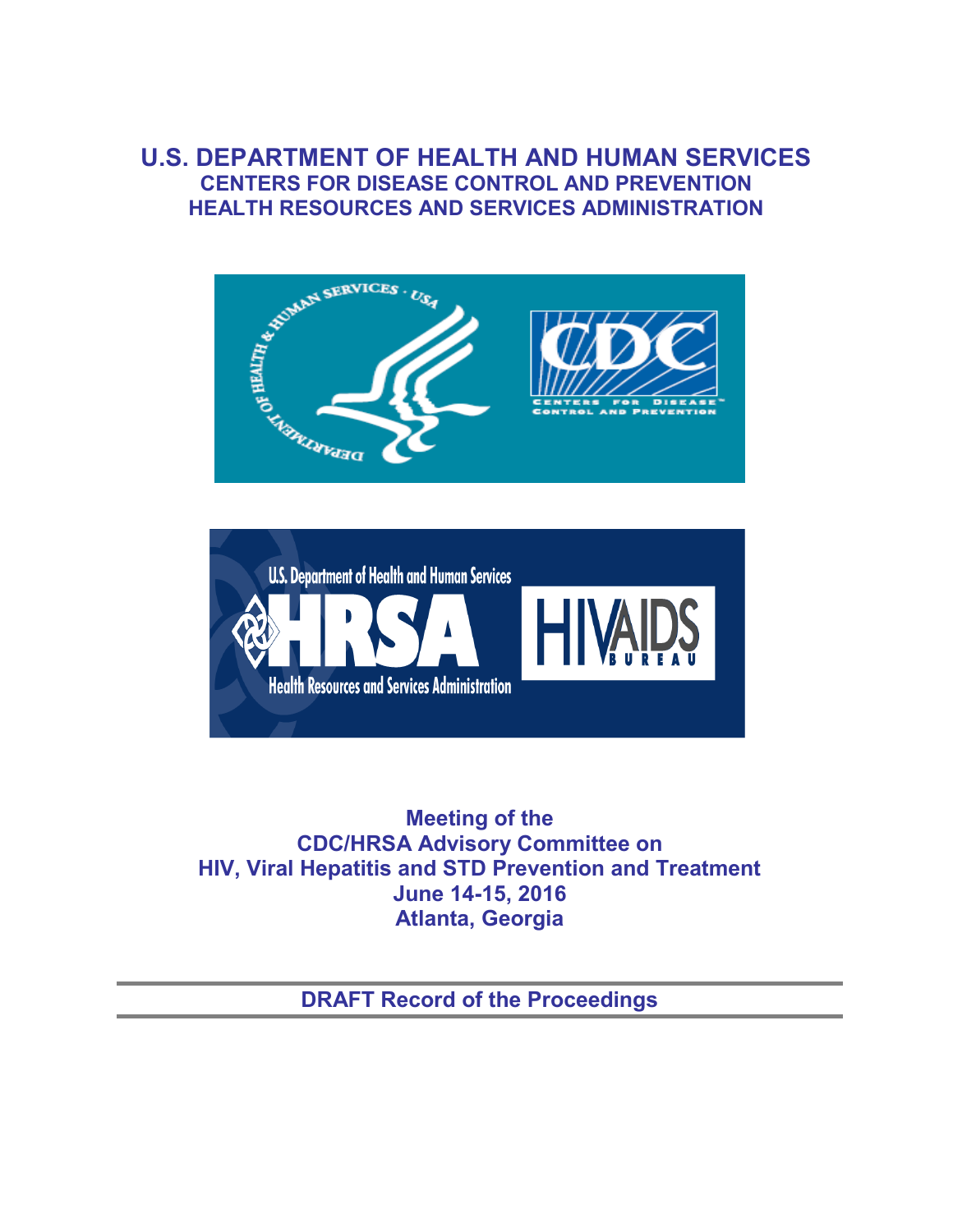# **TABLE OF CONTENTS**

## Page

| June 14, 2016                                                                    |  |
|----------------------------------------------------------------------------------|--|
|                                                                                  |  |
|                                                                                  |  |
|                                                                                  |  |
|                                                                                  |  |
| PANEL PRESENTATION: ADDRESSING SYPHILIS PREVENTION AND CONTROL IN THE            |  |
|                                                                                  |  |
|                                                                                  |  |
|                                                                                  |  |
|                                                                                  |  |
| Overview of the Division of Adolescent and School Health Strategic Imperative on |  |
|                                                                                  |  |
|                                                                                  |  |
|                                                                                  |  |
|                                                                                  |  |
| June 15, 2016                                                                    |  |
|                                                                                  |  |
| PANEL PRESENTATION: PREVENTION OF HIV AND VIRAL HEPATITIS AMONG PWID42           |  |
|                                                                                  |  |
| Overview of CDC's Guidance for Syringe Services Program Implementation46         |  |
|                                                                                  |  |
| PANEL PRESENTATION: CURRENT STATUS OF AND HHS'S ROLE IN                          |  |
|                                                                                  |  |
| Overview of the National Academies HBV and HCV Elimination Phase 1 Report54      |  |
|                                                                                  |  |
|                                                                                  |  |
|                                                                                  |  |
|                                                                                  |  |
|                                                                                  |  |
|                                                                                  |  |
|                                                                                  |  |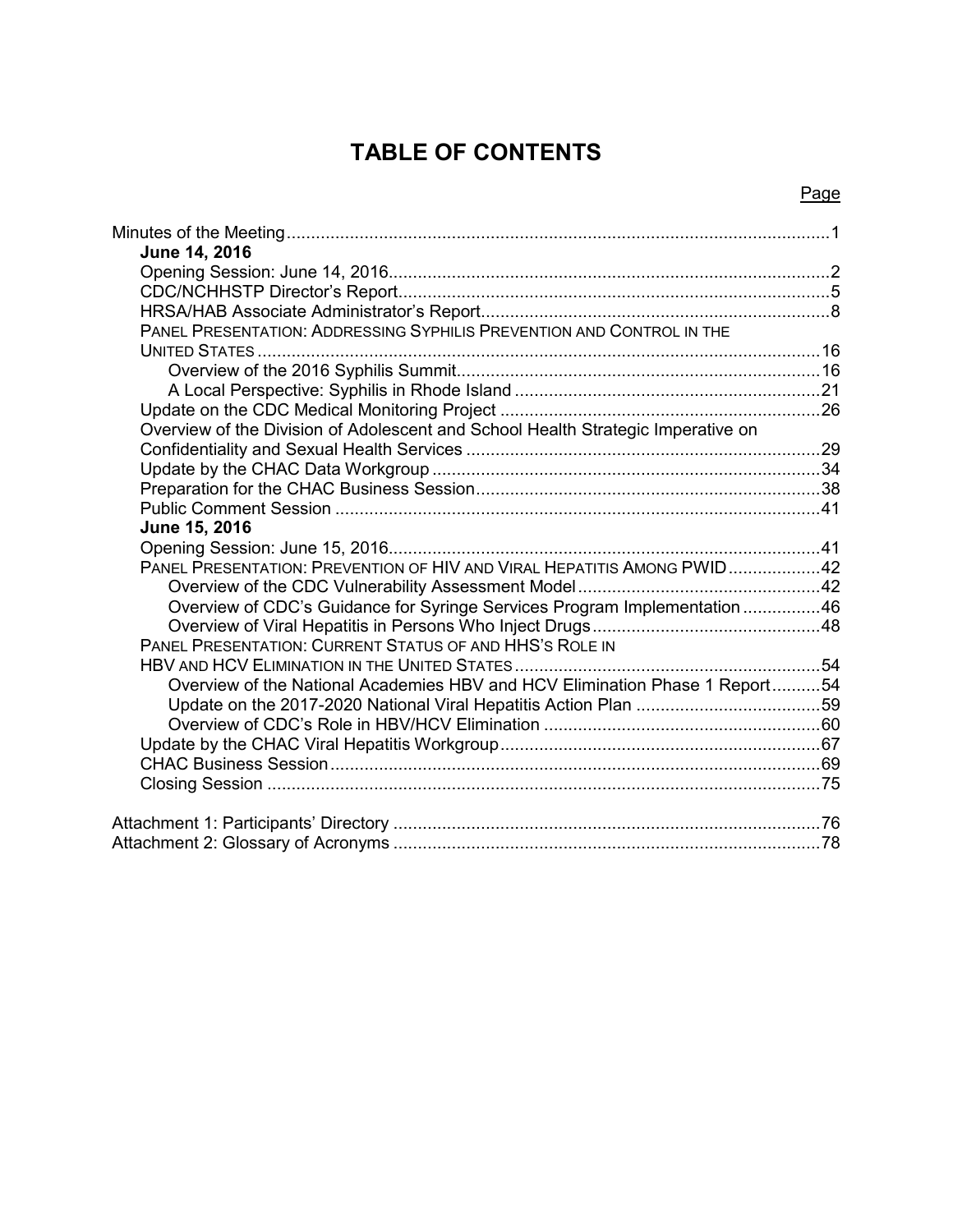<span id="page-2-0"></span>



## **U.S. DEPARTMENT OF HEALTH AND HUMAN SERVICES CENTERS FOR DISEASE CONTROL AND PREVENTION HEALTH RESOURCES AND SERVICES ADMINISTRATION**

## **CDC/HRSA ADVISORY COMMITTEE ON HIV, VIRAL HEPATITIS AND STD PREVENTION AND TREATMENT June 14-15, 2016 Atlanta, Georgia**

## **DRAFT Minutes of the Meeting**

The U.S. Department of Health and Human Services (HHS), the Centers for Disease Control and Prevention (CDC) National Center for HIV/AIDS, Viral Hepatitis, STD and TB Prevention (NCHHSTP), and the Health Resources and Services Administration (HRSA) HIV/AIDS Bureau (HAB) convened a meeting of the CDC/HRSA Advisory Committee on HIV, Viral Hepatitis and STD Prevention and Treatment (CHAC). The proceedings were held on June 14-15, 2016 at the CDC Corporate Square Campus, Building 8, Conference Room A/B/C, in Atlanta, Georgia.

CHAC is a committee that is chartered under the Federal Advisory Committee Act (FACA) to advise the Secretary of HHS, Director of CDC, and Administrator of HRSA on objectives, strategies, policies and priorities for HIV, viral hepatitis and STD prevention and treatment efforts for the nation.

Information for the public to attend the CHAC meeting in person or participate remotely via teleconference was published in the *Federal Register* in accordance with FACA rules and regulations. All sessions of the meeting were open to the public (*Attachment 1: Participants' Directory*).

DRAFT Meeting Minutes: *CDC/HRSA Advisory Committee on HIV, Viral Hepatitis and STD Prevention and Treatment* June 14-15, 2016 ♦ Page 1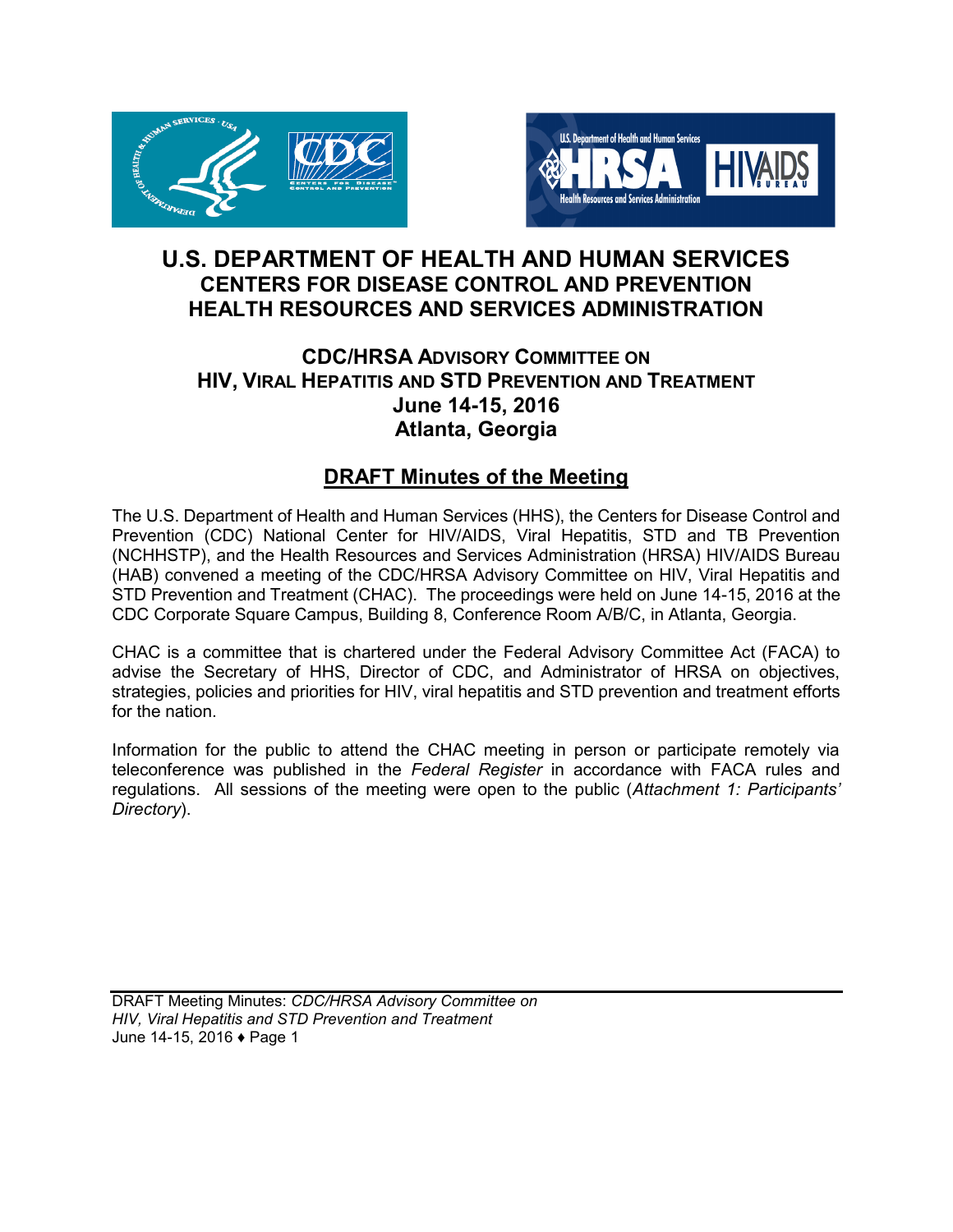## **Opening Session: June 14, 2016**

#### <span id="page-3-0"></span>**Jonathan Mermin, MD, MPH**

Director, National Center for HIV/AIDS, Viral Hepatitis, STD and TB Prevention Centers for Disease Control and Prevention CHAC Designated Federal Officer, CDC

Dr. Mermin conducted a roll call to determine the CHAC voting members, *ex-officio* members and liaison representatives who were in attendance. He announced that CHAC meetings are open to the public and all comments made during the proceedings are a matter of public record. He reminded the CHAC voting members of their responsibility to disclose any potential individual and/or institutional conflicts of interest for the public record and recuse themselves from voting or participating in these matters.

| <b>CHAC Voting Member</b><br>(Institution/Organization)                         | <b>Potential Conflict of Interest</b>                                                                                                                                                                                                                                         |
|---------------------------------------------------------------------------------|-------------------------------------------------------------------------------------------------------------------------------------------------------------------------------------------------------------------------------------------------------------------------------|
| Bruce Agins, MD, MPH<br>(New York State Department of Health)                   | Recipient of federal funding from CDC; recipient<br>of federal funding from HRSA for the Ryan<br>White HIV/ AIDS Program (RWHAP) and a<br>Special Projects of National Significance<br>(SPNS) grant; partner on Project ECHO                                                  |
| Richard Aleshire, MSW, ACSW                                                     | Recipient of federal funding from HRSA for<br><b>RWHAP Part B</b>                                                                                                                                                                                                             |
| Sanjeev Arora, MD, FACP<br>(University of New Mexico Health Sciences<br>Center) | Recipient of federal funding from CDC to focus<br>on hepatitis C virus (HCV) elimination in the<br>country of Georgia; recipient of federal funding<br>from multiple agencies to support Project<br>ECHO; recipient of funding to develop new<br>HCV drugs in clinical trials |
| Peter Byrd<br>(Peer Educator and Advocate)                                      | No conflicts disclosed                                                                                                                                                                                                                                                        |
| Virginia Caine, MD<br>(Marion County, Indianapolis Public Health<br>Department) | Recipient of federal funding from HRSA for<br>RWHAP Parts A, B and C                                                                                                                                                                                                          |
| Guillermo Chacon<br>(Latino Commission on AIDS)                                 | Recipient of federal funding from CDC for<br>prevention and capacity building activities;<br>recipient of federal funding from HRSA for<br>RWHAP Part A; member of several boards and<br>other advisory committees                                                            |

### **CONFLICT OF INTEREST DISCLOSURES**

DRAFT Meeting Minutes: *CDC/HRSA Advisory Committee on HIV, Viral Hepatitis and STD Prevention and Treatment* June 14-15, 2016 ♦ Page 2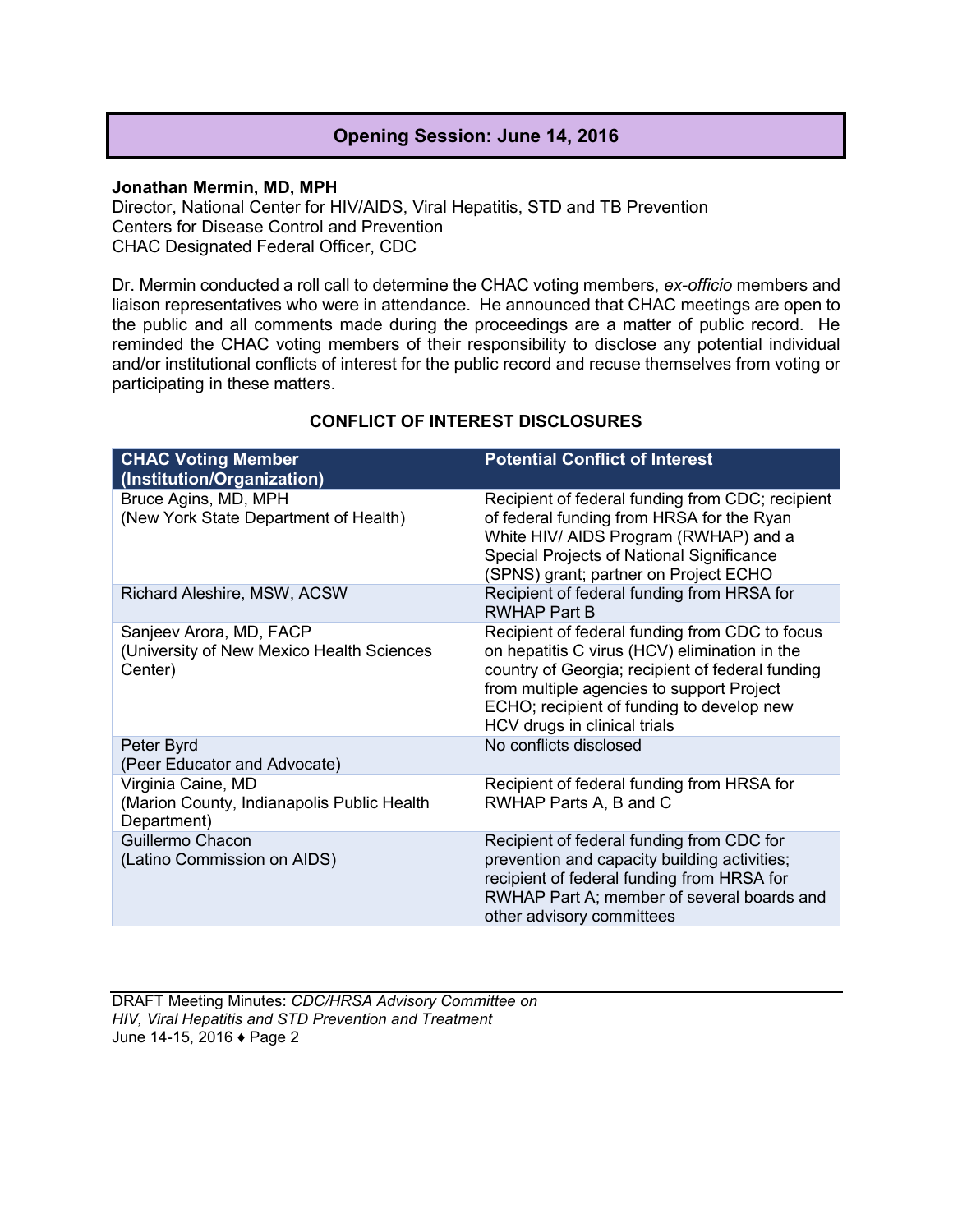| <b>CHAC Voting Member</b><br>(Institution/Organization)                                       | <b>Potential Conflict of Interest</b>                                                                                                                                                                                                                                          |
|-----------------------------------------------------------------------------------------------|--------------------------------------------------------------------------------------------------------------------------------------------------------------------------------------------------------------------------------------------------------------------------------|
| Angelique Croasdale, MA, AND<br>(City of Hartford Department of Health and<br>Human Services) | Recipient of federal funding from HRSA for<br>RWHAP Part A; recipient of federal funding<br>from the U.S. Department of Housing and<br>Urban Development (HUD) for a Housing<br>Opportunities for Persons with AIDS (HOPWA)<br>data integration grant                          |
| Carlos del Rio, MD<br>(Rollins School of Public Health<br><b>Emory University)</b>            | Recipient of federal funding from HRSA for a<br>Ryan White Part A Clinic; recipient of federal<br>funding from CDC to conduct research on<br>antimicrobial resistance in gonorrhea                                                                                             |
| Dawn Fukuda, ScM<br>(Massachusetts Department of Public Health)                               | Recipient of federal funding from HRSA for<br>RWHAP Part B and a SPNS grant; recipient of<br>federal funding from CDC; recipient of federal<br>funding from HUD for a HOPWA grant                                                                                              |
| Peter Havens, MD, MS<br>(Children's Hospital of Wisconsin)                                    | Recipient of federal funding from HRSA for<br>RWHAP Parts B and D                                                                                                                                                                                                              |
| Jennifer Kates, PhD<br>(Kaiser Family Foundation)                                             | No conflicts disclosed                                                                                                                                                                                                                                                         |
| Amy Leonard, MPH<br>(Legacy Community Health Services)                                        | Recipient of federal funding from CDC for HIV<br>prevention activities; recipient of federal funding<br>from HRSA for RWHAP Parts A, B and C                                                                                                                                   |
| Jorge Mera, MD <sup>1</sup><br>(Cherokee Nation Hastings Hospital)                            | Recipient of federal funding from the Indian<br>Health Service; recipient of federal funding from<br>HRSA for an AIDS Education and Training<br>Center (AETC); recipient of academic funding<br>from Oklahoma University; former member of a<br>Gilead Sciences Advisory Board |
| Susan Philip, MD, MPH<br>(San Francisco Department of Public Health)                          | Recipient of federal funding from HRSA for<br>RWHAP Part A; recipient of federal funding<br>from CDC for HIV, STD and viral hepatitis<br>activities                                                                                                                            |
| Linda Scruggs, MHS<br>(Ribbon Consulting Group)                                               | No conflicts disclosed                                                                                                                                                                                                                                                         |

<sup>1</sup>Dr. Mera was absent on day 1 of the meeting, but he disclosed his conflicts during the day 2 roll call.

 $\overline{a}$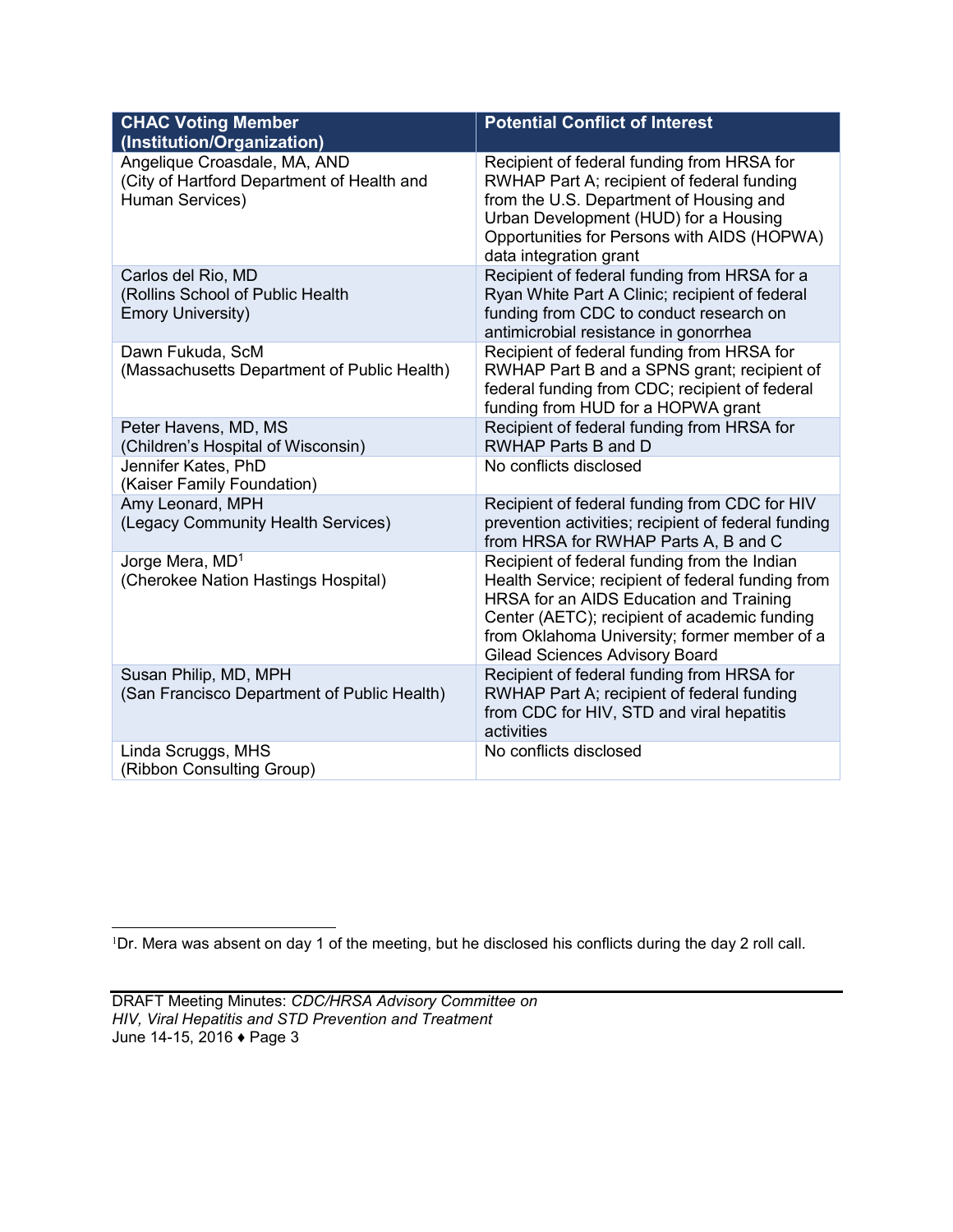Dr. Mermin confirmed that the 19 voting members and *ex-officio* members (or their alternates) in attendance constituted a quorum for CHAC to conduct its business on June 14, 2016. He called the proceedings to order at 8:35 a.m. and welcomed the participants to the CHAC meeting.

Dr. Mermin made several announcements regarding changes to CHAC's membership in terms of CDC appointees.

- Mr. Michael Kaplan resigned from CHAC on May 2, 2016 to take a new position with the Melanoma Research Alliance.
- Draft nomination packets were submitted to the CDC Committee Management Office on May 24, 2016 to replace Mr. Kaplan and three CHAC members whose terms will expire on November 30, 2016: Dr. Sanjeev Arora, Dr. Virginia Caine and Mr. Guillermo Chacon.
- The participants were asked to welcome two new CDC-appointed CHAC members to their first meeting. Their biographical sketches were included in the meeting packets.
	- $\circ$  Jorge Mera, MD; Director of Infectious Diseases, Cherokee Nation Hastings Hospital
	- o Susan Philip, MD, MPH; Director of the Disease Control and Prevention Branch, Population Health Division, San Francisco Department of Public Health

## **Laura Cheever, MD, ScM**

Associate Administrator, HIV/AIDS Bureau Health Resources and Services Administration CHAC Designated Federal Officer, HRSA

Dr. Cheever also extended her welcome to the participants. She made several announcements regarding changes to CHAC's membership in terms of HRSA appointees.

- The participants were asked to welcome three new HRSA-appointed CHAC members to their first meeting. Their biographical sketches were included in the meeting packets.
	- o Richard Aleshire, MSW, ACSW; HIV Client Services Program Manager, Washington State Department of Health
	- o Peter Havens, MD, MS, FAAP; Associate Director, Pediatric Intensive Care Unit, Children's Hospital of Wisconsin
	- o Linda Scruggs, MHS; Director, Ribbon Consulting Group
- The terms of four CHAC members are scheduled to expire on June 30, 2016: Dr. Bruce Agins, Ms. Angelique Croasdale, Dr. Carlos del Rio and Dr. Jennifer Kates. However, the outgoing members agreed to continue to serve for an additional six months through December 30, 2016 to allow HRSA sufficient time to recruit their replacements. The outgoing members were presented with certificates of appreciation. Dr. Agins attended the meeting remotely and would receive his certificate in the mail. The participants joined Dr. Cheever in applauding the four outgoing members for their outstanding contributions during their tenures on CHAC.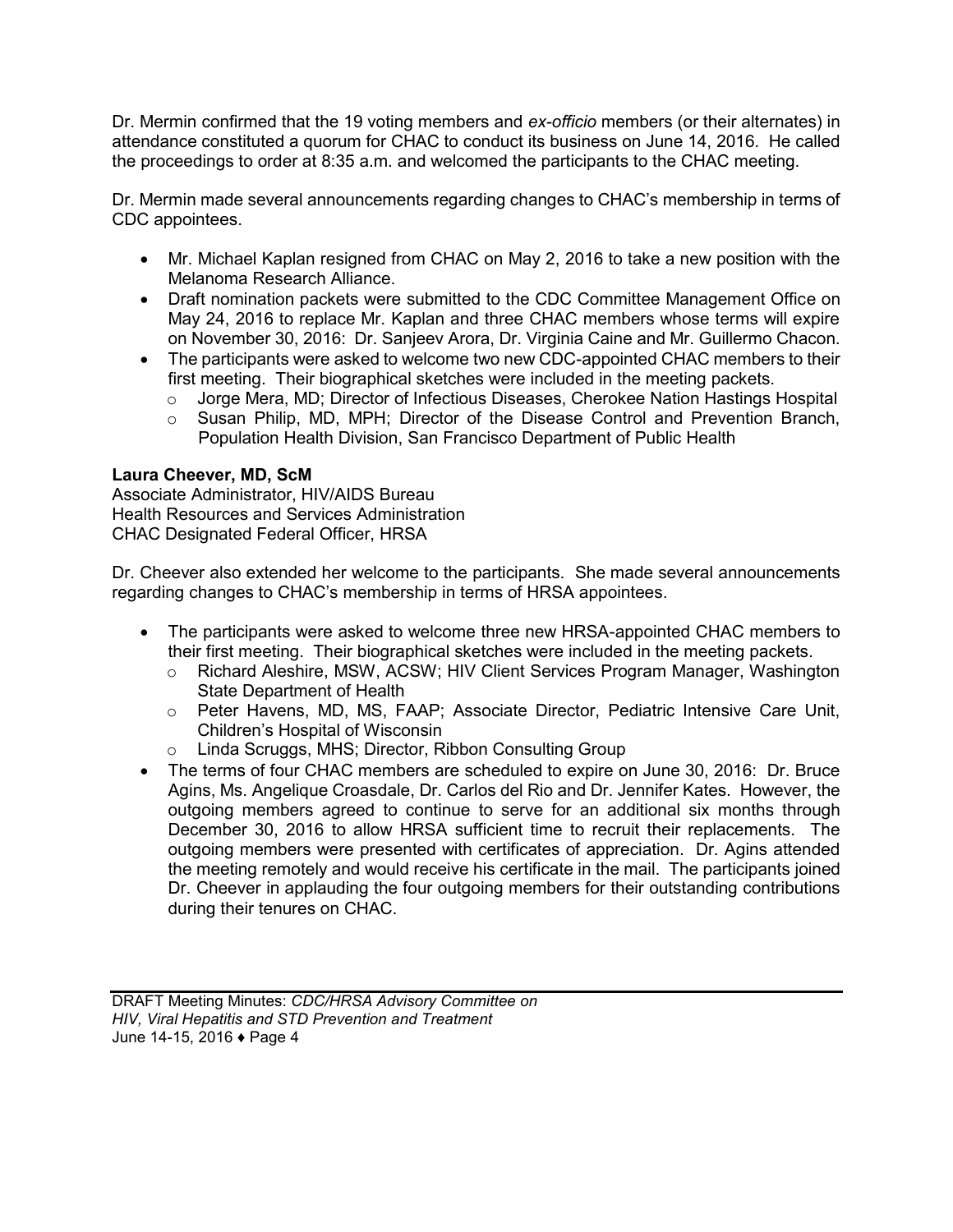#### <span id="page-6-0"></span>**Dawn Fukuda, ScM, CHAC Co-Chair**

Director, Office of HIV/AIDS Massachusetts Department of Public Health

Ms. Fukuda asked the participants to join her in welcoming Mr. Peter Byrd to his first in-person meeting as the new CHAC Co-Chair. She also asked the participants to observe a moment of silence to recognize the tragic loss to the lesbian/gay/bisexual/transgender (LGBT) community and the entire American public due to the recent mass shooting in Orlando, Florida.

## **CDC/NCHHSTP Director's Report**

#### **Jonathan Mermin, MD, MPH**

Director, National Center for HIV/AIDS, Viral Hepatitis, STD and TB Prevention Centers for Disease Control and Prevention CHAC Designated Federal Officer, CDC

Dr. Mermin covered the following topics in his Director's report to CHAC. At the agency level, CDC is continuing to provide leadership for the Zika outbreak response. At this time, 48 countries worldwide are reporting active Zika virus transmission, including 39 countries and territories in the Americas. The complexity of the Zika outbreak response is unprecedented due to the involvement of multiple CDC centers, the need for a broad range of expertise, and an enormous amount of unknown scientific and public health questions.

Several activities are underway or have been completed at CDC to support the Zika outbreak response. The Emergency Operations Center was activated to level 1. On-the-ground support, including education on Zika to healthcare providers (HCPs) and the public, is continuing to be provided to affected areas as new science is developed and new preventive measures are implemented. Travel notices and other travel-related guidance were posted. Diagnostic testing kits were provided to laboratories. Zika prevention kits were created and distributed to affected U.S. territories. A study is being conducted to evaluate the persistence of Zika virus in semen and urine of male residents in the United States due to several documented cases of sexual transmission.

CDC released its ["2015 Prevention Status Reports"](http://www.cdc.gov/psr) for all 50 states and the District of Columbia. The reports cover 10 health topics, including HIV, and also provide information on the status of policies that states can use to reduce HIV infection and improve health outcomes for persons living with HIV (PLWH). The information provided to states includes CD4 count and viral load reporting, viral suppression and HIV testing. The reports are used to rank the performance of states in the 10 health topics.

DRAFT Meeting Minutes: *CDC/HRSA Advisory Committee on HIV, Viral Hepatitis and STD Prevention and Treatment* June 14-15, 2016 ♦ Page 5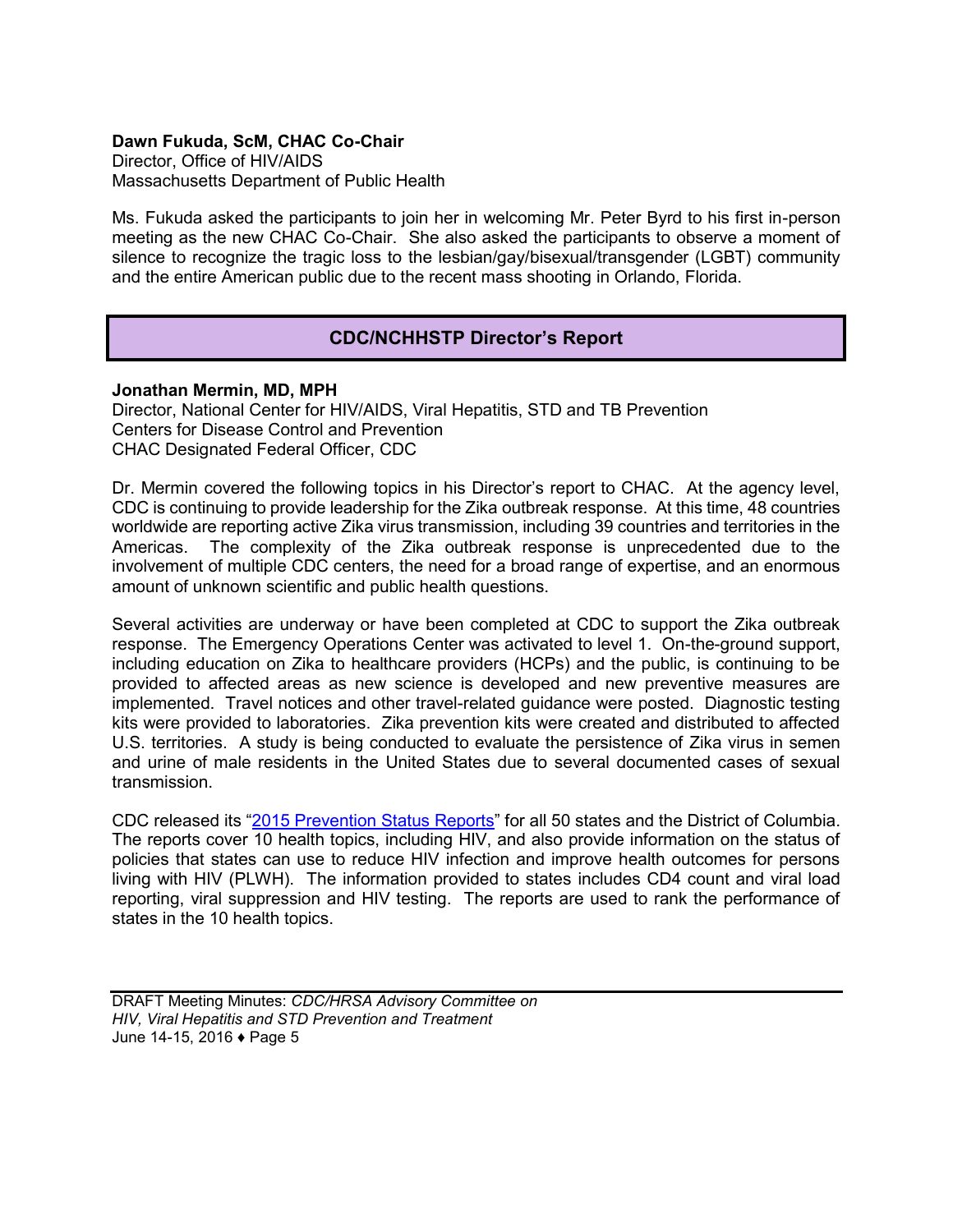CDC was given responsibility at the federal level to address the opioid epidemic in the United States. CDC will conduct three major activities in its new charge: (1) improve data quality and track trends; (2) strengthen state efforts by scaling up effective public health interventions; and (3) supply HCPs with resources to improve patient safety. In the FY2016 budget, the CDC National Center for Injury Prevention and Control received \$70 million to support state overdose prevention programs and ~\$5.6 million to improve data collection on illicit opioid overdose deaths. The FY2017 budget proposes an additional \$10 million increase to CDC for continued support of state overdose prevention programs.

At the National Center level, NCHHSTP requested \$1.13 billion in the proposed FY2017 budget. The request reflects the FY2016 enacted budget for HIV, STD, TB and school health prevention programs and a \$5 million increase for viral hepatitis. However, the FY2017 Senate mark that recently was released called for \$5 million decreases for both STD and TB and rejected the request for the \$5 million increase for viral hepatitis.

Several changes have occurred in NCHHSTP's leadership over the past six months, including the retirement of Ms. Eva Margolies (Associate Director for Program Planning and Policy Coordination) in December 2015 and the upcoming retirement of Dr. Stephanie Zaza (Director of the Division of Adolescent and School Health) in July 2016. Dr. Richard Wolitski was detailed to HHS and is serving as the Acting Director of the Office of HIV/AIDS and Infectious Disease Policy. Dr. Amy Lansky is detailed as the Acting Director of the Office of National AIDS Policy. NCHHSTP also filled a number of key leadership positions: Dr. Michele Owen (Associate Director for Laboratory Science); Dr. Brian Edlin (Chief Medical Officer); and Ms. Sara Zeigler (Associate Director for Planning and Policy).

In April 2016, NCHHSTP released *[Program Guidance for Implementing Certain Components of](https://www.aids.gov/pdf/hhs-ssp-guidance.pdf)  [Syringe Services Programs \(SSPs\), 2016](https://www.aids.gov/pdf/hhs-ssp-guidance.pdf)* after HHS released its guidance for jurisdictions to document the need for an SSP based on their actual or potential risk for HIV or HCV outbreaks. In December 2015, Congress provided states and local communities with the option to use federal funds to support certain SSP components, such as staff, supplies, HIV or HCV testing kits and Naloxone. However, the use of federal funds to purchase sterile needles or syringes to inject illegal drugs is still prohibited. CDC is responsible for evaluating applications submitted by state, local or tribal health departments and determining whether their jurisdictions would be eligible to use federal funds for SSP components based on specific local data and evidence.

NCHHSTP recently published a paper on its vulnerability index model that was designed to identify counties in the United States that are at increased risk for an HIV or HCV outbreak among persons who inject drugs (PWID). Most of the at-risk counties identified in the model were in suburban and rural areas, particularly in the Appalachian region. NCHHSTP distributed the paper to all state and local health departments and is closely collaborating with states to identify and respond to a potential outbreak.

DRAFT Meeting Minutes: *CDC/HRSA Advisory Committee on HIV, Viral Hepatitis and STD Prevention and Treatment* June 14-15, 2016 ♦ Page 6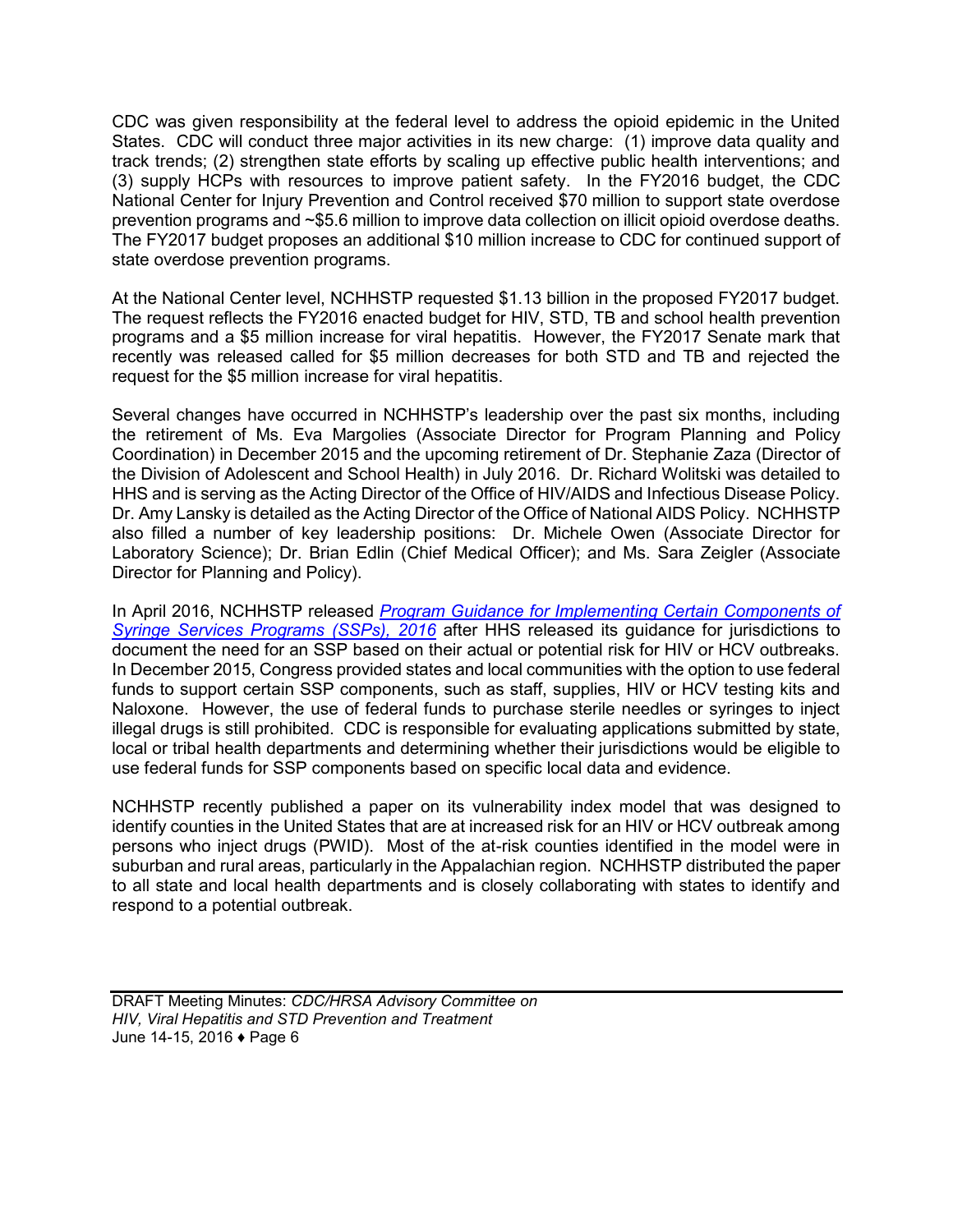NCHHSTP released a beta version of its HIV risk reduction tool. The user-friendly tool provides diverse audiences with structured content to estimate individual risk and HIV prevention messages regarding antiretroviral therapy (ART) and pre-exposure prophylaxis (PrEP).

At the division level, the Division of HIV/AIDS Prevention (DHAP) convened an external peer review panel in March 2016 to obtain advice in three major areas: (1) the use of state and local program data for program monitoring, evaluation and improvement; (2) the use of individual-level surveillance data for improving HIV care outcomes; and (3) the use of molecular surveillance data to maximize HIV prevention efforts by identifying and rapidly responding to HIV outbreaks.

DHAP released *Updated Guidelines for Antiretroviral Post-Exposure Prophylaxis After Sexual Injection Drug Use or Other Non-Occupational Exposure to HIV*. The updated guidelines expand on CDC's 2005 recommendations for medical practitioners. DHAP will hold webinars on the updated guidelines later in 2016 for health departments, HCPs and community-based organizations (CBOs).

The Division of Adolescent and School Health (DASH) recently published "Youth Risk Behavior Surveillance (YRBS)—United States, 2015" in the *Morbidity and Mortality Weekly Report*  (*MMWR*). YRBS data showed that many high school students are at increased risk for the leading causes of morbidity and mortality due to certain behaviors: using e-cigarettes (24%), using prescription drugs without a physician's prescription (17%), and texting or emailing while driving in the past 30 days (43%). However, DASH was pleased to report that the prevalence of cigarette use among youth is at its lowest level since the YRBS was initiated in 1991.

DASH compiled YRBS data on HIV risk indicators among youth over the past 25 years. Significant linear decreases were observed in the percentage of high school students who reported HIV-related behaviors from 1991-2015: ever had sexual intercourse, had sexual intercourse with >4 persons, and currently sexually active. However, a significant linear decrease also was observed from 2003-2015 among sexually active students who reported using a condom at last sexual intercourse.

DASH recently released two key publications: *Health Education Curriculum Analysis Tool: A Guide for Health Education Teacher Preparation Programs in Institutions of Higher Education* and *Anti-Bullying Policies and Enumeration: An Infobrief for Local Education Agencies*.

The Division of Viral Hepatitis (DVH) recently released the *Annual Report to the Nation on the Status of Cancer, 1975-2012*. The report was published in March 2016 and showed a rapid increase of 72% in the incidence of liver cancer from 2003-2012. Other CDC data have indicated that HCV causes more deaths than all other reportable diseases combined.

DVH released the *2014 Viral Hepatitis Surveillance Report* that showed relative stability in acute hepatitis B virus (HBV) cases, but a dramatic increase in new acute HCV cases from 850 cases in 2010 to 2,194 cases in 2014. Young PWID in rural and suburban areas are the major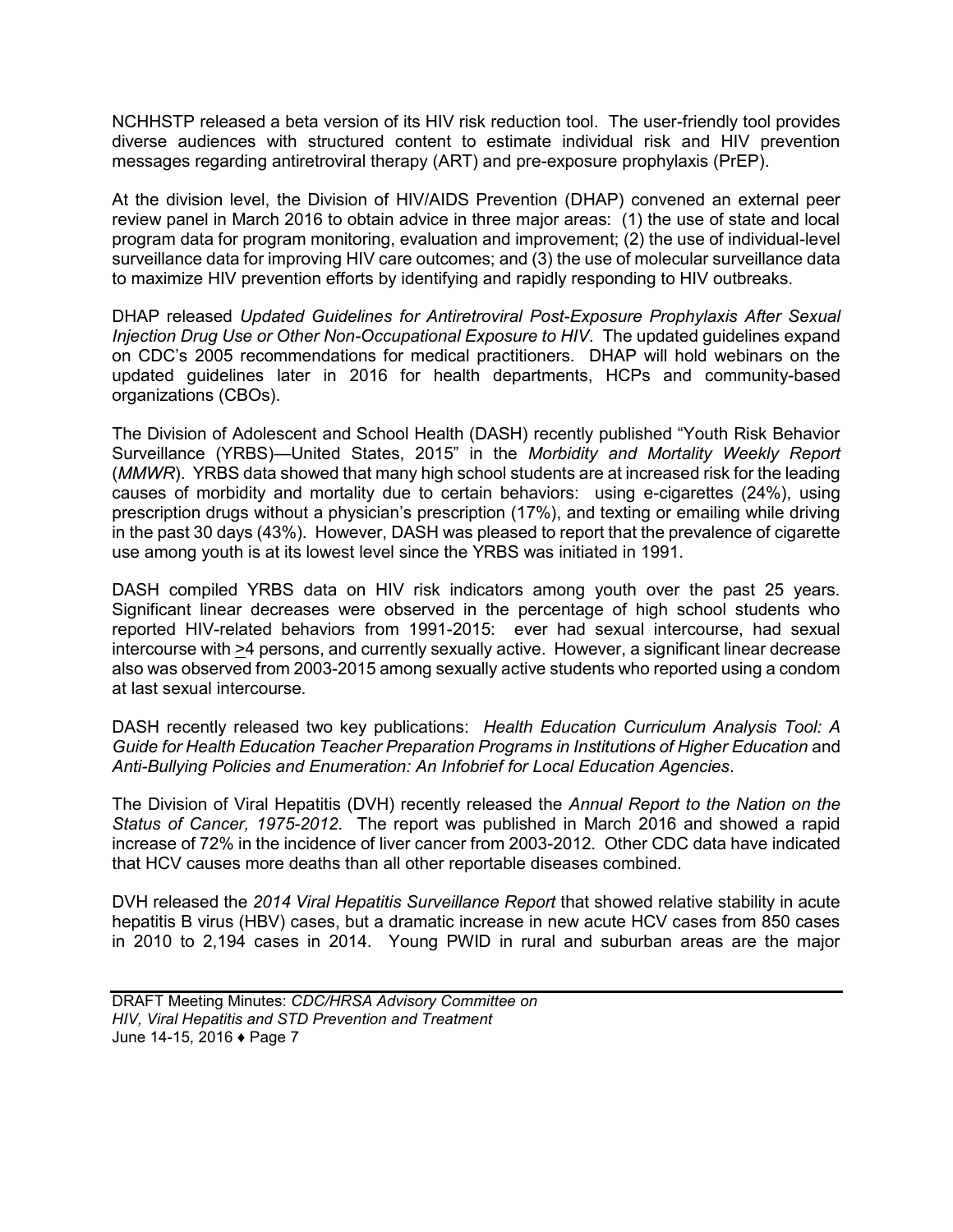<span id="page-9-0"></span>contributors to the increase. Current estimates show that ~3.5 million persons are living with chronic HCV in the United States. However, CDC acknowledges that the actual number of acute HCV cases is underreported due to limitations in the current viral hepatitis surveillance system.

DVH deployed its Global Hepatitis Outbreak and Surveillance Technology (GHOST) system in May 2016. The creative software system allows health departments to submit genetic information for rapid identification of viral strains to detect and respond to outbreaks.

The Division of STD Prevention (DSTDP) collected surveillance data that showed increases in reported STD cases from 2013-2014: chlamydia (2.8%), gonorrhea (5.1%), primary and secondary (P&S) syphilis (15.1%), and congenital syphilis (27.5%). The data showed that other than syphilis, increases in STD cases have not been reported since 2006. Young persons and gay/bisexual men were found to be at greatest risk.

DSTDP published a special supplement in the *Journal of Sexually Transmitted Diseases*, ["Effective Interventions to Reduce Sexually Transmitted Diseases.](http://journals.lww.com/stdjournal/toc/2016/02001)" The comprehensive supplement includes three overview articles and nine feature articles on a range of STD interventions that will assist programs in selecting the best interventions for their specific needs.

DSTDP will host th[e 2016 STD Prevention Conference](http://www.cdc.gov/stdconference/) on September 20-23, 2016 in Atlanta. The theme of the conference is "Transcending Barriers: Creating Opportunities." The deadline to submit late-breaker abstracts has been extended to July 1, 2016. Registration for the conference is available on the conference website.

## **HRSA/HAB Associate Administrator's Report**

## **Laura Cheever, MD, ScM**

Associate Administrator, HIV/AIDS Bureau Health Resources and Services Administration CHAC Designated Federal Officer, HRSA

Dr. Cheever covered the following topics in her Associate Administrator's report to CHAC. RWHAP is designed to take a public health approach to provide a comprehensive system of care for all and ensure low-income PLWH receive optimal care and treatment. RWHAP achieves these goals with a five-part framework: service delivery, support for care and treatment policies at both federal and local levels, needs assessments, capacity development and quality improvement.

HAB recently posted the RWHAP Annual Client-Level Data Report on its website with 2010-2014 Ryan White Services Report (RSR) data. By total population, 512,214 persons received at least one RWHAP-funded service in 2014. Of these clients, 96% were PLWH. RHWAP served 48.9%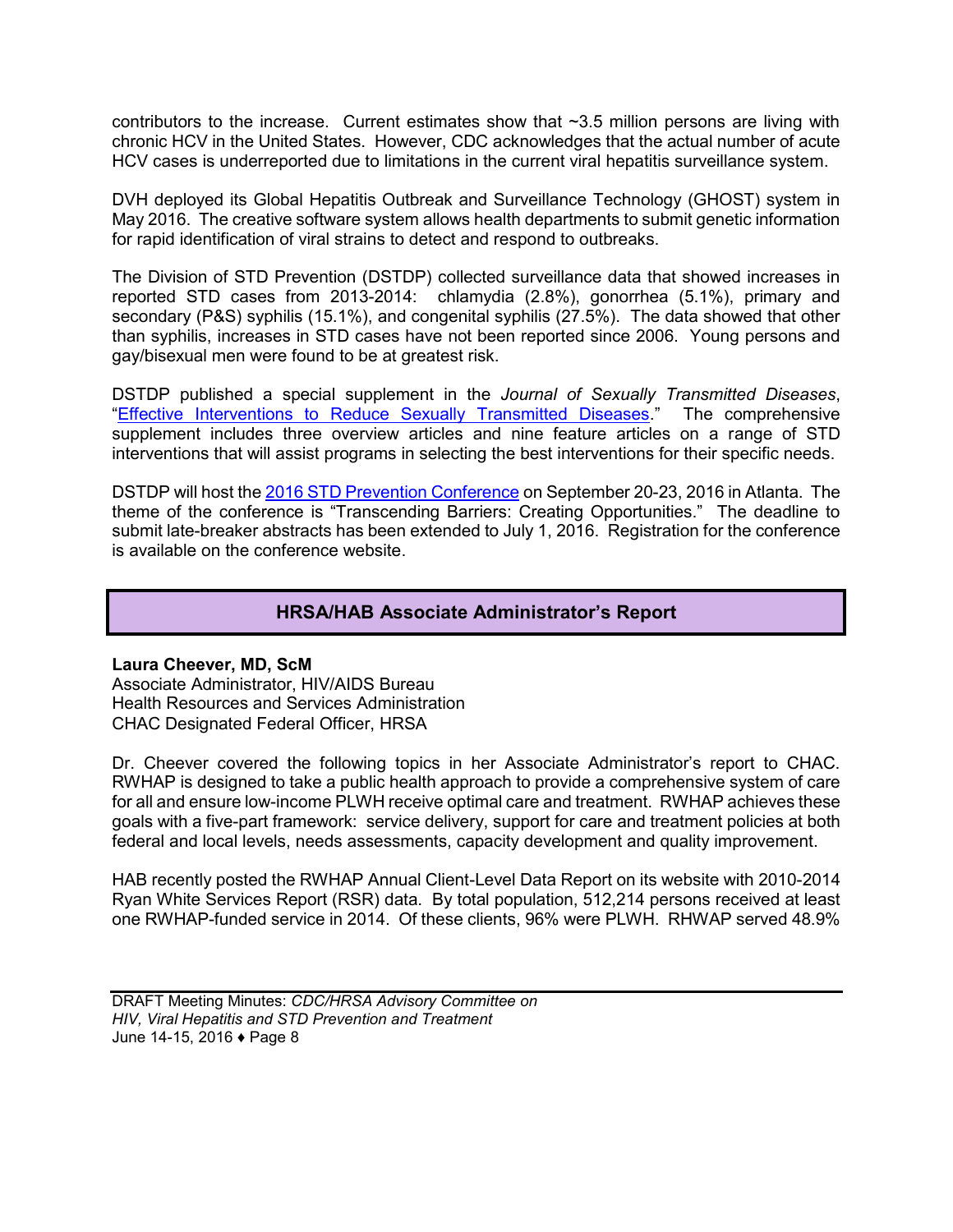of all persons in the country with an HIV diagnosis. Racial/ethnic minorities accounted for nearly 75% of RWHAP clients.

By age, PLWH in the 45-54 age group continue to account for the majority of RWHAP clients, while increases were reported in the number of RWHAP clients in the 55-64 and >65 age groups from 2010-2014. Because PLWH are living longer, HAB is now focusing on co-morbidities in this older population. By gender, men account for 70.6% of RWHAP clients. By race/ethnicity, African Americans account for 47.2% of RWHAP clients.

By healthcare coverage source, Medicaid covers 33.4% of RWHAP clients, while 25.4% of RWHAP clients are uninsured. Other sources of healthcare coverage among RWHAP clients include Medicare, private employers, private insurance and other plans. By Federal Poverty Level (FPL), the percentage of the total RWHAP population at <100 FPL is 64.2%, but the rates are significantly different by gender: 60.7% among males, 72.5% among females, and 79.5% among transgenders.

By health outcomes, retention in care rates among RWHAP clients have remained relatively stable from 82.2% in 2010 to 80.4% in 2014. Viral load suppression rates among RWHAP clients increased from 69.5% in 2010 to 81.4% in 2014. Disparities have persisted in these health outcomes by age, housing status, race/ethnicity and geographic location. The lowest retention in care rates are among RWHAP clients in the 20-24 and 25-29 age groups and those with unstable housing. The highest retention in care rates are among the youngest RWHAP clients in the <13 and 13-14 age groups and the oldest RWHAP clients in the 60-64 and >65 age groups.

The lowest viral load suppression rates are among RWHAP clients in the 15-19 and 20-24 age groups, those with unstable housing and transgenders. The highest retention in care rates are among older RWHAP clients in the 55-69, 60-64 and >65 age groups as well as Asian and white RWHAP clients. By geographic location, Southern states account for the lowest viral load suppression rates, while low-incidence states account for the highest rates. HAB acknowledges tremendous differences between the RSR dataset and CDC's HIV Care Continuum dataset because its retention in care and viral load suppression denominators are based on RWHAP clients who have presented for care at least once.

HAB will achieve its 2016 priorities through several completed, ongoing and future activities.

**Priority 1:** Continue to integrate RWHAP with the new healthcare landscape

 RWHAP capacity will be enhanced to engage PLWH in healthcare access. New and existing tools and technical assistance (TA) will be developed and updated for grantees/ providers to enroll PLWH in expanded health insurance plans. The health literacy of grantees/providers and clients will be strengthened to improve their access to and use of the healthcare system.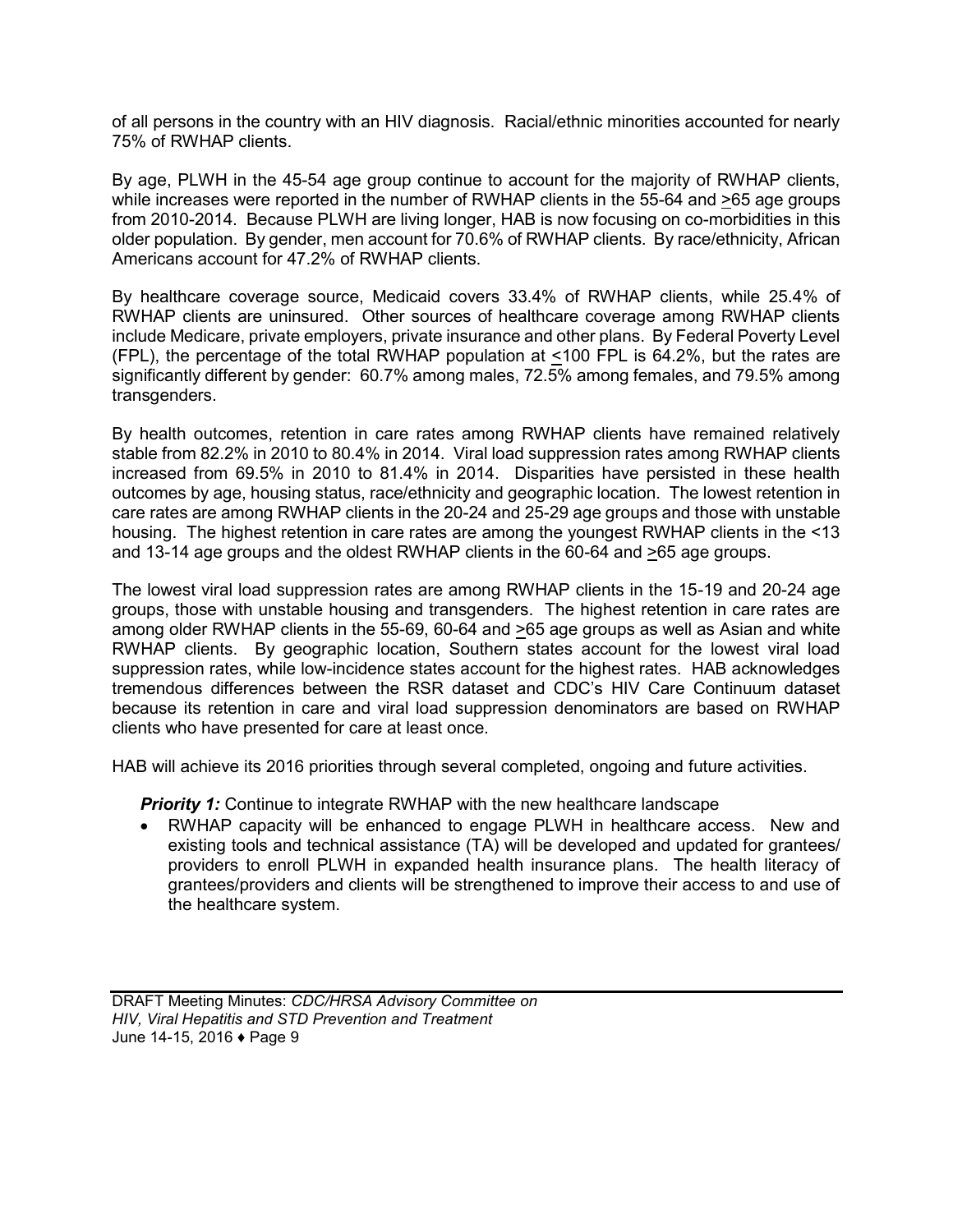- The impact of expanded healthcare coverage on RWHAP health outcomes in the context of the Affordable Care Act (ACA) will be analyzed.
- Health economics questions related to the implementation of RWHAP will be addressed. A mathematical model will be created to estimate the cost-effectiveness of RWHAP. Eligible PLWH will be enrolled in expanded health insurance options that are available through Health Insurance Marketplaces.
- RWHAP providers who deliver core medical services will be trained to engage and contract with qualified Health Insurance Marketplace plans. Efforts to enroll clients into health plans will be facilitated as appropriate.
- The Affordable Care Enrollment Technical Assistance Center will be used to strengthen the capacity of RWHAP grantees in providing outreach to and enrolling clients in healthcare coverage, particularly persons of color.
- AIDS Service Organization (ASO) service models will be used to train non-medical ASOs to develop business plans for service delivery to vulnerable populations. Health outcomes will be improved across the HIV Care Continuum.
- Ongoing SPNS Initiatives will continue to be implemented to focus on the integration of RWHAP in the new healthcare landscape: "System-Level Workforce Capacity Building for Integrating HIV Primary Care in Community Healthcare Settings" (August 2014-July 2018) and "Health Information Technology Capacity Building for Monitoring and Improving Health Outcomes Along the HIV Care Continuum Initiative" (September 2014-August 2017).

*Priority 2:* Implement the updated 2020 National HIV/AIDS Strategy (NHAS) with a specific focus on health disparities and the HIV Care Continuum

- The Secretary Minority AIDS Initiative Fund (SMAIF) will be awarded to increase the use of community health workers (CHWs) to improve access, linkage to and retention in care, particularly among persons of color. CHWs also will be used to strengthen the overall healthcare workforce.
- TA will be provided to RWHAP Part A grantees to strengthen and improve the HIV Care Continuum and affect positive outcomes. The grantees will apply data-driven, evidencebased interventions (EBIs) to enhance health outcomes. The interventions will be scaled up by stimulating action across jurisdictions and partners.
- EBIs along the HIV Care Continuum will be disseminated. RWHAP clinics will be awarded funds to replicate and implement four SPNS Initiatives that have generated proven interventions. These interventions include integrating buprenorphine into primary care in RWHAP clinics; strengthening linkages to and interactions with jails; outreaching to outof-care PLWH; and reengaging and retaining PLWH in care. AETCs will disseminate models of care and effective practices to RWHAP clinics, Community Health Centers (CHCs), Rural Health Clinics and other primary care sites that manage PLWH.
- Ongoing SPNS Initiatives will continue to be implemented to support the 2020 NHAS: "Culturally Appropriate Interventions of Outreach, Access and Retention Among Latino Populations" (September 2013-August 2018); "Enhancing Engagement and Retention in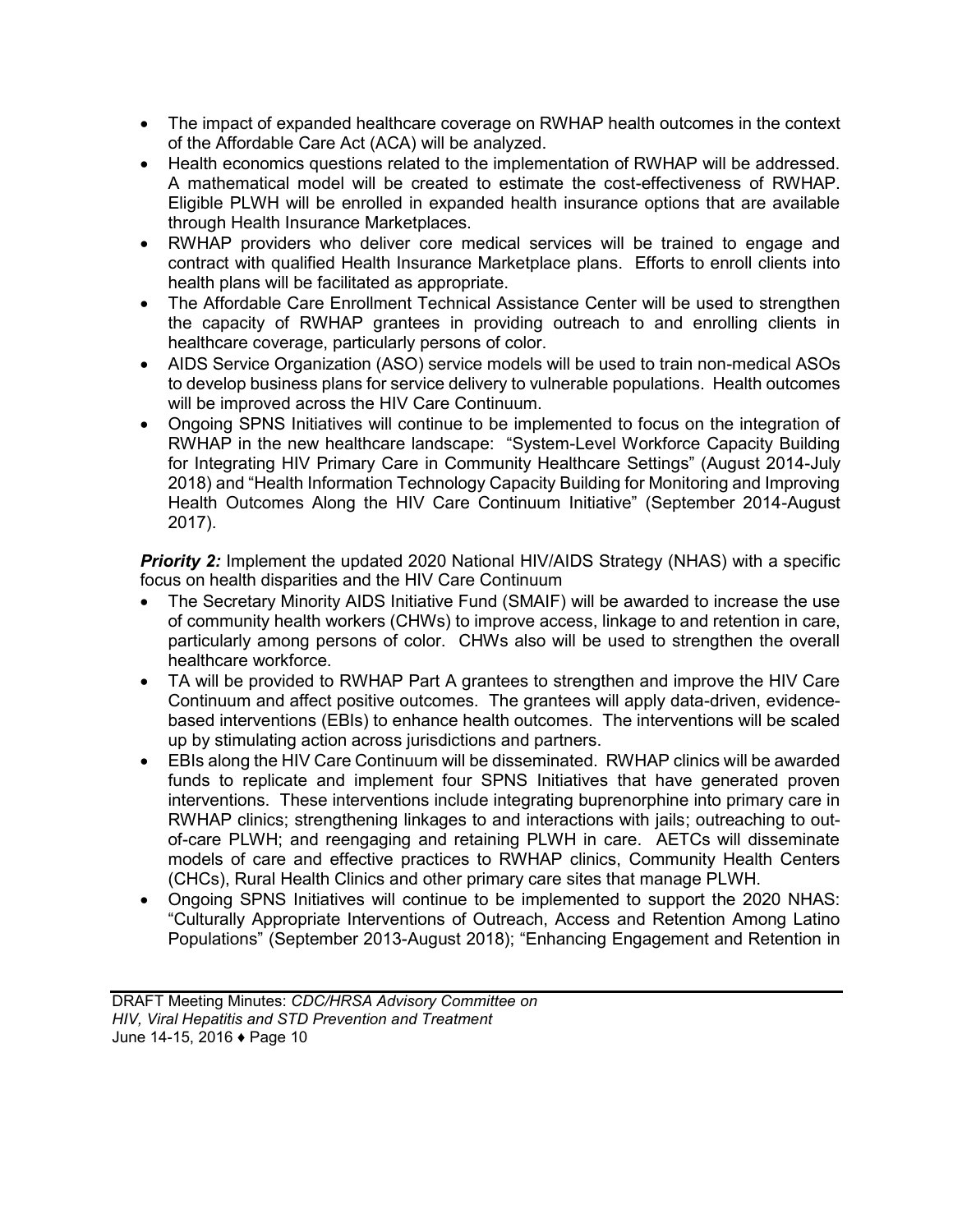Quality HIV Care for Transgender Women of Color Initiative" (September 2012-August 2017; and "Building a Medical Home for Multiply Diagnosed HIV-Positive Homeless Populations" (September 2012-August 2017).

- A consultation on pediatric care will be convened to achieve three major goals: (1) identify assets and existing models of quality pediatric HIV care in specific environments; (2) identify gaps and social determinants of health that affect pregnant women and infants born with HIV; and (3) identify actions for HAB and its federal partners to address existing challenges.
- An ongoing SPNS Initiative, "Use of Social Media to Improve Engagement, Retention and Health Outcomes Along the HIV Care Continuum," will continue to be implemented. The findings from this initiative will be evaluated and disseminated to develop innovative methods to identify, link and retain HIV-positive youth and young adults in care and improve their health outcomes. SPNS Initiatives and AETCs will be used to ensure coordination of HIV training and education to targeted youth and young adults who receive linkage to and retention in care information via social media. The National Evaluation Center will be used to evaluate these social media activities.
- The "Building Futures" contract will be used to support youth living with HIV. The current state of HIV-infected youth 13-24 years of age who receive RWHAP-funded care and treatment will be assessed to better understand current gaps and barriers to care in this population.
- The Center for Engaging Black Men Who Have Sex with Men (MSM) Across the Care Continuum (CEBACC) will continue to be funded to produce solid EBIs or evidenceinformed practices for this population. CEBACC's notable achievements to date include developing an inventory of HIV prevention and care models and other resources for black MSM; providing continuing medical and nursing education training courses; creating and disseminating the *HIS Health* training series; and launching the "Well Versed" website for patients and providers.

## *Priority 3:* Augment partnerships

- A strategic plan will be developed to identify and engage HAB's most important partners in other HHS agencies. Most notably, the Substance Abuse and Mental Health Services Administration (SAMHSA) is closely collaborating with HAB to better respond to the opioid epidemic. HAB and CDC released an integrated HIV prevention and care plan in June 2015 that included coordinated guidance to all states on statement of need. HAB and CDC also collaborated in 2015 to provide TA to RWHAP Parts A and B grantees and planning bodies to support activities and strategies for integrated HIV planning across prevention, care and treatment.
- The SMAIF will continue to be awarded to enhance partnerships with RWHAP grantees on several projects.
	- o "Building Care and Prevention Capacity: Addressing the HIV Care Continuum in Southern Metropolitan Areas and States" is a project that will provide TA and training to assist Southern jurisdictions in this effort.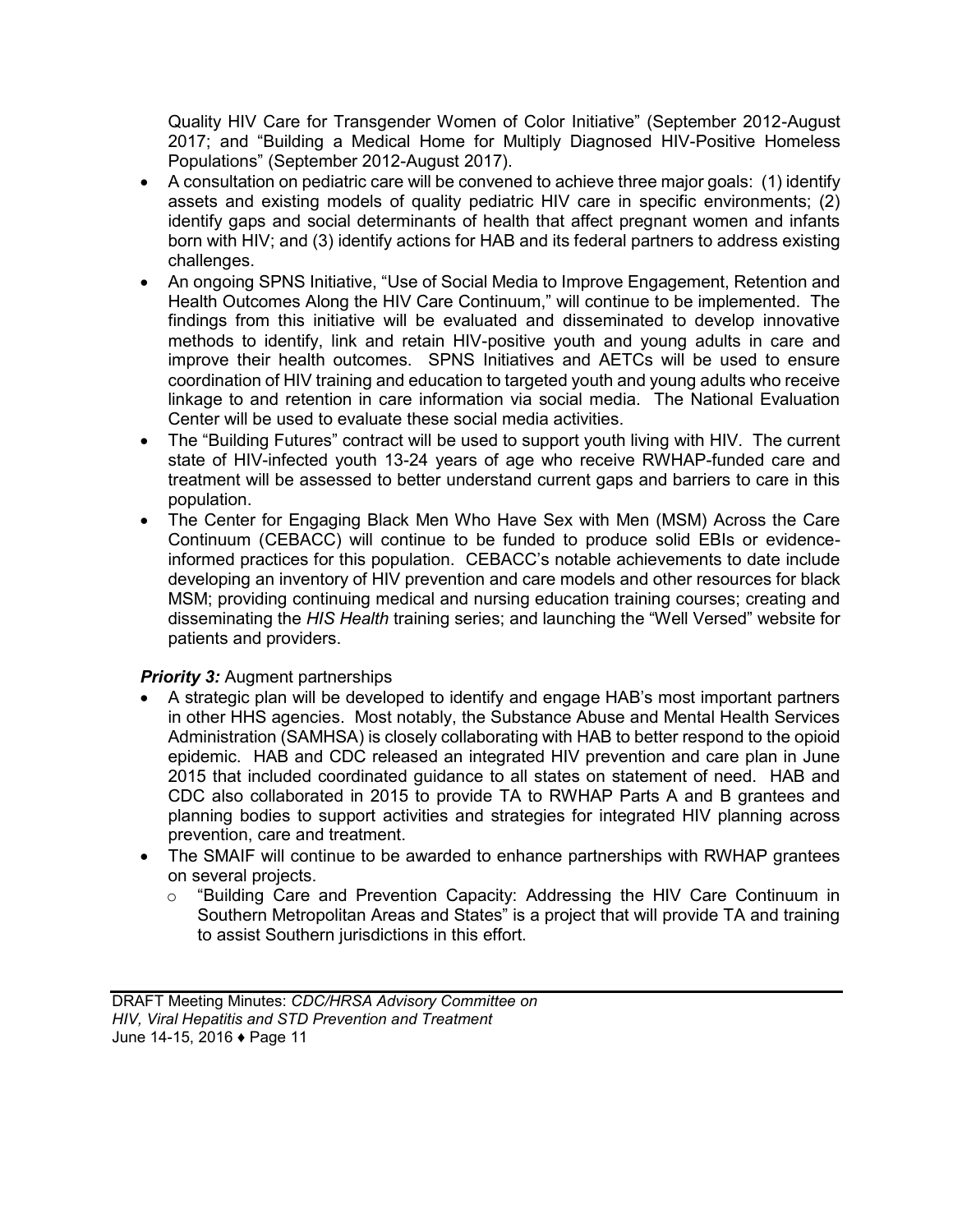- $\circ$  "Jurisdictional Public Health Approach to HCV Diagnosis and Treatment of Co-Infected Persons of Color" is a project that will enhance the infrastructure and capacity of RWHAP Parts A and B grantees to expand HCV testing and treatment. The major objectives of the project are to promote education to providers and patients, offer TA, and make structural improvements to increase access to care and treatment. Recent RSR data estimate that ~100,000 RWHAP clients have HIV/HCV co-infection. HAB's ultimate goal is to allocate the SMAIF and other resources to cure HCV in 100% of RWHAP clients with HIV/HCV co-infection.
- o "Partnerships 4 Care" (P4C) is a project that promotes collaboration among the HRSA Bureau of Primary Health Care (BPHC), CHCs, CDC, RWHAP clinics and state health departments to increase capacity for HIV testing, treatment and care.

**Priority 4:** Advance data utilization to improve health outcomes

- New reports on each eligible metropolitan area and transitional grant area recently were released based on 2014 RSR data.
- A resource allocation tool will be developed to enhance the ability of all RHWAP grantees to prioritize services to maximize clinical outcomes. A mathematical model of the optimal combination of RWHAP services will be created to effectively advance clients through the HIV Care Continuum.
- The RWHAP Annual Client-Level Data (CLD) Report is the first annual publication of national RWHAP CLD collected from the RSR dataset. Efforts will be made in 2016 to expand the availability of and access to RWHAP CLD. The current CLD report includes 2010-2014 RSR data and is now available on the HAB website. The key features of the CLD report include program monitoring and evaluation data; data that are aligned with the updated 2020 NHAS; more mature RSR data for broader use; and health outcome data on the largest cohort of transgenders living with HIV in the United States.
- A retention in care consultation will be convened in June 2016 to assess federal guidelines on the frequency of HIV medical visits. The meeting also will be used as an opportunity to propose revisions to current retention in care performance measures and suggest other factors that should be considered, such as age.
- The SMAIF will be awarded to support a data-driven project, "HIV Care and Housing: Using Data Integration to Improve Health Outcomes Along the HIV Care Continuum." The project will be designed to use information technology to promote integration and coordination of HIV and housing services. A Coordination and Technical Assistance Center will support four demonstration sites to pilot service integration. As a companion activity, a SPNS Initiative will be implemented to improve entry, engagement and retention in care for HIV-positive homeless persons and unstably housed PLWH with mental illness and substance abuse disorders.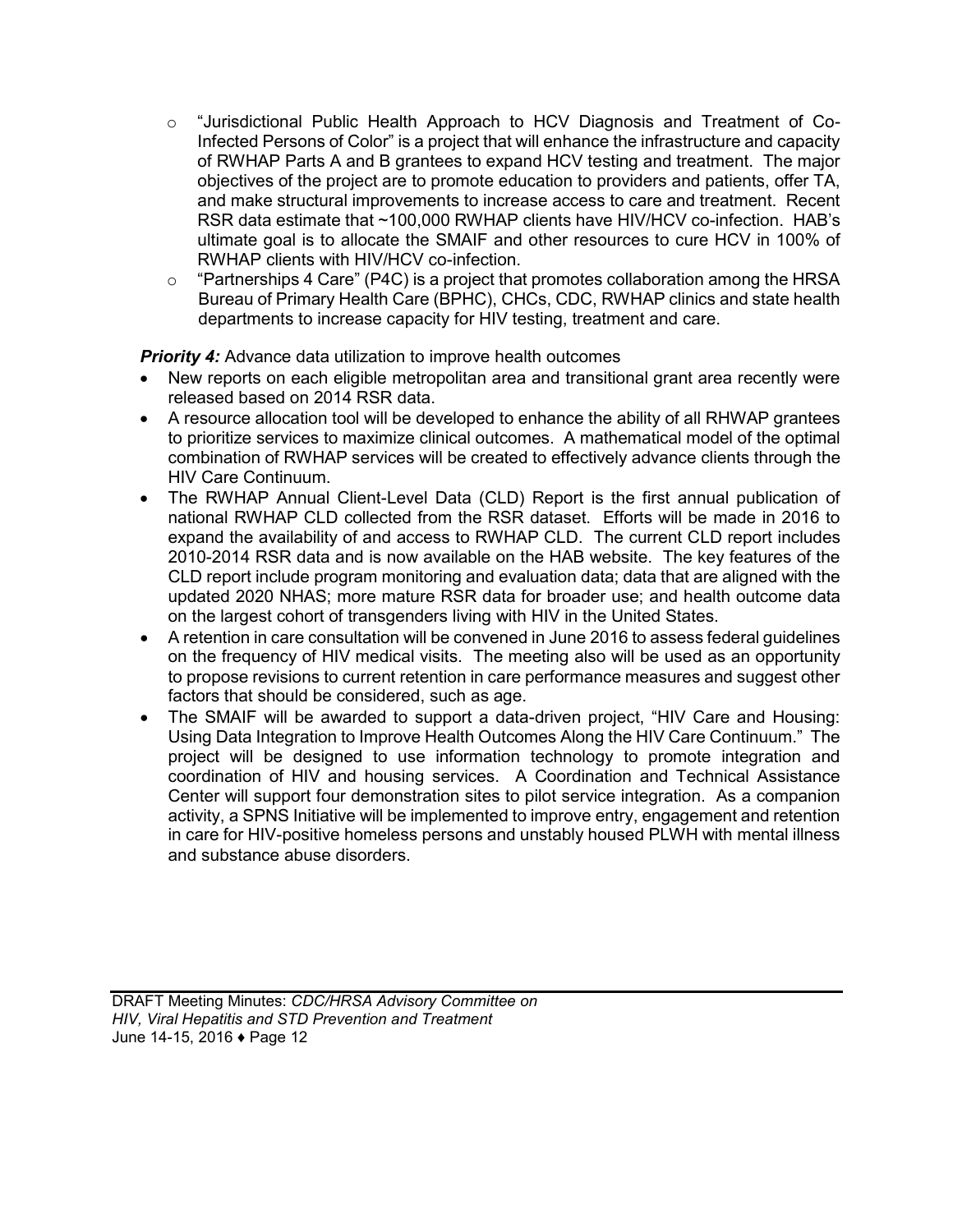**Priority 5:** Enhance national and international leadership

- The [2016 National Ryan White Conference on HIV Care and Treatment](http://www.ryanwhite2016.org/) will be held in Washington, DC on August 23-26, 2016. The theme of the conference will be "Forward Momentum: Accelerating Access, Optimizing Care, Transforming Public Health." To date, 2,000 individuals have registered for the conference.
- Global health systems will be strengthened in response to a direct request by the President's Emergency Plan for AIDS Relief (PEPFAR). To support this effort, HAB staff will be deployed to Liberia, Sierra Leone, Democratic Republic of the Congo and South Sudan. HAB will enhance its in-country collaborations with CDC, PEPFAR coordinators and the U.S. Agency for International Development.
- The SMAIF will be awarded to provide training to strengthen the leadership of PLWH in RWHAP, including transgender women of color. Tools will be developed to assist PLWH in participating on planning bodies, care teams, organizations and boards of directors.
- A PLWH leadership consultation was held to achieve three major goals: (1) identify existing strategies that promote public leadership of PLWH; (2) address gaps and barriers to public leadership development of PLWH; and (3) explore strategies to close these gaps.

HRSA's FY2016 Congressional appropriation for RWHAP of ~\$2.32 billion included a \$4 million increase for Part C grantees to conduct World AIDS Day activities. The Part C budget is now ~\$205 million and the other RWHAP parts received relatively stable funding. Part B funding for the AIDS Drug Assistance Program (ADAP) still accounts for 57% of the total RWHAP budget (or ~\$900 million).

HAB issued a series of policy clarification notices to address the following issues: clinical quality management, clarifications regarding RWHAP and program income, clarification of the RWHAP policy on services provided to veterans, and RWHAP-eligible persons and allowable uses of funds.

HAB has filled several leadership positions over the past six months: Ms. Heather Hauck (HAB Deputy Associate Administrator); Mr. Michael Goldrosen (Director, Division of State HIV/AIDS Programs); and Dr. Mahyar Mofidi (Director, Division of Community HIV/AIDS Programs).

#### *CHAC DISCUSSION: CDC AND HRSA UPDATES*

CHAC discussed the following topics during the question/answer session with Drs. Mermin and Cheever.

- The rationale for the FY2017 Senate mark that called for a \$5 million decrease in the STD budget, particularly since the incidence of STDs has markedly increased.
- CDC's rationale for not developing and releasing 2015 Prevention Status Reports for Puerto Rico and the U.S. Virgin Islands.
- The need for communities to activate and deploy their networks to local areas that will be heavily impacted by the Zika virus in the summer of 2016.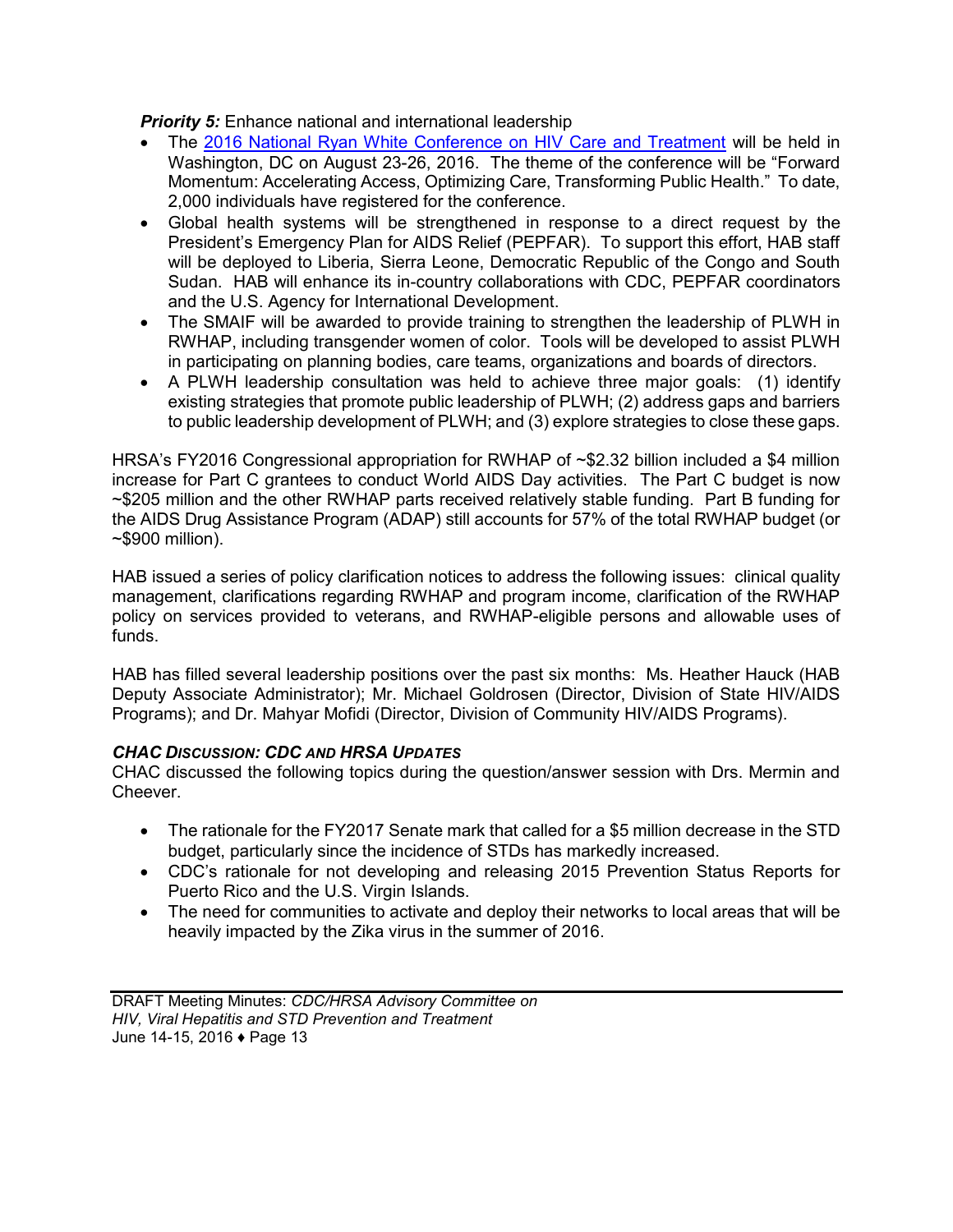- Specific populations that CDC and HRSA should emphasize in HIV prevention and care/ treatment to allocate limited resources in the most efficient and effective manner.
- Coordinated funding opportunities by CDC and HRSA at the federal level (e.g., joint funding opportunity announcements (FOAs) and interagency support) that could be used to encourage states and localities to take a coordinated approach to improve linkage to and retention in care for PLWH.
- Potential reasons for relatively stable retention in care rates versus increased viral load suppression rates (e.g., the provision of more ART prescriptions or variations between clinical and laboratory measures).
- Actions that should be taken at this time to prepare for the smaller pool of graduate students who will apply for infectious disease fellowships and the smaller number of primary care providers (PCPs) who will have expertise in HIV care in the near future.
- HAB's stronger focus on and outreach to two important populations: the broader group of never-in-care PLWH and potential reasons 20% of RWHAP clients discontinue care each year (e.g., a new provider or health insurance coverage, relocation to a different state, incarceration or catastrophic personal issues).
- HAB's ability to monitor health outcomes of PLWH in jurisdictions with limited access to care, such as rural or Southern counties without hospitals, HIV care providers or RWHAP clinics.
- HAB's ongoing study to identify the best models of care to address co-morbidities in the aging PLWH population.
- HAB's approaches to integrate RWHAP into HIV elimination goals and HIV/AIDS healthcare transformation initiatives that New York City and other jurisdictions or states are conducting through leadership and political will.
- HAB's new study that will be designed to identify all necessary components to cure HCV in 100% of RWHAP clients with HIV/HCV co-infection.
- HAB's plans to engage youth peers to serve on care teams as well as to track and monitor retention in care and viral load suppression outcomes of young PLWH.
- HAB's plans to collaborate with SAMHSA to identify and address specific behavioral issues that serve as barriers to PLWH remaining in care over time.
- HAB's strategies to improve the healthcare experience for RWHAP clients by promoting a culture of quality, culturally-competent and welcoming care at both system and provider levels, such as the elimination of discrimination or stigma among RWHAP clinical staff and a simple process for PLWH to contact providers to fill their antiretroviral prescriptions.

The extensive discussion resulted in CHAC making several suggestions in response to the CDC and HRSA updates.

 CDC is to be commended on publishing its recent paper on U.S. counties that are most vulnerable to an HIV or HCV outbreak among PWID. CDC should rerun the analysis at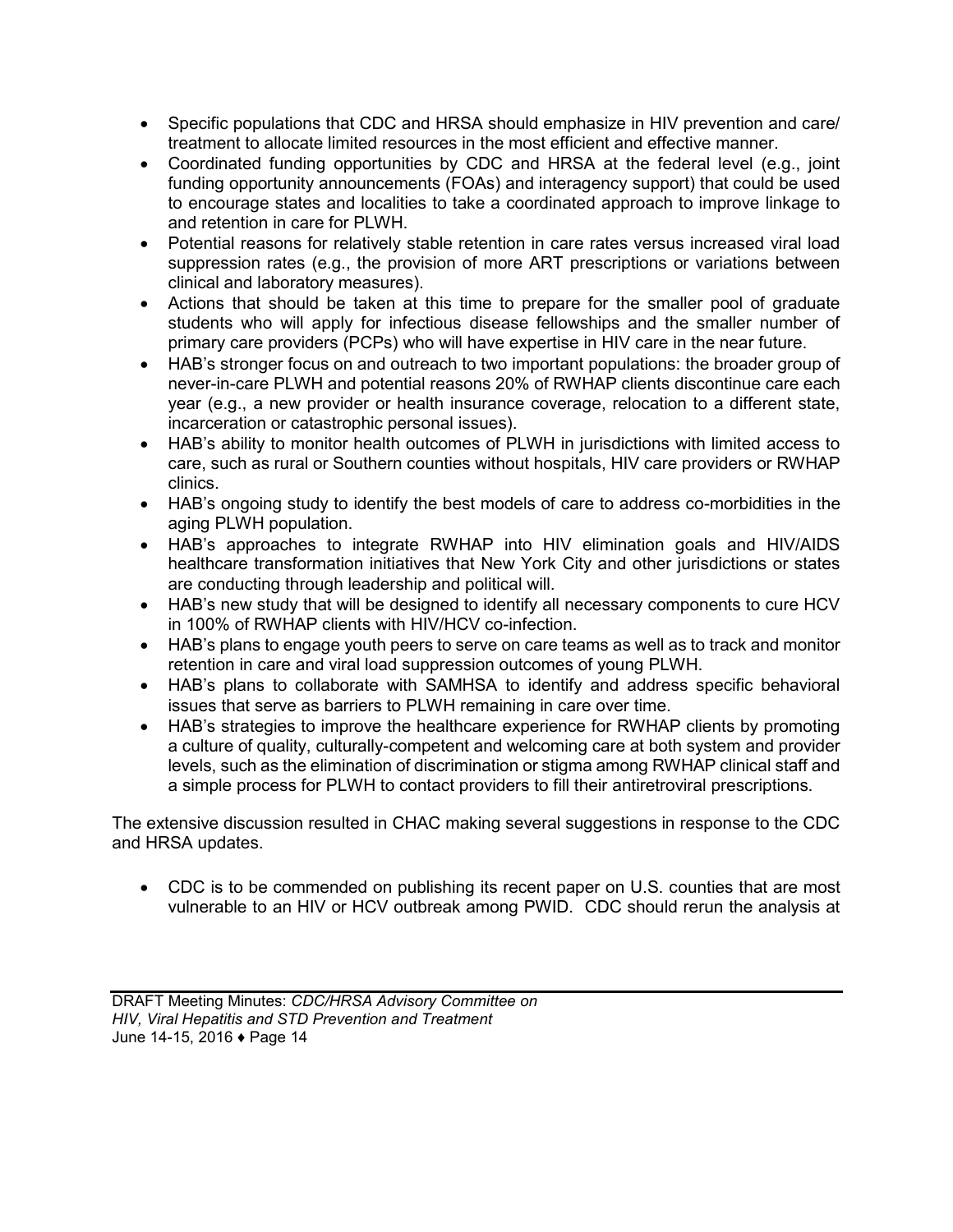routine time intervals because local data are critically important in guiding prevention and response efforts in the field.

- HRSA should reconsider its 2016 priority to improve existing retention in care performance measures and identify other potential factors. Retention in care is a complex issue that is extremely difficult to measure. Efforts to collect data for this measure will continue to burden RWHAP grantees. HRSA should direct its focus to more important and meaningful viral load suppression performance measures. CDC's data-to-care activities would be beneficial in providing HRSA with individual-level longitudinal data on viral load suppression. However, the development of long-term performance measures to evaluate retention in care over time would be helpful.
- HRSA should create a model, assessment tool or criteria that would have the ability to predict specific indicators, characteristics or risks of in-care PLWH who are likely to discontinue care in the future. For example, young age would be an excellent predictor in the model. Based on RSR data, RWHAP clients <24 years of age have the highest risk of discontinuing care. CDC should develop a similar assessment tool for prevention that would predict specific factors in newly-diagnosed persons who are not likely to be linked to care in the field. Tailored interventions, individualized case management and other best practices could then be applied to ensure linkage to and retention in care for vulnerable, at-risk populations.
- CHAC should draft resolutions during the Business Session to address HIV treatment and care issues.
	- $\circ$  CHAC should draft a resolution to the HHS Secretary to express its concern regarding plans by the Agency for Healthcare Research and Quality (AHRQ) to defund the HIV Research Network (HIVRN) in FY2016. This decision will result in a tremendous loss to the HIV care community. HIVRN is a valuable resource that collects, analyzes and disseminates timely and relevant data on the delivery of services and care to PLWH.
	- $\circ$  CHAC should go on record regarding the critical need to integrate substance abuse care into HIV care, particularly since substance abuse is a major contributor to low linkage to and retention in care rates for at least 50% of the PLWH population. Emory University recently published a paper that showed much higher linkage to care rates among patients who were enrolled in substance abuse care.
	- o CHAC should go on record to emphasize the importance of continuing HIV research and supporting innovation to increase retention in care and viral load suppression rates in the subpopulation of complex, hard-to-reach HIV patients. Most notably, longer-acting antiretroviral drugs that currently are available still will not retain the subpopulation of HIV patients in care who oppose taking daily ART for the remainder of lives. Research to develop HIV drugs that would require an injection once every three or six months would have an enormous impact on increasing retention in care and viral load suppression rates in the subpopulation of complex HIV patients.

Dr. Cheever clarified that CHAC's suggestion to combine CDC and HRSA datasets to obtain individual-level longitudinal data on viral load suppression would not be possible because federal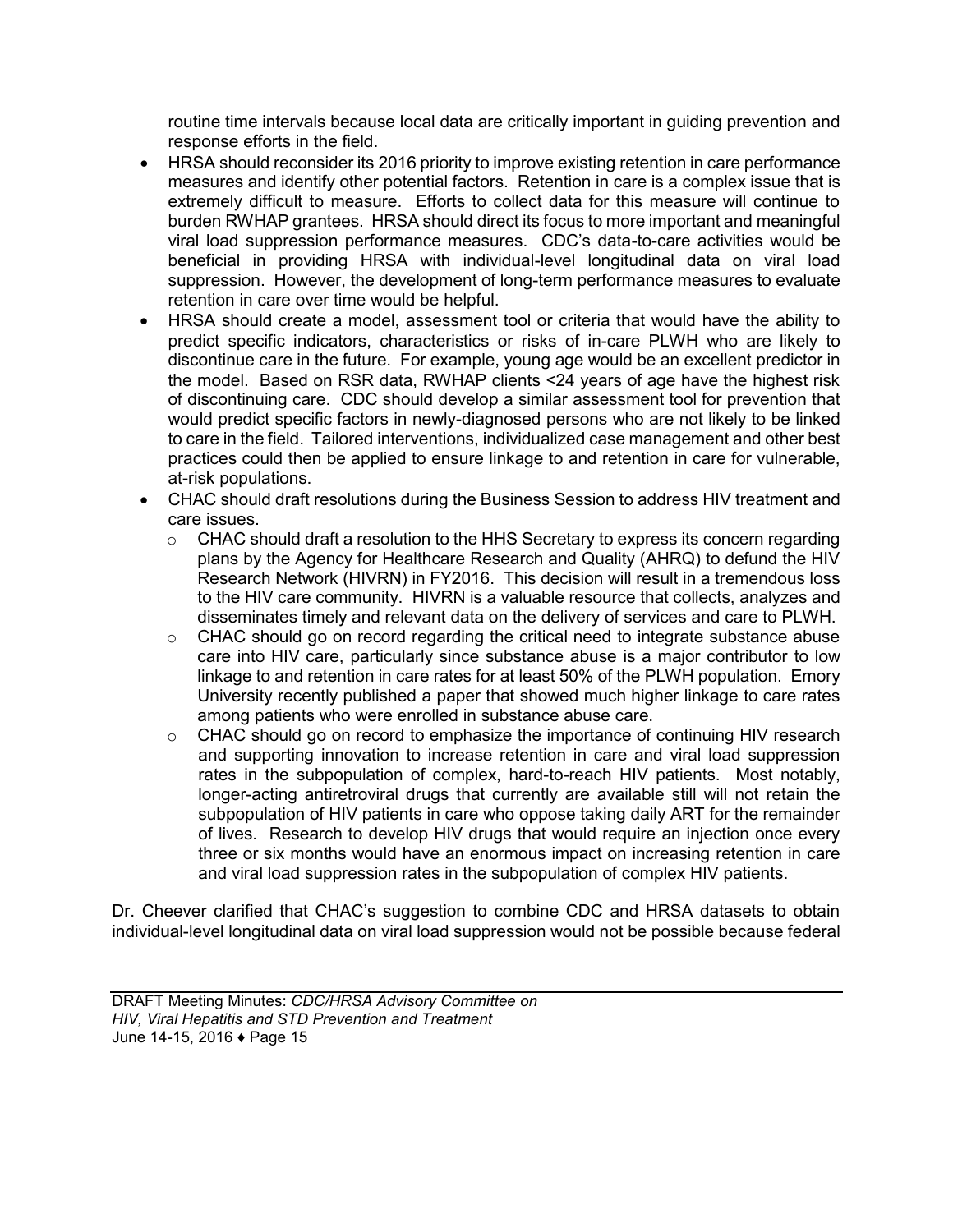<span id="page-17-0"></span>agencies do not implement the same data collection methodologies. Most notably, RWHAP does not capture personally identified information. As a result, HRSA is continuing to award large grants and provide TA to jurisdictions to build their capacity in gathering these data. HRSA also is continuing its strong partnership with the Centers for Medicare & Medicaid Services (CMS) to collect Medicaid data from states and localities.

#### **PANEL PRESENTATION: ADDRESSING SYPHILIS PREVENTION AND CONTROL IN THE UNITED STATES**

A panel of speakers presented overviews of activities that are underway at federal, state and local levels to address syphilis prevention and control in the United States.

## **Overview of the 2016 Syphilis Summit**

#### **Gail Bolan, MD**

Director, Division of STD Prevention National Center for HIV/AIDS, Viral Hepatitis, STD and TB Prevention Centers for Disease Control and Prevention

#### **Advice Requested from CHAC by DSTDP:**

- 1. Are the recommendations from the summit appropriate and specific?
- 2. What elements are missing from the recommendations?
- 3. Should CDC take any different actions?
- 4. Are the goals proposed for the Call to Action appropriate?
- 5. Should CDC develop a National Strategy instead of a Call to Action for syphilis?
- 6. What additional agencies, if any, should CDC engage in the development of a Call to Action or National Strategy?
- 7. Is the Call to Action relevant to state and local programs?
- 8. What strategies should CDC implement to solicit community input, e.g., webinars, listening sessions at relevant conferences, or events planned in coordination with state STD programs?

Dr. Bolan presented an overview of the 2016 Syphilis Summit. The landscape of STDs in the United States has tremendously changed over the past 25 years. The high rates of reported syphilis cases among men and women in 1990 dramatically declined and reached historically low levels in 2000. Since that time, however, syphilis cases among men and the male-to-female rate ratio have steadily increased.

DRAFT Meeting Minutes: *CDC/HRSA Advisory Committee on HIV, Viral Hepatitis and STD Prevention and Treatment* June 14-15, 2016 ♦ Page 16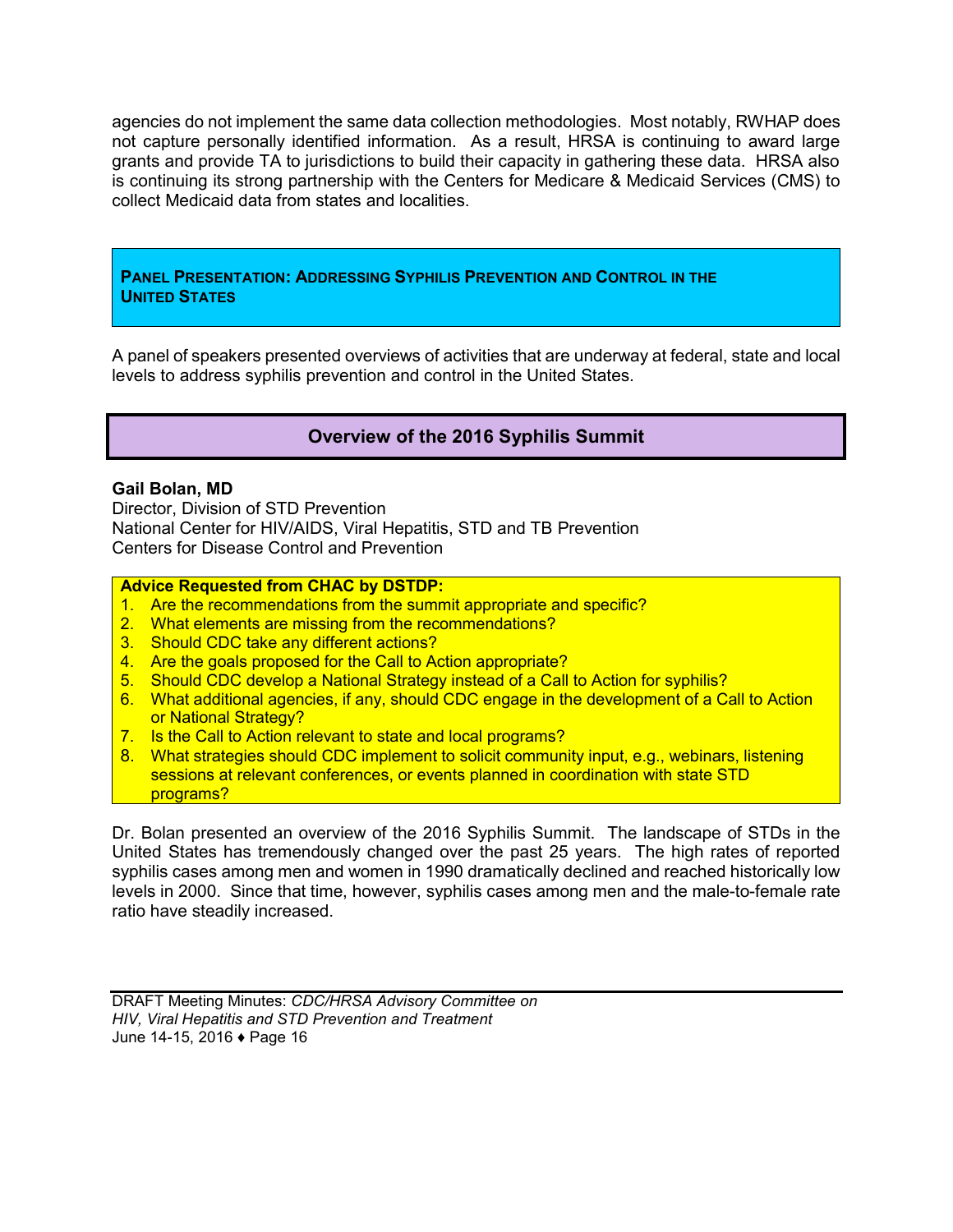CDC has been collecting data from 27 states on the gender of sex partners since 2007. MSM have accounted for the highest increase in syphilis cases since 2008, but increases also have been reported for men who only have sex with women (25%) and women (37%). By age and race/ethnicity, young black MSM have accounted for the majority of syphilis cases. The 50% HIV co-infection rate among black MSM in the 20-24 age group is much higher than rates for Hispanic and white MSM in the same age group. However, white MSM in the >50 age group have a much higher HIV co-infection rate than the same age group in other racial/ethnic categories.

CDC has been collecting data on adverse outcomes from syphilis due to increasing rates in adults. California and Washington reported 15 cases of ocular syphilis (OS) from December 2014-March 2015. CDC also received passive reports of >200 OS cases from 20 states from April-December 2015. HIV-negative persons, including heterosexual men and women, accounted for a few OS cases, but MSM with HIV co-infection accounted for the vast majority of cases. Several of the OS cases resulted in significant sequelae, including blindness. CDC distributed a clinical advisory on the OS outbreak in April 2015.

CDC conducted an Epi-Aids on 63 OS cases reported by North Carolina in 2014-2015. The OS cases represented a 1.5% prevalence of all 4,234 syphilis cases North Carolina reported over this time period. Males accounted for 94% of the OS cases. Of the 59 male OS cases, 71% reported male sex partners and 56% were HIV co-infected. Patients were identified throughout the state, but no OS patients were identified as sex partners. OS increased by 115% in North Carolina, but all other syphilis cases increased by only 35%. A comparison between OS patients and non-OS patients showed that the majority of OS patients were male, white, >40 years of age and HIV co-infected.

The steady rise in P&S syphilis rates among females since 2012 has led to a 27% increase in congenital syphilis (CS) rates. Most health departments have not invested resources in CS because these cases have not been reported for several decades. The number of syphilis cases reported among pregnant women has steadily increased since 2012 as well. CDC estimates that  $\sim$ 20% of pregnant women with syphilis will give birth to an infant with CS.

CDC collected information from case reports on the characteristics of 458 women in the United States in 2014 who gave birth to an infant with CS.

| Characteristic                |                                              | <b>Number</b><br>$(N=458)$ | <b>Percent</b> |
|-------------------------------|----------------------------------------------|----------------------------|----------------|
| Did not receive prenatal care |                                              | 100                        | 21.8%          |
| Received prenatal care        | No treatment                                 | 135                        | 29.5%          |
|                               | Treated <30 days prior to delivery           | 78                         | 17.0%          |
|                               | Non-penicillin therapy                       | 3                          | 0.7%           |
|                               | Inadequate regimen for stage of<br>pregnancy | 13                         | 2.8%           |

DRAFT Meeting Minutes: *CDC/HRSA Advisory Committee on HIV, Viral Hepatitis and STD Prevention and Treatment* June 14-15, 2016 ♦ Page 17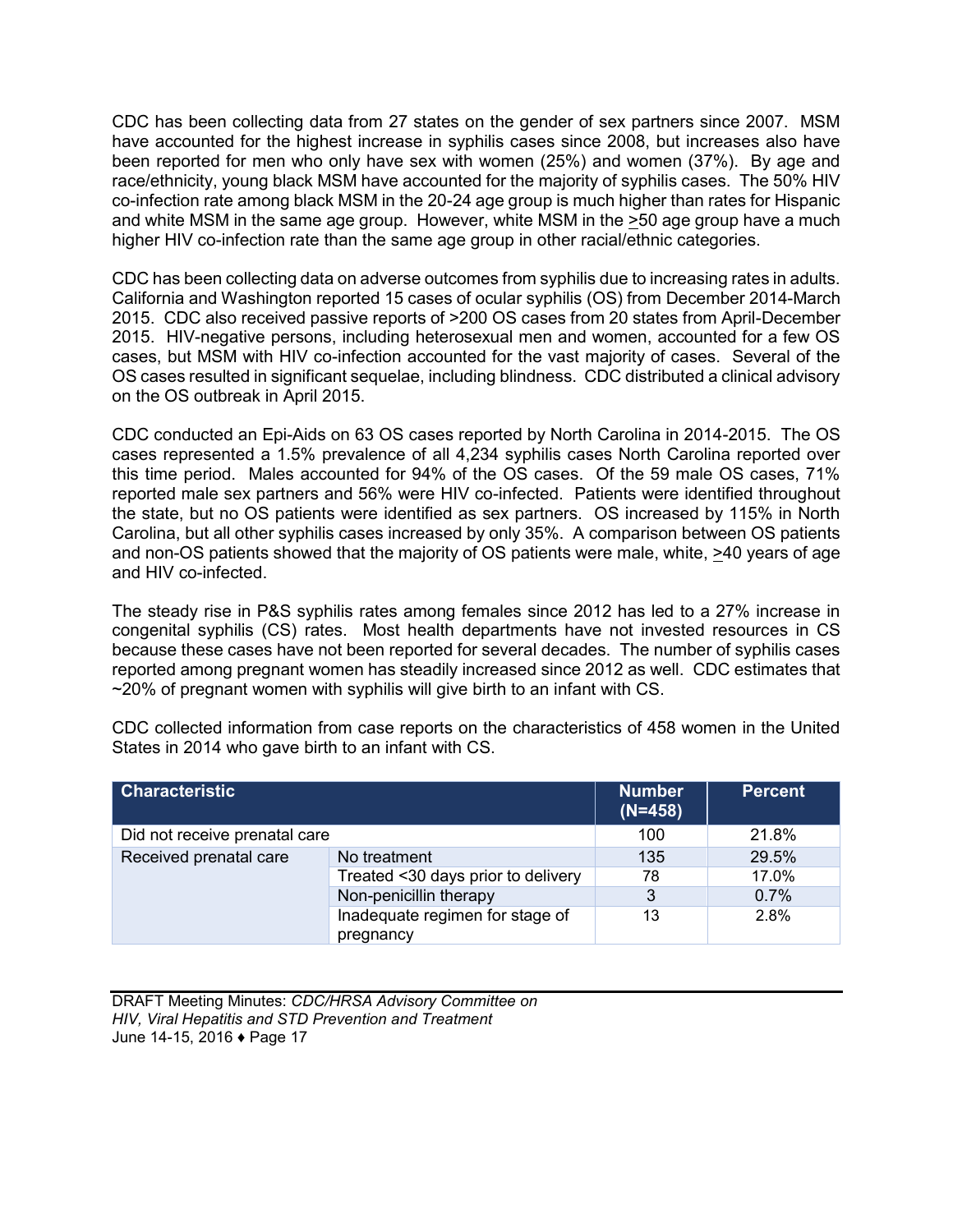| l Characteristic             |                          | <b>Number</b><br>$(N=458)$ | <b>Percent</b> |
|------------------------------|--------------------------|----------------------------|----------------|
| Received prenatal care       | Adequate treatment       | 43                         | $9.4\%$        |
|                              | Unknown treatment status | 42                         | $9.2\%$        |
| Unknown prenatal care status |                          | 44                         | 9.6%           |

CDC convened the 2016 Syphilis Summit on January 26-28, 2016 to address the increasing rates in adults and the adverse outcomes associated with syphilis. The multidisciplinary group of  $~100$ participants represented diverse sectors, including federal agencies, state/local health departments, academia and stakeholder organizations. The summit was organized into five units that were led by a CDC organizer and an external chair from a state/local health department or academia. Key findings and recommendations by the five units are summarized below.

### **Unit 1: Clinical Management, Diagnostics and Laboratory Issues, Immunology and Vaccines**

*ISSUES IDENTIFIED*

- Laboratory syphilis diagnosis continues to rely on serologic tests rather than direct detection of *Treponema pallidum* (*T. pallidum*). Investments to modernize technologies have been minimal to date.
- Clinical decision-making during syphilis infection remains difficult because of sub-optimal diagnostics.
- Minimal effort has been targeted to vaccine development. Rabbit models are used with unclear comparability to human immunology.

#### *RECOMMENDATIONS*

- Develop sensitive molecular diagnostics for the detection of *T. pallidum* infection and patient infectiousness.
- Develop and disseminate guidance from CDC on syphilis serologic tests, including the use of quantitative tests to support clinical decision-making.
- Collect and make available well-characterized specimens with clinical data to facilitate better diagnostics development.
- Scale up syphilis vaccine development.

## **Unit 2: Heterosexual and Congenital Syphilis**

*ISSUES IDENTIFIED*

- Female and CS rate increases during 2013-2015 were observed in every region and in almost every age and racial/ethnic group.
- The lack of prenatal care, limited timely treatment and co-occurring conditions are some of the factors associated with CS.
- Bridging between MSM and heterosexual networks could play a role in transmission.
- Heterogeneity in CS epidemics across program jurisdictions requires programmatic responses that are tailored to local epidemiology.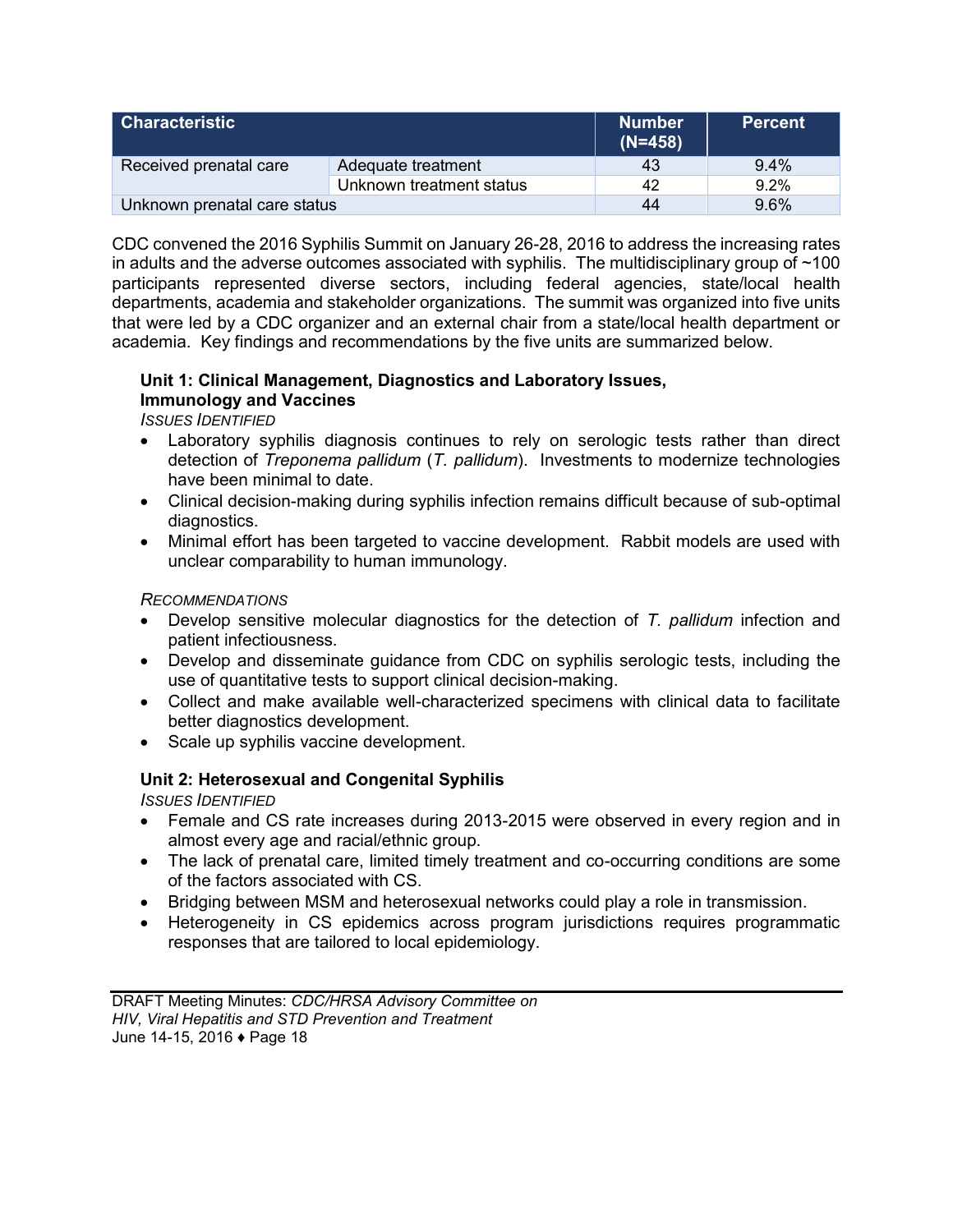CS is a life-threatening event that should be prioritized as a public health sentinel event. Missed opportunities in the healthcare and public health systems should be identified and addressed.

#### *RECOMMENDATIONS*

- Develop separate action plans for CS and MSM syphilis because goals and prevention strategies for these two populations are different.
- Link pregnant women with syphilis to the outcomes of their pregnancies. Document "successes" (e.g., number of CS cases averted) and create a more accurate cascade.
- Conduct cost-effectiveness evaluations of screening and other interventions.
- Provide guidance on prioritizing syphilis cases for case investigations, partner services and other program interventions.
- Provide guidance on a CS surveillance case definition and outbreak response plans.
- Create a renewed sense of urgency around pregnant women with syphilis.

## **Unit 3: Syphilis Among MSM**

*ISSUES IDENTIFIED*

- The MSM population is quite heterogeneous and their sexual profiles longitudinally change over the lifespan.
- Behavioral interventions and partner services are not effective on a population-based level. The focus needs to be placed on policy and structural interventions, including healthy online communities and new sexual health approaches.
- Screening and timely treatment interventions are under-utilized.
- Condoms are still effective, but new types of condoms and social media approaches are needed to generate renewed interest. CDC's existing HIV/STD prevention messages around condom use are unclear.
- Victimization, social marginalization, homophobia and limited access to gay-friendly services continue to be problematic in many communities.

#### *RECOMMENDATIONS*

- Include sex practices and identify MSM on national surveys (e.g., Behavioral Risk Factor Surveillance System (BRFSS) and YRBS) to ensure this population is equitably represented.
- Promote data sharing across programs, including HIV and STD surveillance data, and link epidemiologic data with research funded by the National Institutes of Health. Include other data sources as well: ecological data, community norms, program evaluations, social determinants of health and online sites.
- Develop bold and innovative approaches to increase access to syphilis testing and treatment for MSM, such as new testing technologies (e.g., rapid syphilis tests and homebased tests). Assure the availability of these tests in a variety of settings.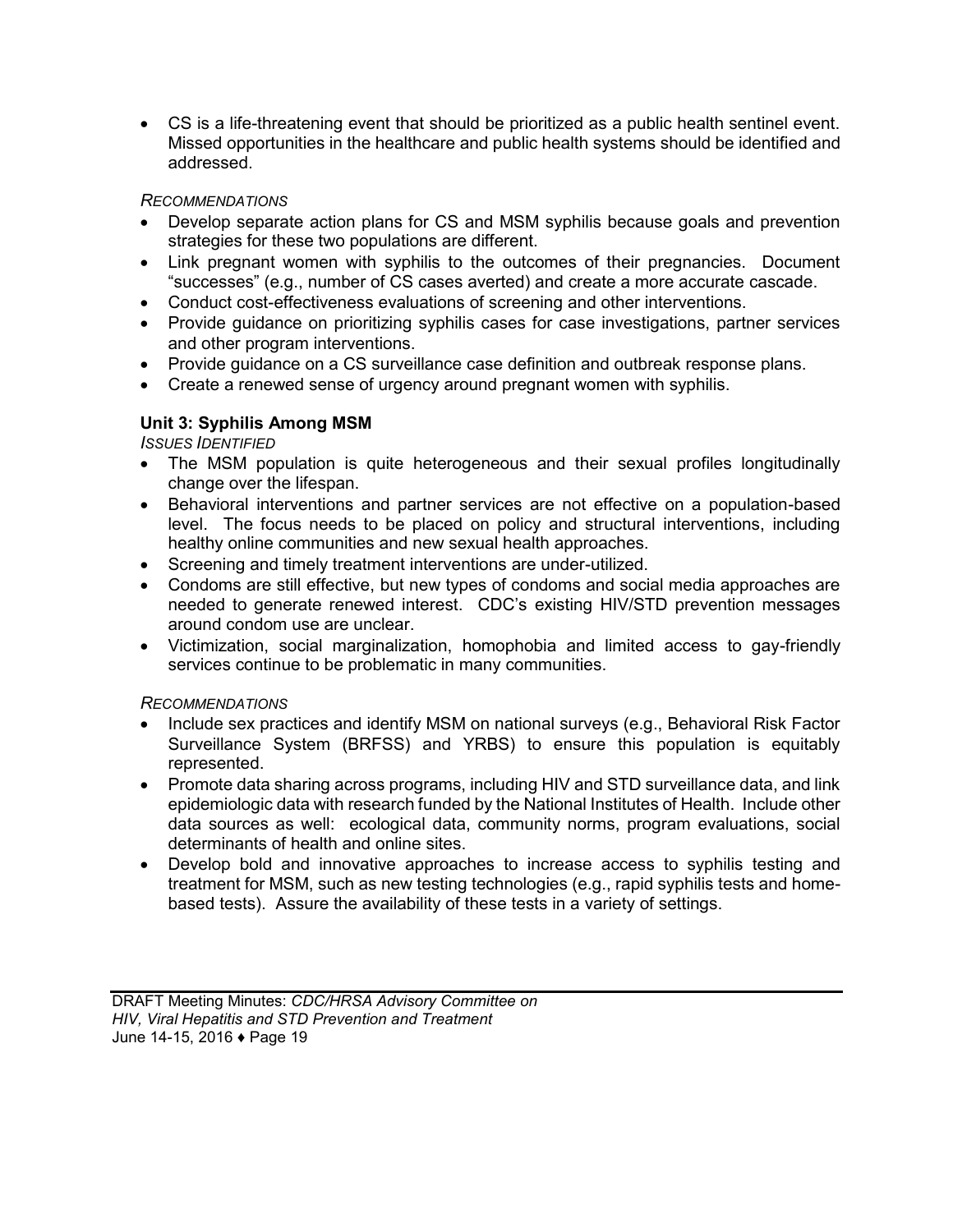- Build a more holistic, gay-friendly clinical infrastructure that specializes in the sexual health care of MSM and addresses social determinants.
- Identify new approaches to incorporate sexual health history and risk information (including screening and treatment recommendations) into electronic health records and clinical decision support systems. Link these data to public health surveillance.

### **Unit 4: Syphilis in Program Jurisdictions**

#### *ISSUES IDENTIFIED*

- Separate, population-specific approaches to MSM and heterosexual syphilis prevention and control are needed due to differences between the two groups.
- The role of disease intervention specialists (DISs) is changing. DISs are not only conducting partner services, but also are involved in treatment verification, PrEP, linkage to care and other services. The DIS workforce is burdened and continually asked to undertake additional efforts with no clear guidance on prioritizing these activities.
- STD programs should consider strategies to leverage HIV goals for STD care, integrate STD and HIV agendas and goals, and advance toward the development of a sexual health framework.
- Better coordination is needed across specific components of local STD programs (e.g., linking field services, epidemiology, surveillance and laboratory) as well as within the greater scientific community (e.g., basic scientists, social scientists, epidemiologists and clinicians).

#### *RECOMMENDATIONS*

- Develop a population-specific approach to syphilis and target effective interventions that can be brought to scale.
- Develop practice standards for and demonstrate the cost-effectiveness of DIS partner services and linkage to care efforts that could be used to make a business case model on the need for DIS services.
- Integrate STD and HIV surveillance and field services with health departments to facilitate case reviews, linkage to care and treatment.
- Evaluate outcomes (e.g., number of cases and adverse health outcomes averted), assess the cost of current interventions, and prioritize existing funds.
- Examine existing partnerships and explore strategies to integrate syphilis prevention and care into existing prevention and care models, including HIV prevention and care, prenatal care, family planning, Federally Qualified Health Centers (FQHCs) and other settings.
- Develop the next generation of syphilis and STD experts.

#### **Unit 5: Practical Considerations for Implementing a New Syphilis Action Plan**  *ISSUES IDENTIFIED*

 Strategies that only focus on syphilis might not resonate with providers, communities affected by syphilis or partner organizations.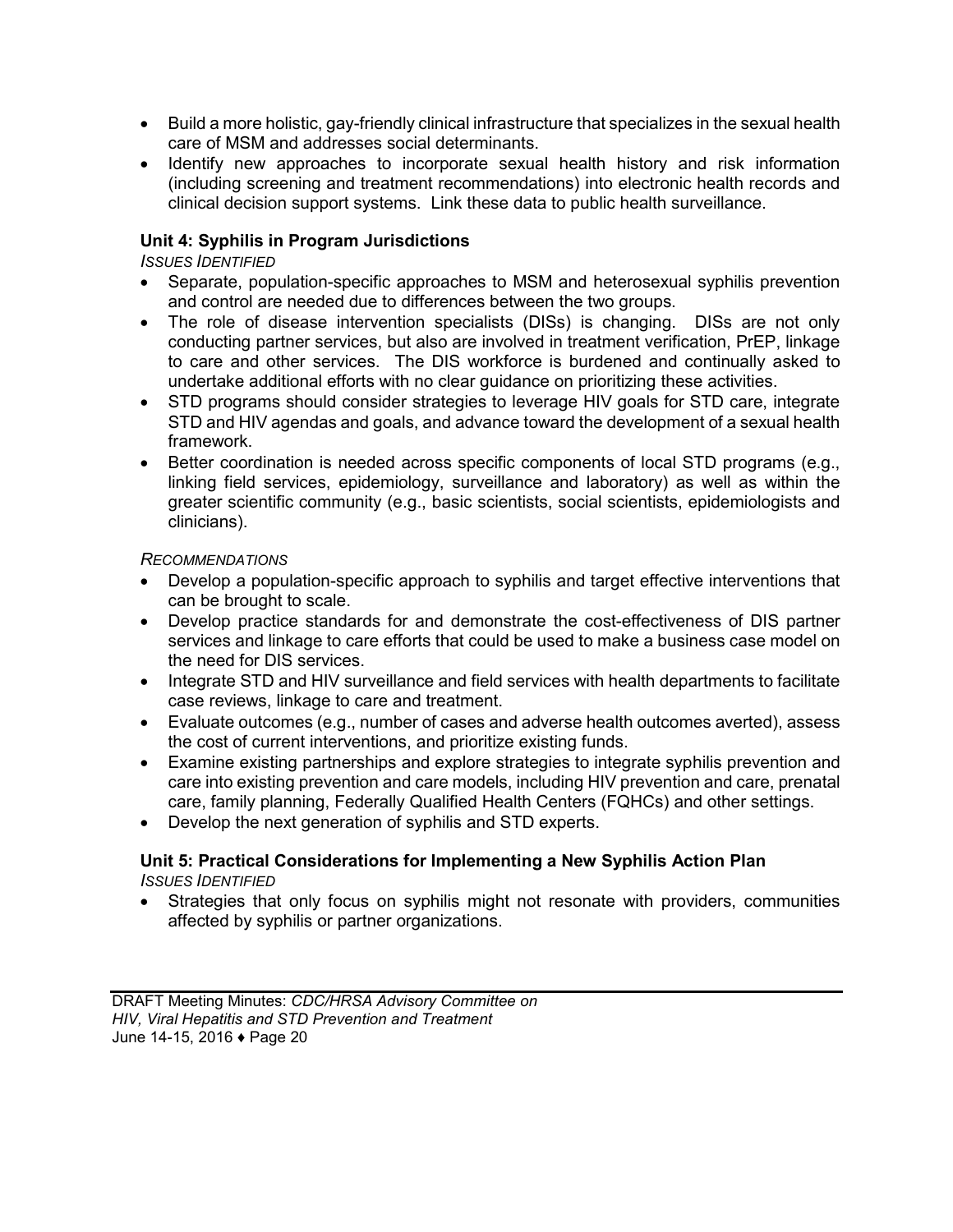- <span id="page-22-0"></span>• Separate goals, strategies and partnerships should be established for each population. A primary prevention approach should be taken to address CS; syphilis and unplanned pregnancies in women of reproductive age; and screening and timely treatment of pregnant women with syphilis. A secondary prevention approach should be taken to address MSM syphilis with a focus on preventing adverse outcomes (e.g., OS and neurosyphilis) and supporting comprehensive healthcare systems to better serve the general MSM population.
- The operation of the public health infrastructure needs to shift. Greater analytic capacity is needed to more effectively use STD, HIV and other clinical data. More organizational integration is needed at the local level (e.g., STD and HIV surveillance and field services). More collaboration is needed between STD programs and healthcare systems to improve clinical preventive services for syphilis.

#### *RECOMMENDATIONS*

- Develop a new "Syphilis Call to Action" that is high-level, short, marketable, realistic and focused.
- Engage partners and local communities before the Call to Action is finalized.
- Ensure that the final Call to Action has strong support to help local programs use this product to galvanize their activities as appropriate for their local contexts.
- Prioritize partnerships and strategies for MSM syphilis with HIV. Prioritize partnerships and strategies for congenital/female syphilis with maternal and child health.
- Leverage other broader efforts that have more resources and share similar goals as a promising pathway for action.

Dr. Bolan announced that CDC's next steps will be to release the comprehensive report from the summit in its entirety. A *Call to Action: Priorities for Syphilis Prevention in the United States* will be developed. The action plan will be structured with three two-page goals: eliminate CS in the United States; prevent adverse outcomes of syphilis among MSM in the United States; and galvanize and invigorate research and development. A townhall discussion will be convened on September 20, 2016 during the STD Prevention Conference. The recommendations and findings from the summit will be used to produce a research agenda and publish a special supplement in the *Journal of Sexually Transmitted Diseases*.

## **A Local Perspective: Syphilis in Rhode Island**

#### **Thomas Bertrand, MPH, MA**

Chief, Office of HIV/AIDS, Viral Hepatitis, STDs and Tuberculosis Rhode Island Department of Health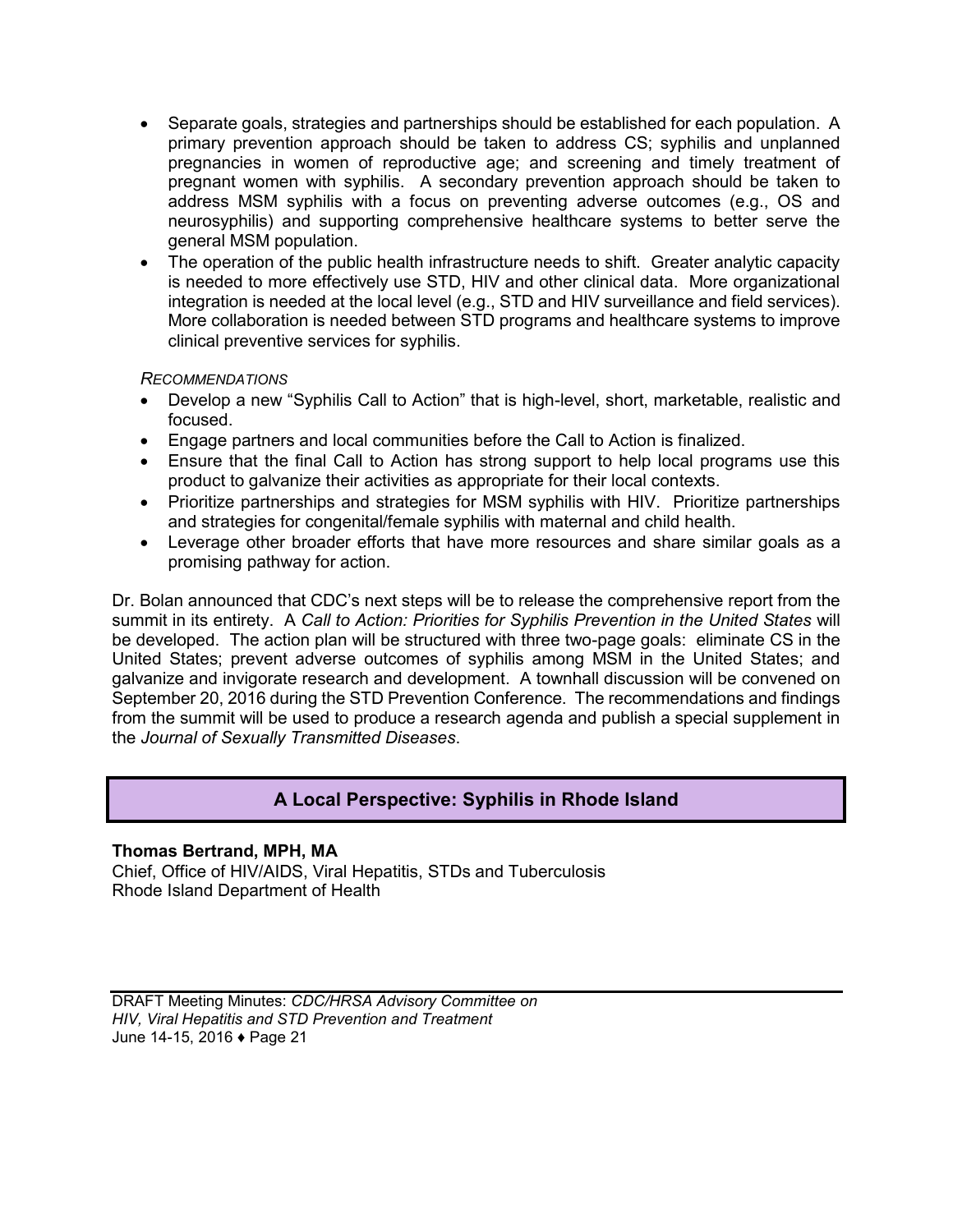Mr. Bertrand described Rhode Island's experiences and lessons learned in its ongoing syphilis prevention efforts among MSM. Rhode Island is the 43<sup>rd</sup> largest state in the country and has a population of slightly more than 1 million individuals. The state covers 37 cities and towns. The racial composition of Rhode Island includes whites (85.1%), African Americans (7.7%), Asians (2.9%), and American Indian/Alaska Natives (0.6%). The ethnicity of Rhode Island includes non-Hispanics (87.6%) and Hispanics (12.4%).

Rhode Island's national rankings include number 1 for the percentage of its MSM population (6%) and number 2 for its insurance coverage rate (97%). The Rhode Island Department of Health (RIDOH) serves as both a state and local health department. Funding for RIDOH's HIV, STD and viral hepatitis programs have decreased by 44% from 2011-2016.

RIDOH data showed a dramatic increase in the number of syphilis cases among gay/bisexual men from 14 cases in 2005 to 80 cases in 2014. Preliminary RIDOH data show that this trend is continuing based on 20 syphilis cases reported in the first quarter of 2015 versus 40 syphilis cases reported in the first quarter of 2016. The demographic breakdown of the 80 MSM syphilis cases RIDOH reported in 2014 is summarized below.

#### *By Age*

|  | MSM 20-29 years of age | 34% |
|--|------------------------|-----|
|--|------------------------|-----|

- MSM 30-39 years of age 30%
- MSM >40 years of age 26%

#### *By Race/Ethnicity*

| 73%       |
|-----------|
| White MSM |

| <b>Hispanic MSM</b> | 11% |
|---------------------|-----|
|                     |     |

| <b>Black MSM</b> | 8% |
|------------------|----|
|                  |    |

• Other MSM 8%

#### *By HIV Status*

|  | <b>HIV-negative MSM</b> | 67% |
|--|-------------------------|-----|
|--|-------------------------|-----|

• HIV-positive MSM 33%

In addition to syphilis, RIDOH also is extremely concerned about its lack of progress in other sexual health issues among MSM. MSM in Rhode Island had the poorest HIV Care Continuum outcomes compared to all other populations in the state. The number of new HIV cases among gay/bisexual men has increased from 45 cases in 2005 to 56 cases in 2014. The number of new gonorrhea cases among gay/bisexual men has increased from 34 cases in 2006 to 132 cases in 2014.

RIDOH has been making strong efforts to clearly distinguish between "equality" (equal funding allocated to all populations) and health equity (more funding allocated to populations with greater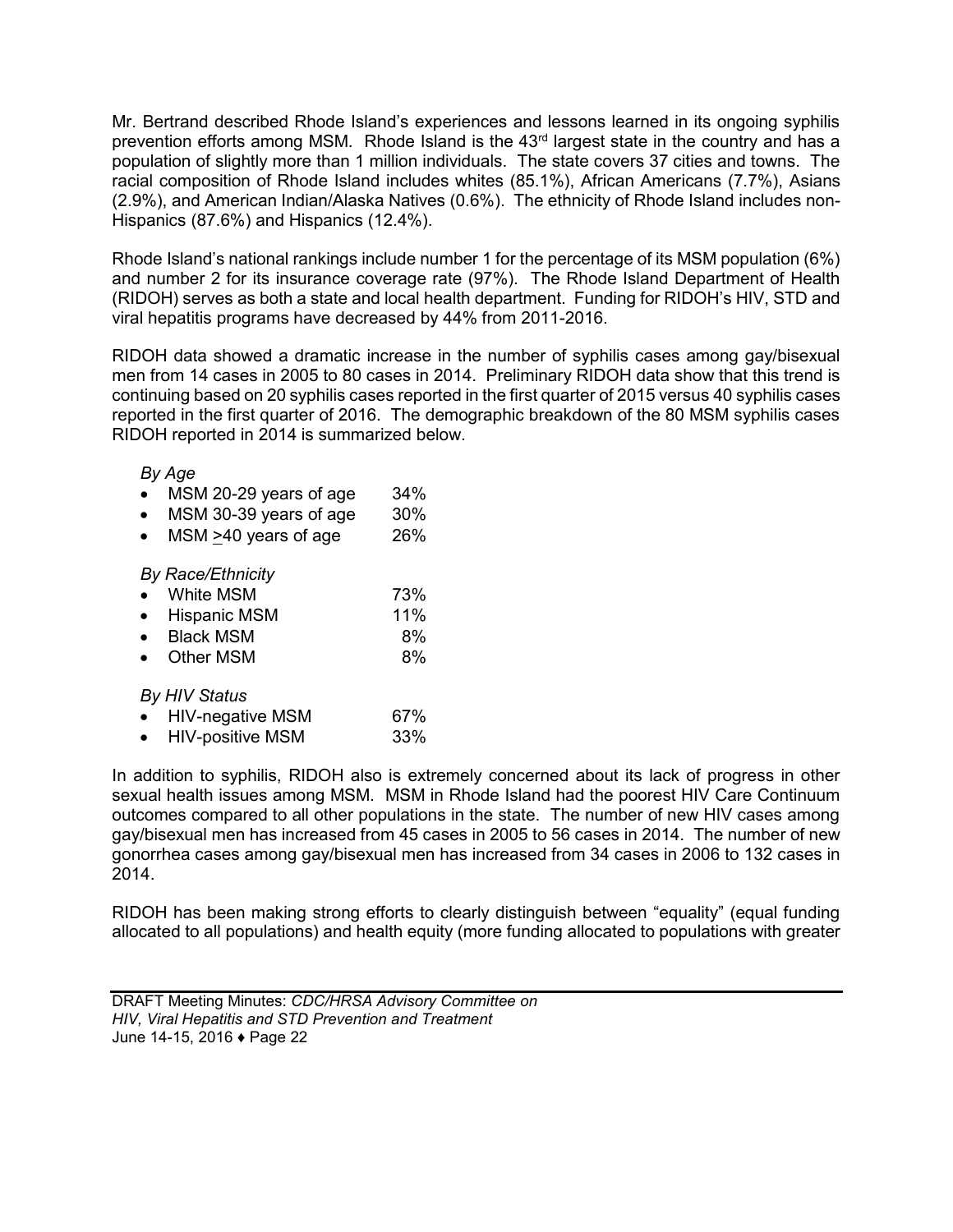health disparities). For example, a marginal increase was reported in the low syphilis case rate among heterosexual males in Rhode Island from 1.0/100,000 in 2010 to 3.3/100,000 in 2014. Among MSM in Rhode Island over the same period of time, the syphilis case rate dramatically increased from 255.4/100,000 in 2010 to 381.3/100,000 in 2014.

RIDOH identified several actions that should be taken to achieve health equity and address sexual health issues in MSM. Public health funding and investments should be distributed in proportion to the disease burden. Existing case reports should be redesigned with new fields on the mode of transmission and gender of sex partners. New sexual orientation questions should be included in the BRFSS and YRBS. New data should be gathered to estimate the MSM population and determine incidence rates. The traditional characterization of MSM as a "hard-to-reach" population is an offensive, blaming and inaccurate label that should be eliminated. The provider community should make strong efforts to simplify hard-to-reach services.

RIDOH launched several initiatives to listen to and respond to personal health priorities in the MSM community. A survey was administered in 2012 to 106 gay men who expressed an interest in increasing their knowledge of specific health and wellness topics.

| • Assistance in locating a gay-friendly physician | 92%        |
|---------------------------------------------------|------------|
| • General gay men's health issues                 | 85%        |
| • HIV/STD testing services                        | 78%        |
| $\bullet$ Oral sex                                | 78%        |
| $\bullet$ Anal sex                                | 77%        |
| • Health relationships                            | <b>74%</b> |

RIDOH developed, launched and targeted a website, [Men2MenRI,](http://www.men2menri.org/) to "guys who like guys." The non-judgmental and holistic website has the "look and feel" of Rhode Island. The website includes content-driven input from gay men and local information, but does not feature sexual images. The web pages include "Play Safe" (sex, drugs and you); "Find a Doctor" (get health facts); and "Get Connected" (the Rhode Island scene). Mr. Bertrand presented a series of slides with screen shots of the web pages.

RIDOH collected Google analytic data that showed from May 2013-June 2016, the website was used by 10,189 users in 12,671 total sessions at an average of 12 sessions per day. The page views have totaled 36,275 to date. The most popular web pages have been Find a Doctor (6,716 visits); Community Calendar (1,086 visits); Get Connected (858 visits); HIV Risk Quiz (781 visits); and Ask Dr. Phil Chan (658 visits). RIDOH found the website to be extremely cost-effective at a price of \$5,000.

RIDOH took a number of public health actions to target syphilis prevention to venues and in formats that are friendly to MSM. A new "Sexual Health Information for Gay Men" web page was posted on the RIDOH website with helpful resources. Planning activities were conducted in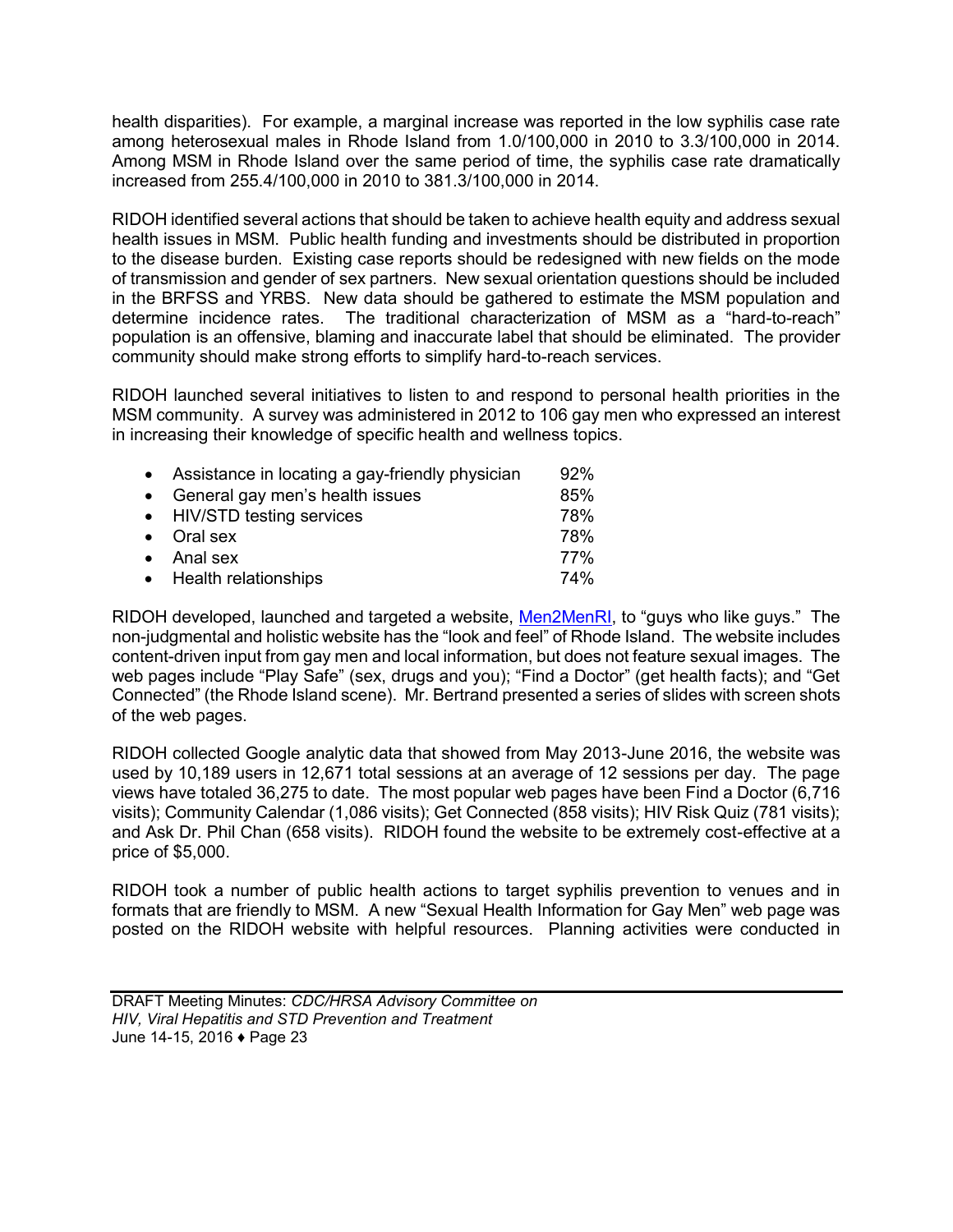preparation of launching a new MSM syphilis campaign. Provocative images were gathered from previous campaigns by other local health departments and national organizations. A focus group was conducted to obtain feedback from academia and MSM patients in STD clinics. RIDOH was advised to not push condoms and design the campaign to be fun, eye-catching, treatable and simple.

Mr. Bertrand presented a series of slides to illustrate posters from other campaigns and the clear, succinct slogan in RIDOH's new MSM syphilis campaign: "Syphilis is up in Rhode Island. It's Easily Cured. Get Tested." Marketing of the campaign was expensive and cost RIDOH \$20,000 for two months of advertising through various websites, Smartphone applications and local gay media markets. The campaign received 206 page views per day on the RIDOH website for the two-month period on average; resulted in a 125% increase in visits to the [Men2MenRI](http://www.men2menri.org/) website; and led to an 80% increase in the number of STD patients who identified the RIDOH website as their referral source.

RIDOH estimated that ~20% of gay/bisexual men living in Rhode Island visited the website after seeing the campaign poster. Over 95% of users accessed the campaign via cell phone. These successful outcomes indicated that launching an online public health campaign on "hook-up" sites might be an effective approach in prompting MSM to access STD clinical services and local webbased sexual health information. Overall, the campaign represented RIDOH's commitment to building an infrastructure and delivering services that are dedicated to improving MSM health.

RIDOH administered a survey in June-July 2015 to obtain input directly from MSM on issues related to access to care and comprehensive clinical services. Of 199 respondents, 69% had anal sex in the past 12 months; 57% did not always use condoms; 85% had a regular physician; 34% had not "come out" to their physicians; and 25% had never received HIV or STD testing from their physicians. Of the 80 MSM syphilis cases Rhode Island reported in 2014, non-private physicians reported 65% and private physicians reported 35%. The Miriam HIV Immunology Center and the Miriam Hospital STD Clinic accounted for 62% of MSM syphilis cases reported by non-private physicians in 2014.

RIDOH conducted an STD study from August 2014-April 2015 on extragenital site testing of gonorrhea and chlamydia among 266 MSM. The study found 40 cases at the rectal site, 28 cases at the oral site, and only 8 cases at the genital site. The study concluded that genital testing only at STD clinics in Rhode Island would have missed 87% of these cases. The study also reinforced the critical need for comprehensive clinical care for MSM. As of June 2016, PrEP has been prescribed to 200 persons in Rhode Island with MSM accounting for 91% of these prescriptions.

RIDOH's decision to embed DIS into the Miriam Hospital STD Clinic had a significant impact on partner services for MSM based on outcomes of 58 index patients pre-DIS and 87 index patients post-DIS. These improvements included the percent of index patients interviewed (from 76% to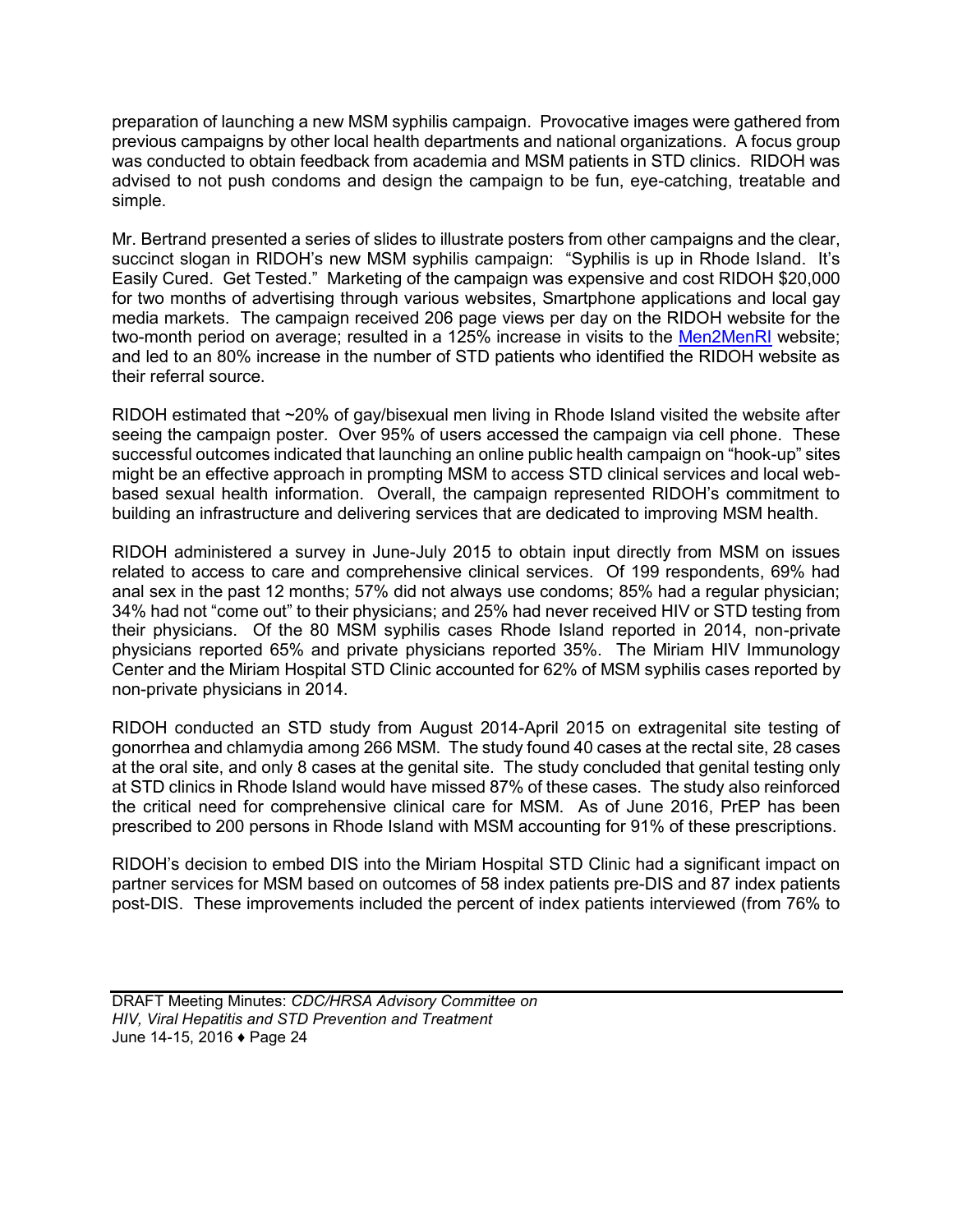92%); the percent of index patients who named at least one partner (from 76% to 85%); and at least one partner treated per index case (from 12% to 20%).

RIDOH has identified several components that will be necessary to fully redesign partner services: inclusion of DIS to provide client-centered services; hook-up applications and other Internetbased partner services; rapid syphilis testing; active support of self-referrals; and a web page dedicated to partner services on all health department websites.

RIDOH developed a framework to guide its future public health directions in syphilis prevention and sexual health services for MSM. The focus will not be exclusively placed on changes in sexual behavior. Client-centered interventions will be prioritized to increase access to primary/ specialty care and partner services. Comprehensive clinical care will be promoted and biomedical interventions will be advanced. Internet-based prevention efforts will be researched, supported and expanded. The goal of achieving health equity for MSM will be embraced. Mr. Bertrand thanked RIDOH's national and regional partners for their extraordinary role in assisting Rhode Island to launch syphilis prevention efforts for MSM.

#### *CHAC DISCUSSION: SYPHILIS PREVENTION AND CONTROL*

CHAC discussed the following topics during the question/answer session with Dr. Bolan and Mr. Bertrand.

- Efforts at the federal level to integrate case reviews of CS, infant mortality and HIV.
- Current collaboration between DSTDP and the HRSA Maternal and Child Health Block Grant Program.
- DSTDP's ongoing collaborations with internal and external partners to collect data from other sources to improve STD surveillance.
	- o DHAP: Analyzing STD screening rates in the CDC Medical Monitoring Project.
	- $\circ$  DHAP: Piloting a project to perform syphilis testing in the field with vaginal and rectal swabs as part of the National HIV Behavioral Survey.
	- o HAB: Measuring and implementing continuous quality improvement programming to scale up syphilis screening in Ryan White clinics.
	- $\circ$  HAB: Tracking the annual syphilis screening measure in RSR client-level data.
	- $\circ$  BPHC: Reviewing a Project ECHO (Extension for Community Healthcare Outcomes) model to include more LGBT-friendly services, increase HIV testing in FQHCs for persons with acute STDs, and offer PrEP to HIV-negative persons with STDs in these settings.
- The possibility of leveraging the existing Project ECHO model for HCV to address the comprehensive needs of patients (e.g., HIV, STDs and substance abuse disorders) in a holistic manner.
- DSTDP's focus on emerging issues, particularly meningococcal urethritis as the source of STDs in young, heterosexual men.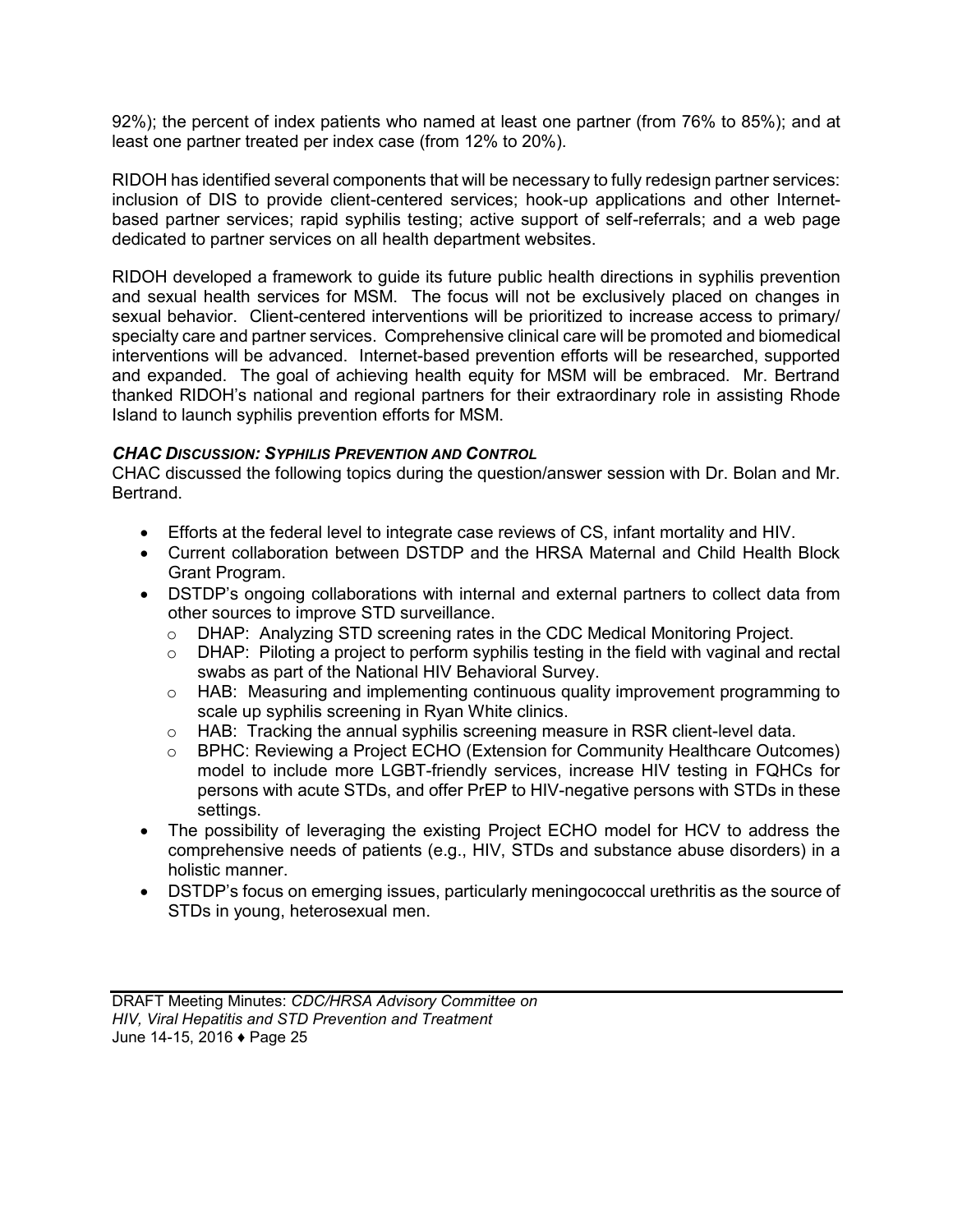- <span id="page-27-0"></span> Ongoing efforts to resolve insurance coverage and reimbursement issues when STD testing is performed at multiple sites on the same patient.
- Specific reasons MSM do not disclose their sexual orientation to their providers based on the Kaiser Family Foundation's representative survey of self-identified gay/bisexual men in 2014.

Ms. Fukuda confirmed that during the Business Session on the following day, CHAC would revisit the eight questions posed by DSTDP. In the interim, several CHAC members addressed question 5 and suggested key issues that DSTDP should consider in developing a new Syphilis Call to Action.

- A section should be included to describe the significant impact of illicit drug use on the increase in syphilis cases at the local level. For example, illicit drug use was reported by >33% of syphilis patients in Indianapolis in 2015.
- Clear messaging should be included to clarify and emphasize the role of PrEP: "Syphilis rates began to rise long before PrEP was available on the market. PrEP is not the cause of the ongoing syphilis epidemic. PrEP has generated a larger population that is now presenting for HIV testing. Increased HIV testing for PrEP has resulted in the diagnoses of more syphilis cases than in the past."
- A new recommendation should be included for public health to replicate the tailored, patient-centered model in STD clinical settings to inform data-to-action and data-to-impact approaches.

## **Update on the CDC Medical Monitoring Project (MMP)**

#### **Joseph (Buzz) Prejean, PhD**

Chief, Behavioral and Clinical Surveillance Branch Division of HIV/AIDS Prevention Centers for Disease Control and Prevention

Dr. Prejean presented an update on the MMP. The 2009-2014 MMP cycles only focused on PLWH who were known to be in care. However, a 2012 report by the Institute of Medicine (now the National Academy of Medicine (NAM)) recommended that the MMP population of inference be expanded to include all diagnosed PLWH. To respond to this recommendation, CDC designed and tested new methods in a sampling pilot project of all eligible HIV-diagnosed patients from HIV case surveillance.

CDC collected data over the three project years of July 2012-May 2015 for the sampling pilot. Existing MMP project areas were used to select the five pilot sites: Los Angeles County, Mississippi, New York City, San Francisco and Washington. Both standard MMP surveillance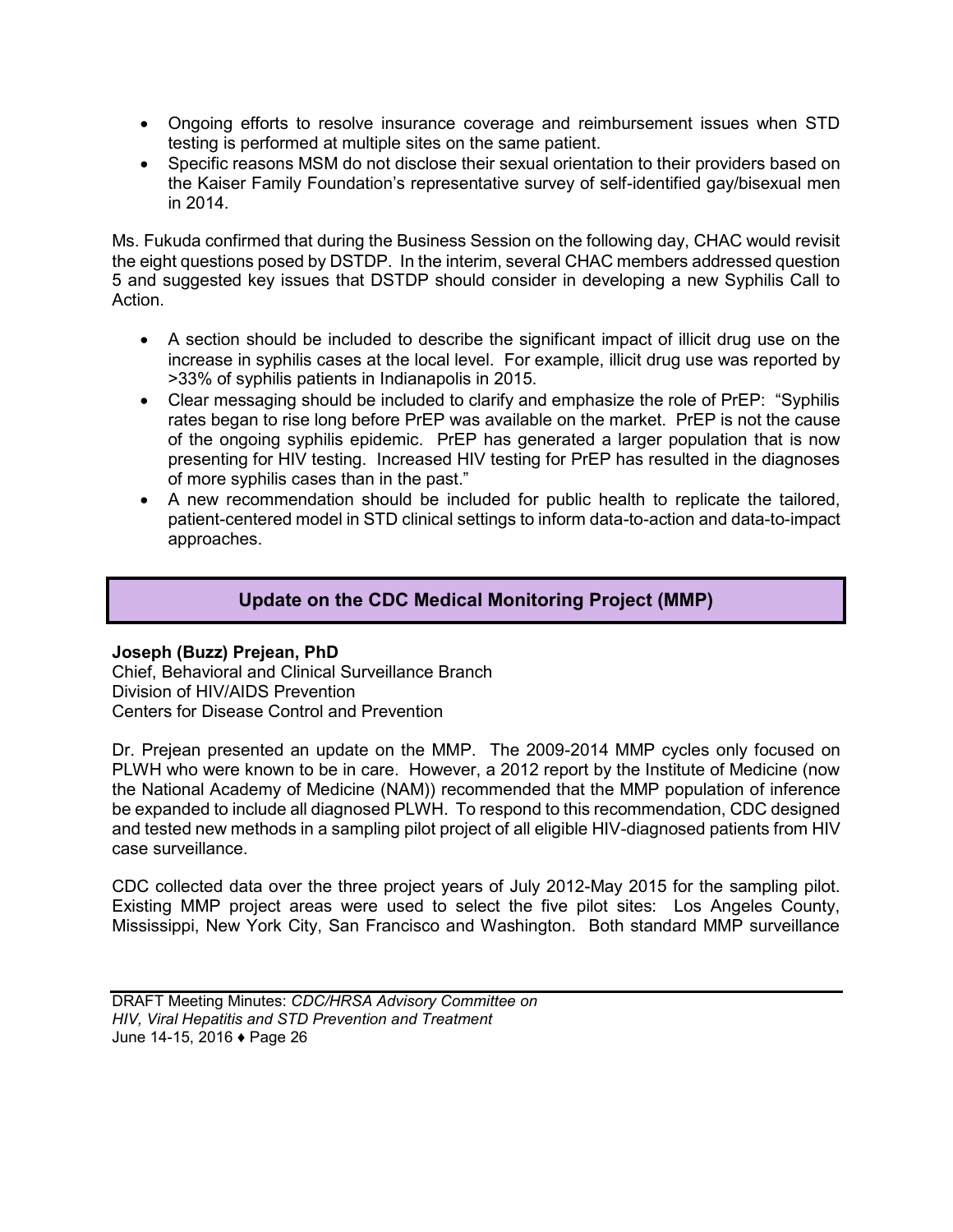and data collection for the sampling pilot were conducted. The sampling strategy and data collection methods were refined over the three-year project period. During the third year of pilot data collection (2014) 1,010 PLWH were sampled. The pilot sites located 664 PLWH (or 66%).

The pilot sites used a diverse group of data sources to locate participants for the sampling pilot. The ability of these data sources to provide accurate information greatly varied.

| <b>Database</b>                            | <b>Provision of Accurate Information</b> |
|--------------------------------------------|------------------------------------------|
| <b>HIV Care Facility</b>                   | 51%                                      |
| eHARS (Enhanced HIV/AIDS Reporting System) | 46%                                      |
| NYC HepWeb                                 | 28%                                      |
| People Search Engines, e.g., Lexis-Nexis   | 16%                                      |
| <b>Auxiliary HIV Databases</b>             | 11%                                      |
| <b>Social Services Databases</b>           | 11%                                      |
| Ryan White Administrative Database         | 10%                                      |
| <b>STD or Partner Services Databases</b>   | 8%                                       |
| <b>Other HIV Case Surveillance</b>         | 6%                                       |
| Internet Searches, e.g., Google            | 3%                                       |
| <b>ADAP Lists</b>                          | 2%                                       |
| Facebook                                   | $< 1\%$                                  |

Of the 664 PLWH the pilot sites located in 2014 for the sampling pilot, 87% resided in the MMP project area of their sample. Of this sub-sample, 70% were interviewed and the remaining 30% refused, were ineligible or did not participate for other reasons (such as death). Of the 13% of PLWH who did not reside in the MMP project area of their sample, 27% were interviewed and the remaining 73% refused, were ineligible or did not participate for other reasons. Because the response rate in the pilot jurisdictions was comparable to standard MMP surveillance and the sampling pilot, CDC was confident that the new sampling method could be scaled up for MMP.

The sampling pilot was designed to capture the out-of-care population, and the pilot was successful in that regard. Interviews were conducted with 9 PLWH who had never been in care and 80 PLWH who had discontinued care based on a definition of "no medical care visit in the past six months." Linkage to care services were provided to all 89 out-of-care PLWH.

CDC reached several conclusions based on the findings of the sampling pilot. Efforts to locate PLWH were more difficult and time consuming because the participants were sampled from case surveillance data rather than from clinics. Most notably, health departments reported that ~40% more staff time was required to implement the new sampling method. Response rates to interviews in the sampling pilot and overall MMP were similar. Outcomes of the sampling pilot suggested that MMP has the capacity to capture out-of-care PLWH. The sampling pilot indicated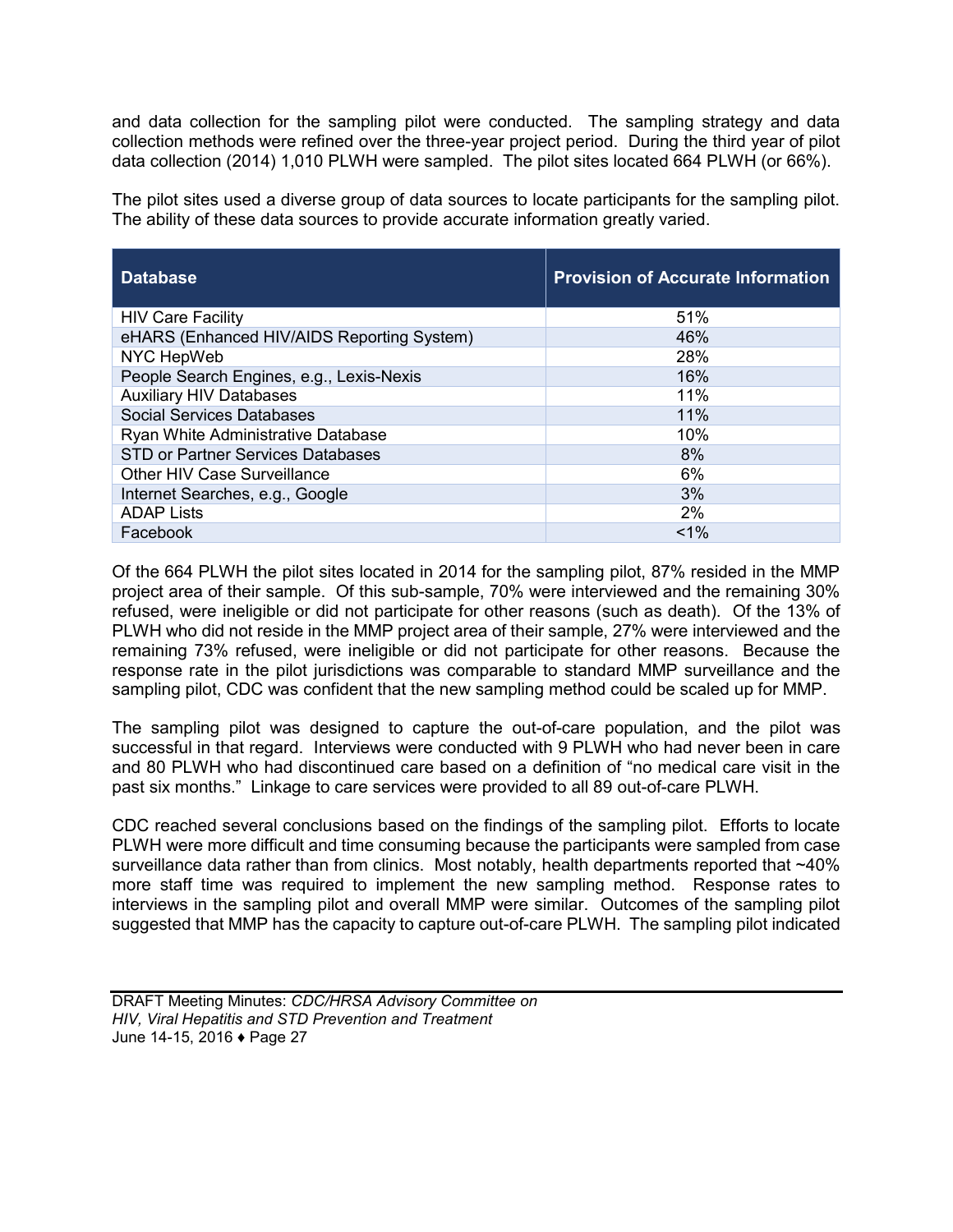that data can be linked to the National HIV Surveillance System (NHSS) to improve case surveillance data completeness.

In 2015, CDC redesigned MMP to be representative of all diagnosed PLWH who are both in and out of care. The current status of MMP since CDC implemented the new sampling method in 2015 is summarized as follows. In terms of progress, MMP was adjusted to sample from NHSS. All data collection and data entry for the new MMP sampling method will be completed on June 15, 2016. MMP's two-stage design includes sampling from all 50 states, the District of Columbia and Puerto Rico in Stage 1. This sample is drawn based on the size of the population of persons living with AIDS in 2002. An analysis of 2012 HIV diagnosis data found that the distribution of states fell into bands of low, moderate, and high morbidity consistent with the distribution of AIDS cases in 2002.

Persons within each MMP project area who meet the following criteria on the sampling date are included in Stage 2: present in NHSS, meets the HIV surveillance case definition, alive, >18 years of age, and most recently reported address in NHSS also in the MMP project area. As of June 2, 2016, CDC has nearly reached its goals for the 2015 MMP data collection cycle. Of the total sample of 9,700 PLWH, 3,694 interviews were conducted (goal of 3,743 interviews), 3,456 medical records were abstracted (no applicable goal); and an initial response rate of 39.5% was achieved among eligible persons (goal of a 40% response rate). Over the next four years, CDC will increase its target rate by two percentage points each year until the previous MMP response rate is reached.

In terms of challenges, the inability or lack of interest of some staff to adapt to the new method of recruiting potential participants led to changes in MMP personnel. Interviewing experience and other skill sets are required to locate out-of-care and out-of-jurisdiction PLWH. Additional methods are being developed to contact and recruit PLWH across surveillance jurisdictional boundaries. However, close collaboration with DISs has been extremely valuable in helping MMP project area staff to locate PLWH.

State and local health departments are continuing to be encouraged to gain access to both public and commercial databases to locate information on a broader scale. Capacity is continuing to be built among staff in the MMP project areas, such as training to use people-search engines and effective strategies to approach PLWH with no assistance from their providers. MMP project area staff is beginning to cautiously use social media and technology to confirm the location of PLWH.

In terms of opportunities, MMP now has the capacity to produce care utilization measures: (1) the percent of persons living with diagnosed HIV infection who received HIV medical care during the previous 12 and 24 months and (2) the percent of persons living with diagnosed HIV Infection who were retained in HIV care (based on two care indicators at least 90 days apart during the same calendar year) during the previous 12 and 24 months. Both interview and medical record data will be used to measure the care indicators: encounter with an HIV care provider, viral load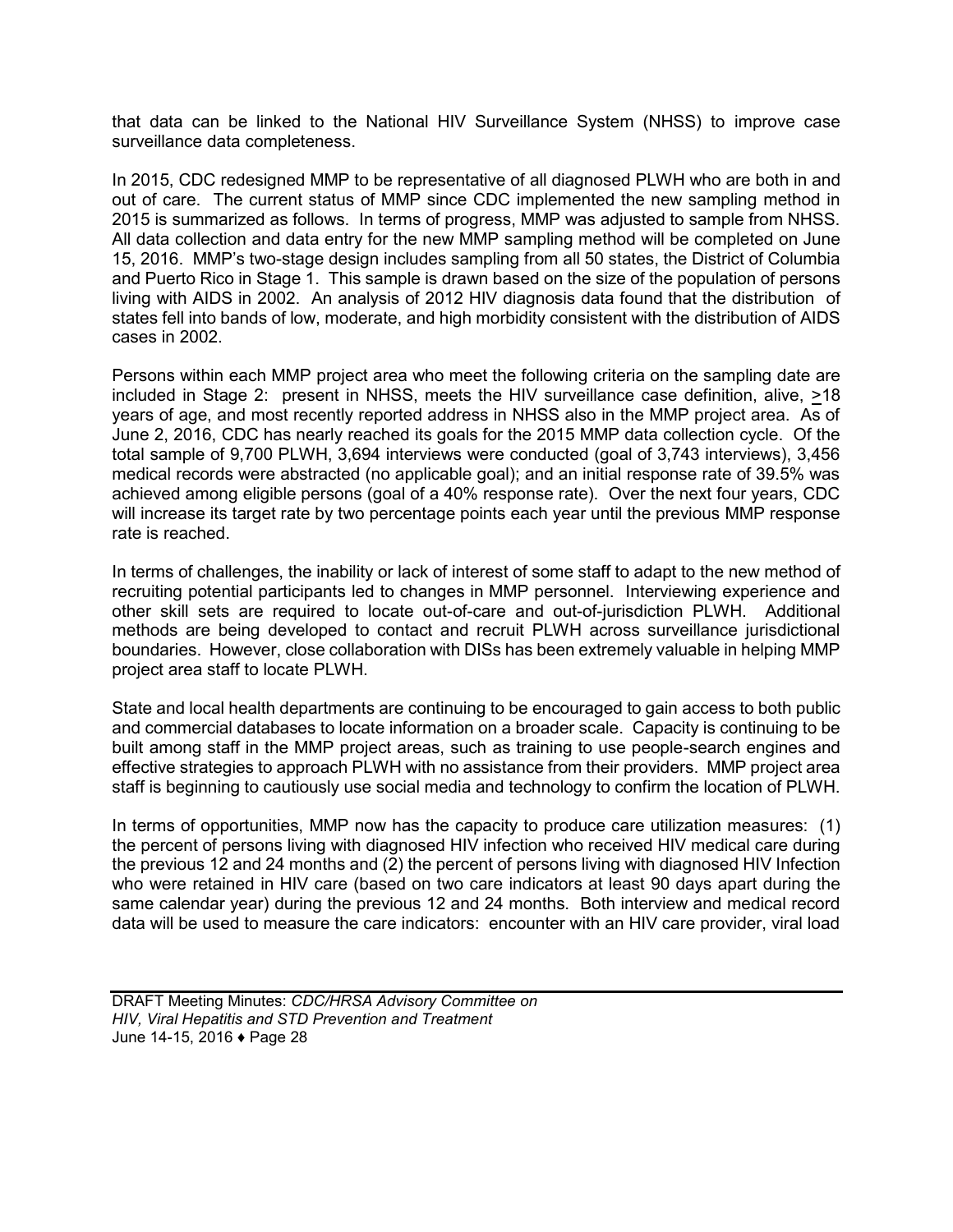<span id="page-30-0"></span>or CD4 test result, HIV resistance test or tropism assay result, self-reported adherence to ART, and PCP or MAC prophylaxis.

In terms of next steps, MMP data will be closed out, reconciled and weighted. CDC anticipates completing this process in six to eight months and releasing the first surveillance report with the new MMP sampling method in the summer of 2017.

#### *CHAC DISCUSSION: CDC MEDICAL MONITORING PROJECT*

CHAC discussed the following topics during the question/answer session with Dr. Prejean.

- The unique contributions of MMP to other CDC and HRSA datasets, particularly its provision of the most recent and accurate data on viral load suppression in the United States.
- CDC's proposed qualitative study among MMP participants to identify common vulnerabilities in the out-of-care PLWH population that serve as barriers to linking to and reengaging in care.
- CDC's plans to use MMP to focus on the complex PLWH population that continually moves in and out of care.

In response to Dr. Williamson's question, Dr. Prejean confirmed that CDC has plans in the near future to collect MMP interview data on reasons the sub-sample of PLWH has never been in care. In the interim, he asked Dr. Williamson to email him at  $nzp1@cdc.gov$  to obtain links to or information on CDC's previous "Never in Care" project.

## **Overview of the Division of Adolescent and School Health Strategic Imperative on Confidentiality and Sexual Health Services**

#### **Lisa Barrios, DrPH, ScM**

Chief, Research Application and Evaluation Branch Division of Adolescent and School Health Centers for Disease Control and Prevention

#### **Advice Requested from CHAC by DASH:**

- 1. What are the major issues for teen confidentiality and sexual health services?
- 2. What additional tools do schools need to better address this issue?
- 3. What additional tools do clinicians need?
- 4. What actions can clinicians take to support schools in building confidentiality protections?
- 5. What additional research should be conducted to address confidentiality as a barrier to teen sexual health?

DRAFT Meeting Minutes: *CDC/HRSA Advisory Committee on HIV, Viral Hepatitis and STD Prevention and Treatment* June 14-15, 2016 ♦ Page 29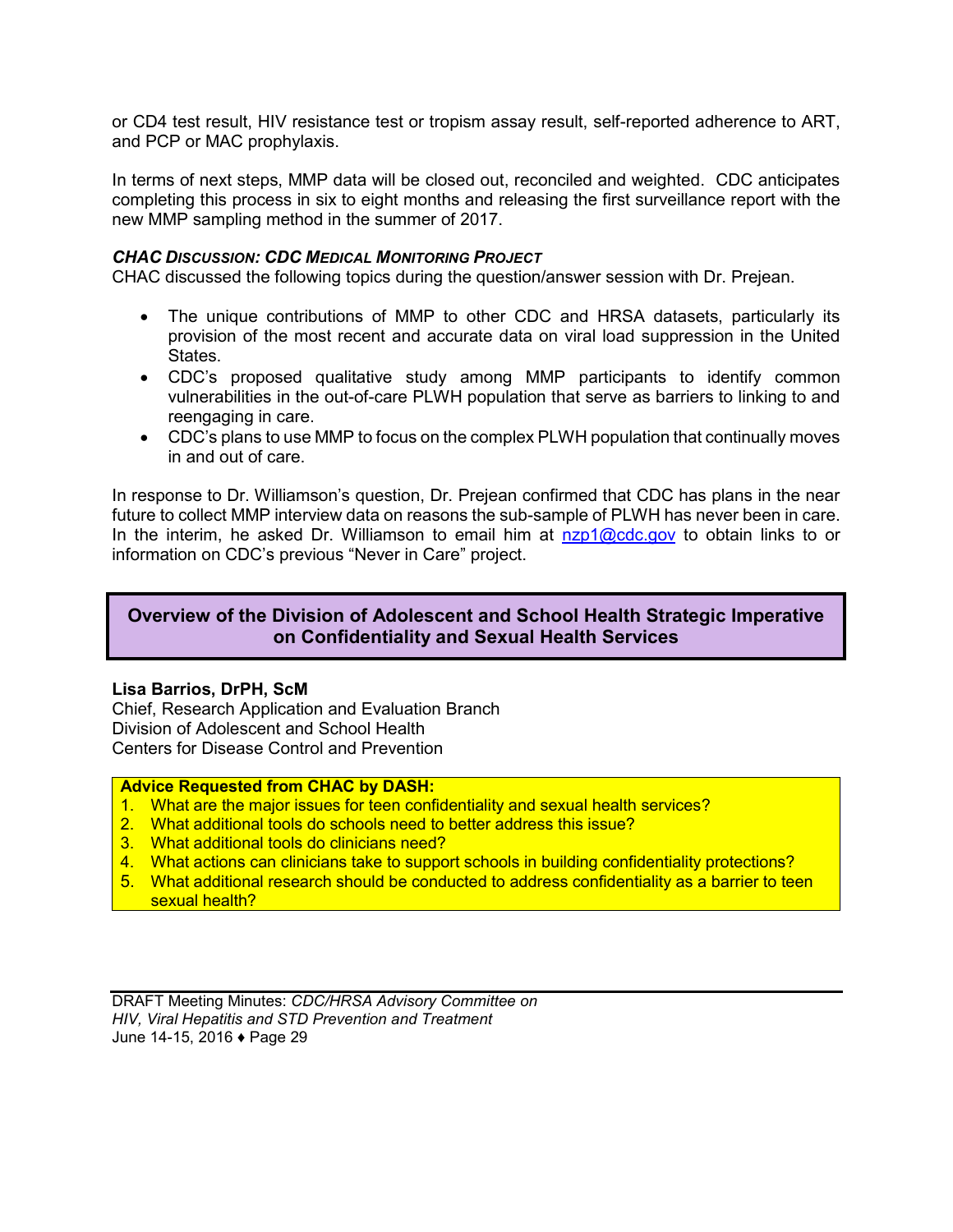Dr. Barrios presented an overview of DASH's strategic imperative to address confidentiality protections for teens to increase their use of sexual health services. DASH's vision of *Healthy Teens, Successful Futures* focuses on providing teens with healthy and safe environments as well as knowledge and skills to ensure their success as adults. DASH's mission is to promote environments where teens can gain fundamental knowledge and skills, establish healthy behaviors for a lifetime, connect to health services, and avoid becoming pregnant or infected with HIV or STDs.

DASH takes several actions to promote its vision and fulfill its mission. DASH's core business model is based on organizational excellence, visibility, strategies, funding awards to state/local education agencies (SEAs/LEAs), and management of surveillance systems (e.g., School Health Profiles (Profiles) and YRBS). DASH conducts a number of activities to support its four strategic imperatives.

- *Strategic Imperative 1:* Scale up sexual education nationally to assure teens have access to information and skills development.
- *Strategic Imperative 2:* Address confidentiality protections for teens to increase their use of sexual health services.
- *Strategic Imperative 3:* Expand the evidence base regarding sexual and gender minority health to develop methods that decrease risk and increase protective factors.
- *Strategic Imperative 4:* Integrate substance use prevention in HIV/STD prevention efforts for teens.

Dr. Barrios explained that her overview would focus on DASH's ongoing efforts to support Strategic Imperative 2 and CHAC's advice to improve this area. DASH acknowledges that teens need to use more sexual health services. Most notably, young persons 13-24 years of age account for 25% of all new HIV infections in the United States. Of the 20 million new STDs reported each year, nearly 50% are among young persons 15-24 years of age.

DASH recently released 2015 YRBS data that were collected from a survey of U.S. high school students: 41% reported ever having had sex; 43% of sexually active students did not use a condom at last sexual intercourse; and ~90% had never been tested for HIV. Although teens are engaging in behaviors that increase their risk, only 38% of adolescents had a preventive care visit in the previous 12 months and <33% of providers routinely discuss sensitive sexual health topics during these visits.

DASH is aware of the critical need for schools to improve their performance in providing or referring teens to sexual health services. Data show that <50% of schools have a full-time nurse on staff. Moreover, the vast majority of school nurses are responsible for multiple sites. Based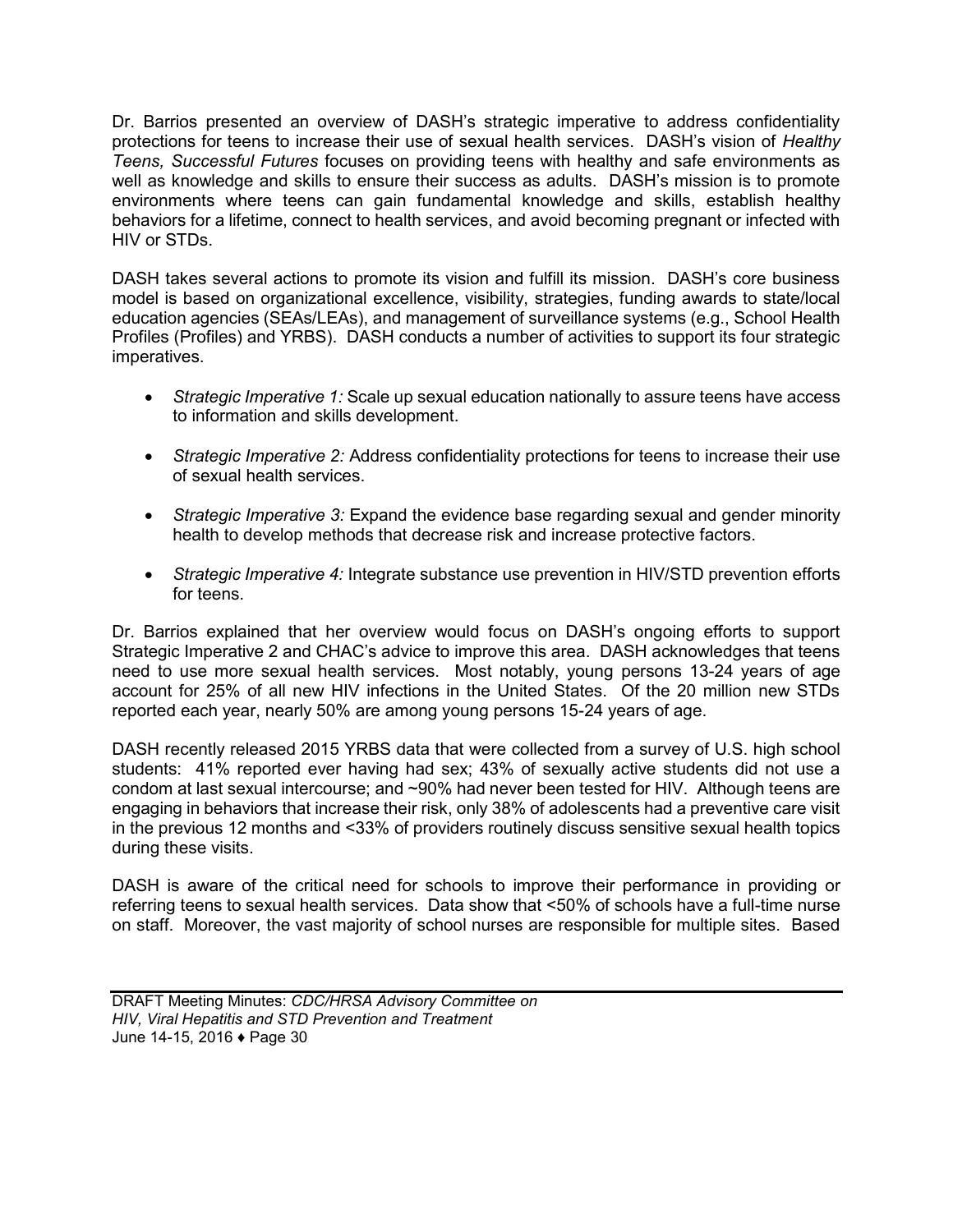on 2008 data, one school nurse served 1,151 students on average. The 2014 School Health Policies and Practices Study (SHPPS) reported that only 2.3% of middle schools and only 7.2% of high schools made condoms available to students.

The percentage of middle/high schools that provides HIV prevention services in one-on-one or small group sessions and HIV counseling, testing and referral services in either onsite or offsite settings is extremely low. School-based health services, counseling, psychological or social services staff is used to offer onsite HIV prevention services in only 30.2% of schools and onsite HIV counseling, testing and referral in only 27.5% of schools. Arrangements with organizations or professionals are used to offer offsite HIV prevention services to students by only 29.1% of schools and offsite HIV counseling, testing and referral to students by only 13.4% of schools.

Of all 2,315 School-Based Health Centers (SBHCs) in the country that were surveyed in 2014, ~1,300 (or ~60%) served middle/high school students. Services delivered by the SBHCs included pregnancy testing (80.2%), abstinence counseling (83.3%), STD diagnosis and treatment (69.5%), and Pap tests (45.3%). The survey also showed that 50.2% of SBHCs were prohibited from dispensing contraceptives due to laws, regulations or policies by the state, SBHC sponsor, individual school or school district. An earlier survey in 2010 reported similar findings in the percent of SBHCs that were prohibited from conducting HIV or STD testing.

DASH launched multiple efforts to increase access to and use of sexual health services among teens. Funding was awarded to 19 SEAs and LEAs to provide sexual health services or create and strengthen existing referral systems. SHPPS and Profiles data were used to assess national, state and local policies and practices. YRBS data were used to monitor trends in teen HIV testing. Key sexual health services were recommended before and after the onset of sexual activity among teens: human papillomavirus vaccination, anticipatory guidance, condom availability, HIV/STD testing and treatment, contraceptive services, health counseling and pregnancy testing.

DASH created resources and also awarded funding to partner organizations to develop and disseminate a variety of tools.

- A referral system toolkit and resource guide for establishing partnerships
- Adaptation and wide dissemination of the "Get Yourself Tested" (GYT) campaign for STDs, but with the addition of a new HIV testing component for teens
- Adaptation and wide dissemination of the "Testing Makes Us Stronger" campaign for teens
- Policy guidance and an infobrief to educate and help schools better understand the Family Educational Rights and Privacy Act (FERPA), Health Insurance Portability and Accountability Act (HIPAA), and Medicaid Free Care Act (MFCA)

DASH has identified several barriers to access and use of sexual health services among teens: lack of awareness of these services among teens and their parents; limited availability of and minimal funding to support sexual health services in communities and referral systems in schools;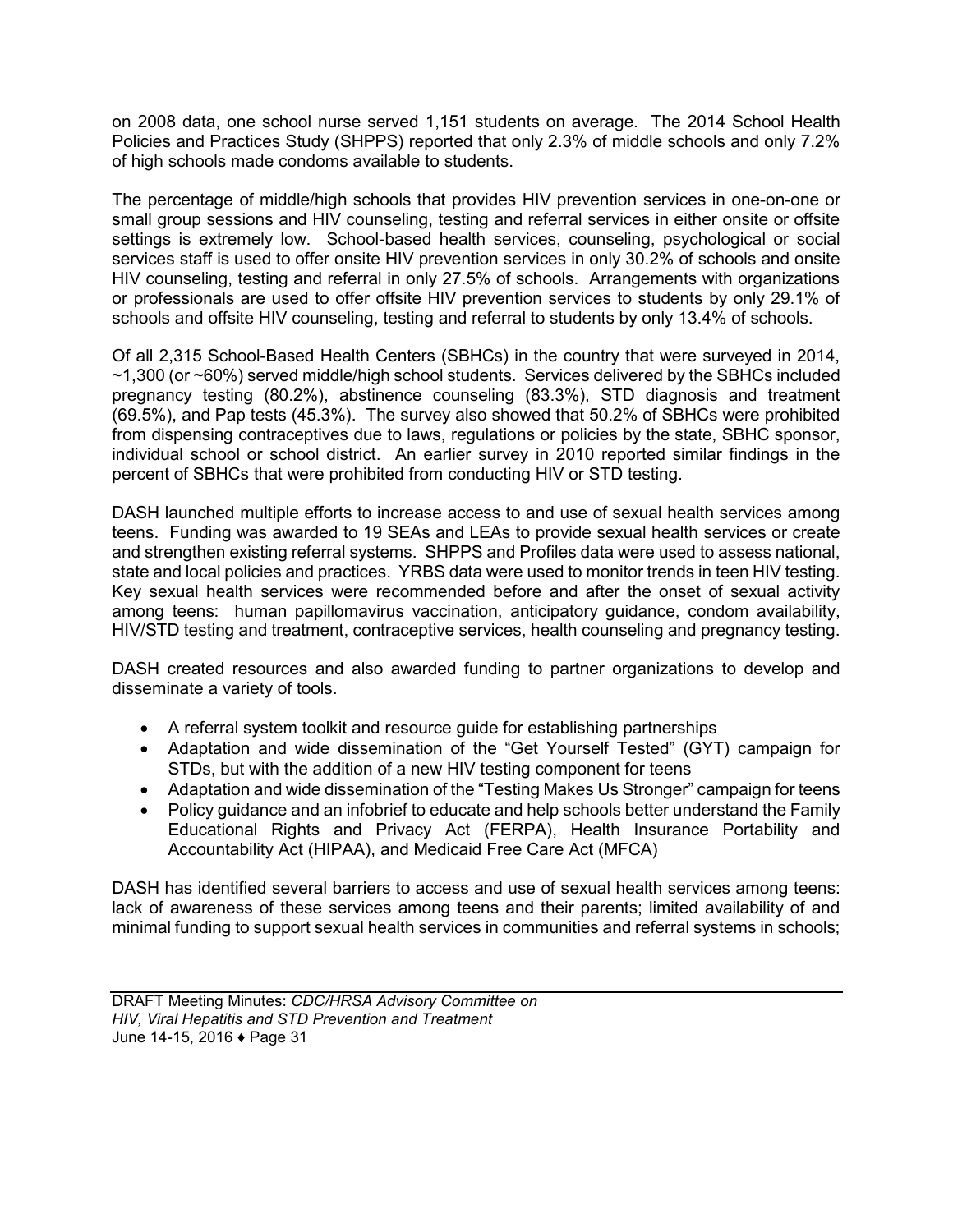weak parental support of sexual health services for teens; a low number of "teen-friendly" or "teenwelcoming" service providers; the cost of sexual health services that teens cannot afford; and confidentiality concerns.

DASH is aware that threats to the confidentiality of teens are well documented in the literature. Service providers and referral organizations often have no knowledge of laws in their individual states that permit teen consent or require parental notification and consent to deliver sensitive services. FERPA and HIPPA laws that govern privacy issues at the federal level continue to be associated with a tremendous amount of confusion and uncertainty regarding the rights of parents to review the medical/educational records of their minor children.

Teens expect and have a right to receive confidential sexual health services, but an insurance coverage summary, billing record or explanation of benefits (EOB) form typically is sent to parents as the policyholder of the teen's health plan. Providers have limited competency in offering confidential teen-friendly services, while school staff has minimal skills in confidentially referring teens to external sexual health services. Teens with no access to public or private transportation are particularly challenged in obtaining confidential sexual health services.

DASH's ongoing efforts to address confidentiality protections for teen sexual health services are highlighted as follows. A generic technical package is being created that will include strategies and resources for SEAs/LEAs to resolve confidentiality issues for teens to access and use sexual health services. Several efforts are underway at DASH to support the development of this template.

- Engaging a diverse group of partners to identify necessary resources
- Expanding and adapting the current guidance for DASH grantees
- Expanding the current content on the DASH website
- Identifying new tools and resources for future development
- Developing guidance to adapt and disseminate a teen-focused model of the GYT campaign
- Creating infobriefs to clarify specific issues to different audiences:
	- $\circ$  An explanation to parents on the importance of allowing their teens to be alone with providers
	- $\circ$  An explanation to SEAs/LEAs on the role of MFCA in allowing schools to bill for sexual health services delivered to students
	- o An explanation to schools and clinicians on FERPA and HIPAA policy issues

Research and research synthesis activities are being implemented to inform the development of resources in the future. Efforts to support this initiative include conducting modeling studies and analyzing and publishing data from YRBS, SHPPS and the National Survey of Family Growth on a number of indicators (e.g., provider counseling during sexual and reproductive health visits, parent/adolescent communications, and provider/adolescent communications). Sexual health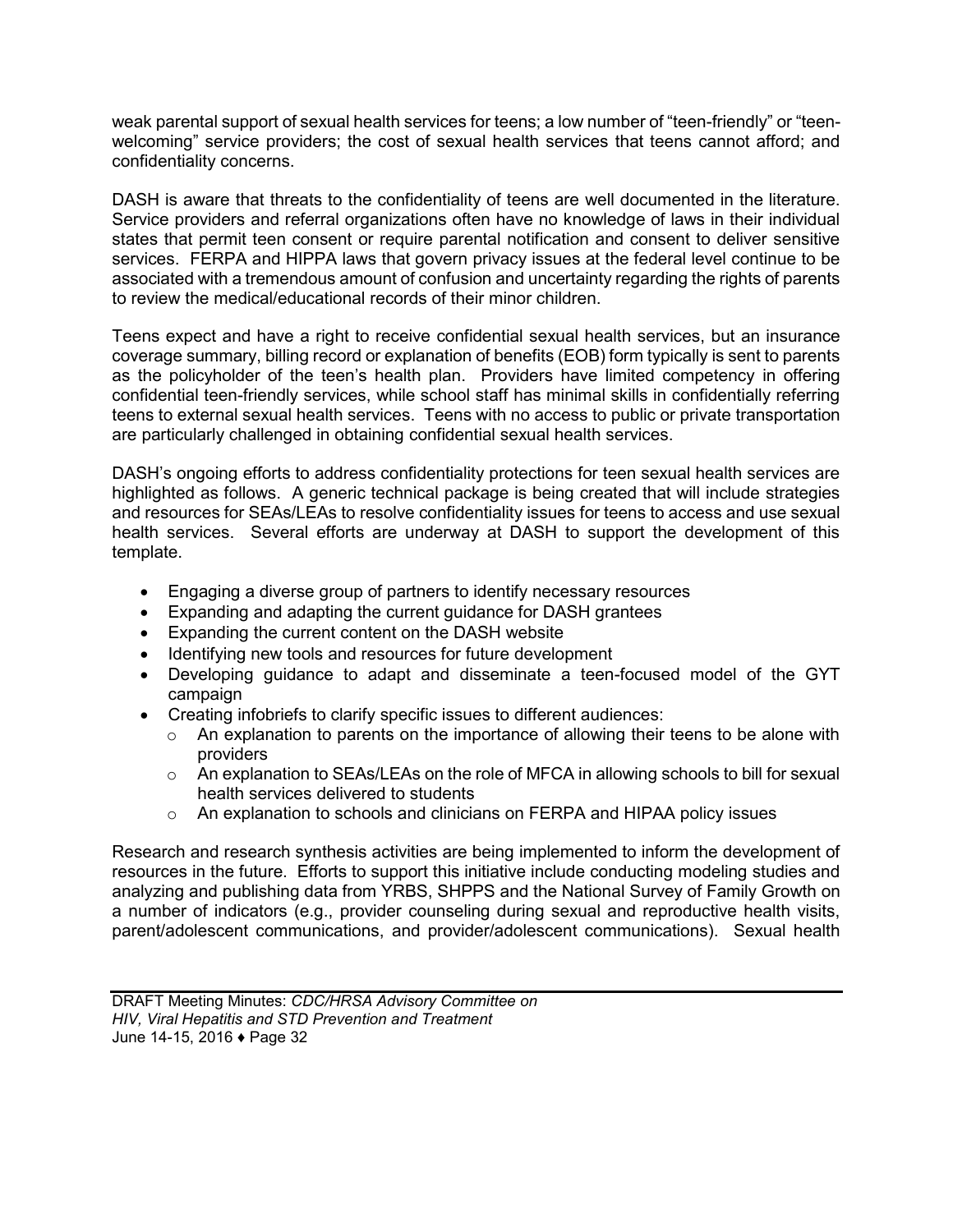services to teens will be assessed with an applied evaluation design to inform the development of future programs.

#### *CHAC DISCUSSION: DASH STRATEGIC IMPERATIVE*

CHAC discussed the following topics during the question/answer session with Dr. Barrios.

- DASH's efforts to build partnerships between schools and health service providers at the local level.
- Best practices and lessons learned in urban or rural areas that can be replicated and shared with SEAs/LEAs, such as SBHCs with linkages to nearby FQHCs, hospitals or providers.

CHAC provided the following feedback in response to DASH's request for advice.

#### *Question 1: Major confidentiality issues*

 DASH should solicit independent expertise from ethicists to address the tension between the rights of teens to receive confidential sexual health services versus the rights of parents to have access to the medical/educational records of their minor children.

#### *Question 2: Additional tools for schools*

 DASH should compile and provide schools in each state with a list of teen-friendly referral services. This resource would be particularly helpful to Texas and other conservative states that oppose the delivery of school-based sexual health services to teens.

#### *Question 3: Additional tools for clinicians*

 DASH should provide leadership and facilitate partnerships between various groups that prioritize adolescent health issues. For example, alignment of the common interest in EOB issues among DASH, DHAP and DSTDP at the federal level would be extremely helpful to the National Coalition of STD Directors and other stakeholder organizations that are involved in policy and advocacy efforts at the state level. Federal support for stakeholder organizations to resolve EOB issues at the state level likely would encourage clinicians to provide confidential sexual health services to teens at the local level.

#### *Question 5: Research needs to address confidentiality*

 The illegal use of prescription drugs among teens is an ongoing public health problem that is continuing to rise. Because school nurses are legally required to maintain and dispense medications assigned to individual students only, Naloxone cannot be kept on school property to reverse an opioid overdose in the general school population. DASH should conduct research, in consultation with the CDC Public Health Law Program, to determine whether existing state laws, regulations or policies that prohibit the use of Naloxone on school property can be overturned.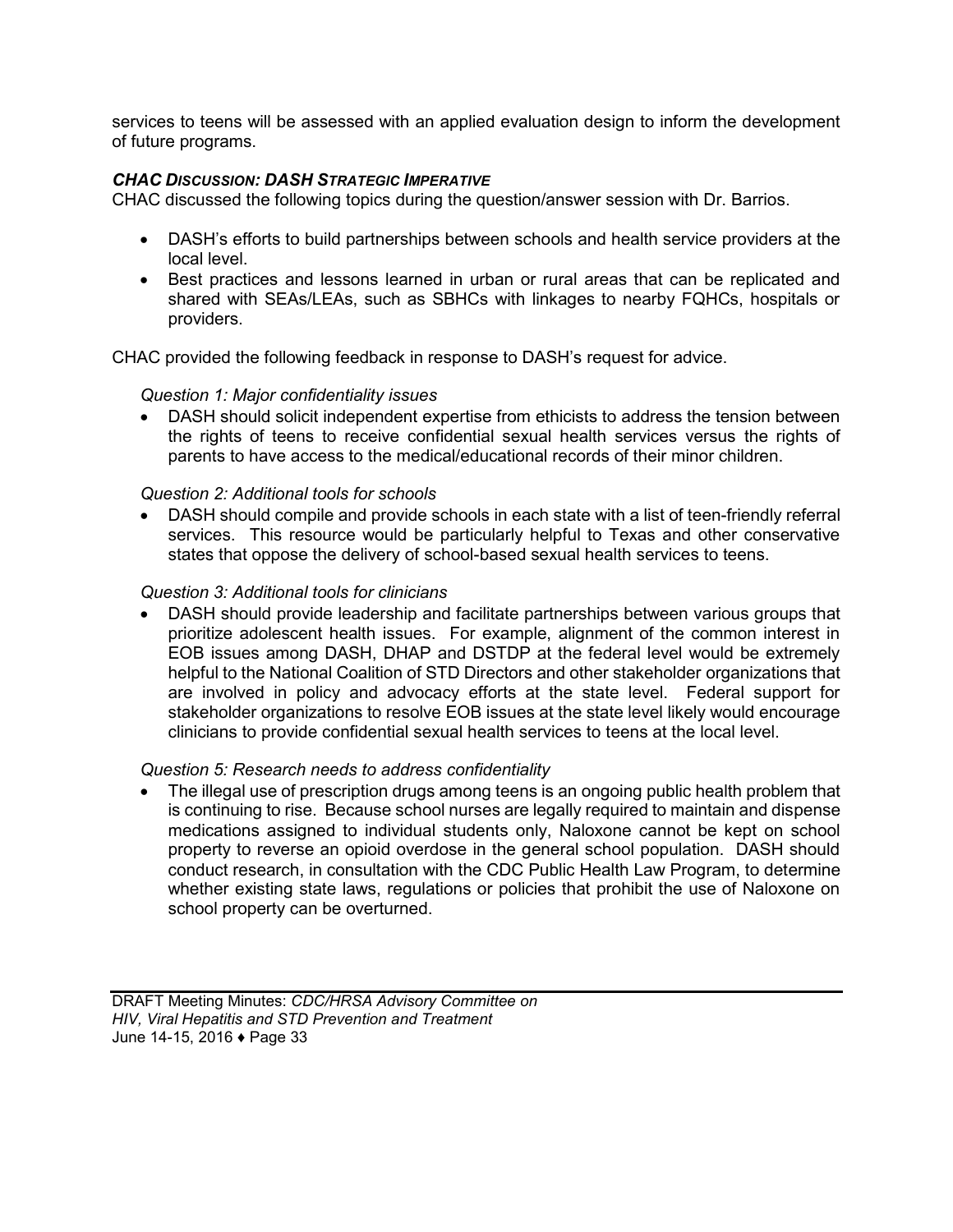- <span id="page-35-0"></span> DASH should invest research dollars in the development of innovative models. For example, DASH should pilot a partnership project for local unified school districts and LEAs to coordinate, align and jointly conduct creative projects to improve the health of teens in jurisdictions throughout the country.
- DASH should develop and pilot Smartphone applications to determine the effectiveness of this technology in delivering sexual health services to teens nationally.
- DASH plans to develop an infobrief to explain FERPA and HIPAA policy issues to schools and clinicians. However, DASH should first administer a survey to determine the current level of knowledge of these laws among school officials and clinicians in their individual states.

## **Update by the CHAC Data Workgroup**

#### **Jennifer Kates, PhD**

Vice President & Director, Global Health and HIV Policy Kaiser Family Foundation CHAC Member & Workgroup Chair

#### **Advice Requested from CHAC by the Data Workgroup:**

- 1. What are the major gaps or areas that need increased emphasis related to the use of molecular surveillance data for HIV prevention at state and local levels?
- 2. What logistical, legal and ethical issues should CDC address to facilitate state and local use of molecular surveillance data for HIV prevention?

Dr. Kates reminded CHAC that the Data Workgroup was formed to conduct two major tasks: (1) evaluate emerging data to inform the implementation of ACA and (2) collaborate with CDC and HRSA to explore different strategies to analyze their data to inform policy and practice. During its most recent teleconference meeting, the workgroup asked CDC to make a presentation on molecular HIV surveillance (MHS) data to increase CHAC's understanding and knowledge of this dataset. Although MHS primarily focuses on prevention, the data also can play an important role in improving linkage to care.

Dr. Kates explained that Dr. Hernandez's presentation would serve as the workgroup's update to CHAC.

#### **Angela Hernandez, MD, MPH**

Acting Chief, HIV Incidence and Case Surveillance Branch Division of HIV/AIDS Prevention Centers for Disease Control and Prevention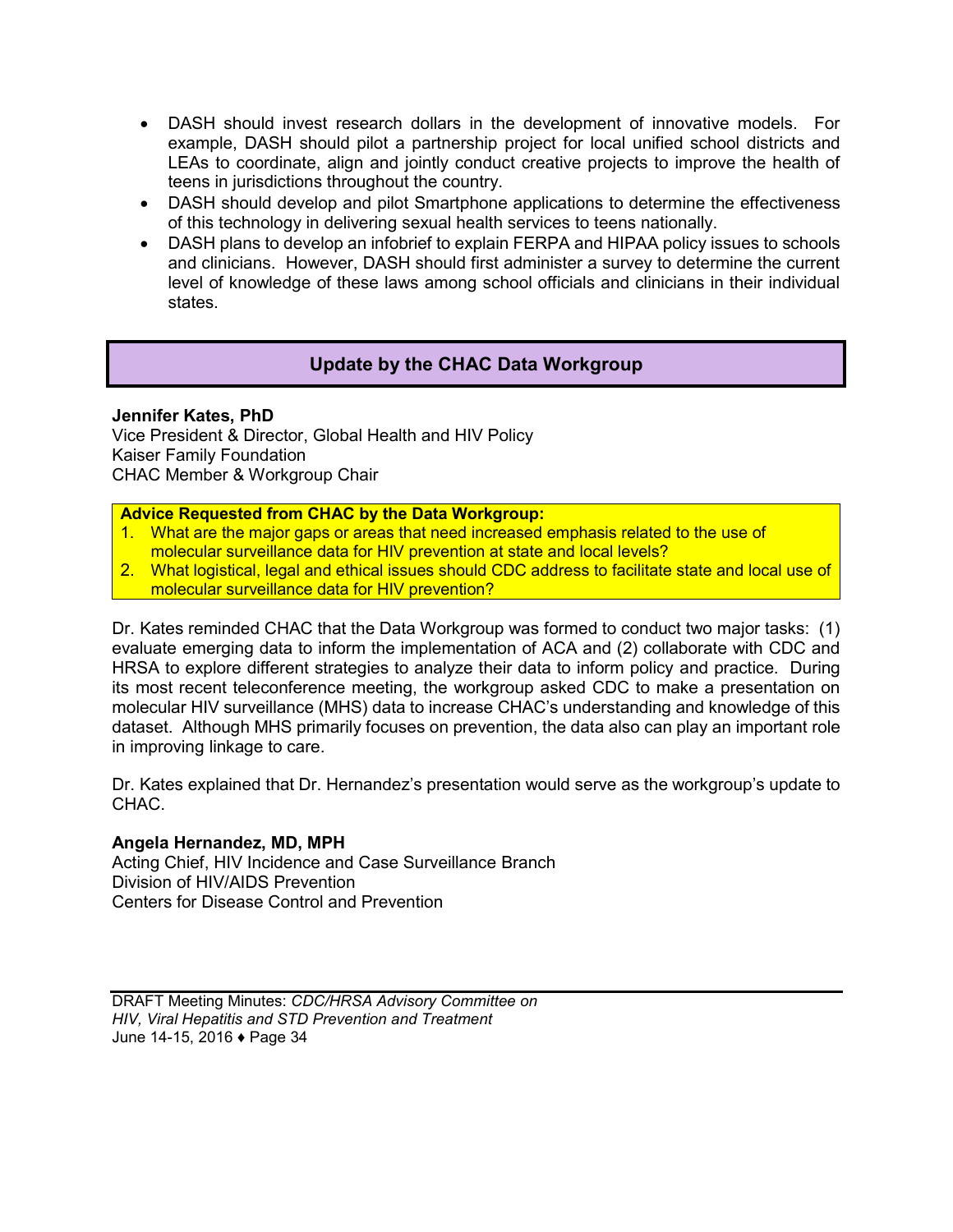Dr. Hernandez presented an overview on the use of MHS data to maximize HIV prevention efforts. NHSS is the primary source for monitoring HIV infection in all 50 states, the District of Columbia and six U.S.-dependent areas. NHSS sites have regulatory authority and confidential protections to collect and report data on persons with diagnosed HIV infection. CDC uses surveillance data to monitor trends, target prevention efforts, plan services, allocate resources and develop policies.

MHS is a component of NHSS and is designed to collect HIV nucleotide sequence data generated as part of HIV care and drug-resistance testing that is recommended for all persons at entry into care. MHS data currently are collected in 27 HIV surveillance jurisdictions. The primary functions of MHS are to assess drug resistance, monitor the genetic diversity of HIV, and describe HIV transmission patterns by identifying clusters, potential outbreaks and the growth of clusters.

The ability to explain patterns of HIV transmission and identify growing clusters provides opportunities to target public health interventions to specific characteristics of the cluster, such as geographic, risk or clinical factors. Clusters of persons with early HIV infection indicate recent transmission and should be prioritized for investigation and action. The identification of active HIV transmission is a key component to focusing prevention efforts.

Transmission network analysis methods expand the use of HIV surveillance data to identify, investigate and intervene recent HIV transmission events that are important in improving health outcomes and preventing transmission. The identification of growing clusters of active transmission can help target interventions to interrupt transmission. This approach views every HIV transmission as a sentinel event that requires rapid and complete investigation and action.

Transmission network analysis methods are utilized to compare nucleotide sequences to determine a potential relationship and infer a direct or indirect epidemiologic link. However, directionality cannot be inferred. This approach is taken because HIV mutates and evolves over time. Moreover, infection in PLWH whose viral strains are genetically similar might be more closely related in transmission.

Surveillance data are used to determine active transmission, identify potential outbreaks, and translate findings into local prevention activities. A "network" is defined as a group of persons with diagnosed HIV infection who are in care and have genetically similar HIV strains and sequences that have been reported. The network represents a subset of an underlying sexual risk network that also could include other groups: persons with diagnosed HIV infection who are in care and do not have a sequence; persons with diagnosed HIV infection who are not in care, persons with undiagnosed infection; or HIV-negative persons who are at risk for acquiring HIV.

The identification of transmission clusters plays an important role in targeting preventing efforts. Some rapidly growing clusters represent outbreaks that require rapid and complete investigation and action. The identification of key characteristics of the underlying transmission network can guide intervention efforts. An analysis of existing data or the collection of new data from diverse sources can identify factors associated with transmission.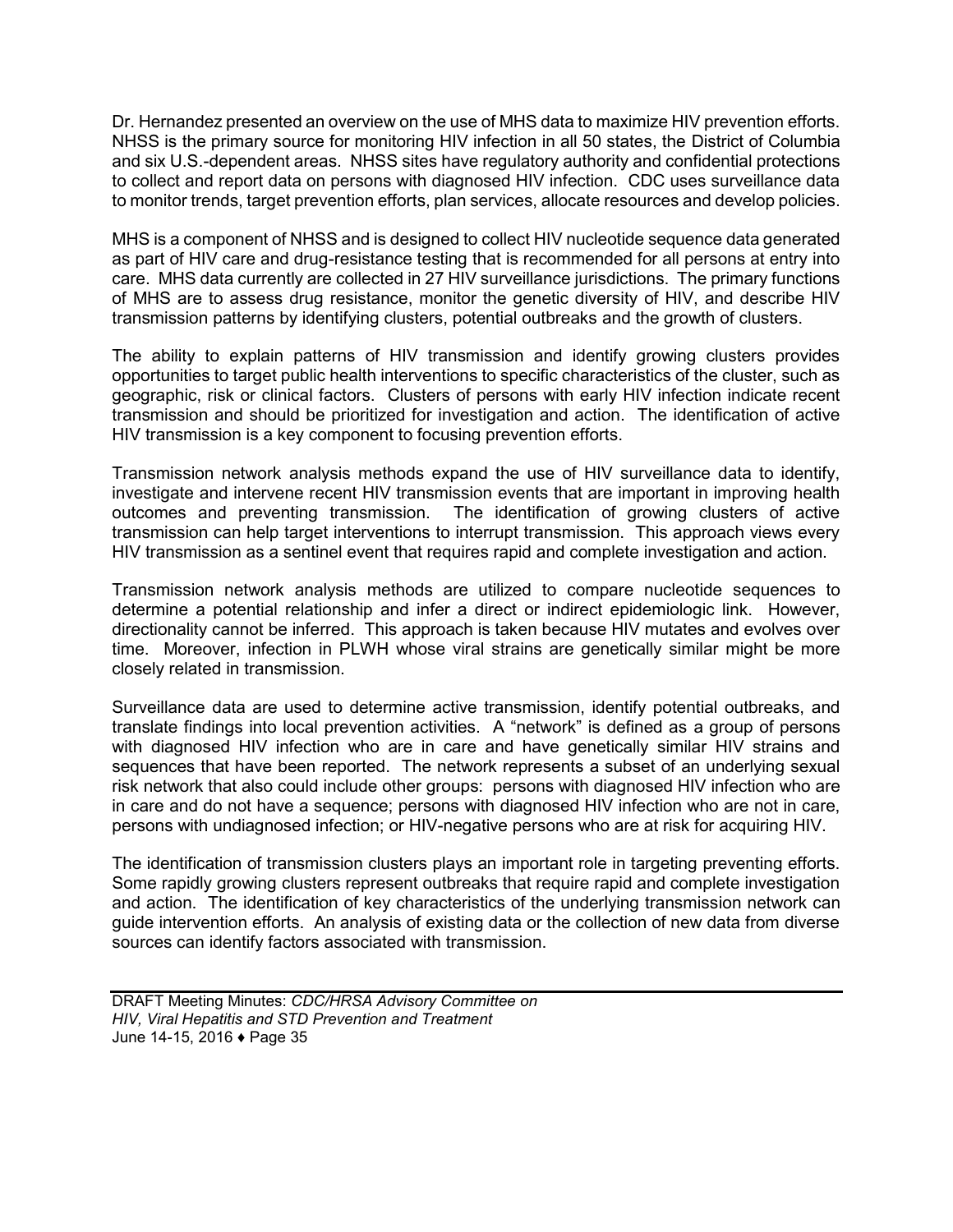Various interventions can be implemented to interrupt transmission: identifying undiagnosed cases through partner services, linking out-of-care PLWH to care, referring HIV-negative persons who are at risk for acquiring HIV to PrEP services, and conducting other cluster-specific interventions. Cluster data can be a powerful tool to target interventions with known efficacy, such as engagement in care, HIV testing and PrEP.

The analysis, visualization and interpretation of data present both challenges and opportunities. National and local datasets are extremely large. Some state and local health departments are not familiar with molecular data and need substantial support and training in the analysis and interpretation of cluster data. The CDC Advanced Molecular Detection Initiative currently is funding the development of systems to build, filter and visualize transmission networks. The new systems include Secure HIV-TRACE and the Microbial Transmission Networks Analytics Platform.

Laws and policies that require rigorous protection of HIV surveillance data have improved protection and reduced concerns regarding the misuse of data. Ethical issues have been raised regarding the potential use or misinterpretation of phylogenetic and transmission network data. The data could be subject to a subpoena in some jurisdictions because laws related to the criminalization of HIV transmission vary across states.

Numerous complexities are associated with interstate data sharing. Despite the challenges in the potential uses of HIV surveillance data, CDC is aware of tremendous opportunities to use these data for prevention planning and public health intervention. CDC also is planning to convene a consultation in the near future to focus on state laws that criminalize HIV transmission.

State and local health departments are soliciting guidance from CDC in several areas to improve their capacity to respond to growing clusters.

- Who should have access to cluster data? What protections should be included?
- How should clusters be prioritized for additional evaluation and investigation?
- What types of investigations are needed?
- What specific clusters and types of clusters should trigger additional prevention efforts?
- What are the legal and ethical implications of these activities?

In addition to providing guidance to states and localities, CDC also is advancing the science to develop evidence-based approaches at this time. To support this effort, CDC is reviewing experiences and models from other groups that also use molecular data to identify outbreaks (e.g., molecular tuberculosis (TB) data, foodborne illness data from PulseNet and the British Columbia MHS dataset).

Current approaches that are implemented by surveillance staff need to enhance the collection and use of MHS data for action. Most notably, a shift must be made from the traditional monitoring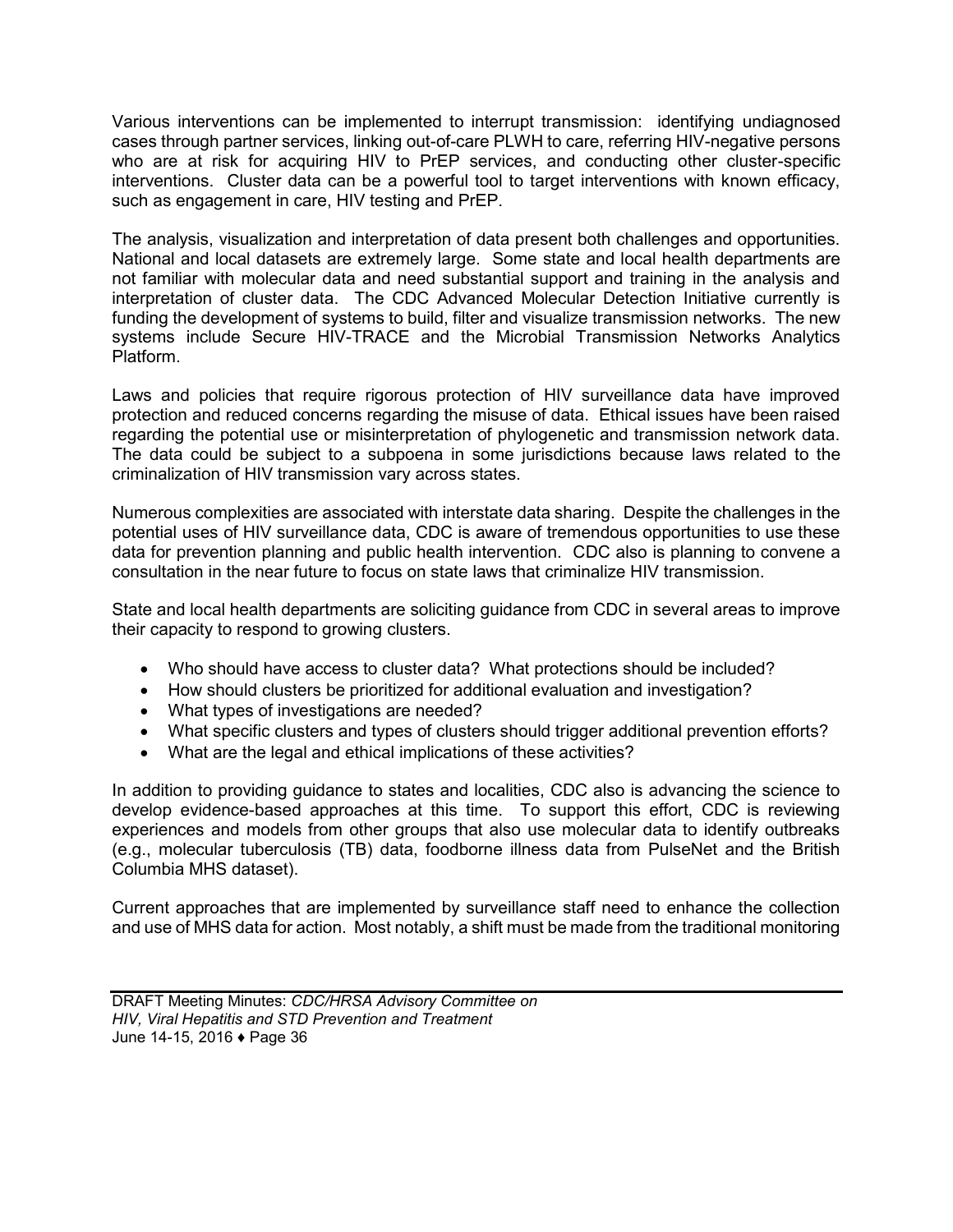approach to a rapid response strategy because timeliness is much more critical than in the past. Because MHS does not cover the entire United States, CDC is exploring the possibility of expanding the coverage area beyond the 27 current HIV surveillance jurisdictions, including particularly vulnerable areas. The ability to specify clusters that are most likely to represent active transmission will be important in the future direction of MHS. As a result, CDC is considering the possibility of expanding the collection and timeliness of additional data elements to identify specific infections that are acute or early.

Overall, the current use of molecular surveillance data for HIV prevention represents an exciting time with numerous challenges and tremendous opportunities. The ability to address these challenges will be critical to achieving advancements caused by the widespread availability of sequence data and new analytic tools. Dr. Hernandez concluded her overview by presenting a slide with simulated data to illustrate transmission clusters.

# *CHAC DISCUSSION: MOLECULAR HIV SURVEILLANCE DATA*

CHAC discussed the following topics during the question/answer session with Dr. Hernandez.

- The ability of MHS to perform viral load suppression, drug resistance and HIV drug testing to determine whether PLWH are actually taking medications.
- Strategies to translate important MHS data into interventions at the network level to change the epidemiology of HIV and stop transmission.
- Workforce capacity, ethics and other issues related to DISs continuing investigations to pursue networks.
- CDC's TA to help localities overlay MHS data with other local datasets (e.g., syphilis data and social networks developed by partner services).
- Existing models of rapid response teams in health departments (e.g., TB and foodborne illness) that can be replicated for an HIV rapid response with MHS data.
- Successful efforts in HIV prevention and care integration, such as British Columbia's tremendous progress in fully linking HIV prevention and care data and the longstanding CDC/HRSA partnership to deliver PrEP as treatment and treatment as prevention.
- The need to translate and clearly distinguish between epidemiologic and service-based language (e.g., an "outbreak" versus a "cluster") for direct services staff that will use MHS data for a response in the field.
- Current data gaps in local jurisdictions that are extremely problematic for state health departments, such as incomplete electronic laboratory reports with no CD4 or viral load data and the limited number of DISs/field epidemiologists to reengage out-of-care PLWH in care.
- Ongoing efforts to make public health services a billable service under ACA.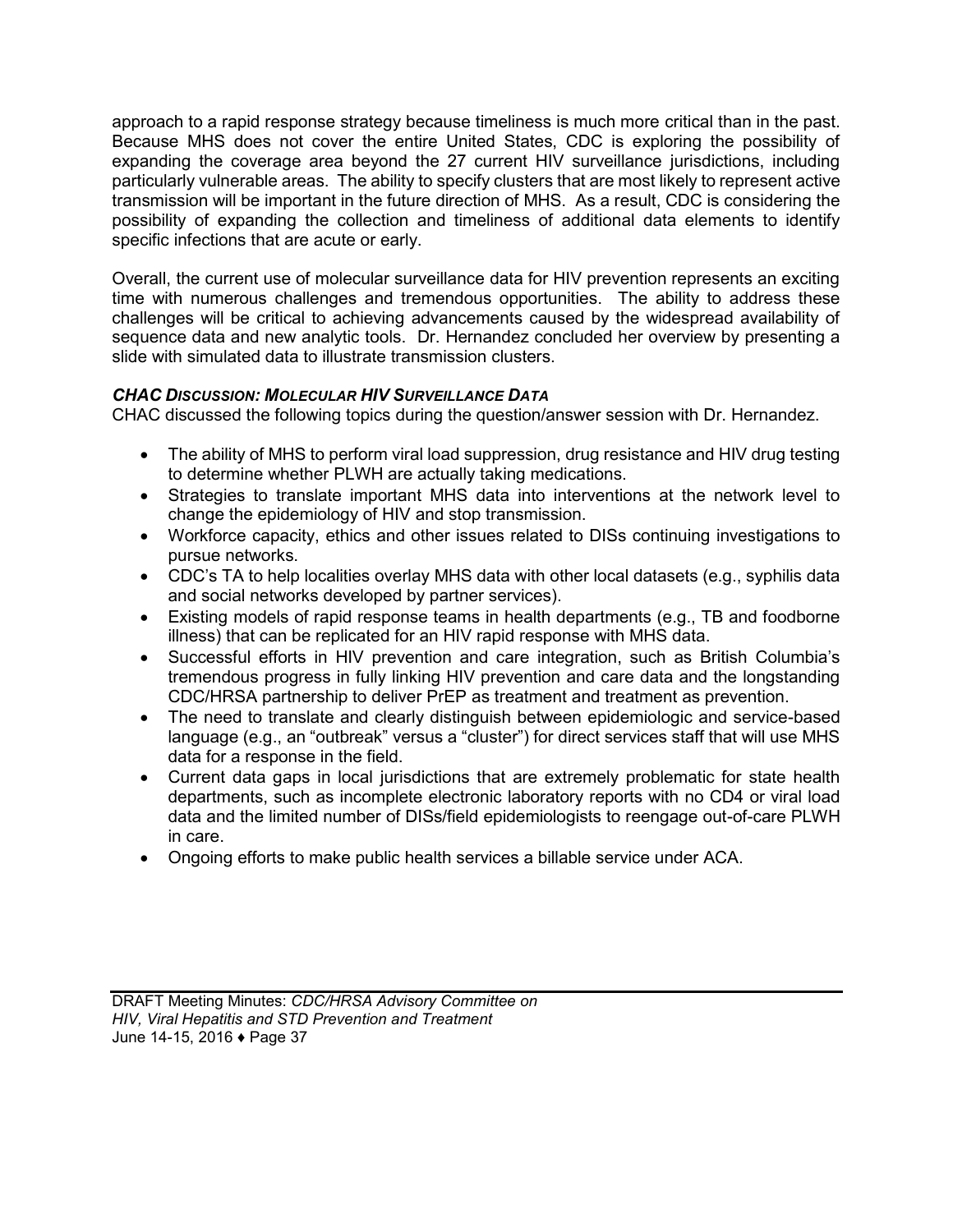Dr. Hernandez described several MHS-related activities CDC currently is conducting or planning to implement in the near future that directly respond to some of CHAC's questions and comments.

- CDC is improving the capacity of states to electronically collect and report sequences to the national surveillance system. For example, CDC is partnering with the University of San Diego to develop analytic tools for states to meet CDC's rigorous security, protection and confidentiality standards for HIV surveillance data.
- CDC is developing new analytic tools for localities that are expected to significantly reduce time delays in the overall MHS data reporting process: states reporting data to CDC; CDC testing the data, constructing networks and producing quarterly datasets; and CDC reporting MHS data back to states.
- CDC participated in initial calls with surveillance and prevention teams in states that recently were identified as having rapidly growing clusters. These calls also were used to explain the purpose, function and use of MHS data. The next cycle of calls will focus on the need for states to expand and link MHS data to partner services, co-morbidity data, clinical data and other health department datasets. The states highlighted several challenges in expanding and linking MHS data to other datasets, such as workforce and policy issues. For example, a policy in one state prohibits interviews with unnamed HIVpositive persons.

The discussion resulted in CHAC making two key suggestions for CDC to consider in its ongoing efforts to enhance and expand the use of MHS data. First, CDC should advance to the proof of concept phase to demonstrate the feasibility and effectiveness of implementing MHS at the local level to intervene networks. Second, CDC should coordinate with HAB at this time to use MHS to identify PLWH who need to be linked to or reengaged in care.

# **Preparation for the CHAC Business Session**

**Dawn Fukuda, ScM, CHAC Co-Chair**  Director, Office of HIV/AIDS Massachusetts Department of Public Health

Ms. Fukuda described the purpose of this session for the benefit of the new members. CHAC devotes time at the end of the meeting on day 1 for individual members (*i.e.*, "champions") to propose draft resolutions that will be placed for a formal vote during the Business Session on day 2. Draft resolutions proposed by champions are not required to be a certain length or cited with references. Based on CHAC's discussion and formal approval, the draft resolution will be revised, finalized and included in a letter to the HHS Secretary.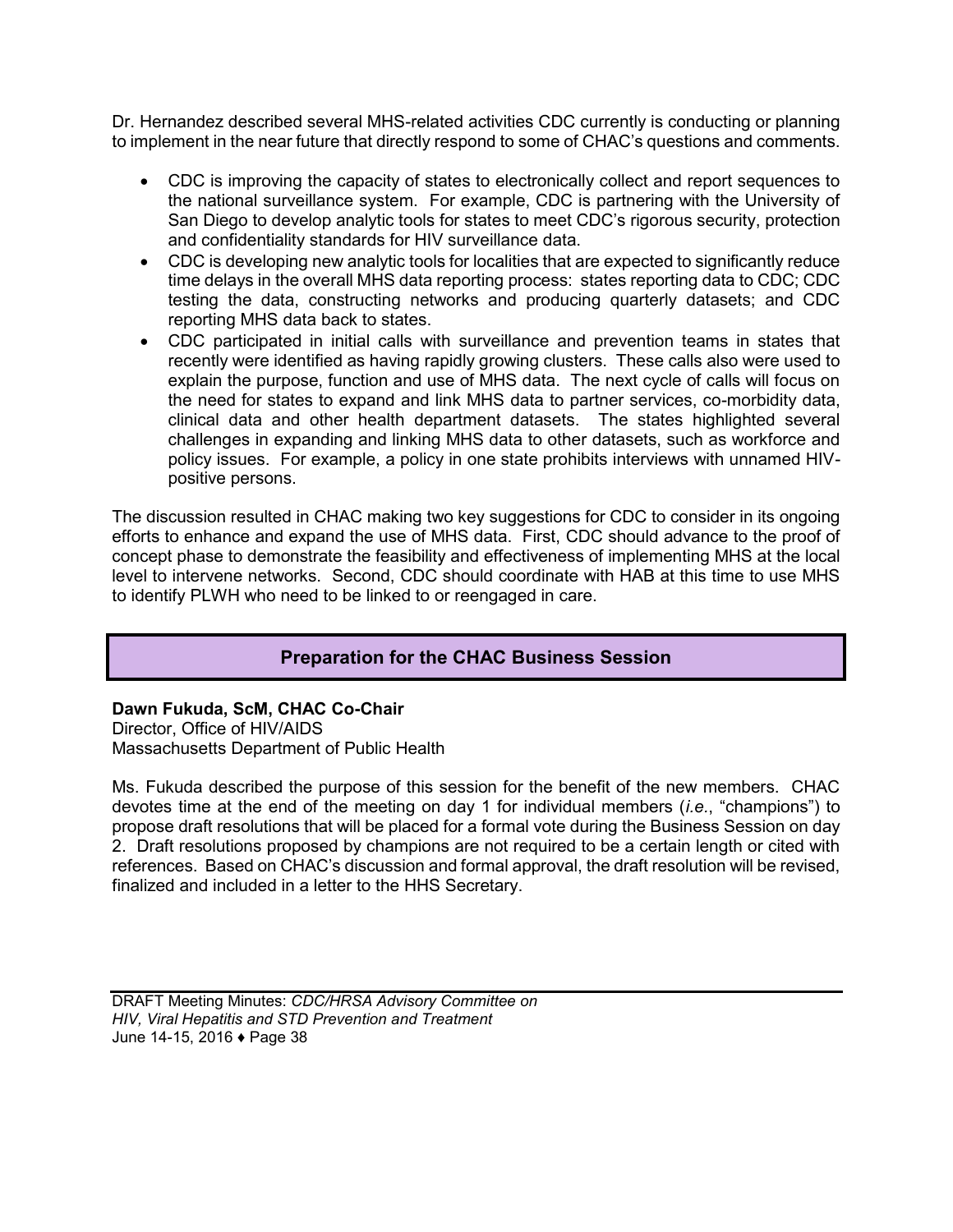Ms. Fukuda moderated CHAC's review of the presentations, updates and key discussion topics on day 1 that might warrant formal action during the Business Session on the following day.

#### **DRAFT RESOLUTION 1**

Drs. del Rio and Kates served as champions of a draft resolution to express CHAC's concern regarding AHRQ's plans to defund HIVRN in FY2016.

The CHAC expresses concern that the Agency for Healthcare Research and Quality (AHRQ) plans to defund the HIV Research Network (HIVRN) in FY2016. Established in 2000, the HIVRN is comprised of 18 clinical research sites collecting data on more than 25,000 children, adolescents and adults with HIV for more than 15 years. It provides an irreplaceable longitudinal data set that has been instrumental in tracking data on health outcomes, service utilization and care and treatment costs for HIV-infected patients. It is routinely used by federal agencies, including the Centers for Disease Control and Prevention, Health Resources and Services Administration, and White House Office of National AIDS Policy, as well as non-governmental organizations to help assess resource allocation, implementation of treatment guidelines, performance along the HIV care continuum, the role of the Ryan White HIV/AIDS Program and other health financing mechanisms, and challenges and opportunities remaining in HIV care and treatment. It is a unique and invaluable resource in the fight against HIV. The CHAC urges the Secretary to work with AHRQ to restore the \$1.6 million required to sustain this critical and unique national HIV clinical database.

CHAC proposed the following revisions to the draft resolution.

- Consult with Dr. Cheever on the most appropriate language to frame sentence 1.
- Change sentence 2 as follows: "…the HIVRN is a unique dataset comprised of…".
- Change sentence 4 as follows: "Because HIVRN is the only source of national cost data, it is routinely used by federal agencies…".
- Include new language to emphasize the need for continuous, sustained funding of HIVRN rather than one-time support. Change sentence 6 as follows: "…sustain this critical and unique national HIV clinical database and to ensure continued funding by including HIVRN in future budget requests."

Dr. Mermin noted for the record that none of the voting CHAC members are associated with or receive funding from HIVRN.

#### **DRAFT RESOLUTION 2**

Dr. Caine expressed an interest in CHAC drafting a resolution to address the limited number of HCPs in the current workforce who have the necessary expertise, knowledge and skills to deliver HIV/AIDS and HCV care and provide sexual health services. Based on CHAC's extensive discussion, however, the focus on workforce capacity development was expanded to include the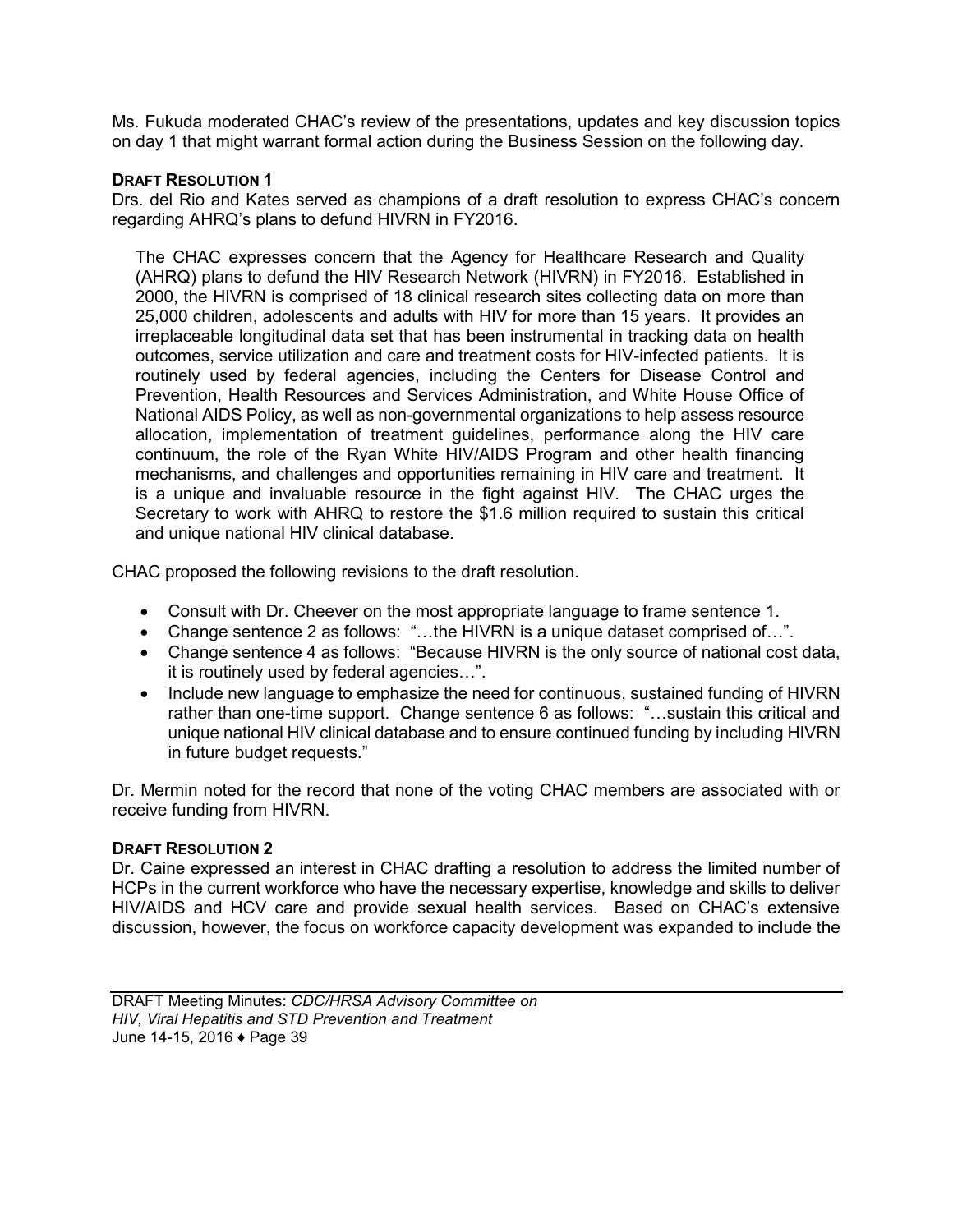provision of care by the broader infectious disease (ID) workforce in medically underserved areas of the country. CHAC proposed multiple issues that should be considered for inclusion in draft resolution 2.

- The major crisis in recruiting young medical and nursing students to begin their careers in ID. For example, 117 of the 335 ID fellowships that currently are available have not been filled to date.
- A recommendation for the federal agencies to commission NAM to conduct a workforce capacity development study to identify specific reasons for the shrinking ID workforce, such as reimbursement issues or medical/nursing school debt.
- The need to recruit and build the capacity of minority medical and nursing students in the ID field.
- The need to preserve subspecialties, such as pediatric HIV care, and retrain these providers to deliver HCV care to broader geographic areas through tele-medicine, centralized clinics or electronic technologies.
- The need for innovative approaches to deliver HIV/HCV care to medically underserved areas (*i.e.*, "HIV/HCV care deserts") that are at most risk of an outbreak.
- The need to leverage SAMHSA's expertise, capacity and resources in drug addiction and mental health to target communities at risk for an HIV outbreak due to illicit drug use.
- Adoption of the ECHO Act that was introduced in the Senate and called for the use of the Project ECHO model to reduce disparities in underserved, complex patients with comorbidities (e.g., HIV, HCV and substance use disorders).
- The need for PCPs to incorporate sexual health services into their routine practices.
- A request for the HHS Secretary to recommend short-, intermediate- and long-term strategies to build U.S. capacity in ID responses, including HIV, HCV, STDs, Ebola and Zika.

Ms. Fukuda led CHAC in a summary of the next steps to formulate draft resolution 2.

- The resolution will be framed in two parts or as two standalone resolutions to address workforce capacity in the broader ID field (including Ebola and Zika) to meet the needs of persons living with HIV and HCV and those who are at risk of or acquire STDs.
- The following points will be raised in the context of developing a strategy:
	- $\circ$  Describe systems of care and the geographic distribution of HCPs that might allow for the delivery of subspecialty services to medically underserved areas.
	- $\circ$  Identify HIV/HCV care deserts based on their at-risk populations and/or geographic locations.
	- $\circ$  Utilize existing assessments, such as CDC's vulnerability index, to help identify medically underserved areas in the country that are particularly vulnerable to HIV or HCV outbreaks.
	- $\circ$  Coordinate these assessments with SAMHSA's analyses of substance use patterns across the country.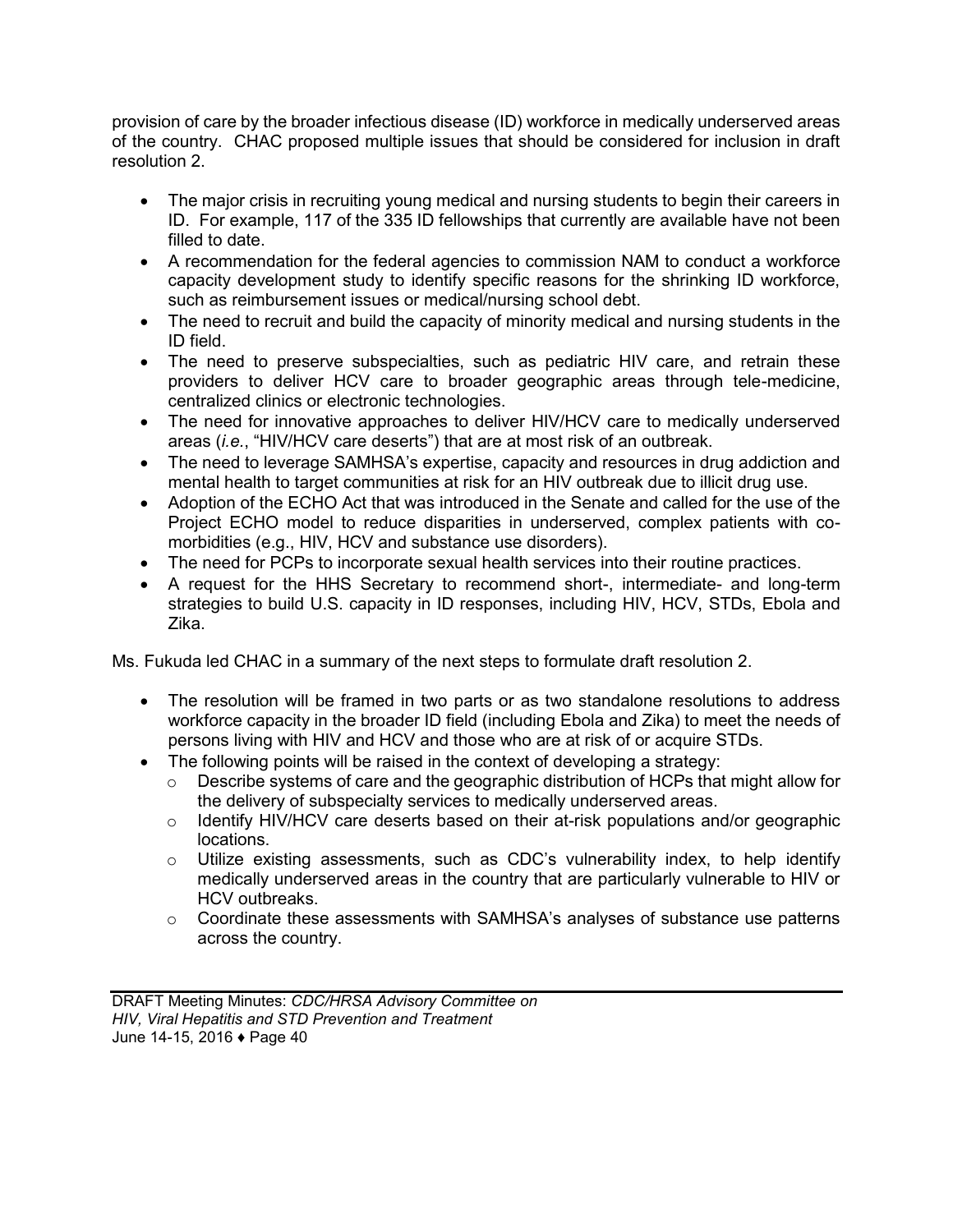- The following points will be raised in the context of implementing the strategy:
	- $\circ$  Increase ID workforce capacity to serve persons in HIV/HCV care deserts through creative mechanisms: electronic technologies, Project ECHO and tele-medicine initiatives.
- The following CHAC members will serve as champions in crafting specific parts of draft resolution 2: Mr. Byrd, Dr. Caine, Dr. del Rio, Ms. Fukuda and Dr. Havens.

Dr. Arora announced for the record that he is the founder and director of Project ECHO at the University of New Mexico. Because draft resolution 2 proposes the use of Project ECHO as a model for service delivery to HIV/HCV care deserts, he would recuse himself from further discussing and voting on this issue.

# **Public Comment Session**

Ms. Fukuda opened for the floor for public comments; no participants responded.

With no further discussion or business brought before CHAC, Ms. Fukuda recessed the meeting at 4:03 p.m. on June 14, 2016.

# **Opening Session: June 15, 2016**

#### **Jonathan Mermin, MD, MPH**

Director, National Center for HIV/AIDS, Viral Hepatitis, STD and TB Prevention Centers for Disease Control and Prevention CHAC Designated Federal Officer, CDC

Dr. Mermin conducted a roll call to determine the CHAC voting members, *ex-officio* members and liaison representatives who were in attendance. He announced that CHAC meetings are open to the public and all comments made during the proceedings are a matter of public record.

Dr. Mermin reminded the CHAC voting members of their responsibility to disclose any potential individual and/or institutional conflicts of interest for the public record and recuse themselves from voting or participating in these matters. None of the CHAC voting members publicly disclosed any individual or institutional conflicts of interest for the record that were new or different than those declared on day 1 of the meeting.

Dr. Mermin confirmed that the 20 voting members and *ex-officio* members (or their alternates) in attendance constituted a quorum for CHAC to conduct its business on June 15, 2016. He reconvened the proceedings at 8:30 a.m. and welcomed the participants to day 2 of the meeting.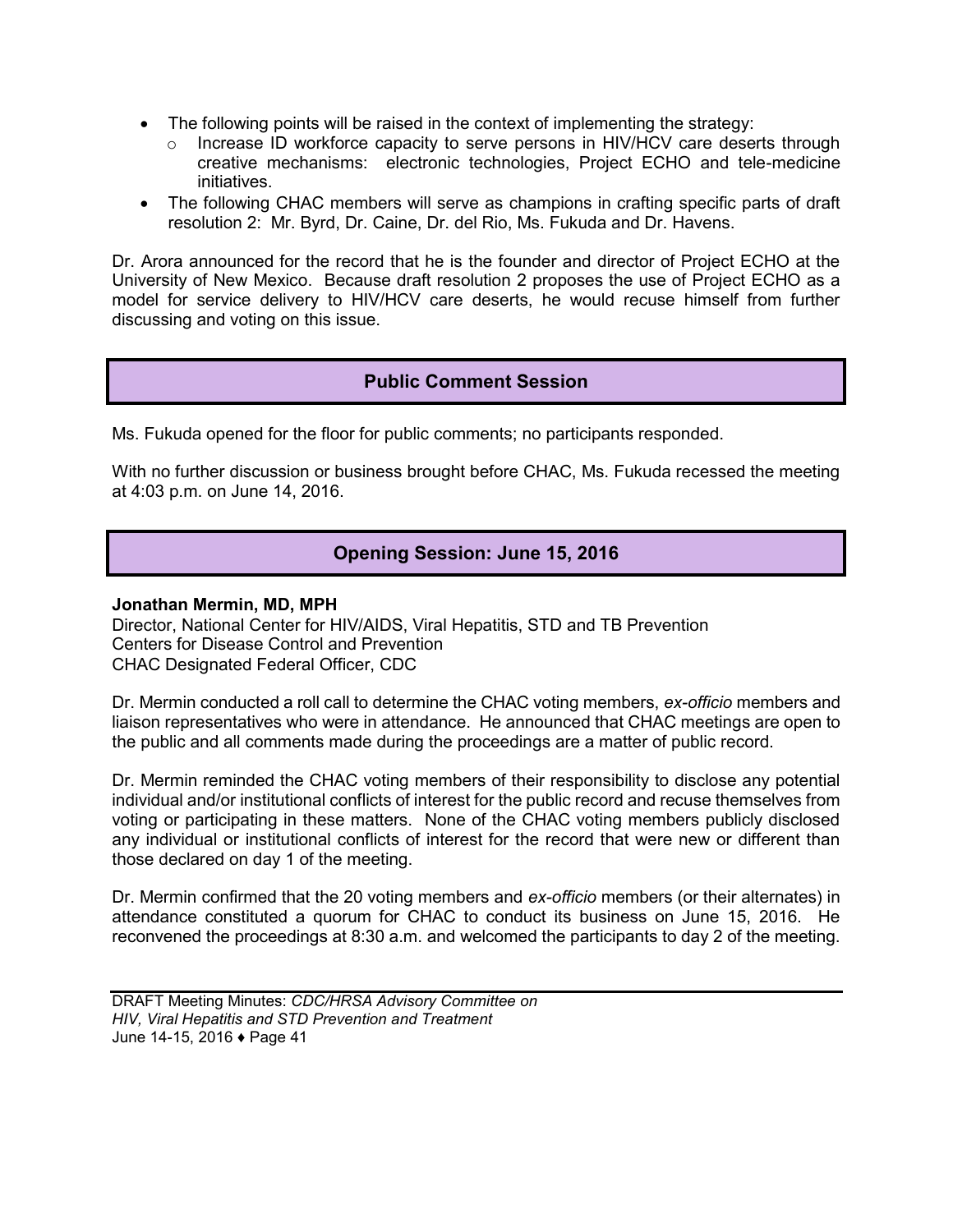## **Dawn Fukuda, ScM, CHAC Co-Chair**

Director, Office of HIV/AIDS Massachusetts Department of Public Health

Ms. Fukuda also welcomed the participants to day 2 of the CHAC meeting. She revisited CHAC's preparation for the Business Session on the previous day because the different types of advice and guidance that CHAC provides to the federal agencies were not clearly articulated. A "resolution" is CHAC's formal position on a specific issue that directly relates to HIV, viral hepatitis, and STD prevention and treatment efforts by CDC and HRSA. CHAC resolutions are included in letters to the HHS Secretary.

A "recommendation" is CHAC's advice to the agencies to take action. Recommendations are provided to CDC and HRSA programs through Drs. Mermin and Cheever. Historically, CHAC has placed much more emphasis on developing resolutions for the HHS Secretary than formulating recommendations in response to specific guidance requested by CDC and HRSA. Ms. Fukuda confirmed that during the current and future meetings, she and Mr. Byrd would set aside time to ensure CHAC provides recommendations to address questions posed by the federal agencies.

Ms. Fukuda concluded her opening remarks by summarizing the day 1 presentations, updates and discussions on HIV/STD prevention, treatment and care. She announced that day 2 would be devoted to a series of presentations on viral hepatitis and the CHAC Business Session.

### **PANEL PRESENTATION: PREVENTION OF HIV AND VIRAL HEPATITIS AMONG PWID**

A panel of NCHHSTP staff presented a series of overviews on CDC's ongoing efforts for the prevention of HIV and viral hepatitis among PWID.

## **Overview of the CDC Vulnerability Assessment Model**

**John Brooks, MD** 

Epidemiology Research Team Lead, Division of HIV/AIDS Prevention National Center for HIV/AIDS, Viral Hepatitis, STD and TB Prevention Centers for Disease Control and Prevention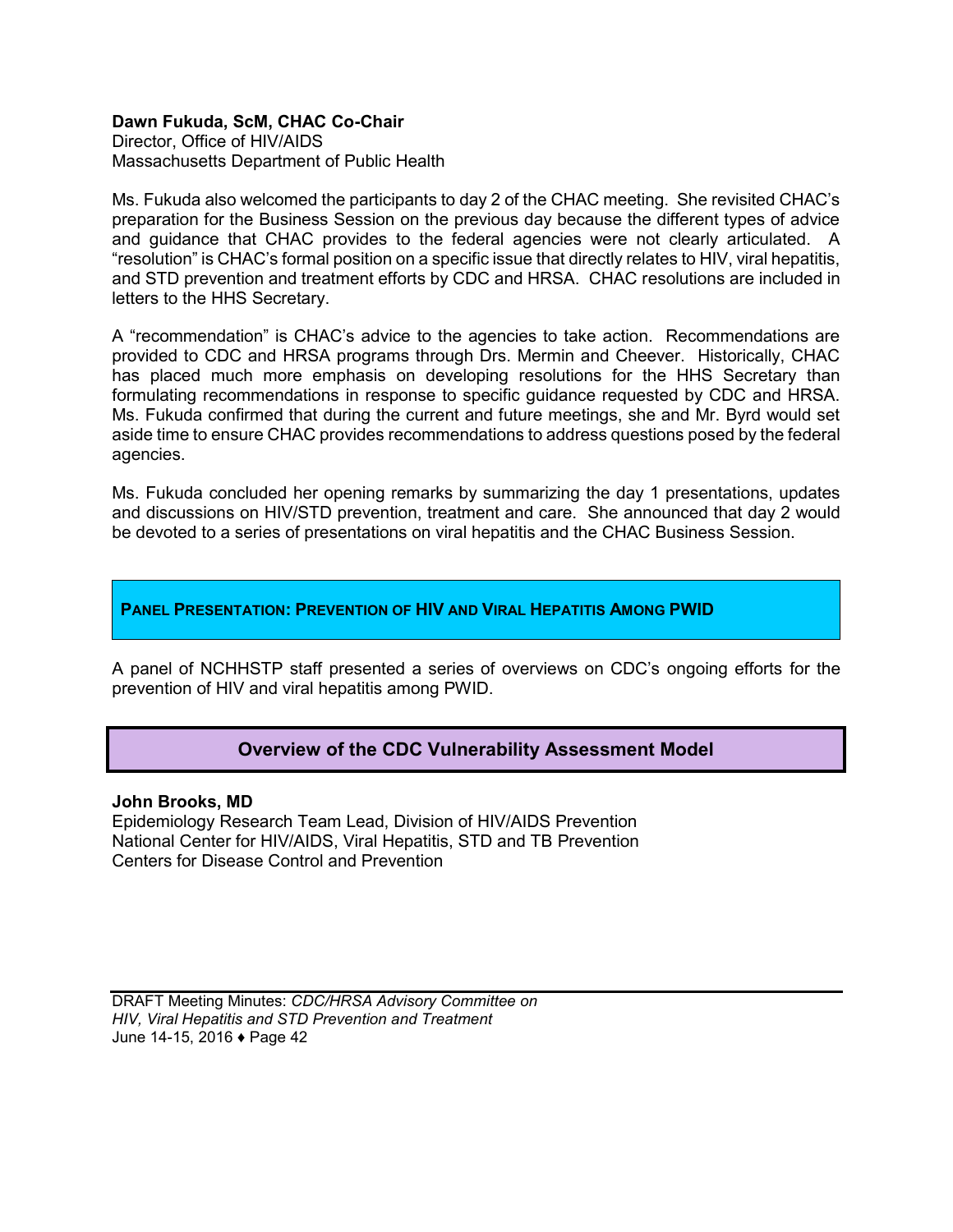#### **Advice Requested from CHAC by NCHHSTP:**

- 1. What steps can HIV and viral hepatitis programs take to best coordinate with opioid overdose prevention and behavioral health programs to decrease infections, drug use and their associated personal, social and health consequences?
- 2. What promising strategies can be implemented to address barriers to HIV and viral hepatitis testing in different care settings (e.g., substance abuse treatment programs, emergency departments (EDs), FQHCs or correctional facilities) among PWID?
- 3. What policies facilitate prevention for PWID?
- 4. What is CHAC's advice to CDC and HRSA on prioritizing the recommendations given in response to questions 1-3 to maximize prevention impact?

Dr. Brooks presented an overview of a model that CDC developed to identify vulnerability to rapid transmission of HIV/HCV infection among PWID at the county level. Beginning in late 2014, an outbreak of HIV infection rapidly spread among a network of PWID in the small rural community of Austin (Scott County), Indiana. As of February 1, 2016, 188 HIV infections have been diagnosed. Of these diagnosed cases, >90% are co-infected with HCV. Rapid recognition of the outbreak and implementation of intensive control efforts prevented new infections and limited the geographic spread.

Because other jurisdictions might be at risk for an event similar to the Indiana outbreak, CDC performed an analysis to identify counties in the United States that are particularly vulnerable to rapid transmission of HIV/HCV infection among PWID. CDC designed the analysis with a twostep approach.

In step 1 of the analysis, the Poisson regression model was used to identify variables associated with unsterile injection drug use (IDU). Acute HCV infection was used as a proxy for this outcome of interest due to limited data on the national prevalence of unsterile IDU. Data from 2012 or later were collected to identify variables that were plausibly or known to be associated with IDU. The data sources were required to be *>*90% complete and nationally available at the county level.

Of 15 variables that met the inclusion criteria for the analysis, six were identified with the ability to reliably predict acute HCV infection in a county.

- Percent non-Hispanic white population
- Drug overdose deaths per 100,000 persons
- Per capita income
- Percent unemployed population
- Prescription opioid sales per 10,000 persons
- Buprenorphine prescribing capacity by waiver per 10,000 persons

In step 2 of the analysis, the six variables were calculated to develop a "vulnerability score" and rank all 3,143 counties in the United States by their individual scores to identify those with the greatest potential vulnerability. Dr. Brooks presented a map to illustrate the 220 counties with the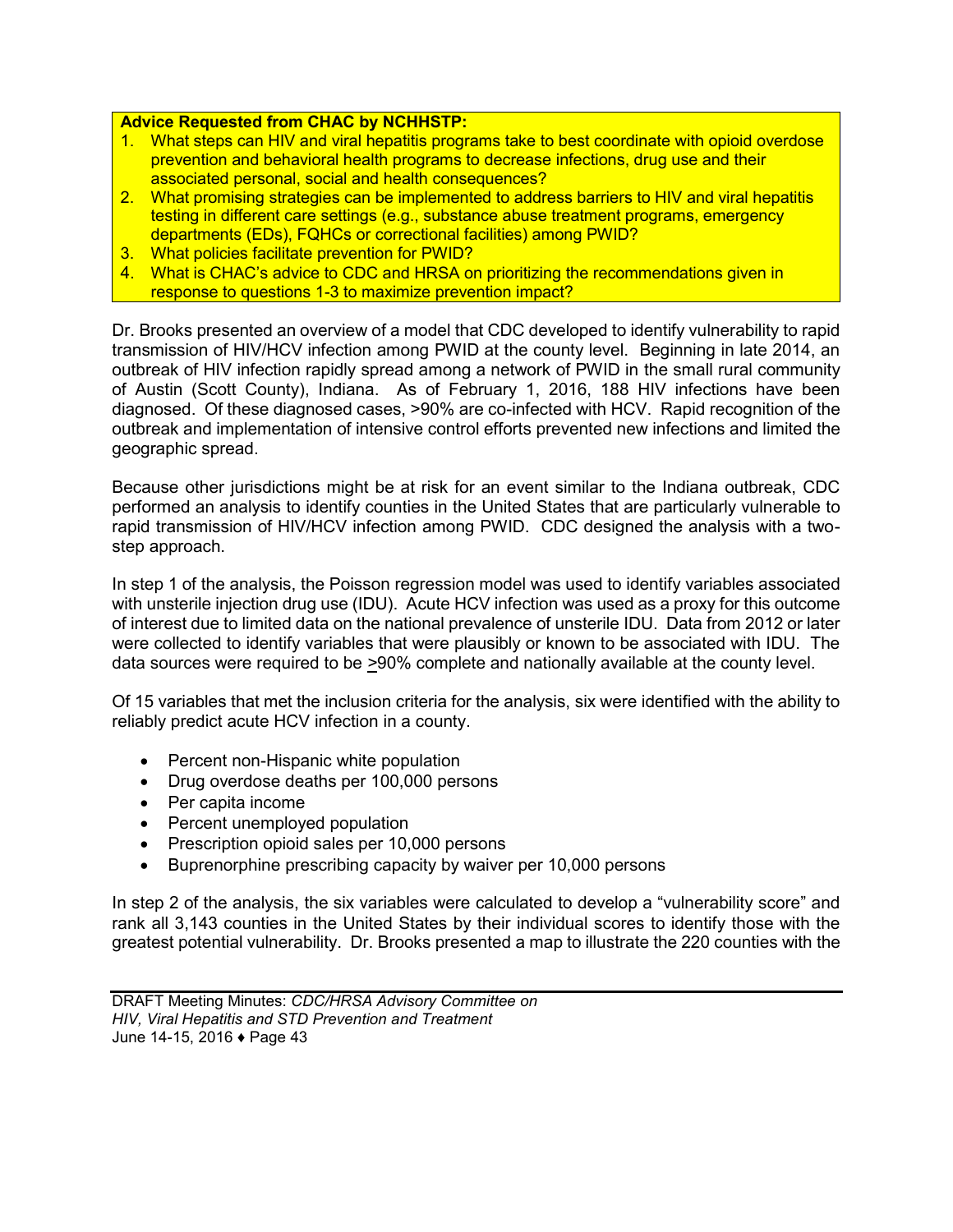highest vulnerability scores. The map showed that 56% of the top-ranking counties were located in the Appalachian core region (e.g., Kentucky, Tennessee and West Virginia). However, residence in an area identified as vulnerable does not indicate a risk of HIV or HCV infection for all residents because the analysis was limited to PWID.

CDC is aware that some limitations of the analysis will serve as barriers to interpreting the data at the local level. Inclusion criteria for indicators excluded several factors that are highly associated with IDU, such as calls to emergency medical services and ED visits for drug overdoses and Prescription Drug Monitoring Program data. Vulnerability to rapid transmission of HIV or HCV is dependent on the prevalence of infection and IDU behaviors in the region. For example, a region with low HIV prevalence might be at lower risk for rapid transmission than a region with high HIV prevalence. The number of times individuals inject drugs per day might increase their risk for acquisition of HIV or HCV.

Dr. Brooks presented a map to illustrate the estimated rates of persons living with diagnosed HIV infection per 10,000 population who were in and around each vulnerable county as of the end of 2012. Despite its ranking of counties that are most vulnerable to rapid transmission of HIV/HCV infection among PWID, CDC is encouraging all communities in the country to thoroughly review their local data due to the national epidemic of prescription opioid and heroin overdoses.

Dr. Brooks highlighted the key recommendations in the paper that CDC recently published on its vulnerability assessment model.

- Determine if unsterile IDU is occurring
	- o Identify and monitor available data sources that might indicate IDU
	- o Improve surveillance for acute HCV infection
- Enhance testing for HIV and HCV infections
	- o Take steps to improve detection of IDU and a possible HIV outbreak in settings where encounters with PWID are most likely: providers of services for persons with substance use disorder, jails/prisons, EDs and in-patient settings
- Prepare an action plan with concrete steps to respond to a potential HIV outbreak
	- $\circ$  Have knowledge of HIV, HCV and injection drug treatment landscapes in the county in advance of an outbreak

In addition to CDC's development and publication of its vulnerability assessment model, the Indiana outbreak also resulted in other outcomes at the federal level. Most notably, Congress changed the law on January 16, 2016 and now permits the use of federal funds to support certain SSP components. However, the use of federal funds to purchase sterile needles or syringes to inject illegal drugs is still prohibited.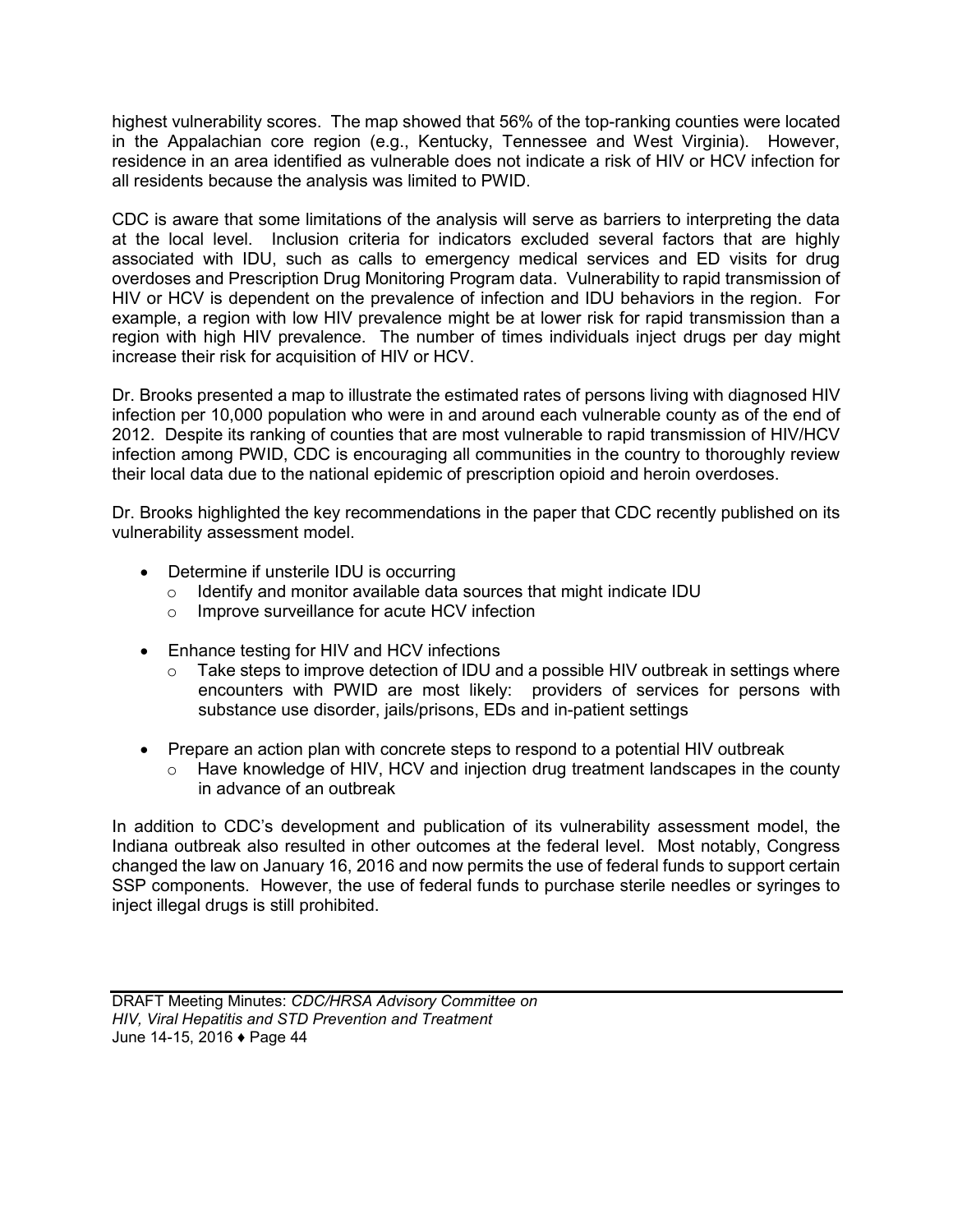To be eligible for federal funds, health departments must consult with CDC to demonstrate the need for an SSP based on evidence that the jurisdiction is experiencing or is at risk for a significant increase in HCV infections or an HIV outbreak due to IDU. Health departments can apply to any HHS agency to request federal funds to support local SSPs, but CDC has responsibility for the "determination of need" process.

Jurisdictions that are experiencing increases can demonstrate need by providing CDC with data to document increases in HBV, HCV or HIV infections. Evidence to document that IDU is the cause of increased infections in the jurisdiction should include data on the transmission category, epidemiologic surveys, or social/ethnographic community data.

Jurisdictions that are risk for, but not yet experiencing increased infections can demonstrate need by providing CDC with data from multiple sources, particularly local data when available. The data should be triangulated with evidence to show that the increase in drug use is likely associated with IDU and is placing the community at risk for increased infections.

CDC has provided health departments with extensive guidance to document the need for SSPs in both categories of jurisdictions.

- Both categories of jurisdictions should provide CDC with the following data elements: outcomes, data sources and geographic area; beginning and ending year of and number/rate of cases in the assessment period; and the percent increase in cases during the assessment period. "Outcomes" can include increases in acute HCV cases (jurisdictions experiencing increased infections) and increases in IDU based on treatment admissions to publicly-funded programs, heroin-related arrests or drug overdose deaths (jurisdictions at risk for increased infections).
- Jurisdictions at risk for increased infections should use a variety of data sources to demonstrate a direct or indirect association between increased infections and unsterile IDU: prevalence of IDU; uptake of SSP services; substance use disorder treatment admissions related to IDU; drug-related crime statistics; drug-related overdose mortality data; and ED or other medical care related to substance use.
- Both categories of jurisdictions should use CDC's example of a narrative to synthesize their data and other evidence collected.

Dr. Brooks announced that a new website would be launched on CDC.gov in the near future. The website would be regularly updated to identify jurisdictions that CDC approves to receive federal funds for SSPs.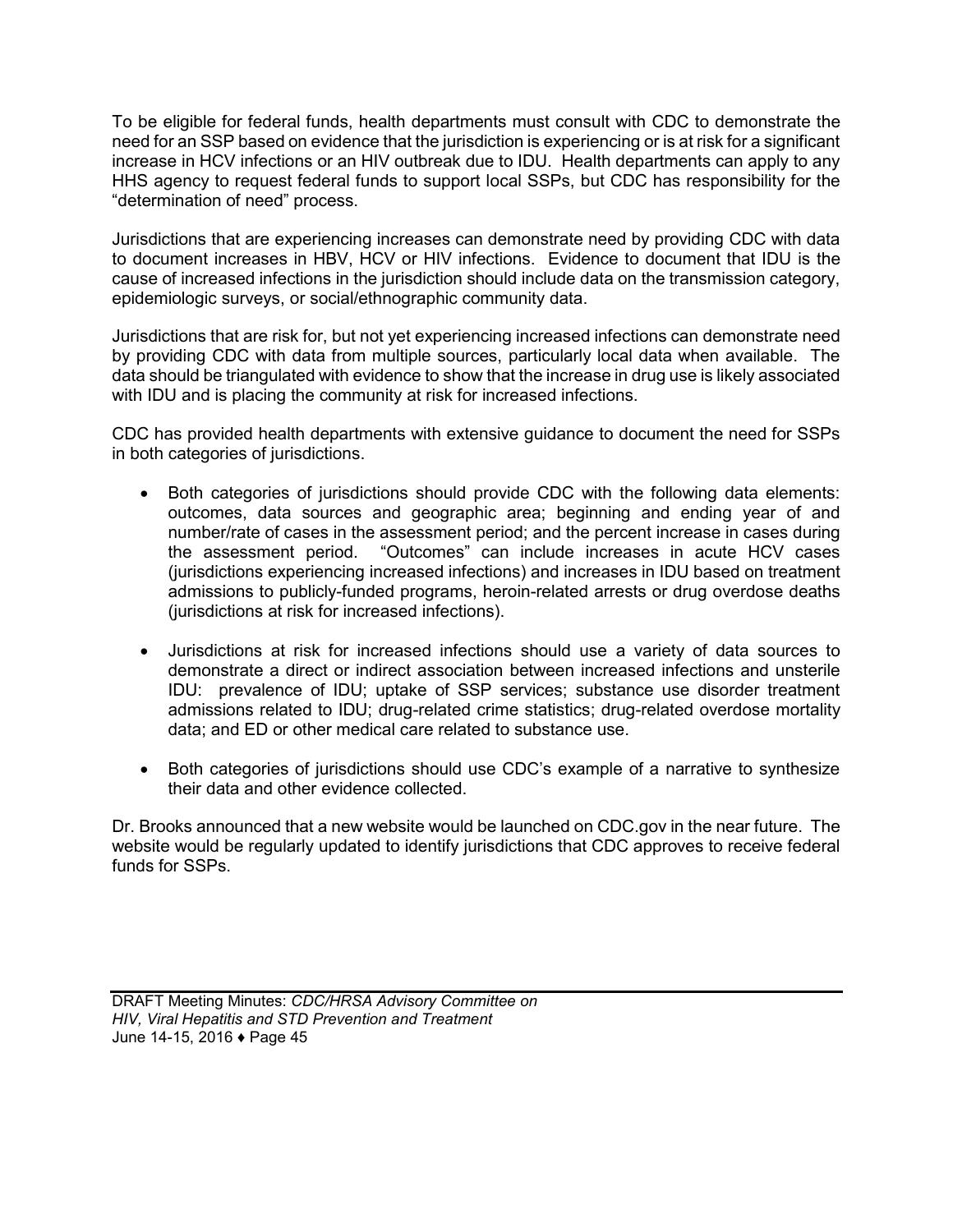# **Overview of CDC's Guidance for Syringe Services Program Implementation**

#### **Renata Ellington, MSEd, MCHES, CCHP**

Associate Deputy Director for Prevention Programs, Division of HIV/AIDS Prevention National Center for HIV/AIDS, Viral Hepatitis, STD and TB Prevention Centers for Disease Control and Prevention

Ms. Ellington presented an overview of CDC's 2016 guidance for programs to implement certain SSP components. The HHS guidance that was released on March 29, 2016 on the AIDS.gov website is applicable to all HHS-funded recipients. The CDC guidance that was released on April 29, 2016 on the CDC.gov website is applicable to all eligible CDC grantees. The AIDS.gov and CDC.gov websites include a number of resources, such as slides and transcripts from CDC's archived webinars on determination of need, a mailbox to submit questions directly to the SSP Coordinator, and additional guidance from HRSA and SAMHSA.

The Consolidated Appropriations Act of 2016 modified the prohibition on the use of federal funds to support SSPs. The guidance released by HHS and CDC is in accordance with the revised legislation. The CDC guidance provides grantees with extensive details in the following areas for jurisdictions with an approved determination of need: the use of CDC funds to support specific SSP activities; the use of relevant CDC cooperative agreements (CoAgs) to support SSPs; and the process to redirect existing resources to implement new or expand existing SSPs.

CDC funds cannot be used to supplant or replace state or other non-federal funding sources that currently support local SSP activities. Requests by grantees to redirect resources to different emergent activities are subject to CDC approval. The modified legislation applies to CDC-funded programs beginning in FY2016, but will continue in future years unless otherwise noted.

The HHS guidance outlines several guiding principles regarding the use of federal funds to support SSPs. Adherence is required to federal, state and local laws or regulations related to SSPs and SSP services. Variations in state and local laws might impact the ability of HHS-funded recipients to implement SSPs. Recipients should coordinate with and make efforts to obtain cooperation from local law enforcement officials in the implementation of SSPs.

Recipients should ensure that SSPs supported with federal funds provide referrals and linkages to HIV, viral hepatitis and substance use disorder prevention, care and treatment services as appropriate. Recipients should minimize duplicative efforts by coordinating and collaborating with other local agencies, providers and organizations in their jurisdictions that also play a role in implementing comprehensive prevention programs. SSPs are subject to the terms and conditions incorporated or referenced in the recipient's federal funding. Recipients can only redirect existing federal funds to establish a new or expand an existing SSP with prior approval from the respective HHS agency.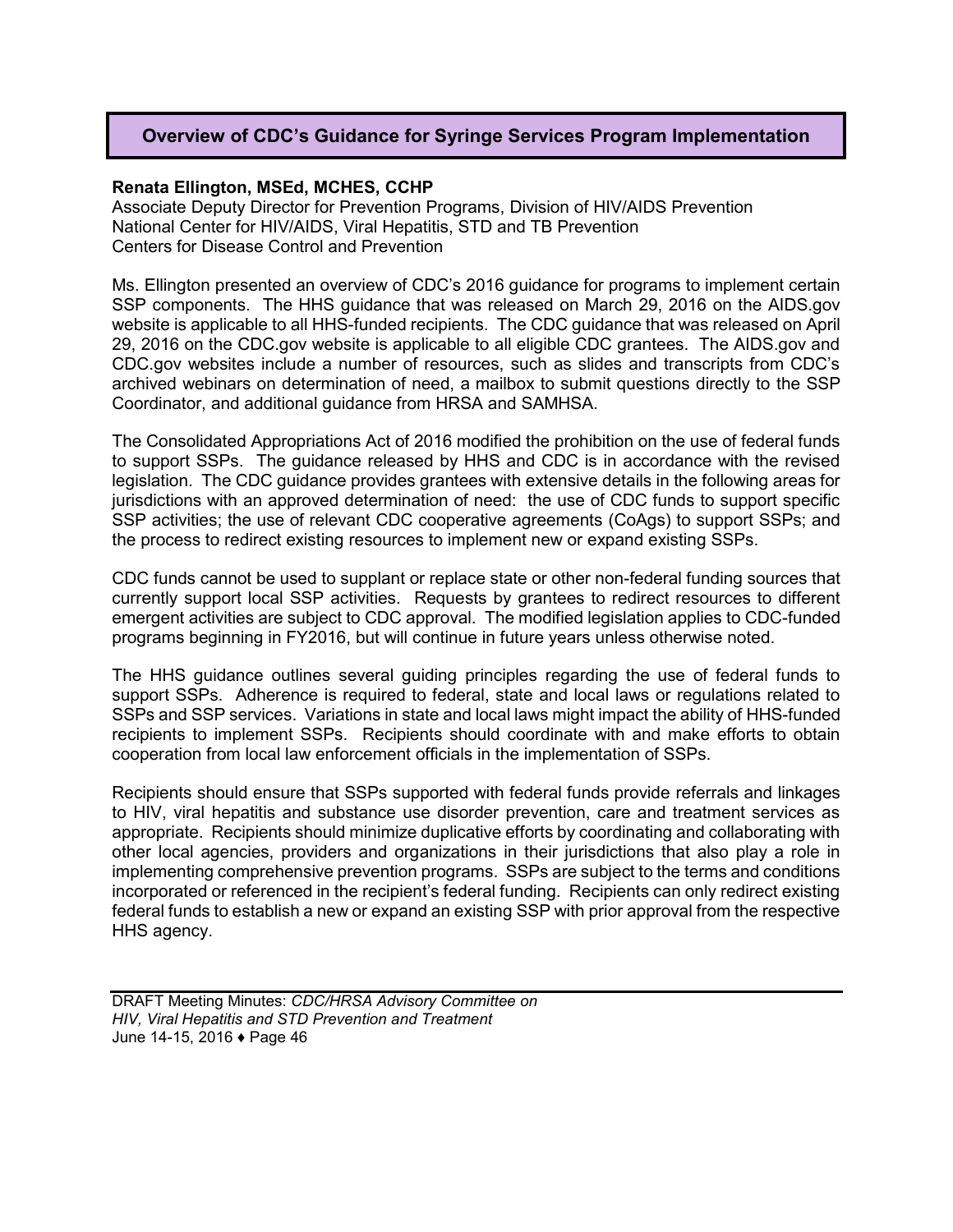A two-step process has been developed for recipients to apply to redirect federal funds to support SSPs. Step 1 is the determination of need process in which state, local, tribal and/or territorial health departments consult with CDC and provide evidence to document the need for an SSP in a jurisdiction. Step 2 is the application process in which health departments and other HHSfunded recipients solicit approval from the respective funding agency to redirect funds to support SSP activities. HHS agencies (e.g., CDC, HRSA and SAMSHA) have created their individual guidance for the application process.

Recipients cannot redirect federal funds to purchase needles, syringes or other devices used to inject illegal drugs, but federal funds can be redirected for the following SSP components:

- Staff
- Supplies (e.g., alcohol pads, sterile water and cotton)
- HIV and viral hepatitis testing kits
- Syringe disposal services
- Navigation services to facilitate linkage to care
- Provision of Naloxone to reverse drug overdoses
- Communication, outreach and educational materials
- Condoms
- Planning and evaluation activities

CDC approved two CoAgs for grantees to redirect funds to support SSPs. The "Comprehensive HIV Prevention Programs for Health Departments" CoAg funds 61 health departments in all 50 states, the District of Columbia, 8 directly-funded cities, Puerto Rico and the Virgin Islands. The CoAg supports the implementation of high-impact, comprehensive HIV prevention programs to achieve maximum impact on reducing new HIV infections. The CoAg also enhances the capacity of public health departments to increase HIV testing, refer and link HIV-positive persons to medical care and other essential services, and increase program monitoring and accountability.

The "Reduce Hepatitis Infections by Treatment and Integrated Prevention Services Among Non-Urban Young Persons Who Inject Drugs" CoAg funds two sites to develop and implement an integrated approach for the detection, prevention, care and treatment of HCV infection in this population. Funding for the three-year CoAg was awarded in September 2014 and will end on September 29, 2017.

DHAP and DVH are coordinating efforts to provide TA to grantees in submitting determination of need requests and redirecting CDC funds from the two CoAgs to support SSPs. DHAP and DVH will continue their collaboration to provide ongoing TA and capacity building assistance over time as grantees develop, implement and monitor their SSPs.

CDC's next steps will be to develop standardized SSP language for inclusion in future FOAs. All requests received by eligible grantees to redirect their FY2016 funds to support SSP activities will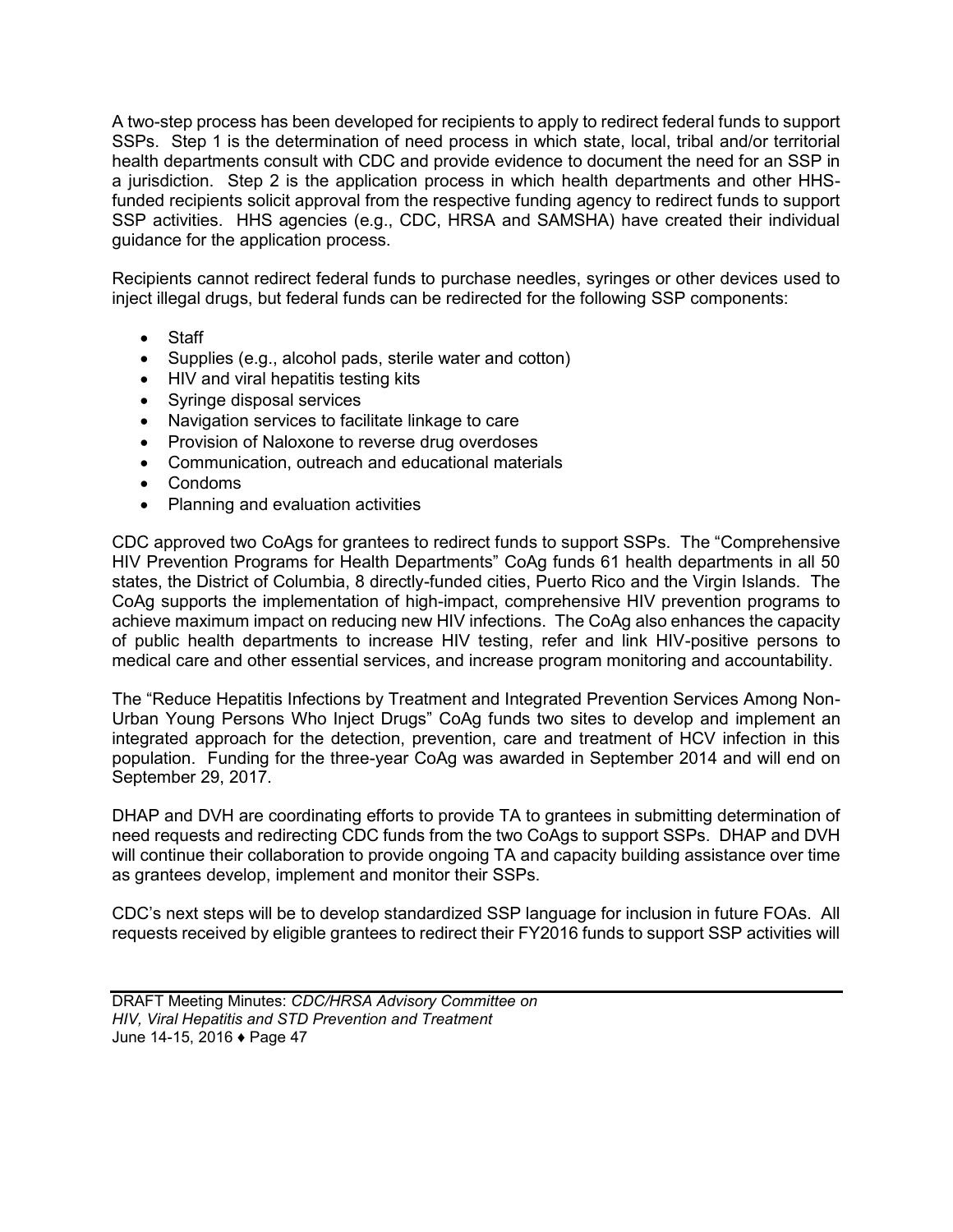be tracked. The review and approval process for these requests will be coordinated across DHAP and DVH. SSP activities supported by CDC funds will be analyzed to determine their impact.

# **Overview of Viral Hepatitis in Persons Who Inject Drugs**

### **Alice Asher, PhD, RN**

Division of Viral Hepatitis National Center for HIV/AIDS, Viral Hepatitis, STD and TB Prevention Centers for Disease Control and Prevention

Dr. Asher presented a two-part overview. In part 1, she described DVH's response to the viral hepatitis epidemic in PWID. DVH observed several changes in HCV incidence in the United States in 2014:

- An approximate 2.6-fold increase in the number of reported acute HCV cases
- 30,500 new HCV infections estimated in 2014
- 76% of HCV cases reported by 16 states
- HCV rates by risk factor: IDU (68%)
- HCV rates by gender: males (0.8%) and females (0.7%)
- HCV rates by age: young adults 20-29 years of age (2.2%)
- HCV rates by race: American Indians (1.32%) and non-Hispanic whites (0.84%)

DVH also observed a marked increase in IDU among adolescents and young adults in rural and suburban areas of the country that typically began with the abuse of oral prescription opioids. The 2015 Zibbell, *et al.* study reported a sharp rise from 2006-2012 in IDU and substance treatment program admissions for opioids and heroin among young adults <30 years of age in the Appalachian region: Kentucky, Tennessee, Virginia and West Virginia.

The key components of the DVH response are highlighted as follows. The 2016-2020 DVH Strategic Plan includes two objectives that are directly related to the viral hepatitis epidemic among PWID: (1) reduce HBV and HCV transmission associated with drug use and (2) increase access to testing, care and treatment services for persons at risk for or living with viral hepatitis.

DVH developed the GHOST system to better understand and detect IDU, phylogenetic relationships and transmission practices within social networks. DVH's use of the GHOST system in the 2015 Indiana outbreak investigation found 23 social network clusters. A major cluster involving 130 persons included 50 individuals with mixed genotypes as well as multiple introductions of HCV and super-infections.

DRAFT Meeting Minutes: *CDC/HRSA Advisory Committee on HIV, Viral Hepatitis and STD Prevention and Treatment* June 14-15, 2016 ♦ Page 48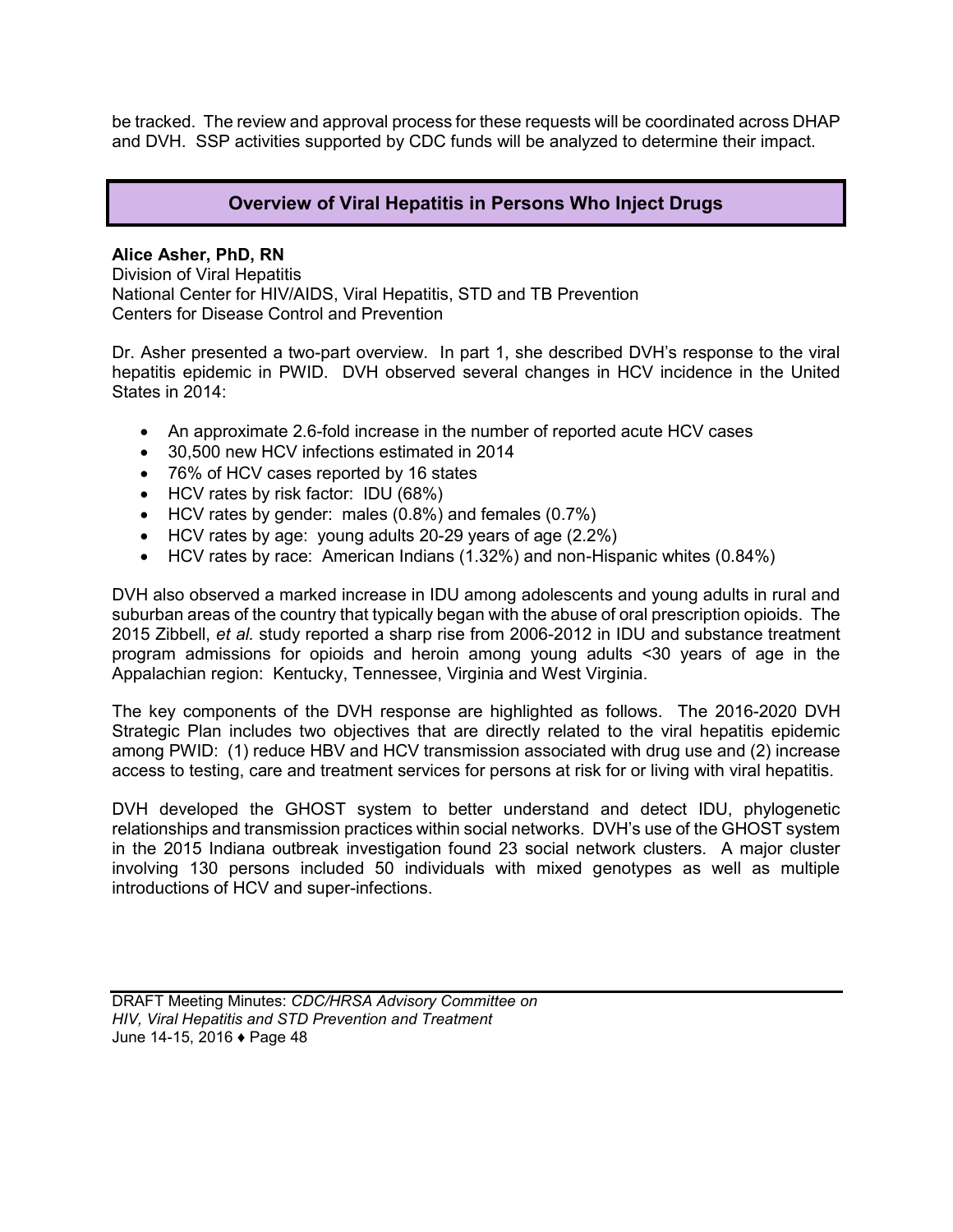DVH's joint modeling study with the University of Bristol reported the impact and efficacy of specific prevention interventions, such as scaling up SSPs alone or in combination with opioid substance treatment programs and scaling up HCV treatment for PWID. The study showed that increased coverage of large-scale prevention interventions could reduce new HCV infections by as much as 70%. DVH's surveillance data showed that increases in acute HBV infections from 2006-2013 occurred in the same populations and regions of the country as HCV.

DVH is applying the GHOST system and other advanced laboratory and epidemiologic techniques to assist with outbreak investigations in Tennessee and other areas of the country with disproportionately high rates of HCV. DVH is sponsoring a study for two sites to develop methods to improve the detection of HBV-/HCV-infected young persons and increase referrals to care and treatment in this population. DVH is conducting another study to identify the best strategies to treat and cure viral hepatitis in PWID and avoid reinfection in this population. DVH is enhancing HCV surveillance among pregnant women and newborns.

DVH is conducting a number of SSP-related activities. DVH is serving on the SSP Guidance Workgroup that CDC formed to assist state and local health departments in establishing a determination of need and provide TA to local jurisdictions in implementing SSPs. DVH will host several training events, including an Appalachian regional meeting for viral hepatitis prevention coordinators in July 2016 and webinars for state prevention staff. A local planning grant was awarded to Virginia to provide resources to address the epidemic.

DVH has proposed several features to include in a new SSP communication contract: partnership with an experienced non-governmental organization; assessment of education, communication and policy needs; and development of TA resources to support local efforts. DVH is more widely publicizing and communicating IDU-related risks to the public, such as materials related to needles found in community settings. DVH plans to update its website with a stronger focus on PWID. DVH will apply findings from the 2016 Van Handel study that reported the impact of SSP clusters on HCV infection rates among PWID.

Dr. Asher described an SSP model of care for PWID in part 2 of her overview. San Francisco implemented a comprehensive approach to ensure that PWID have access to viral hepatitis prevention, care and treatment services. The strategy includes regular HCV testing; rapid linkage to care and treatment; and access to substance abuse treatment, risk reduction counseling and sterile injection equipment.

Characteristics of the young adult PWID population in San Francisco include homelessness (70%), HIV-positive (7%), HCV-positive (45%), HBV-positive (21%), history of incarceration (85%), travel outside of San Francisco (62%), witness to a drug overdose (73%), and past heroin overdose (22%). Based on recent data, ~5,000 young persons <30 years of age are estimated to be homeless in San Francisco at this time.

DRAFT Meeting Minutes: *CDC/HRSA Advisory Committee on HIV, Viral Hepatitis and STD Prevention and Treatment* June 14-15, 2016 ♦ Page 49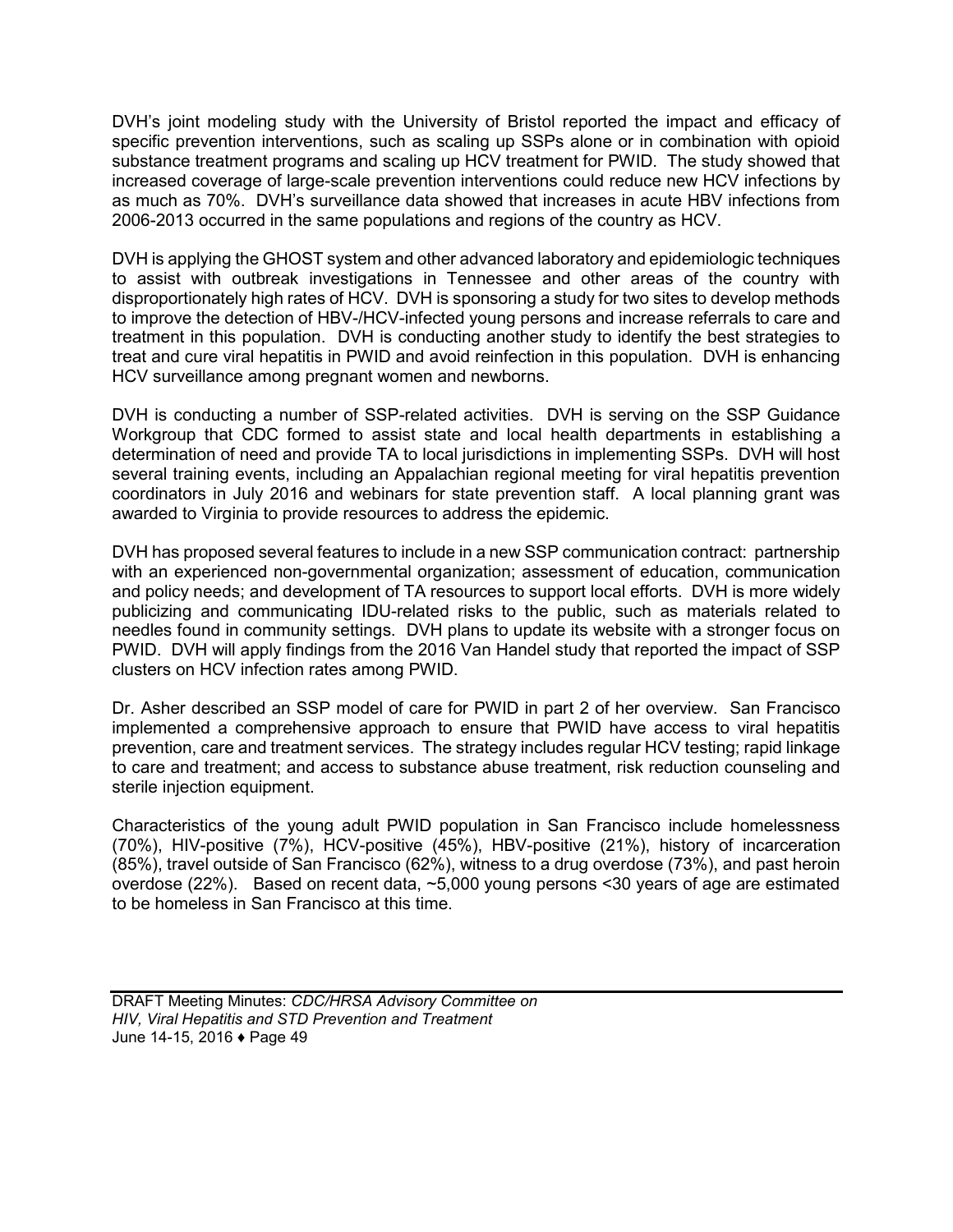IDU risk behaviors among young persons tremendously vary by demographic subgroup. Females are more likely than males to initiate IDU earlier and share syringes or other ancillary injecting equipment. The highest HCV seroconversion rates are among young PWID who are 22 years of age on average, white, heroin users or poly-substance users.

San Francisco launched a comprehensive needle exchange program (NEP) and adopted a citywide harm reduction philosophy early in the HIV epidemic. At this time, four NEPs in San Francisco operate seven days per week and provide services to  $\sim$ 75% of the total population of ~15,000 PWID in the city. The San Francisco Needle Exchange (SFNE) offered a range of services to PWID during its physical co-location with Homeless Youth Alliance San Francisco. During that time, SFNE outreach workers served >200 unique PWID each week and made ~12,000 contacts each year through delivery of the following services.

- Drop-in center (food, movies, bathroom/shower, case management and respite from the streets)
- Mental health services through one-on-one counseling with a social worker and a psychiatrist who was able to prescribe and dispense medications
- Specialty groups and workshops: the arts, LGBTQ support, men's issues, women's issues and games
- Street-based outreach
- Medical care: wound care, lice or scabies treatment, pregnancy testing, substance use treatment referrals, hepatitis A virus and HBV vaccination, and primary care referrals
- Incentives for monthly HIV and HCV testing
- Naloxone distribution
- Syringe access and safe disposal, ancillary injecting equipment, crack pipes, condoms and lube
- Biweekly community cleanups to remove discarded needles

San Francisco's partnership with the Drug Overdose Prevention Education Project in 2003 served as the country's first Naloxone distribution program that was sanctioned by a public health department. The partnership resulted in 2,500 PWID, their family members and friends being prescribed or trained in the administration of Naloxone from 2010-2013. The 2015 Rowe study reported key outcomes among these 2,500 individuals: 1,592 previously witnessed an overdose; 702 experienced overdose reversals; 95.7% of Naloxone recipients were known to have survived; and <1% reported serious adverse effects.

SFNE conducted extensive outreach to overcome local barriers to and ensure the success of its NEP. SFNE outreach workers established a regular street presence in venues where PWID congregated to initiate conversations and distribute supplies. Enrolled SFNE participants were trained as secondary recruiters to refer new participants and provide PWID with clean syringes, needles and other equipment when needed. SFNE staff closely collaborated with SSPs,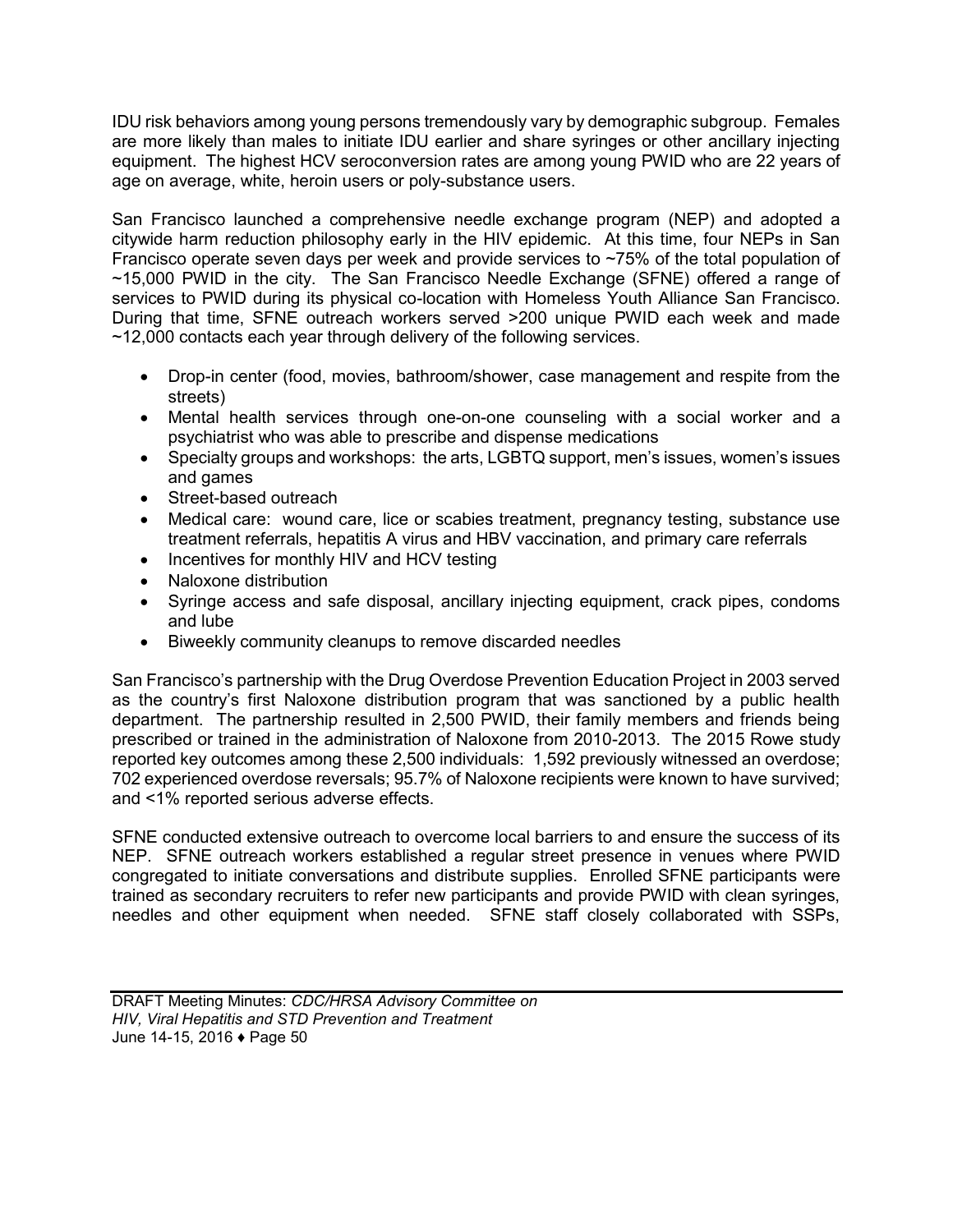community clinics and other agencies that also serve PWID to increase the reach of education provided to the community.

SFNE outreach workers leveraged their existing relationships and closely collaborated with streetbased health providers and staff at homeless drop-in sites to obtain direct referrals. SFNE outreach workers posted flyers at multiple venues where PWID were likely to congregate: singleroom occupancy hotels, clinics, popular street locations, SSPs, alleys, parks, public bathrooms, shelters and bars. SFNE sustained a reliable presence over time by maintaining the same hours of operation 365 days per year with no holiday closures.

In addition to outreach, SFNE also implemented a comprehensive approach to provide retention in care, follow-up and case management services to all participants. An extensive seven-page form was used to collect detailed contact information from PWID, including their physical and email addresses, phone numbers, social media accounts, and three family/close personal contacts. During the intake process, PWID were asked to pinpoint their regular street locations, identify social services programs that are routinely accessed, allow SFNE staff as Facebook friends, and permit their photographs to be taken. SFNE maintained these data in a secure encrypted database.

SFNE sent reminders of medical care, court or other types of appointments to all participants via street contacts, cell phone/email messages, text messages, home visits or social media messages. SFNE used contact information on the intake form and made calls to jails and hospitals to locate and reengage non-responsive participants. SFNE staff with access to jails regularly visited incarcerated participants to facilitate reengagement in care and confirm continued provision of resources upon their release. The medical examiner's office also was contacted to verify that participants had not died since their last contact with SFNE.

Dr. Asher announced that SFNE closed its physical location in December 2014 as a result of opposition from the community. Due to significant public health support, however, SFNE is still delivering the same services from a mobile van. The provision of services from a mobile van has increased visibility and nearly tripled the number of persons who present to SFNE each week. However, the disadvantages of outreach from a mobile van include a sub-optimal site for medical care and the relocation of NEP services from a physical location to the street.

Dr. Asher concluded her overview by presenting a series of photographs of camps of homeless youth in Golden Gate Park; single-room occupancy hotels that rent rooms from 1-30 nights; and outreach workers providing care to PWID on the street.

#### *CHAC DISCUSSION: HIV/HCV PREVENTION AMONG PWID*

CHAC discussed the following topics during the question/answer session with the panel of NCHHSTP staff.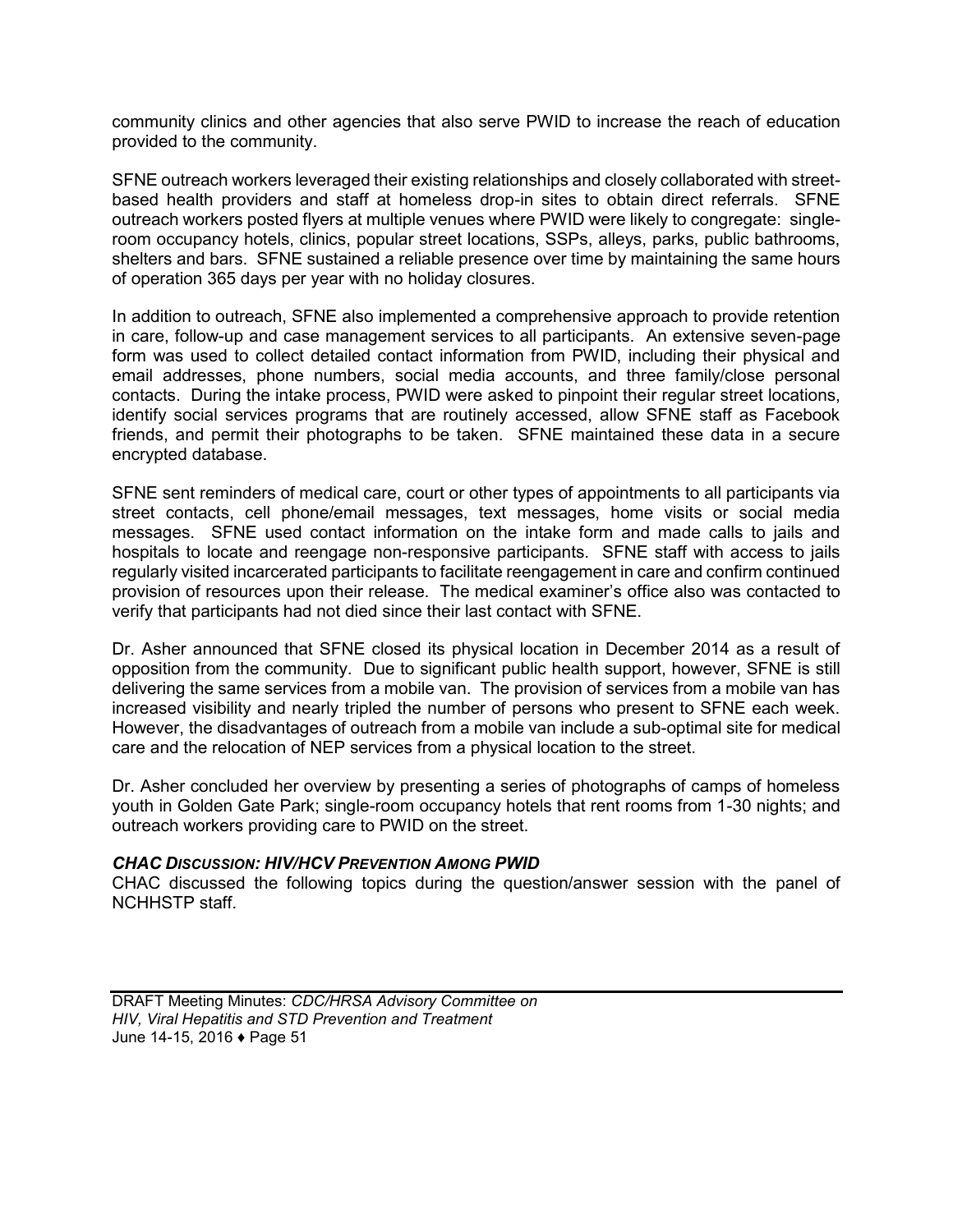- CDC's plans to routinely rerun the vulnerability index analysis (e.g., every two years) as the top-ranking jurisdictions continue to submit updated local data over time.
- CDC's ongoing efforts to improve viral hepatitis surveillance at the national level to ensure that states and localities have the ability to report both their acute HCV and chronic HCV cases.
- CDC's consultation or collaboration with the SAMHSA Block Grant Program in developing guidance for state grantees to redirect federal funds from the two CoAgs to support SSPs.
- CDC's direct communications and other follow-up activities with the top 220 counties in the vulnerability index.
- Plans by CDC, HRSA and SAMHSA to translate the vulnerability index data into actual systems of prevention and care to address HIV, HCV and IDU in the most vulnerable jurisdictions.
- HRSA's successes, experiences and lessons learned from its systems-level approach, in collaboration with SAMHSA, to incorporate buprenorphine prescribing practices into primary care in Ryan White clinics.
- The urgent need to target interventions for the prescription opioid/heroin epidemic to school-age children and significantly improve access to drug treatment among adults through an HHS-wide partnership.
- The ability to use RWHAP and CHC funds from HRSA to provide HIV and HCV care, treatment and other services to the top-ranking counties identified in the CDC vulnerability index.
- Support for or best practices of successful relationships between behavioral health treatment programs and harm reduction programs in the same jurisdiction.
- SAMHSA's extensive training and outreach to states to resolve reimbursement, stigma and other issues related to poor buprenorphine prescribing practices among providers.
- SAMHSA's new three-year "Medication-Assisted Treatment (MAT) Prescription Drug and Opioid Addiction" grant program that awards funding to states to conduct innovative approaches, such as the provision of MAT in jails.
- The ability to replicate the SFNE model in FQHCs.
- The need for state agencies to establish close partnerships in redirecting their federal funds to support SSPs.

CHAC applauded the tremendous accomplishment of Congress changing the law that now allows the use of federal funds to support SSP components. The extensive discussion resulted in CHAC making several suggestions for the federal agencies to consider in their ongoing efforts to address HIV and viral hepatitis among PWID.

 CDC should address perceived discrepancies between actual data and the vulnerability index by providing states and localities with a clear explanation of the methods that were used in the analysis. For example, the disproportionately high rates of opioid overdoses and HCV among young PWID in Massachusetts are well documented. However, no county in the state was included in the vulnerability index. CDC should clarify that its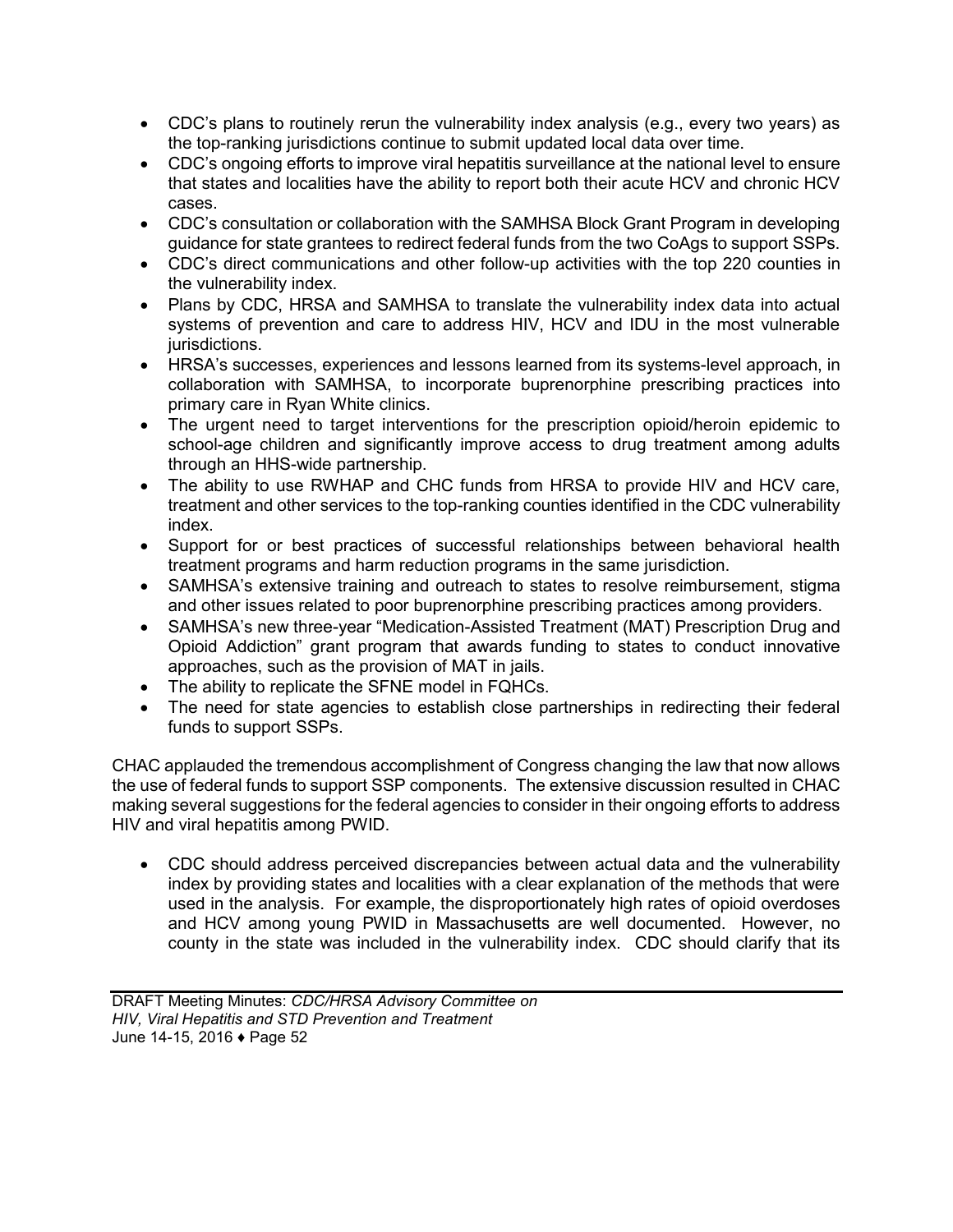inclusion criteria for the analysis was based on population sizes per 100,000 or 10,000 persons. Counties in Massachusetts and other states that were excluded from the vulnerability index likely would be included if CDC used smaller population sizes (e.g., per 1,000 or 500 persons).

- CDC should compile lessons learned and experiences from the Indiana outbreak to develop and disseminate "rapid linkage to care best practices" to all jurisdictions in the United States. CDC should design the document to highlight and propose strategies to resolve structural and administrative barriers to care.
- CDC should include acute HCV as an indicator in its national viral hepatitis surveillance system. CDC used acute HCV as a proxy for unsterile IDU in its vulnerability analysis, but state health departments have no capacity to conduct contact tracing for acute HCV at this time.
- CDC, HRSA and SAMHSA should jointly conduct an economic modeling study to estimate the potential costs states will incur in providing prevention, treatment and care services to address the combined IDU/HCV epidemic in their individual communities. The study should be designed to illustrate the cost-effectiveness of prevention versus the societal burden of taking no action to lower the incidence of IDU/HCV.
- HRSA should host a webinar or issue guidance to RWHAP grantees on redirecting their Early Intervention Services funds for the CDC determination of need process.
- Congress proposed a \$1.1 billion appropriation to respond to the opioid epidemic. CHAC should discuss a strategy to educate Congressional staff on the need to allocate a portion of the proposed appropriation to implement and scale up cost-effective interventions at the national level to prevent the transmission of blood-borne viruses (e.g., HIV, HBV and HCV).
- SFNE closed the physical location of its NEP due to limited community support. The federal agencies should provide their grantees with potential approaches to overcome strong opposition to SSPs by the community or local law enforcement:
	- o Present local policymakers with rigorous data on the positive impact of SSPs
	- o Identify a champion or advocate for the SSP from the law enforcement community at the local level
	- $\circ$  Create relationships through police/public meetings and other community events
	- $\circ$  Recruit staff that will be devoted to delivering unique, street-based outreach and services to society's most vulnerable and marginalized populations
	- o Obtain endorsement by addressing the needs of the community
- CDC and HRSA should provide their grantees with successful models of SSPs that are co-located in FQHCs (e.g., Boom! Health in the Bronx and Housing Works in New York City).
- CDC should develop and widely disseminate a best practices document to states on successes, experiences and lessons learned in the field in implementing SSPs and other harm reduction activities. The document would be extremely helpful to programs in urban, suburban and rural areas.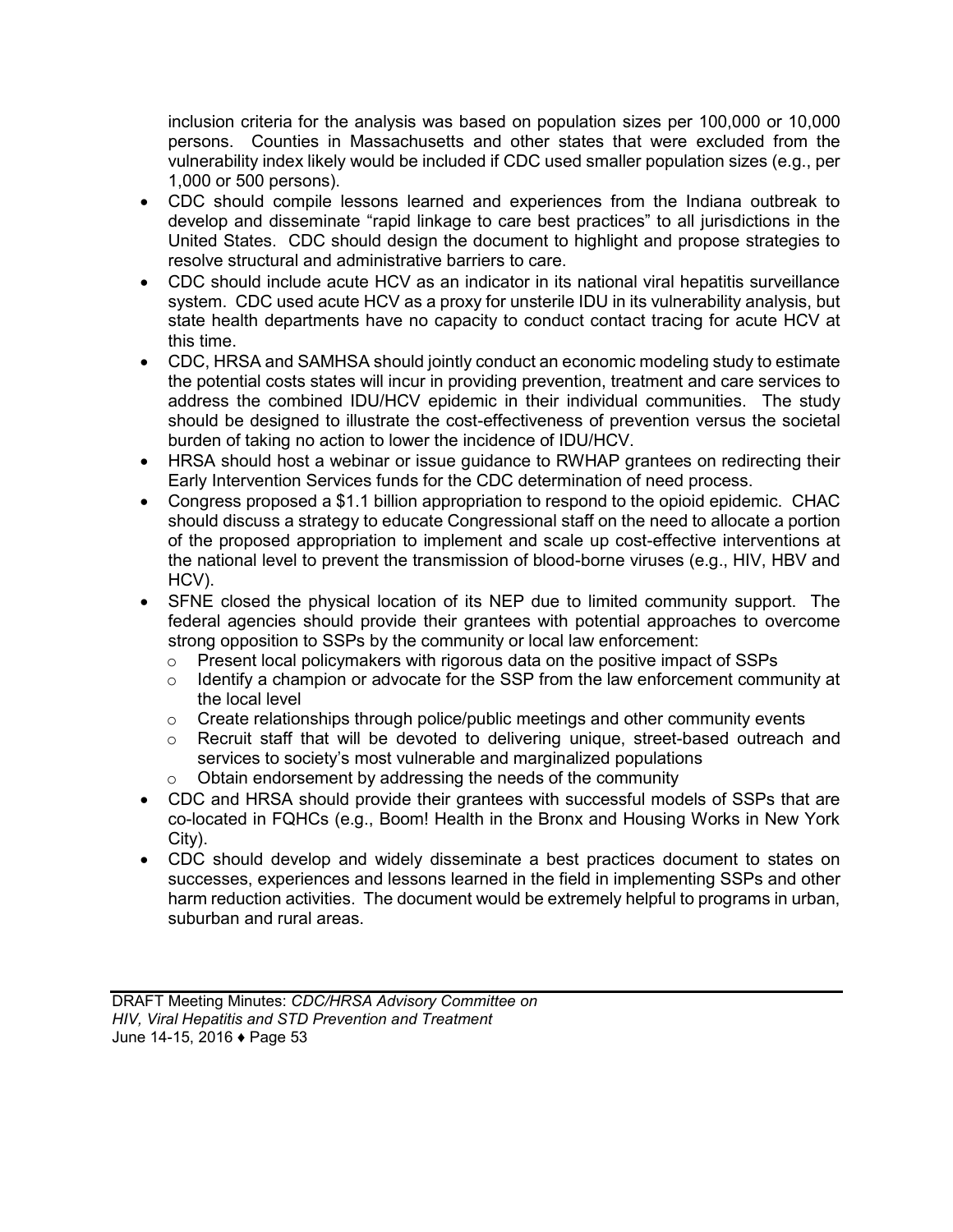### **PANEL PRESENTATION: CURRENT STATUS OF AND HHS'S ROLE IN HBV AND HCV ELIMINATION IN THE UNITED STATES**

A panel of speakers presented a series of overviews regarding the current status of and HHS's role in establishing goals to eliminate HBV and HCV as a public health threat in the United States.

# **Overview of the National Academies HBV and HCV Elimination Phase 1 Report**

### **Vincent Lo Re III, MD, MSCE**

Assistance Professor of Medicine and Epidemiology Division of Infectious Diseases, Center for Clinical Epidemiology and Biostatistics University of Pennsylvania

Dr. Lo Re presented the National Academies *National Strategy for the Elimination of Hepatitis B and C in the United States: Phase 1 Report*. HBV and HCV are major public health threats in the United States. Current data estimate that >5 millions Americans are infected with chronic HBV and HCV, but most of these persons are unaware of their infection. Viral hepatitis mortality rates have continued to rise and now exceed 20,000 deaths per year. Recent data show that deaths attributable to chronic HCV now exceed mortality rates for 60 other nationally notifiable infectious conditions, including HIV.

CDC has continued to emphasize the critical need for increased attention to the viral hepatitis epidemic. Most notably, highly efficacious, well-tolerated and all-oral direct-acting antivirals (DAAs) for chronic HCV were introduced in 2014 with a 95% cure rate. Although emerging HBV therapies are in the pipeline, the existing HBV vaccine is still highly efficacious and provides >95% protection. A new study will be published in July 2016 and will demonstrate that >90% of persons maintained immunity 30 years after HBV vaccination.

The rising mortality rates and new, emerging tools generated a major call to action on viral hepatitis. At the global level, the World Health Assembly (WHA) launched a global response to HBV and HCV in 2014 that called for a 90% decrease in incidence and a 60% reduction in mortality by 2030. WHA formally approved this resolution in May 2016. At the U.S. level, HHS developed the National Viral Hepatitis Action Plan (VHAP), "Combating the Silent Epidemic of Viral Hepatitis," as a comprehensive, coordinated public health plan with specific goals to reduce the national burden and achieve HBV/HCV elimination in the United States.

To advance toward elimination, CDC and its partners solicited external input from the National Academies on HBV/HCV elimination goals. An independent scientific committee was convened with 17 subject-matter experts (SMEs) who have extensive experience in multiple disciplines: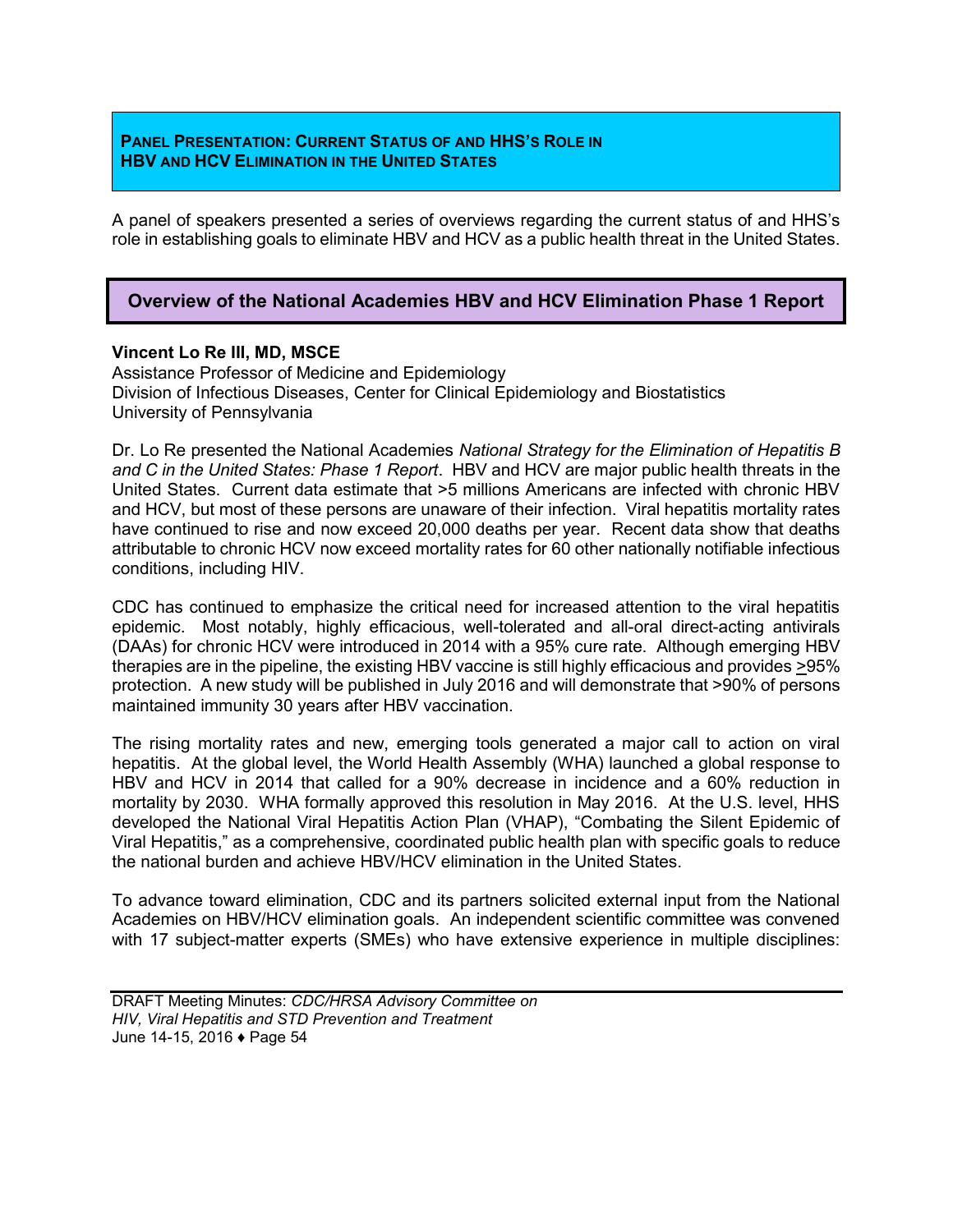viral hepatitis, virology and transplant surgery; epidemiology, public health and community action; primary care, substance abuse and corrections; and health education and research.

The committee's overall charge was to rigorously examine HBV/HCV scientific and policy issues related to diagnosis, linkage to/retention in care, prevention, treatment and control. No federal employees served on the committee to avoid conflict. DVH and the HHS Office of Minority Health co-sponsored the two phases of the committee's tasks.

## *Phase I Tasks (Completed)*

- Conduct an up-to-date literature review on the following topics: HBV/HCV epidemiology; HBV/HCV diagnosis, screening, linkage to care and treatment; and HBV/HCV prevention and control
- Determine if HBV/HCV elimination is feasible in the United States
- Identify barriers to elimination and critical success factors
- Prepare a report of findings (submitted on April 1, 2016)

# *Phase II Tasks (Initiated on June 8, 2016)*

- Determine numerical goals for viral hepatitis reduction and elimination
- Identify key stakeholders and their responsibilities to achieve elimination goals
- Formulate a plan to overcome barriers to elimination
- Prepare a report of findings (scheduled for submission in early 2017)

Dr. Lo Re highlighted the key outcomes of the committee's Phase I tasks. Meetings on HBV and HCV elimination were held in November and December 2015. Both meetings included presentations from SMEs in the field, panel discussions and committee deliberations.

## *Presentations for the HBV Elimination Meeting*

- HBV epidemiology and natural history
- Gaps in HBV monitoring and screening
- Logistics of community HBV screening
- Obstacles to HBV elimination
- Management of HBV infection
- HBV reactivation, immunology and virology

## *Presentations for the HCV Elimination Meeting*

- HCV epidemiology and natural history
- HCV screening and management
- Treatment of chronic HCV
- Cost-effectiveness of DAA therapy
- Price of and access to DAA therapy
- National infrastructure for HCV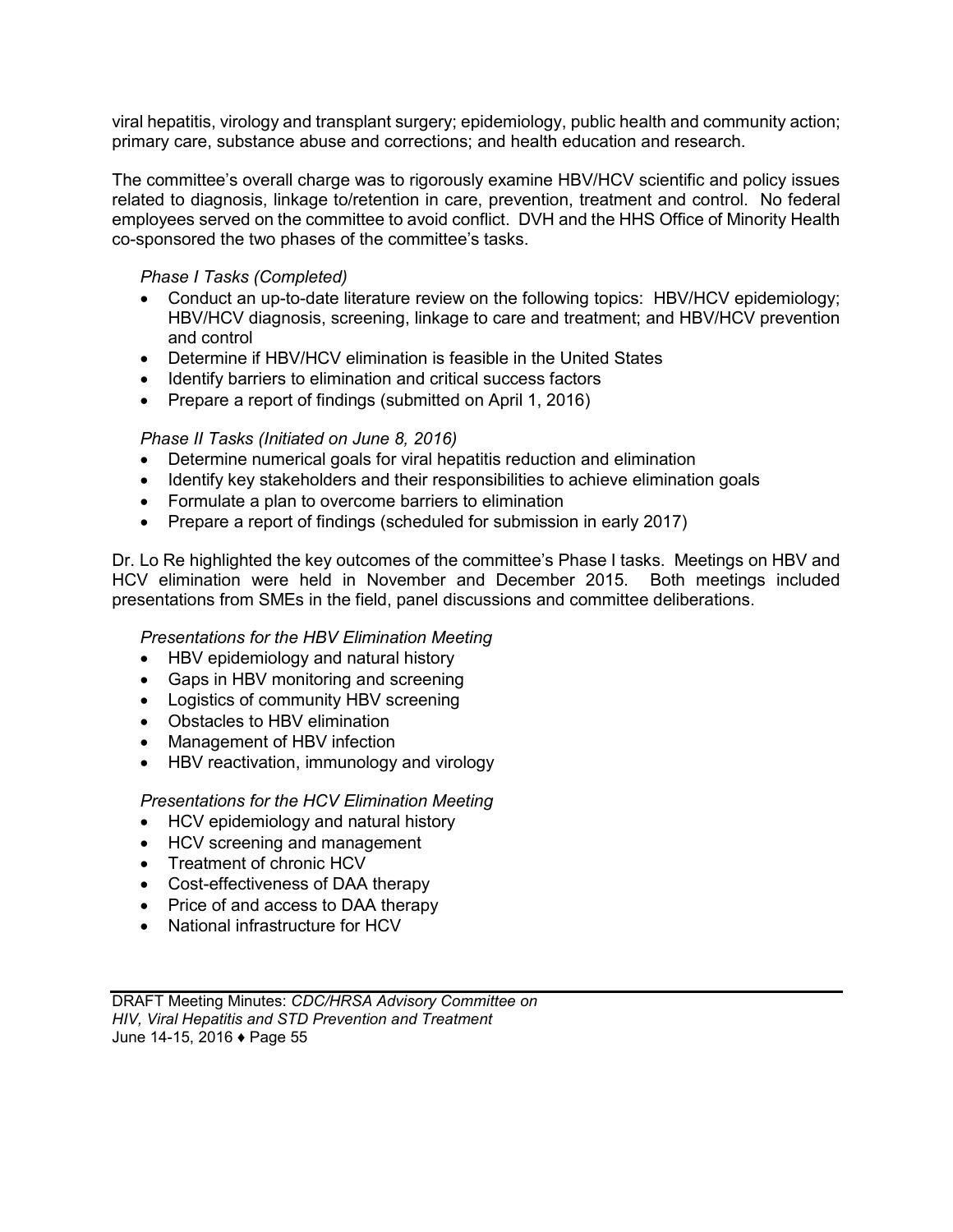- HCV elimination among PWID
- Outreach to HCV patients in correctional settings

The committee thoroughly reviewed and discussed the 1998 Dowdle study as a starting point to reach agreement on standard definitions. "Disease control" was defined as a decrease in the incidence and prevalence of infection and sequelae. The committee recognized that ongoing disease control measures might be required. "Elimination" was defined as the cessation of HBV/HCV transmission and complete prevention of their undesirable manifestations (e.g., liver cancer and advanced liver disease). "Eradication" was defined as a decrease in the incidence of infection and disease to zero.

The committee used the smallpox eradication campaign as the gold standard in exploring the feasibility of HBV/HCV elimination in the United States. The successful factors of this effort included a recognizable clinical presentation of smallpox, no silent transmission of disease, lack of chronic infection, no non-human reservoir, and availability of a highly effective vaccine. However, the committee acknowledged that many of the successful factors for the smallpox eradication campaign could not be applied to HBV/HCV elimination. Most notably, both HBV and HCV are endemic abroad. The importation of HBV cases into the United States enhances disease transmission.

Acute and chronic HCV typically are asymptomatic. The HBV vaccine is effective, but vaccination is not universal. Modeling studies have shown that even with universal HBV vaccination, the disease would not be eradicated for two generations. A curative therapy for chronic HBV and a vaccine for HCV have not been developed to date. The cost of DAAs for HCV limits access to these drugs.

The committee reached several conclusions regarding HBV/HCV control and elimination in the United States. HBV/HCV control is feasible in the short-term. HBV/HCV elimination as a public health problem is feasible, but will require more time, considerable public and political will, resources and attention to existing barriers to elimination. The committee defined a "public health problem" as a disease that is a major threat to the health of communities by virtue of its transmission or need for attention due to morbidity and mortality.

The committee's assessment of steps to eliminate chronic HBV as a public health problem is summarized below.

#### **Major barriers to HBV elimination**

- HBV surveillance is limited and under-funded. Active surveillance is needed to evaluate whether elimination goals are being achieved, but CDC only funds seven jurisdictions to conduct HBV surveillance at this time.
- HBV screening, diagnosis and linkage to care are inadequate. Current data estimate that only ~33% of persons with chronic HBV are aware of their infection. Stigma is a major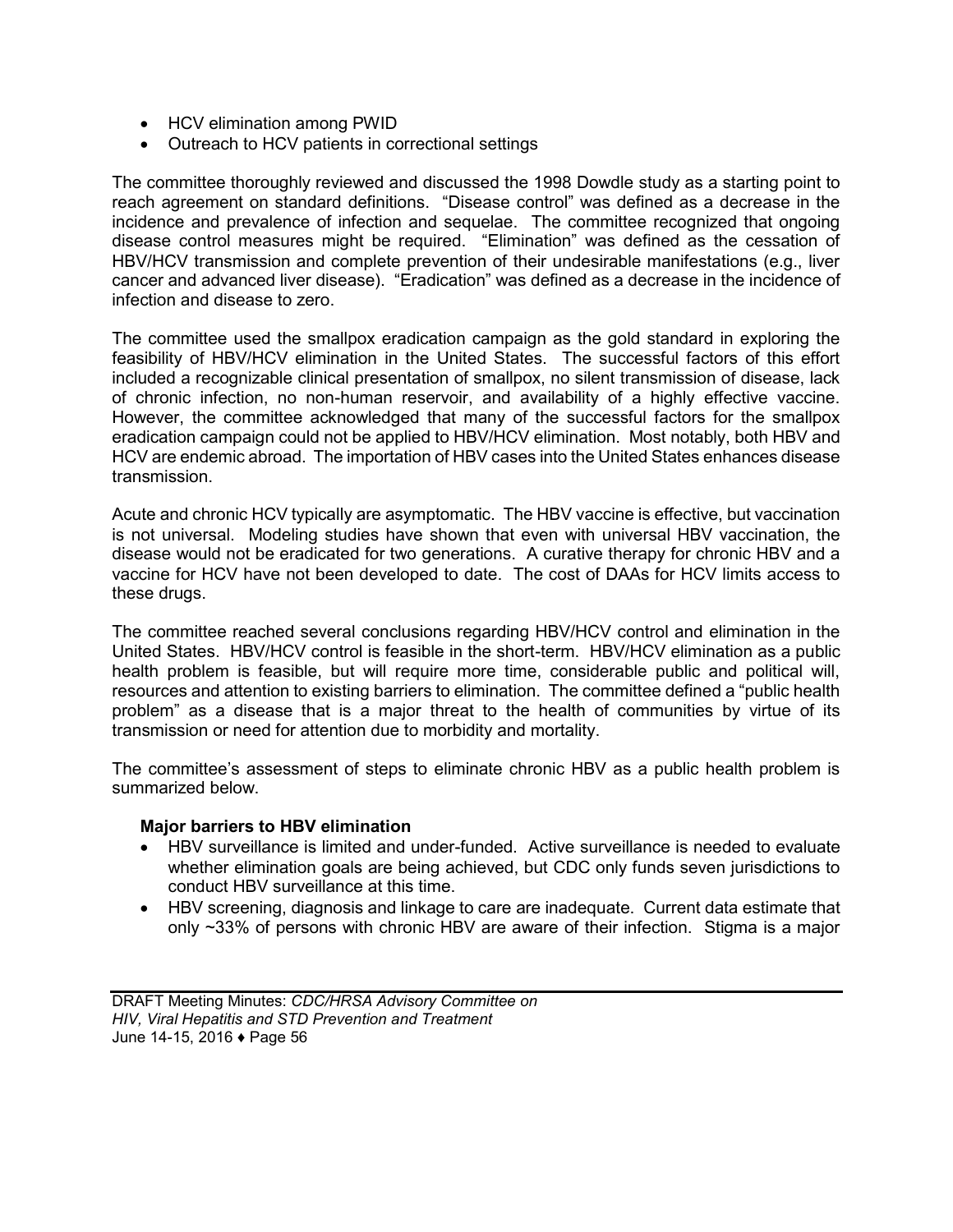barrier to high-risk patients seeking screening and care. Immigrants, refugees and other foreign-born adults who import HBV into the United States are difficult to reach. Programs should be tailored to specifically address HBV screening, diagnosis and linkage to care in foreign-born populations.

 Existing capacity to track HBV vaccination across jurisdictions is extremely weak. Vaccine registries should be developed to share data across jurisdictions.

# **Steps to end HBV transmission**

- Childhood HBV vaccination rates should be improved. Current data show that only 72% of infants receive HBV vaccine within three days of birth.
- Stronger efforts should be made to identify, diagnose and provide linkage to care services to populations that are at high risk for HBV. Enhanced targeting to these groups should include routine HBV vaccination in STD clinics and correctional settings.
- HBV vaccination programs should be supported in endemic countries, particularly Asia and sub-Saharan Africa, to reduce the importation of cases into the United States.
- HBV-positive pregnant women should be identified, linked to care and treated as early as possible. However, SMEs and consensus-based guidelines should be consulted in the management, care and treatment of HBV-positive pregnant women.
- Universal HBV vaccination should be considered.

# **Steps to reduce morbidity and mortality attributable to chronic HBV**

- The pool of providers with solid training in chronic HBV management should be increased to improve monitoring of the disease from both serologic and virologic perspectives; track the need for and adherence to treatment among patients; and identify, avoid and modify key risk factors that progress to end-stage liver disease and HBV-associated hepatocellular carcinoma.
- Awareness of and research in HBV reactivation should be enhanced, including HBV screening and antiviral prophylaxis.
- The development and testing of HBV therapies that eliminate cccDNA should be promoted.

The committee's assessment of steps to eliminate chronic HCV as a public health problem is summarized below.

## **Major barriers to HCV elimination**

- HCV surveillance is limited and under-funded.
- HCV screening, diagnosis and linkage to care are inadequate. Current data estimate that ~50% of persons with chronic HCV are undiagnosed and unaware of their infection. PWID account for most infections, but are less likely to be tested. CDC data show that persons in the 1945-1965 birth cohort account for 75% of HCV cases. Stigma is a major barrier to high-risk patients seeking screening and care.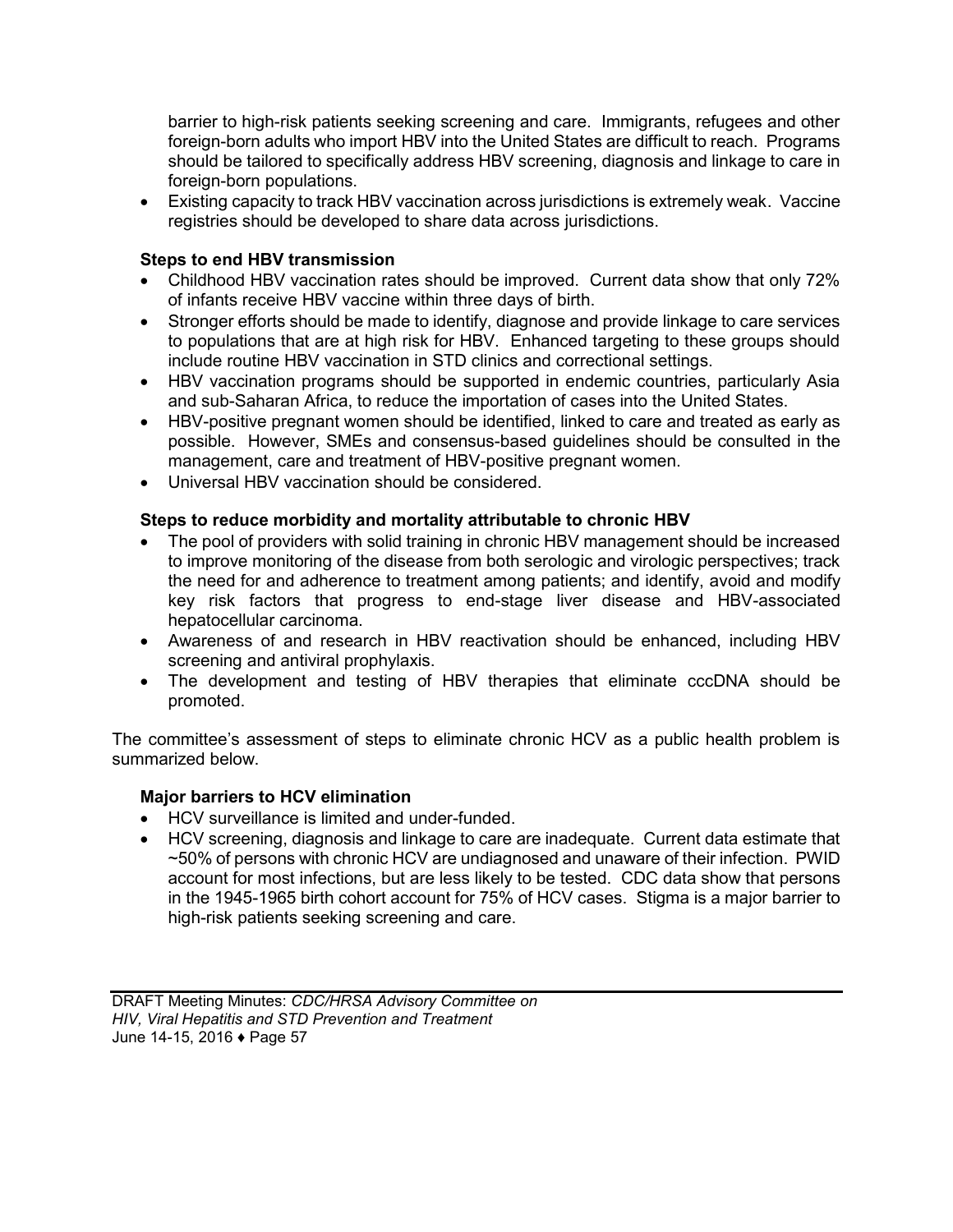- DAAs are cost-effective, but are given to only 10% of chronic HCV patients due to costs, restrictions and denials from insurers. The prevalence of HCV in correctional settings is estimated to be 10- to 15-fold higher than in the general population, but correctional facilities have limited capacity to test and treat HCV. Increased access to HCV curative therapies will be critical to elimination.
- HCV is not a public health priority in terms of the level of visibility and research funding devoted to this disease.

# **Steps to end HCV transmission**

- Additional research is needed to facilitate the development of an HCV vaccine.
- Primary prevention is a critical component to ending HCV transmission. Harm reduction services should include NEPs/SSPs, opioid substitution therapy, and substance abuse prevention and counseling. Harm reduction programs that have been developed for urban jurisdictions should be adapted for use in rural, less densely populated areas.
- DAA treatment should be expanded to include HIV-positive persons, incarcerated persons and PWID.
- HCV reinfection rates after cure with DAA therapy should be decreased, particularly among PWID and MSM. However, additional research is needed to determine risk factors for reinfection and develop and test interventions to reduce reinfection.

# **Steps to eliminate chronic HCV**

- HCV screening, diagnosis, and linkage to/retention in care should be improved. More candidates for DAA therapy should be identified.
- Access to DAA therapies should be increased due to their  $\geq 90\%$  efficacy rate in chronic HCV patients.
- Adherence to DAAs and factors for non-adherence should be evaluated.
- Understanding of resistance to DAAs should be strengthened to achieve a better impact of HCV treatment.

## **Steps to reduce morbidity and mortality attributable to chronic HCV**

- The number of patients treated for chronic HCV and cured should be increased to prevent disease transmission and associated sequelae (e.g., cirrhosis, end-stage liver disease, extra-hepatic complications, hepatocellular carcinoma and death).
- The pool of providers with solid training in chronic HCV management should be increased to avoid and modify key risk factors that progress to liver disease.
- Research on anti-fibrotic therapies should be promoted.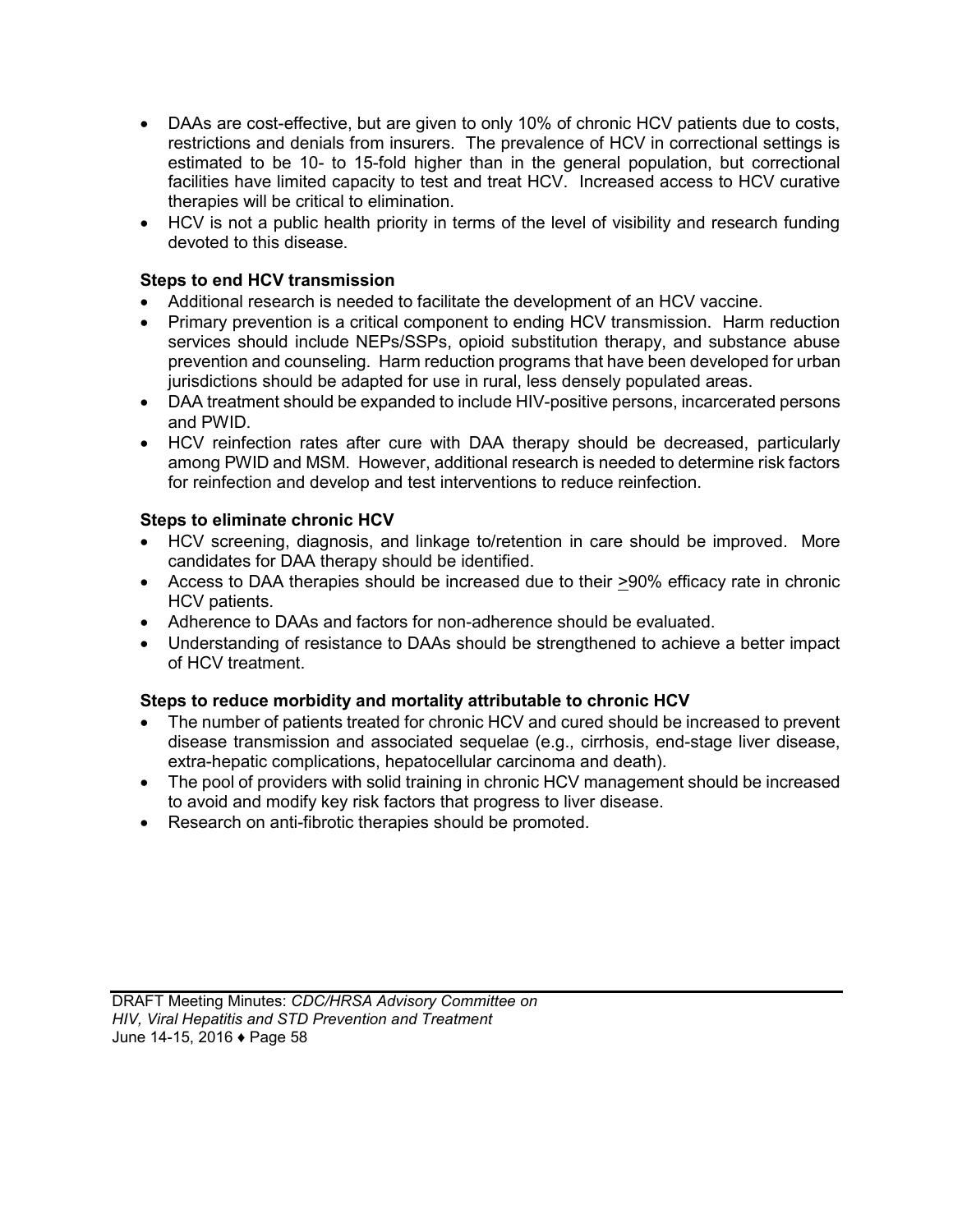# **Update on the 2017-2020 National Viral Hepatitis Action Plan**

## **Richard Wolitski, PhD**

Acting Director, Office of HIV/AIDS and Infectious Disease Policy U.S. Department of Health and Human Services

## **Advice Requested from CHAC by HHS:**

- 1. What are the most important actions to take to achieve the following goals?
	- Reduce new HBV and HCV infections among infants, adolescents and adults
	- Screen and diagnose more persons with HBV and/or HCV infection
	- Increase access to viral hepatitis care and treatment
	- **Improve viral hepatitis data and surveillance**
- 2. Should the federal government implement different strategies to respond to and ultimately eliminate viral hepatitis in the United States? To respond to this question, CHAC members should describe their lessons learned in the field, successful models, partnerships, policy changes, program priorities, training, and outreach/education.
- 3. What approaches should be conducted to best engage non-federal stakeholders?

Dr. Wolitski described HHS's ongoing efforts to update the 2017-2020 VHAP. The major challenges related to HBV/HCV include large populations that are estimated at 850,000 persons living with HBV and 3.5 million persons living with HCV. The number of reported acute HCV cases increased by 250% from 2010-2014, while the number of reported acute HBV cases increased by 5% from 2012-2013. Prescription opioid addiction is driving increases in heroin use and HBV, HCV and HIV infections. Of all persons with HCV, only 9% are cured. Current data show that more persons are dying from HCV than all other 60 nationally notifiable infectious disease combined, including HIV.

HHS is coordinating efforts with its federal partners to respond to the threat of viral hepatitis in the United States by updating the current VHAP that ends in December 2016. The Viral Hepatitis Implementation Group (VHIG) includes representation by 21 federal departments and agencies, including the White House, HHS, HUD, U.S. Department of Veterans Affairs, and U.S. Department of Justice.

VHIG has been convening meetings to provide input on the updated 2017-2020 VHAP and secure commitments from the U.S. government to take action at the federal level with existing resources. During its strategic planning meeting in March 2016, VHIG proposed three strategic goals for the 2017-2020 VHAP to ensure alignment with the updated 2020 NHAS: (1) prevent new viral hepatitis infections; (2) reduce deaths and improve the health of persons living with viral hepatitis; and (3) decrease viral hepatitis health disparities.

DRAFT Meeting Minutes: *CDC/HRSA Advisory Committee on HIV, Viral Hepatitis and STD Prevention and Treatment* June 14-15, 2016 ♦ Page 59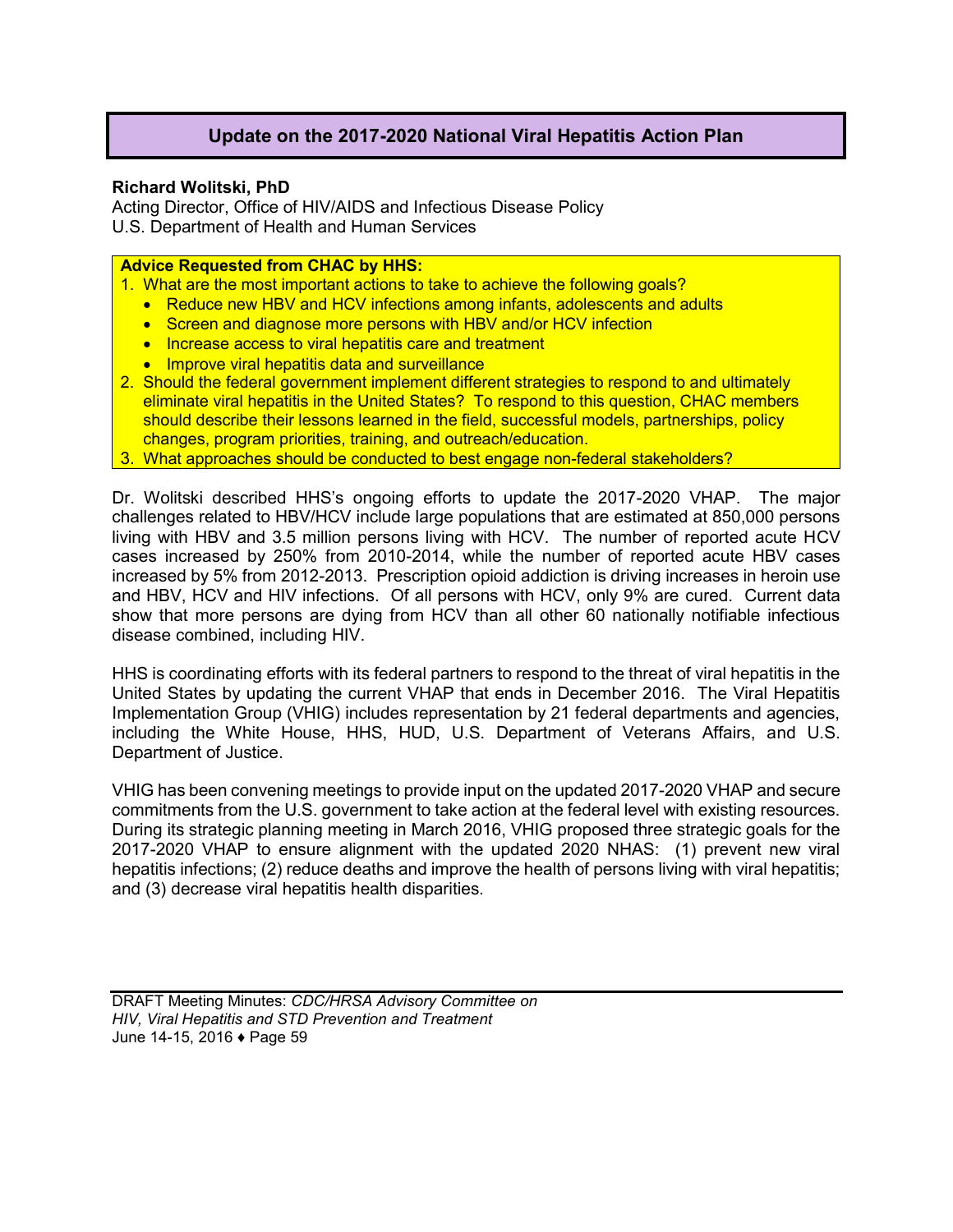HHS acknowledges that achievement of the national VHAP goals will require action and response beyond the federal government. The critical role, active involvement and innovation of state, local and non-governmental stakeholders and partners in implementing VHAP in the field are emphasized. HHS has been holding a series of stakeholder engagement events and leveraging existing opportunities (e.g., the current CHAC meeting) to obtain input from non-federal partners and key stakeholders in both public and private sectors across the country.

The National Academies committee is scheduled to release its Phase 2 report on HBV/HCV elimination in the United States in early 2017, but HHS has made a commitment to release the 2017-2020 VHAP by October 2016. HHS recognizes the importance of having a complete and updated plan before the new Administration takes office. However, HHS intends to reexamine the 2017-2020 VHAP after the release of the National Academies Phase 2 report in 2017. HHS also is exploring the possibility of launching a new website for state/local governments, CBOs and national organizations to publicly declare their individual commitments to achieving the VHAP goals.

Dr. Wolitski announced that CHAC as a whole and/or individual members are free to email him [\(Richard.Wolitski@hhs.gov\)](mailto:Richard.Wolitski@hhs.gov) if time is not available during the meeting to respond to the three questions posed by HHS. He clarified that CHAC also is welcome to submit a formal resolution for consideration. He confirmed that VHIG would discuss and consider CHAC's input in its ongoing efforts to update the 2017-2020 VHAP. Because the 2017-2020 VHAP is scheduled for release in October 2016, he asked individual members to submit their feedback within the next two weeks and CHAC to submit its formal comments within the next 2-4 weeks.

# **Overview of CDC's Role in HBV/HCV Elimination**

## **John Ward, MD**

Director, Division of Viral Hepatitis National Center for HIV/AIDS, Viral Hepatitis, STD and TB Prevention Centers for Disease Control and Prevention

#### **Advice Requested from CHAC by DVH:**

- 1. What activities should CDC and HRSA jointly conduct to help advance progress on HBV/HCV elimination?
- 2. What public health infrastructure should be considered as critical when considering HBV/HCV elimination goals?
- 3. What HIV expertise, programmatic experience and infrastructure can serve as the basis to expand access to HBV prevention services?
- 4. What collaborative strategies should CDC and HRSA undertake to jointly support HBV/HCV elimination in the United States?

DRAFT Meeting Minutes: *CDC/HRSA Advisory Committee on HIV, Viral Hepatitis and STD Prevention and Treatment* June 14-15, 2016 ♦ Page 60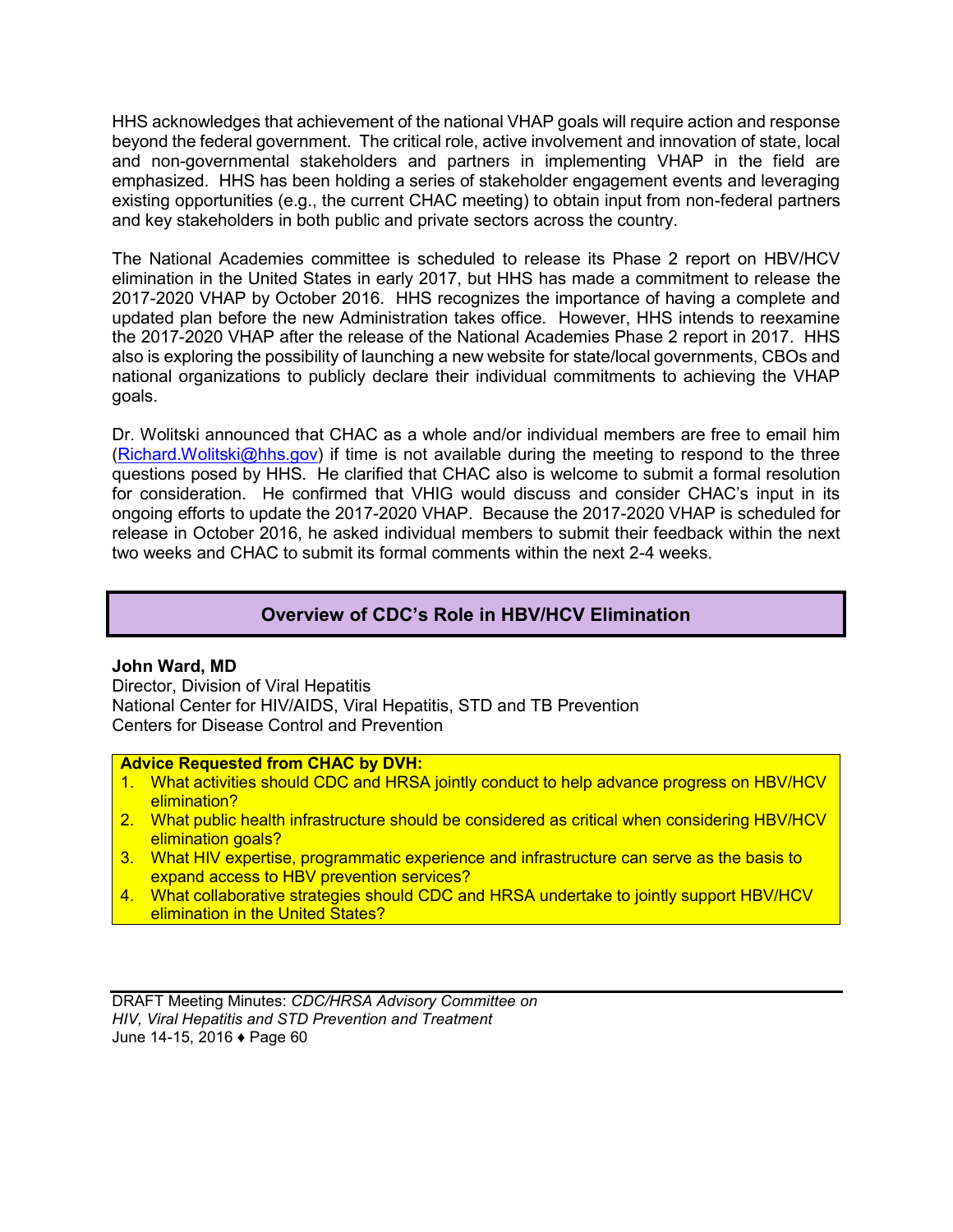#### 5. What approaches can be taken to obtain broader leadership and commitment to HBV/HCV elimination efforts in the United States?

Dr. Ward described CDC's role in the development and implementation of plans to eliminate HBV/HCV as public health threats. CDC is the sole supporter of the World Health Organization (WHO) Global Hepatitis Program. WHA introduced the concept of HBV/HCV elimination in 2010; subsequently released three viral hepatitis resolutions; and directed WHO to take more action regarding prevention, program development and the establishment of HBV/HCV elimination targets.

WHO responded to the WHA resolutions by conducting modeling studies, convening expert panels, and holding meetings in every region of the world to discuss the feasibility of the potential targets. WHO presented the findings of these efforts to WHA in May 2016. WHA's approval of global elimination targets for viral hepatitis led UNAIDS to include two viral hepatitis strategies in its political declaration on HIV/AIDS in 2016.

WHO's global targets to eliminate HBV/HCV as public health threats are a reduction in new cases of chronic HBV/HCV infection (30% decrease by 2020 and 90% decrease by 2030) and a reduction in deaths from chronic HBV/HCV (10% decrease by 2020 and 65% decrease by 2030). CDC's modeling studies showed that if these goals are reached, the 6-10 million infections in 2015 would decrease to 900,000 infections by 2030 and the 1.4 million deaths in 2015 would decrease to <500,000 deaths by 2030. WHO also described programmatic improvements that would need to occur to achieve the health outcome targets, such as vaccination, prevention of mother-to-child transmission, harm reduction and safe injection services, testing and linkage to treatment.

CDC's role in HBV/HCV elimination at the global level includes implementation of the National HCV Elimination Demonstration Project in the country of Georgia in collaboration with partners. The comprehensive elimination plan is supported by a strong political commitment due to the tremendous burden of HCV in the country. Of  $~1$ 4 million persons in the population,  $~1$ % are HCV RNA-positive. By demographic group, 1 out of every 5 men 40-49 years of age in Georgia is HCV RNA-positive.

CDC maintains an in-country office in Georgia and provided leadership in several areas of the demonstration project, including elimination planning, laboratory quality assessment, policy development, program evaluation, capacity building, and facilitation of a public/private partnership with Gilead Sciences to provide up to 20,000 treatment courses per year at no charge. From May-October 2015, 3,722 persons initiated treatment. Georgia established its HCV elimination targets as 90% diagnosed, 95% treated and 95% cured by 2020.

CDC's role in HBV/HCV elimination at the U.S. level includes the development of a proposal and scope of work, creation of an interagency agreement, and identification of co-sponsors to support independent activities conducted by the National Academies committee. The co-sponsors include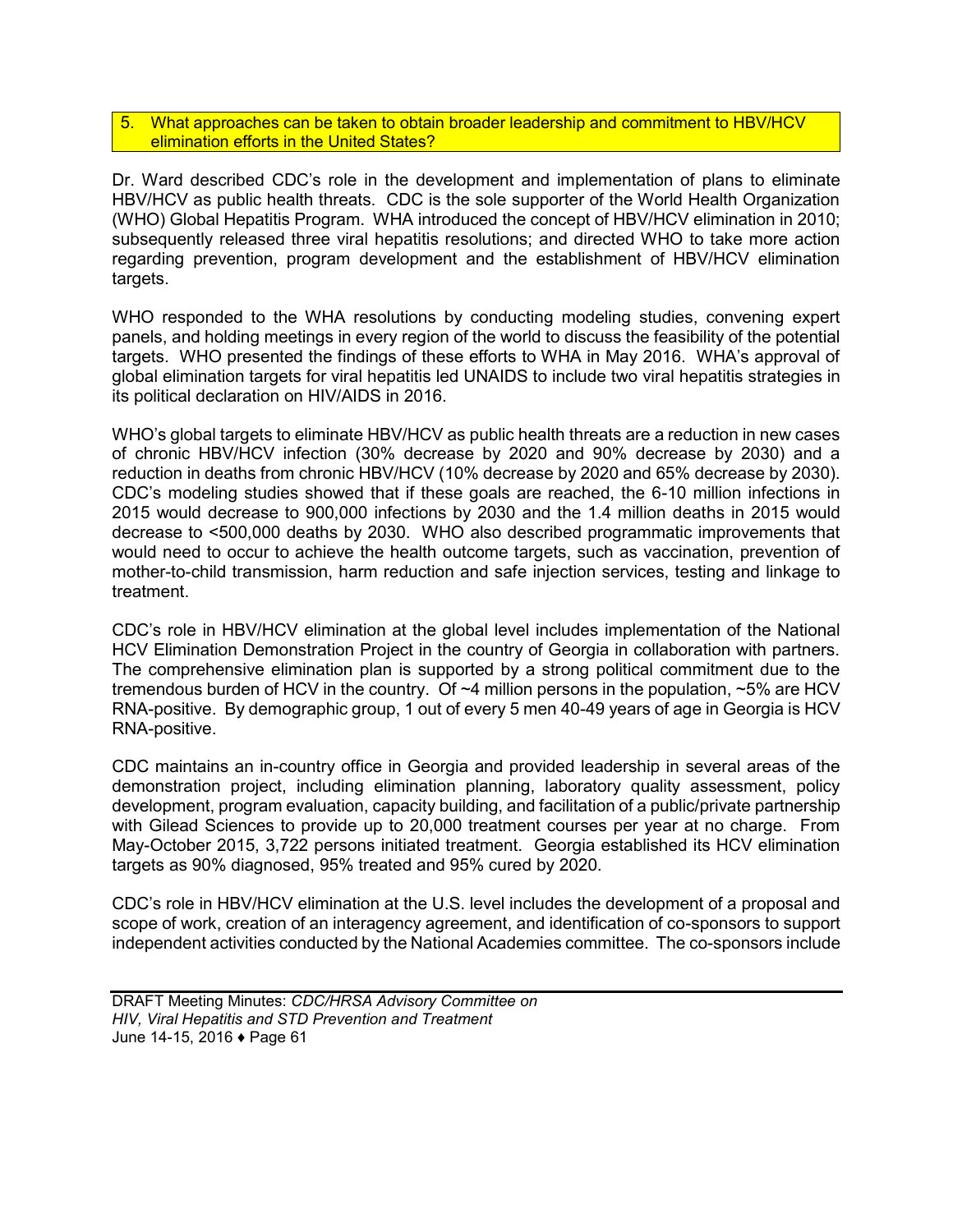CDC/DVH, HHS Office of Minority Health, National Viral Hepatitis Roundtable, American Association for the Study of Liver Disease, and Infectious Diseases Society of America. HHS and CDC have released several U.S. strategies and plans to prevent viral hepatitis transmission and disease since 2010.

In May 2016, DVH released its 2016-2020 Strategic Plan, *Bringing Together Science and Public Health Practice for the Elimination of Viral Hepatitis*, with a vision, mission, three overarching goals and four strategic imperatives with objectives.

#### *Vision*

Eliminate viral hepatitis in the United States and worldwide

### *Mission*

• Bring together science and public health practice to eliminate viral hepatitis

### *Goals*

- Decrease the incidence and prevalence of viral hepatitis
- Decrease morbidity and mortality from viral hepatitis
- Reduce viral hepatitis-related health disparities

#### *Strategic Imperatives*

- Assure vulnerable populations are vaccinated to prevent viral hepatitis
- Assure early detection and response to stop HBV/HCV transmission
- Assure persons living with HBV/HCV are identified and linked to recommended care and treatment services
- Act globally to prevent, direct and control viral hepatitis

Examples of CDC's role in implementing national HBV/HCV elimination plans are highlighted as follows. For policy development, CDC is updating Advisory Committee on Immunization Practices policies to guide vaccine-based strategies for HBV elimination. Testing and treatment policies are being updated in response to strategic information. For assurance, the birth dose coverage of HBV vaccine is being improved with accreditation measures. Access to recommended testing, care and treatment is being enhanced with clinical decision tools. Assistance is being provided to develop interventions to prevent HBV/HCV transmission. For prevention research, social networks of PWID with HBV or HCV are being investigated. Strategies are being explored to reduce barriers to the recommended services.

CDC recently reviewed its metrics to determine progress toward reaching the HBV/HCV elimination targets. In terms of HBV vaccination coverage, the current birth dose coverage rate of 74% in newborns 0-3 days of age does not meet the 85% target. The current HBV vaccination rate of 93% in infants 19-35 months of age exceeds the 85% target. The current HBV vaccination rate of 25% is extremely poor in adults  $\geq$ 19 years of age. In terms of state performance, several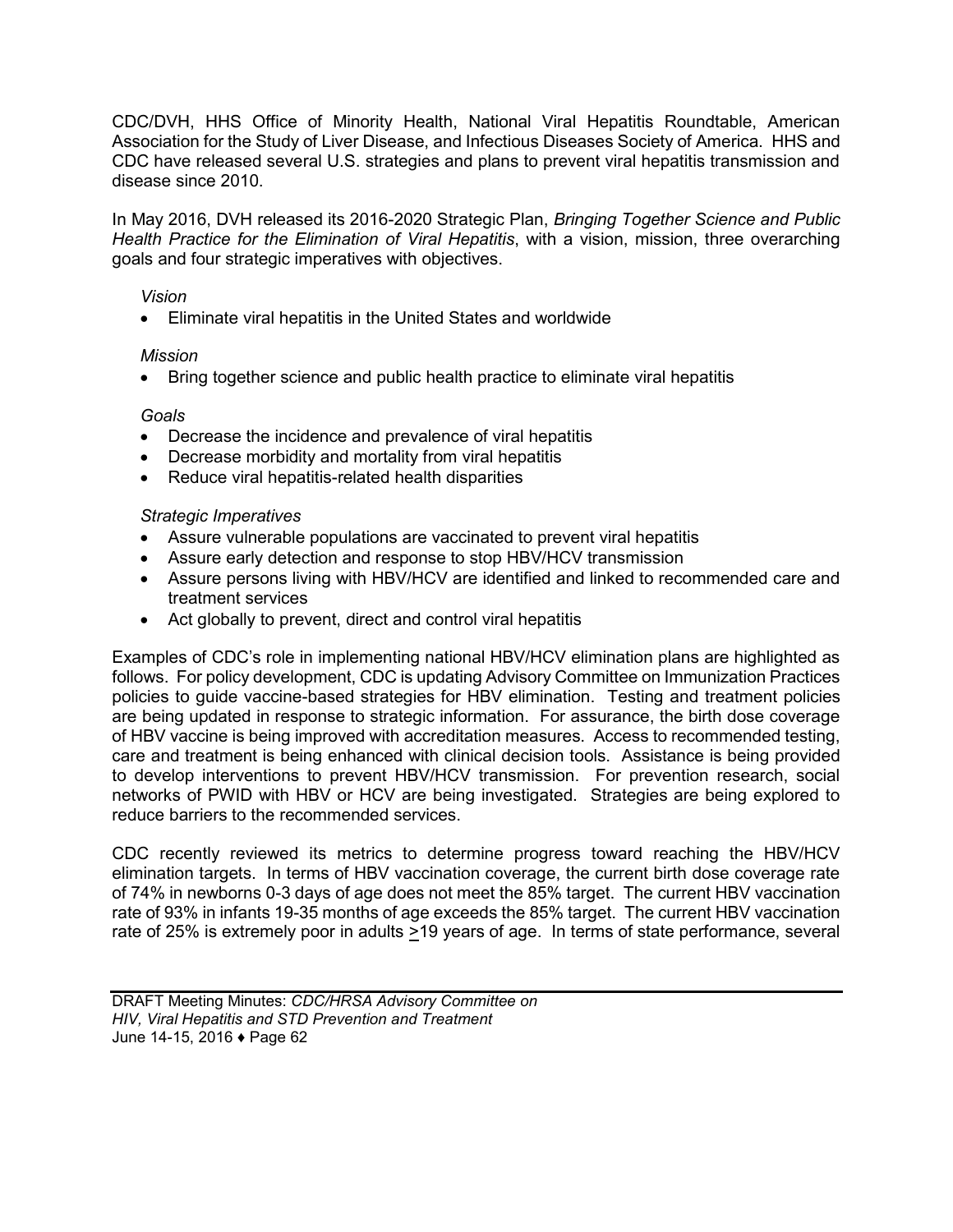states still have not decreased HBV/HCV incidence by 60% to reach the Healthy People 2020 goals.

In terms of assuring persons living with HBV/HCV are identified and linked to recommended care and treatment services, none of the four 2020 targets for morbidity have been achieved as of 2014: increase the number of persons who are aware of their HCV or HBV status; increase HBV testing of Asian/Pacific Islanders; and increase HCV testing of the 1945-1965 birth cohort. The two 2020 targets to reduce HBV and HCV mortality have been achieved as of 2014.

CDC acknowledges the critical need for additional data and enhanced surveillance systems to better monitor progress toward potential elimination targets in the following areas: the burden of disease at state and local levels; access to and utilization of testing, care and treatment services to document rates of HCV cure and reinfection; preventive services for PWID (e.g., the number of SSPs per PWID in jurisdictions); and progress in reducing health disparities by race/ethnicity, socioeconomic status, incarceration and geographic location.

A coalition of professionals in public health, clinical care and academic medicine launched an HCV elimination program in October 2015 in the Cherokee Nation in Oklahoma with a strong commitment by tribal leadership. Of the small population of 314,000 persons in the defined coverage area of 14 counties, 95% receive care from Cherokee Health Services. The number of HCV infections in the target population is estimated at ~5,000. HCV prevalence and mortality rates in American Indian populations are twice as high as rates in the general population.

Emerging testing, care and cure programs were implemented. Routine testing was initiated in the 1945-1965 birth cohort and eventually was expanded to include all persons >20 years of age who receive care from Cherokee Nation Health Services. Of 715 HCV antibody-positive persons who presented to Cherokee Nation Health Services from October 2012-July 2015, 488 received RNA testing, 388 were RNA-positive, 223 initiated treatment, 201 completed treatment, and 180 achieved a sustained virologic response.

The 2016 *MMWR* publication, "Identification and Clinical Management of Persons with Chronic HCV Infection in the Cherokee Nation (2012-2015)," currently is being translated into the Cherokee language for distribution to local tribes. The Principal Chief issued a strong statement regarding the need to entirely eliminate HCV from the Cherokee Nation population. The Cherokee Nation established its HCV elimination goals as 85% diagnosed and 85% cured of HCV by 2020.

Overall, CDC's role in HBV/HCV elimination is to support elimination planning efforts; improve vaccine-based strategies to eliminate HBV transmission; strengthen detection, investigation and response to prevent new HBV/HCV infections; accelerate the adoption of HBV/HCV testing and treatment as routine services in diverse settings; develop model elimination projects; and revise existing data systems to monitor progress national elimination targets.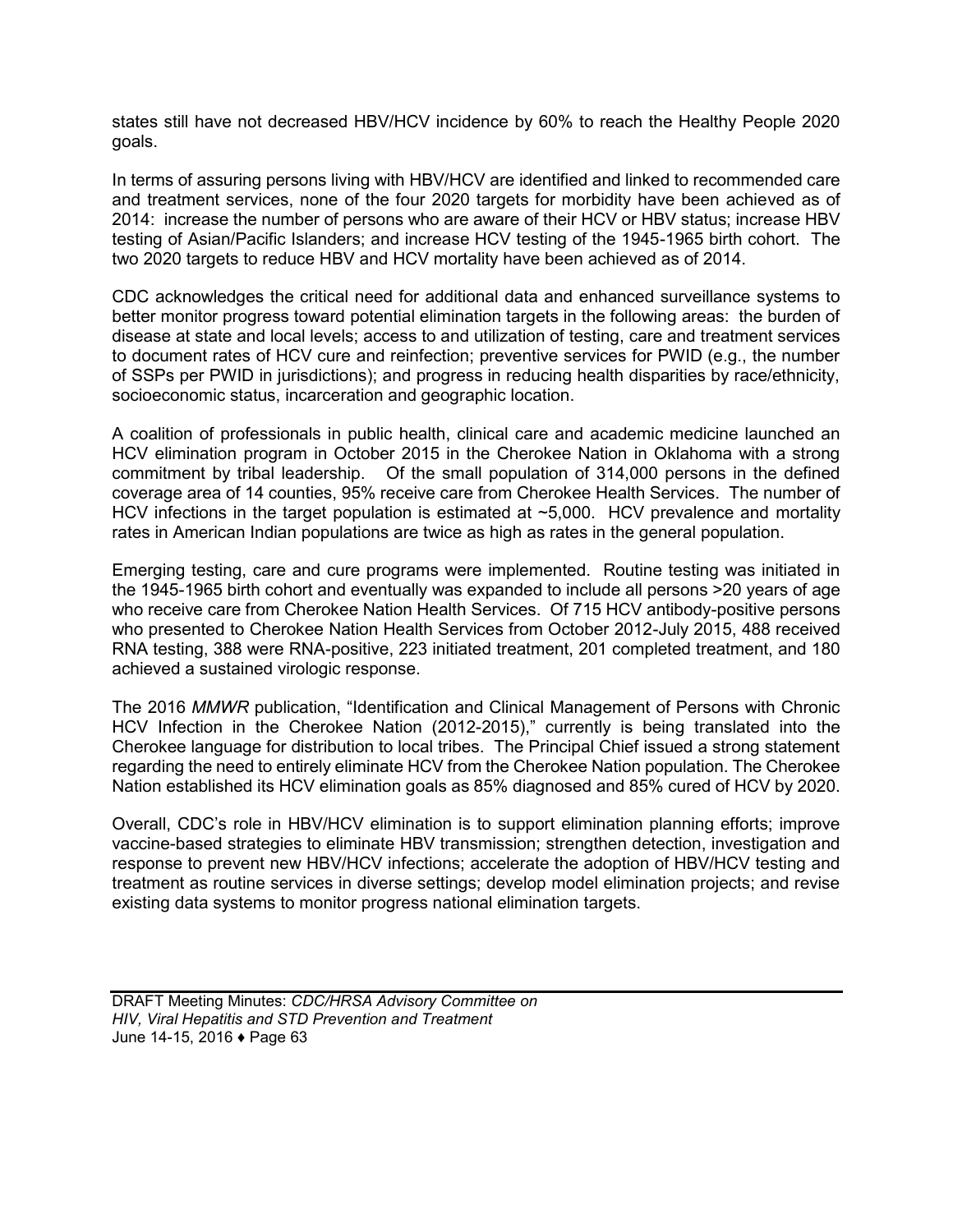# *CHAC DISCUSSION: HBV/HCV ELIMINATION*

CHAC devoted its discussion to responding to the HHS questions posed by Dr. Wolitski and the DVH questions posed by Dr. Ward.

### **CHAC DELIBERATIONS ON THE HBV/HCV ELIMINATION QUESTIONS**

| <b>Question</b>                    | <b>CHAC Response</b>                                                                                                                                                                                                                                                                                                                                                                                                                                                                                                                                                                                                                                                                                                                                                                                                                                                                                                                                                                                                                                                                                                                                                                                                                                                                                                                                             |
|------------------------------------|------------------------------------------------------------------------------------------------------------------------------------------------------------------------------------------------------------------------------------------------------------------------------------------------------------------------------------------------------------------------------------------------------------------------------------------------------------------------------------------------------------------------------------------------------------------------------------------------------------------------------------------------------------------------------------------------------------------------------------------------------------------------------------------------------------------------------------------------------------------------------------------------------------------------------------------------------------------------------------------------------------------------------------------------------------------------------------------------------------------------------------------------------------------------------------------------------------------------------------------------------------------------------------------------------------------------------------------------------------------|
| Q1: Most important actions to take | • The current workforce of trained and experienced viral<br>hepatitis providers is extremely limited. For example,<br>only infectious disease physicians and<br>gastroenterologists are permitted to treat HCV patients in<br>the state of Indiana. The goal of increasing HBV/HCV<br>testing, treatment and care will not be achieved unless<br>the larger pool of PCPs is trained in viral hepatitis.<br>• Current awareness and testing initiatives at the<br>community level are extremely weak because the public<br>does not perceive HBV/HCV as public health threats.<br>CDC should scale up screening at the national level,<br>particularly since ~67% of persons are unaware of their<br>HBV infection and $\sim$ 50% of persons are unaware of their<br>HCV infection.<br>• CDC should provide programs and CHWs with guidance<br>and TA on identifying and targeting HBV/HCV testing to<br>high-risk groups in the field, particularly PWID.<br>• CDC's rationale for recommending HCV testing of the<br>1945-1965 birth cohort without including other high-risk<br>groups is unclear. For example, minority populations<br>with limited or no access to health care typically are<br>diagnosed with HCV at late stages of the disease (e.g.,<br>cirrhosis or liver cancer). HCV treatment would not<br>benefit persons with late-stage diagnoses. |

## **HHS QUESTIONS BY DR. WOLITSKI: 2017-2020 VHAP**

DRAFT Meeting Minutes: *CDC/HRSA Advisory Committee on HIV, Viral Hepatitis and STD Prevention and Treatment* June 14-15, 2016 ♦ Page 64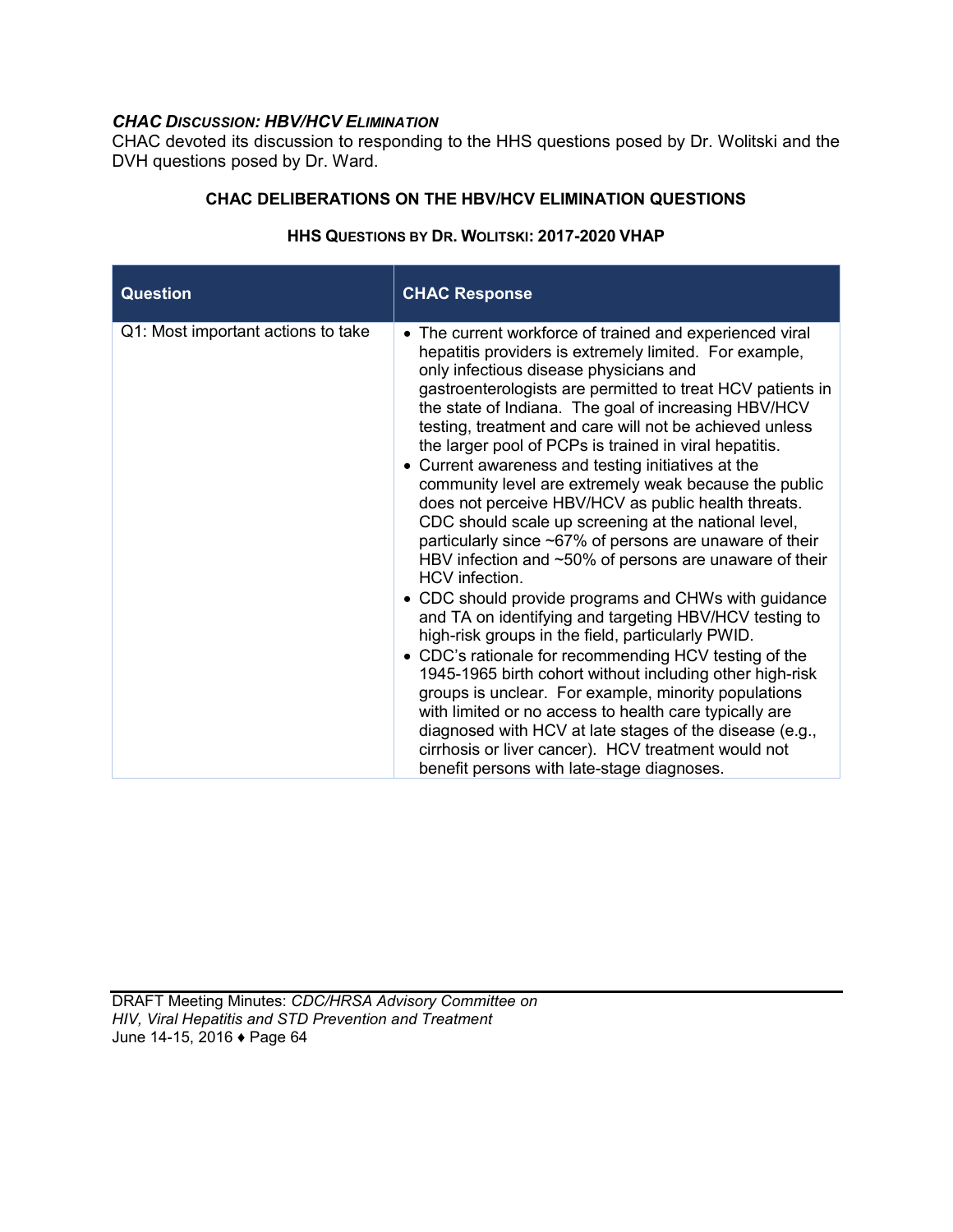| <b>Question</b>                                       | <b>CHAC Response</b>                                                                                                                                                                                                                                                                                                                                                                                                                                                                                                                                                                                                                                                                                                                                                                                                                                                                                                                                                                                                                                                                                                                                                                                                                                                                                                                                                                                                                                                                                                                                                                                                                                                                                                |
|-------------------------------------------------------|---------------------------------------------------------------------------------------------------------------------------------------------------------------------------------------------------------------------------------------------------------------------------------------------------------------------------------------------------------------------------------------------------------------------------------------------------------------------------------------------------------------------------------------------------------------------------------------------------------------------------------------------------------------------------------------------------------------------------------------------------------------------------------------------------------------------------------------------------------------------------------------------------------------------------------------------------------------------------------------------------------------------------------------------------------------------------------------------------------------------------------------------------------------------------------------------------------------------------------------------------------------------------------------------------------------------------------------------------------------------------------------------------------------------------------------------------------------------------------------------------------------------------------------------------------------------------------------------------------------------------------------------------------------------------------------------------------------------|
| Q2: Different strategies by the<br>federal government | • The Federal Bureau of Prisons (FBOP) should allocate a<br>portion of its budget to pay for directly-observed short-<br>course therapy with DAAs for all HCV-positive<br>incarcerated persons. Correctional facilities are the best<br>settings to ensure adherence to HCV treatment due to<br>their "captive" populations. Payment of HCV treatment<br>by FBOP would ensure that the same standard of care is<br>provided to all incarcerated persons in the country.<br>However, innovative non-federal payment models also<br>should be considered due to the history of private, for-<br>profit companies providing sub-optimal, low-quality HIV<br>and HCV medical services to incarcerated persons. For<br>example, Illinois now contracts with an academic<br>institution to provide HIV and HCV care to all<br>incarcerated persons in the state via tele-medicine<br>technology.<br>• Federal agencies should develop and launch an "ADAP-<br>like" program nationally. For example, the new "Hepatitis<br>Drug Assistance Program" would ensure that uninsured<br>and under-insured persons with HCV have access to<br>DAAs. However, other CHAC members noted that with<br>additional funding, the current ADAP infrastructure would<br>be sufficient to provide medication assistance to cure<br>HCV-positive/HIV-negative persons. Some ADAPs have<br>added HCV drugs to their formularies, but an extremely<br>small percentage of HIV-positive clients have initiated<br>treatment to be cured of HCV. The National Alliance of<br>State and Territorial AIDS Directors recently conducted a<br>survey to determine factors for the low uptake of HCV<br>treatment among HIV-positive ADAP clients. |
| Q3: Engagement of non-federal<br>stakeholders         | • Communities should launch a collective call to action to<br>inform local elected officials and policymakers that the<br>current cure for HCV is one of the most significant public<br>health successes. Grassroots efforts could play a critical<br>role in increasing support and funding of viral hepatitis<br>elimination goals.<br>• Stakeholders should take an active role in widely<br>publicizing the success of the Cherokee Nation HCV<br>elimination program. Grassroots efforts could lead to<br>replicating this model in other local jurisdictions<br>throughout the country.                                                                                                                                                                                                                                                                                                                                                                                                                                                                                                                                                                                                                                                                                                                                                                                                                                                                                                                                                                                                                                                                                                                       |

DRAFT Meeting Minutes: *CDC/HRSA Advisory Committee on HIV, Viral Hepatitis and STD Prevention and Treatment* June 14-15, 2016 ♦ Page 65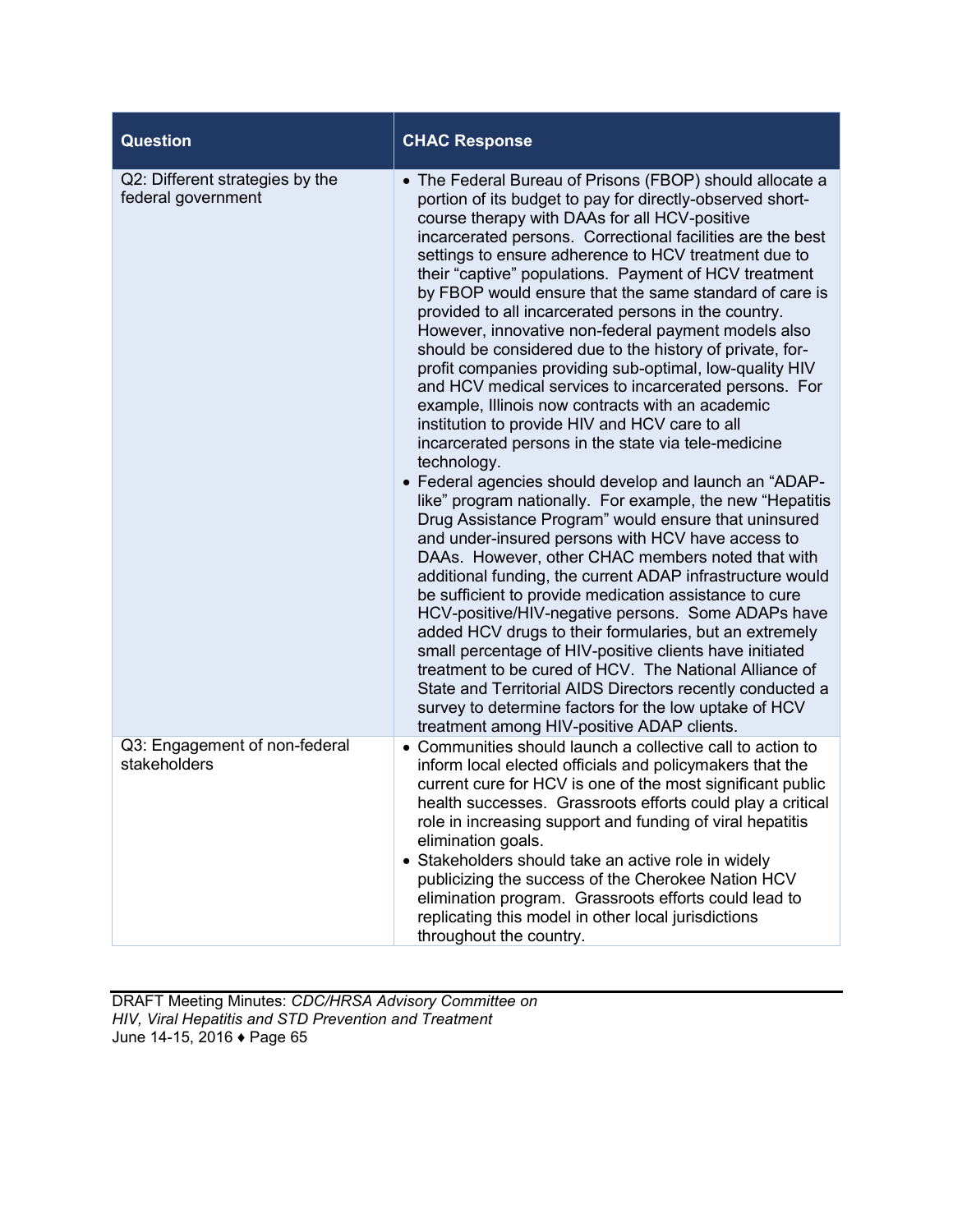### **DVH QUESTIONS BY DR. WARD: CDC'S ROLE IN HBV/HCV ELIMINATION**

| <b>Question</b>                                                         | <b>CHAC Response</b>                                                                                                                                                                                                                                                                                                                                                                                                                                         |
|-------------------------------------------------------------------------|--------------------------------------------------------------------------------------------------------------------------------------------------------------------------------------------------------------------------------------------------------------------------------------------------------------------------------------------------------------------------------------------------------------------------------------------------------------|
| Q2: Critical public health<br>infrastructure for HBV/HCV<br>elimination | • CDC should closely collaborate with professional<br>associations to improve HCV surveillance. Chronic HCV<br>should be made a nationally reportable condition and<br>these data should be routinely collected from all states<br>and local jurisdictions. Enhanced surveillance of both<br>HBV and HCV should be a major priority at CDC.                                                                                                                  |
| Q4: CDC/HRSA collaboration in<br><b>HBV/HCV</b> elimination             | • Collaborative strategies for CDC and HRSA to support<br>HBV/HCV elimination in the United States should<br>explicitly include Puerto Rico, the U.S Virgin Islands and<br>other U.S. territories. The burden of HCV in these areas<br>is tremendous.                                                                                                                                                                                                        |
| Q5: Broader leadership and<br>commitment to HBV/HCV<br>elimination      | • CDC should perform economic modeling to illustrate and<br>compare costs between HCV treatment versus treatment<br>of significant sequelae at late-stage diagnosis, such as<br>cirrhosis and organ transplantation. Ethicists should be<br>extensively involved in economic modeling to inform<br>treatment decision-making (e.g., reinfected patients who<br>require additional expensive treatment versus patients<br>who have never received treatment). |

Dr. Mermin made several remarks in response to the panel presentation. The new terminology of "elimination as a public health threat" that is referenced in current strategic plans and goals is unclear and not well defined. Discussions on elimination might be better served at this time by focusing on a vision rather than a strategic plan with a concrete mission. For example, HBV is included in both U.S. and global elimination goals, but HBV cannot be "eliminated" without a cure. Moreover, elimination plans and goals do not address disparities among existing resources, the percentage of the population diagnosed with HBV/HCV, and the current scope and capacity of programs.

Dr. Ward thanked Dr. Mermin for his insightful comments. He clarified that a precedent already has been established in creating elimination goals for diseases with no curative therapies or highly-effective vaccines. However, these regiments are available for hepatitis. The inclusion of HBV in elimination goals with no cure is intended to galvanize political commitment, leverage resources and generate planning efforts at this time for the future.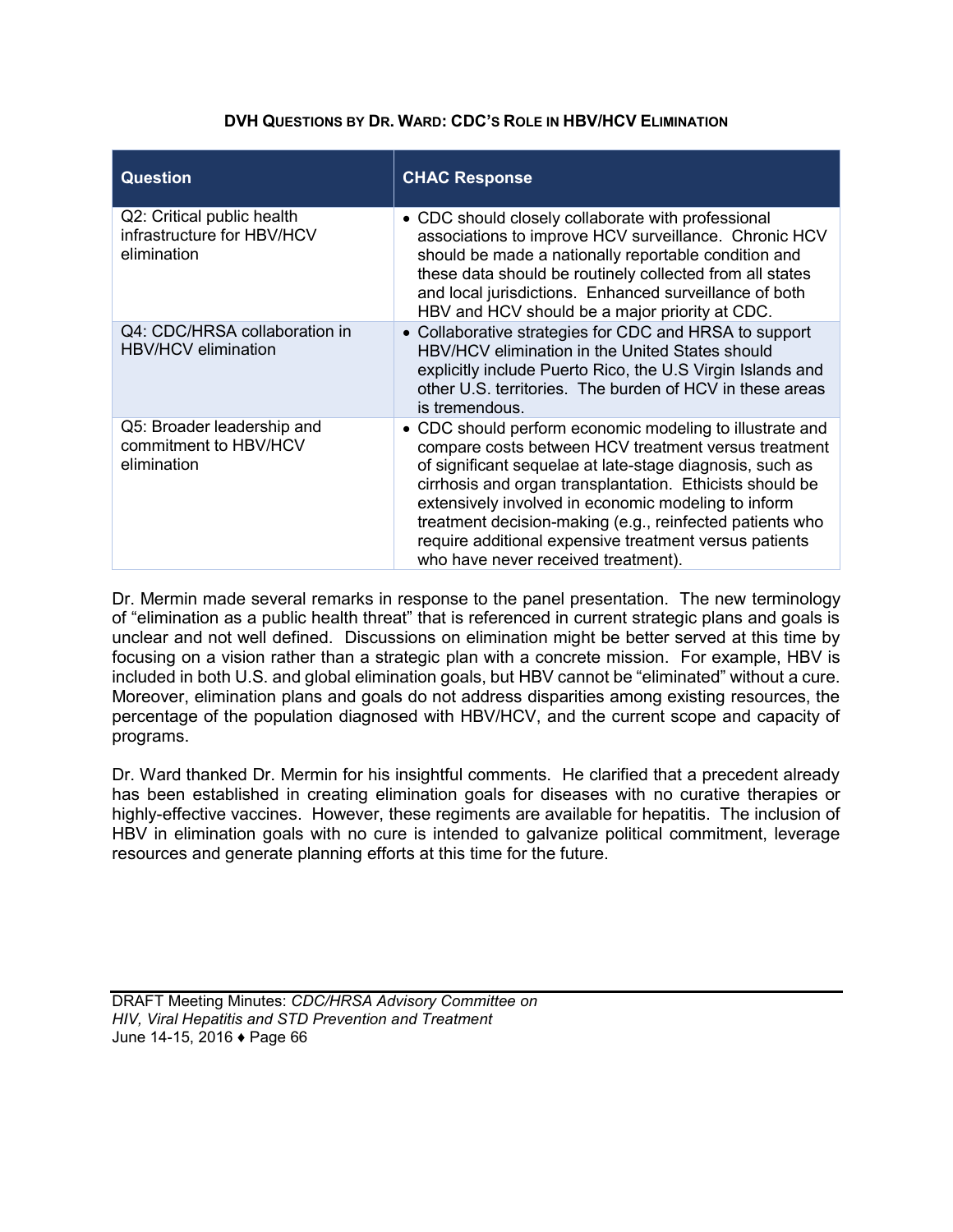# **Update by the CHAC Viral Hepatitis Workgroup**

### **Sanjeev Arora, MD, FACP**

Professor, Department of Internal Medicine University of New Mexico Health Sciences Center CHAC Member & Workgroup Chair

Dr. Arora presented background information and other data to support the workgroup's five draft recommendations that would be presented during the Business Session for CHAC to take formal action. Current data estimate that 3.5 million persons in the United States are living with HCV and 30,000 new HCV infections occur each year, but most of these individuals are unaware of their infection.

The HCV epidemic disproportionately impacts the 1945-1965 birth cohort. HCV causes liver disease and liver cancer and is the leading cause of liver transplantation. HCV mortality now exceeds deaths from all other nationally reportable diseases. The HCV lifetime mortality rate is 25%-40%, but expanded access to treatment will reduce HCV-related healthcare expenditures over the long-term.

All-oral HCV regimens have cure rates that exceed 90%. On June 28, 2016, one pill per day will be available for all genotypes. HCV treatment costs have been steadily decreasing over time. HCV treatment of PWID can reduce disease transmission and generate a reduction in the prevalence of disease. Adoption of a test and treat strategy as a comprehensive intervention has the potential to reduce incidence, particularly with MAT and in SSPs. Expanded access to HCV treatment will avert >320,000 deaths.

The workgroup's five draft recommendations and supporting information are outlined below.

- *1. Provide increased funding (through additional resources and/or flexibility with existing federal awards) for HCV surveillance, prevention, linkage to care, treatment, and medical case management programs.* 
	- The United States should ensure that each state has core capacities to scale up the collection of HCV surveillance data.
	- Timely and accurate surveillance is essential to directly responding to data-driven HCV programs.
	- Increased funding is needed to sustain viral hepatitis coordinators in jurisdictions and ensure technological and epidemiological capabilities are available to monitor the HCV epidemic at the local level.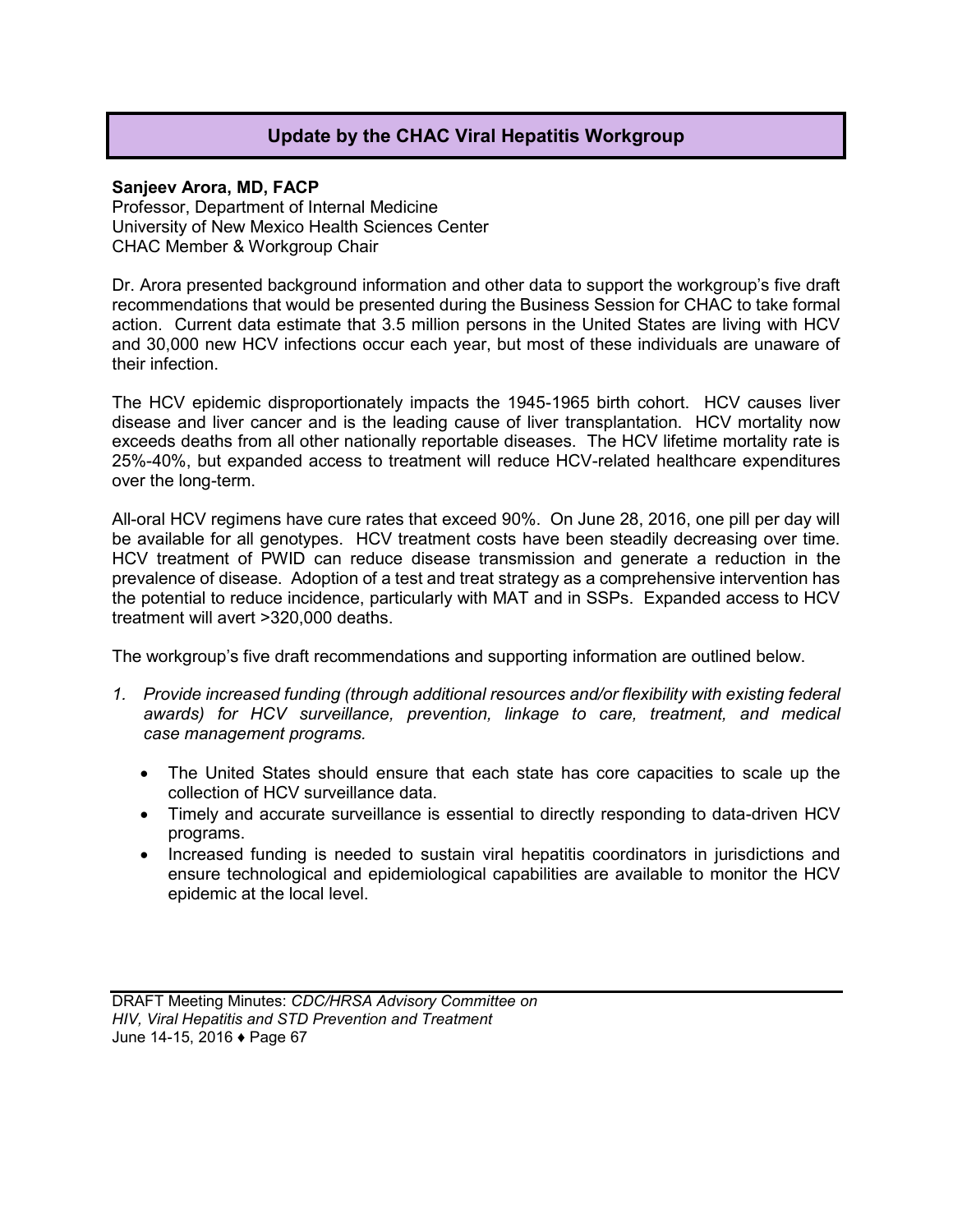- DISs and other field-based epidemiologists contribute to service response by reengaging out-of-care HCV-positive persons.
- The failure to deploy systems-level capacity to address the care and treatment needs of persons living with HCV infection and protect the health of the public from a growing HCV epidemic will result in substantial increases in morbidity and mortality.
- *2. Integrate HCV and HIV prevention and care programs to leverage federal, state and local direct care program capacities and infrastructures when practicable and feasible.* 
	- The existing HIV and STD prevention and care infrastructure and expanded health insurance coverage can be leveraged to increase access to HCV prevention and treatment services.
	- New treatments are highly effective in curing HCV infection. Direct-care, intensive and short-term interventions likely will enable more persons to be served than in the current HIV care system that requires long-term engagement.
- *3. Develop enhanced public health support initiatives, including surveillance and direct care services, for counties that are identified as vulnerable to the transmission of HCV and outbreaks of HIV among PWID.* 
	- Results of CDC's recent HIV outbreak vulnerability assessment and HBV/HCV incidence data should be utilized to ensure at-risk states have the capacity to mount a data-driven response.
	- The urgency to address the impact of HCV infection has not been emphasized, particularly among PWID <30 years of age.
	- Increased funding should be allocated to CDC to provide TA to states to respond to increases in new HCV infections.
	- HRSA should leverage the capacity of AETCs to deliver training and TA in the context of HCV care and treatment.
- *4. Utilize the National Academies elimination targets framework for the development of an HCV action plan, including population-specific targets and plans with attention to health disparities by race/ethnicity, age and injection drug use experience.* 
	- CDC should apply the National Academies framework of HBV/HCV elimination targets to its domestic action planning efforts.
	- CDC should establish population-specific targets, including treatment goals for the 1945- 1965 birth cohort, young PWID and persons with HIV co-infection.
	- New prevention efforts and treatment modalities historically have disproportionately benefited groups with greater resources and exacerbated health disparities.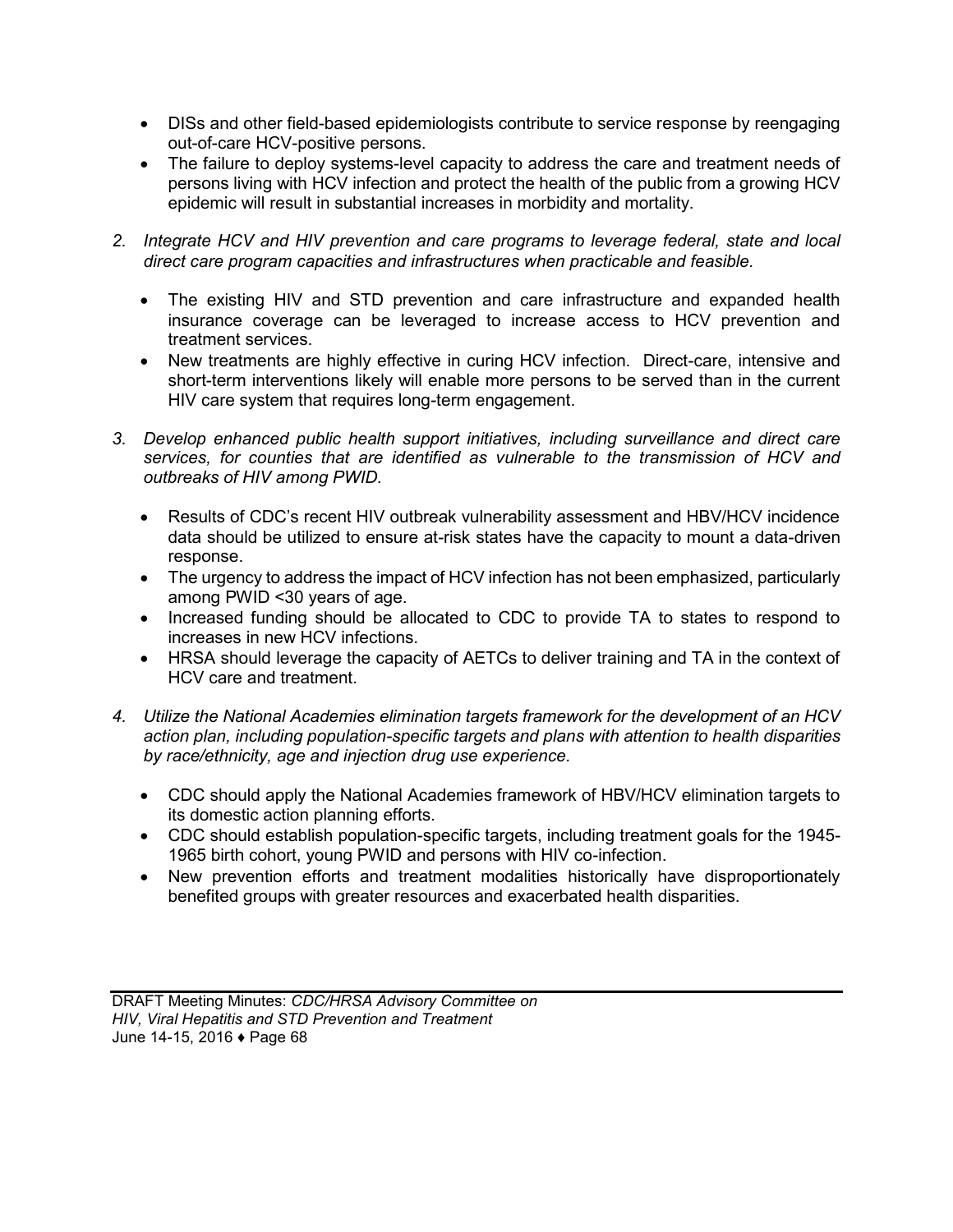- *5. Develop an HCV elimination project in a state or local jurisdiction that is modeled after P4C demonstration projects, the Cherokee Nation program or other data-to-care (data-to-impact) initiatives.* 
	- An HCV elimination project should be developed to:
		- o demonstrate the value of HCV elimination on overall healthcare expenditures;
		- $\circ$  document a commitment to the WHO goal to advance toward HCV elimination;
		- o expand and apply lessons learned from P4C demonstration projects; and
		- $\circ$  provide research findings to demonstrate best practices for HCV testing, care and treatment as well as cost-savings from a targeted elimination program.

# **CHAC Business Session**

#### **Dawn Fukuda, ScM, CHAC Co-Chair**

Director, Office of HIV/AIDS Massachusetts Department of Public Health

Ms. Fukuda opened the Business Session and called for CHAC's review, discussion and/or formal action on several topics.

### **TOPIC 1: DRAFT CHAC MEETING MINUTES**

A motion was properly placed on the floor by Dr. Sanjeev Arora and seconded by Mr. Guillermo Chacon for CHAC to approve the past two sets of meeting minutes.

### **CHAC unanimously adopted the draft November 4-5, 2015 and the draft February 3, 2016 Meeting Minutes with no changes or further discussion.**

#### **TOPIC 2: AMENDED HIV RESEARCH NETWORK RESOLUTION**

Dr. Kates presented the amended HIVRN resolution that she and Dr. del Rio revised in response to CHAC's comments and suggestions on the previous day.

CHAC expresses concern that the Agency for Healthcare Research and Quality (AHRQ) plans to defund the HIV Research Network (HIVRN) in FY2016. Established in 2000, HIVRN is a unique dataset comprised of 18 clinical research sites that has collected data

DRAFT Meeting Minutes: *CDC/HRSA Advisory Committee on HIV, Viral Hepatitis and STD Prevention and Treatment* June 14-15, 2016 ♦ Page 69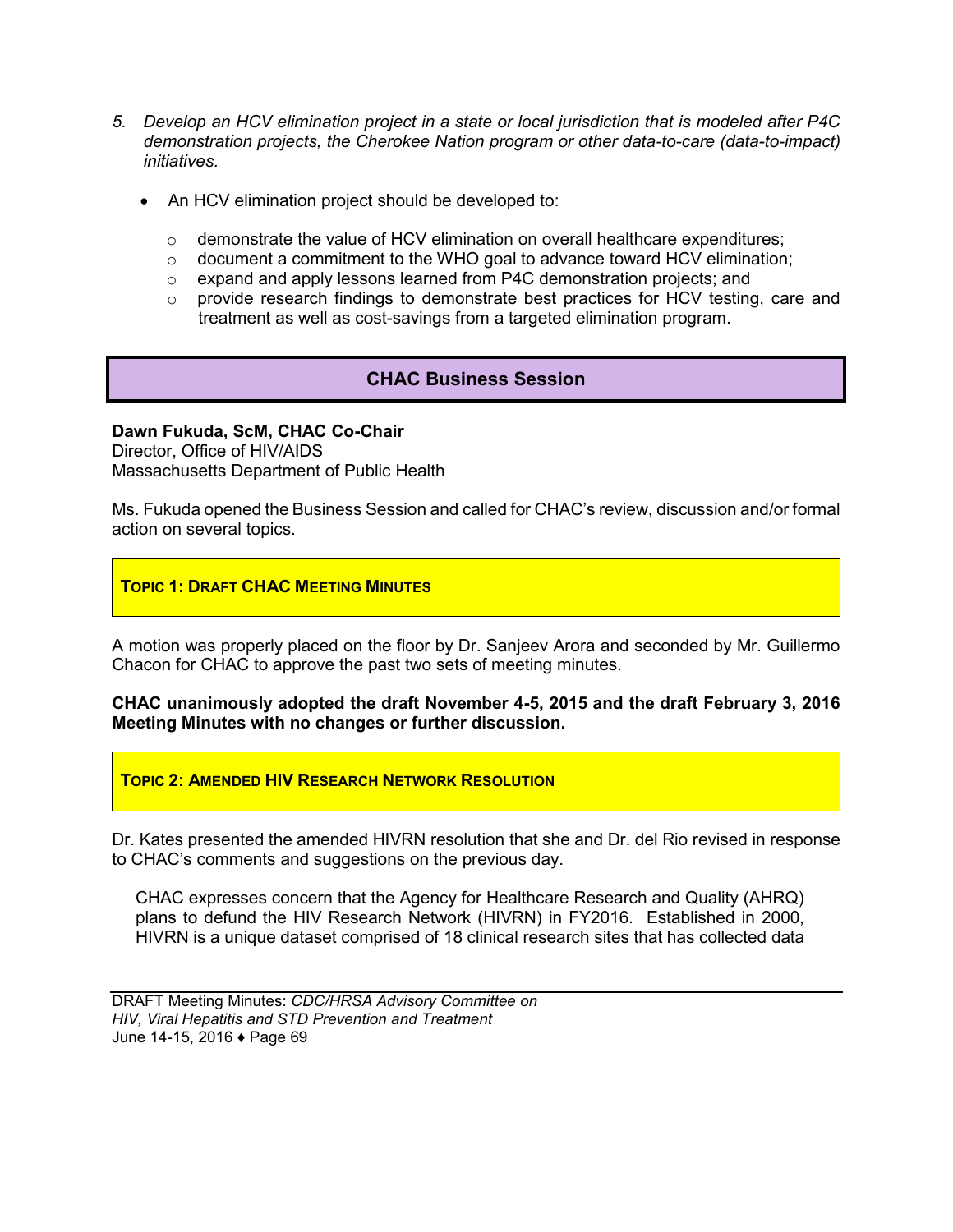on more than 25,000 children, adolescents and adults with HIV for more than 15 years. In addition to HIVRN providing an irreplaceable longitudinal data set tracking HIV-related health care outcomes, it is the only source of U.S. domestic data that tracks resource utilization and care and treatment costs for HIV-infected patients.

Because HIVRN is the only source of national cost data, it is routinely used by federal agencies (including the Centers for Disease Control and Prevention, Health Resources and Services Administration, and White House Office of National AIDS Policy) and nongovernmental organizations to help assess resource allocation, implementation of treatment guidelines, performance along the HIV care continuum, the role of the Ryan White HIV/AIDS Program and other health financing mechanisms, and challenges and opportunities remaining in HIV care and treatment. HIVRN is a unique and invaluable resource in the fight against HIV.

CHAC urges the Secretary of the U.S. Department of Health and Human Services to work with AHRQ to restore the \$1.6 million required to sustain this critical and unique national HIV clinical database and to ensure continued funding by including HIVRN in future budget requests.

| <b>Action</b>              | <b>Description</b>                                                                                                                                                                                                                                                                 |
|----------------------------|------------------------------------------------------------------------------------------------------------------------------------------------------------------------------------------------------------------------------------------------------------------------------------|
| Co-Chair's call for a vote | Motion properly made by Dr. Sanjeev Arora for CHAC to<br>accept the amended HIVRN resolution<br>Motion seconded by Ms. Linda Scruggs                                                                                                                                               |
| Outcome of vote            | Motion unanimously passed by 15 CHAC voting<br>members                                                                                                                                                                                                                             |
| Next steps                 | The CHAC Co-Chairs will draft a letter with the finalized<br>resolution to the HHS Secretary with copies to the CDC<br>Director and HRSA Administrator. Because HIVRN funding<br>is scheduled to end in FY2016, the CHAC Co-Chairs will<br>send the letter as quickly as possible. |

## **TOPIC 3: SYPHILIS PREVENTION AND CONTROL IN THE UNITED STATES**

Dr. Bolan acknowledged that CHAC would not have sufficient time during the remainder of the Business Session to address all eight questions DSTDP posed on the previous day. As a result, she asked CHAC to focus on only one of the eight questions that requires formal action at this time: "Should CDC develop a National Strategy instead of a Call to Action for syphilis?"

Dr. Bolan made several clarifying remarks to guide CHAC's discussion. A "call to action" is a brief document (generally six pages maximum) that succinctly describes the problem, brings attention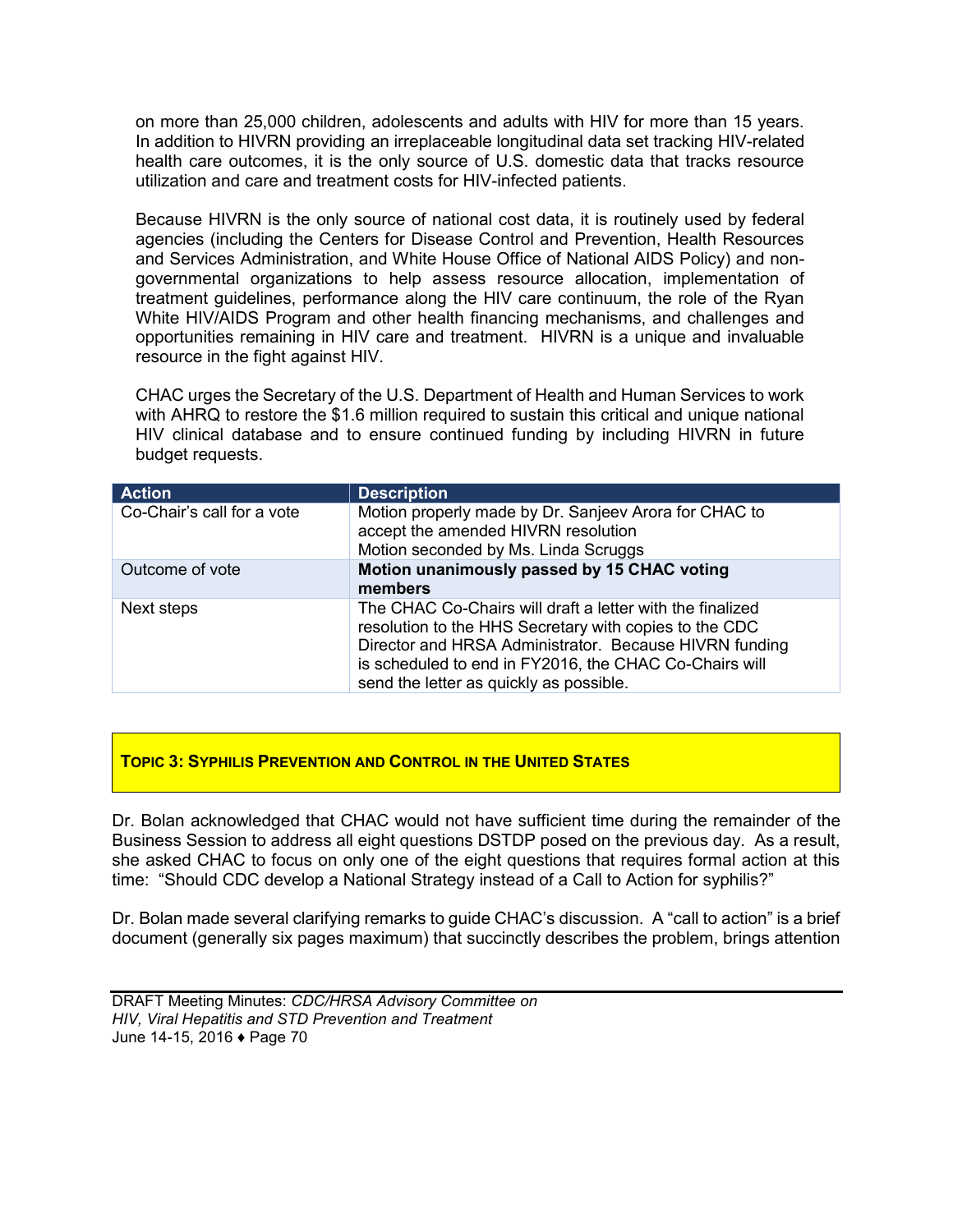to relevant issues, and specifies the roles and responsibilities of key stakeholders (e.g., health departments, providers, academia and communities). A "national strategy" is a longer, more extensive document that outlines goals, objectives, strategies and action steps. National strategies have been developed for HIV, viral hepatitis and TB.

Ms. Fukuda proposed the following recommendation based on CHAC's extensive discussion on the advantages and disadvantages of CDC developing a call to action versus a national strategy for syphilis.

CHAC recommends that CDC develop and implement a Syphilis Call to Action with the following components:

- Deliver technical assistance to jurisdictions
- Provide strong support for implementing and scaling up data-to-impact approaches
- Clearly articulate the urgent need to address the resurgence of syphilis in the United **States**
- Replicate aggressive syphilis response efforts, such as those conducted by the Marion County (Indianapolis) Public Health Department, that have been successful in decreasing syphilis rates at the local level
- Emphasize the development of strategies for populations with a disproportionate impact (e.g., congenital syphilis and MSM)

| <b>Action</b>   | <b>Description</b>                                                                                                                                                                                                                                                                                                                                                                                                                                                                                                                                                                                                                                                                       |
|-----------------|------------------------------------------------------------------------------------------------------------------------------------------------------------------------------------------------------------------------------------------------------------------------------------------------------------------------------------------------------------------------------------------------------------------------------------------------------------------------------------------------------------------------------------------------------------------------------------------------------------------------------------------------------------------------------------------|
| Outcome of vote | No formal vote taken; consensus agreement by CHAC to<br>endorse the recommendation                                                                                                                                                                                                                                                                                                                                                                                                                                                                                                                                                                                                       |
| Next steps      | • The CHAC Co-Chairs will draft a letter with the<br>recommendation to the CDC Director for DSTDP to take<br>action.<br>• DSTDP will present the draft Syphilis Call to Action to CHAC<br>for review and comment during the November 2016 meeting.<br>DSTDP expects to finalize and begin implementing the Call to<br>Action in January 2017.<br>• CHAC members, particularly those who are state/local health<br>department officials, will email their individual comments to<br>Margie Scott-Cseh (zkr7@cdc.gov) on the remaining seven<br>questions for distribution to DSTDP. DSTDP will consider<br>CHAC's input in its ongoing efforts to develop the Syphilis Call<br>to Action. |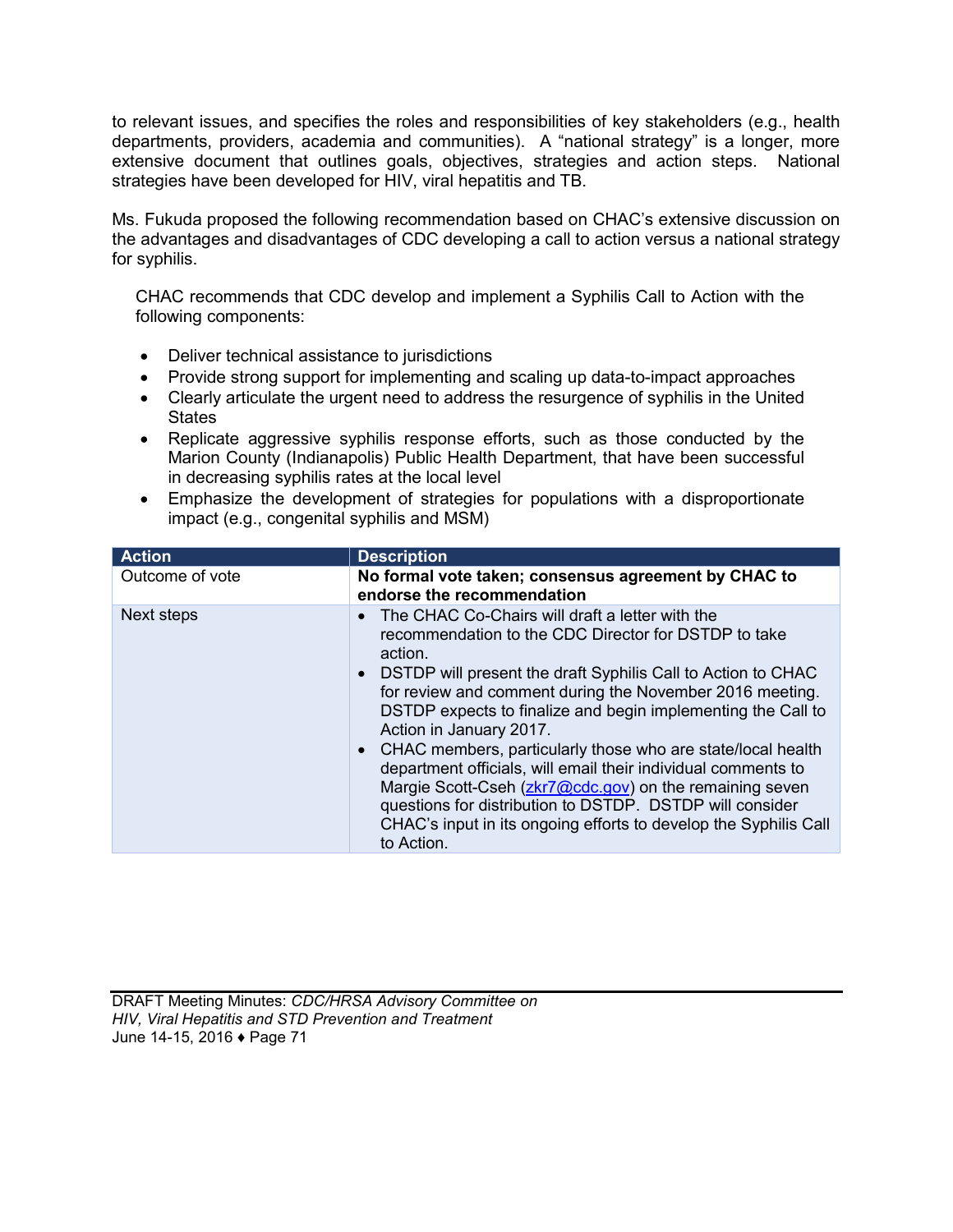### **TOPIC 4: VIRAL HEPATITIS WORKGROUP'S DRAFT PROPOSED RESOLUTION**

Ms. Fukuda noted that a written version of the Viral Hepatitis Workgroup's full three-page draft proposed HCV resolution was included in the meeting packets. However, she announced that the remaining time in the Business Session was insufficient for CHAC to fully discuss, vet and formally vote on all components. She opened the floor for CHAC's brief, interim comments.

CHAC commended the workgroup on its outstanding efforts in drafting a comprehensive resolution that covers all aspects of HCV, including prevention, testing, treatment and elimination. However, several members were concerned about tabling the formal vote because the next meeting would be held after HHS released the 2017-2020 VHAP in October 2016 and CHAC's input would not be considered.

Ms. Fukuda suggested an approach to address CHAC's concern. First, CHAC would provide high-level, overarching comments. Second, the draft proposed HCV resolution would be revised based on CHAC's input and a shorter, more condensed version would be emailed to Dr. Wolitski immediately after the meeting as CHAC's formal response to the 2017-2020 VHAP. Third, CHAC would agree on a process to formally approve the draft proposed HCV resolution at a later time.

CHAC agreed with Ms. Fukuda's proposed approach, engaged in a discussion and suggested several revisions to the draft proposed HCV resolution. Based on this feedback, Ms. Fukuda entertained a motion for CHAC to approve emailing the following draft proposed resolution to Dr. Wolitski.

#### **1. Provide increased funding (through additional resources and/or flexibility with existing federal awards) for HCV surveillance, prevention, linkage to care, treatment, and medical case management programs.**

Given the number of individuals impacted by hepatitis C virus (HCV), it is of utmost importance that the United States ensures every state and territory has the core capacities necessary to scale up the collection of HCV surveillance data and other epidemiologic information to guide and evaluate HCV testing and treatment. Notably, all states must maintain robust surveillance to monitor HCV incidence, prevalence and mortality. Timely and accurate surveillance is essential to direct responsive HCV programming that is data-driven. CDC should increase funding to the Division of Viral Hepatitis to sustain Viral Hepatitis Coordinator positions at the jurisdictional level; ensure technological capacities are available to monitor the local HCV epidemic; and ensure sufficient epidemiologic capacity exists in health department programs to perform HCV surveillance and monitoring.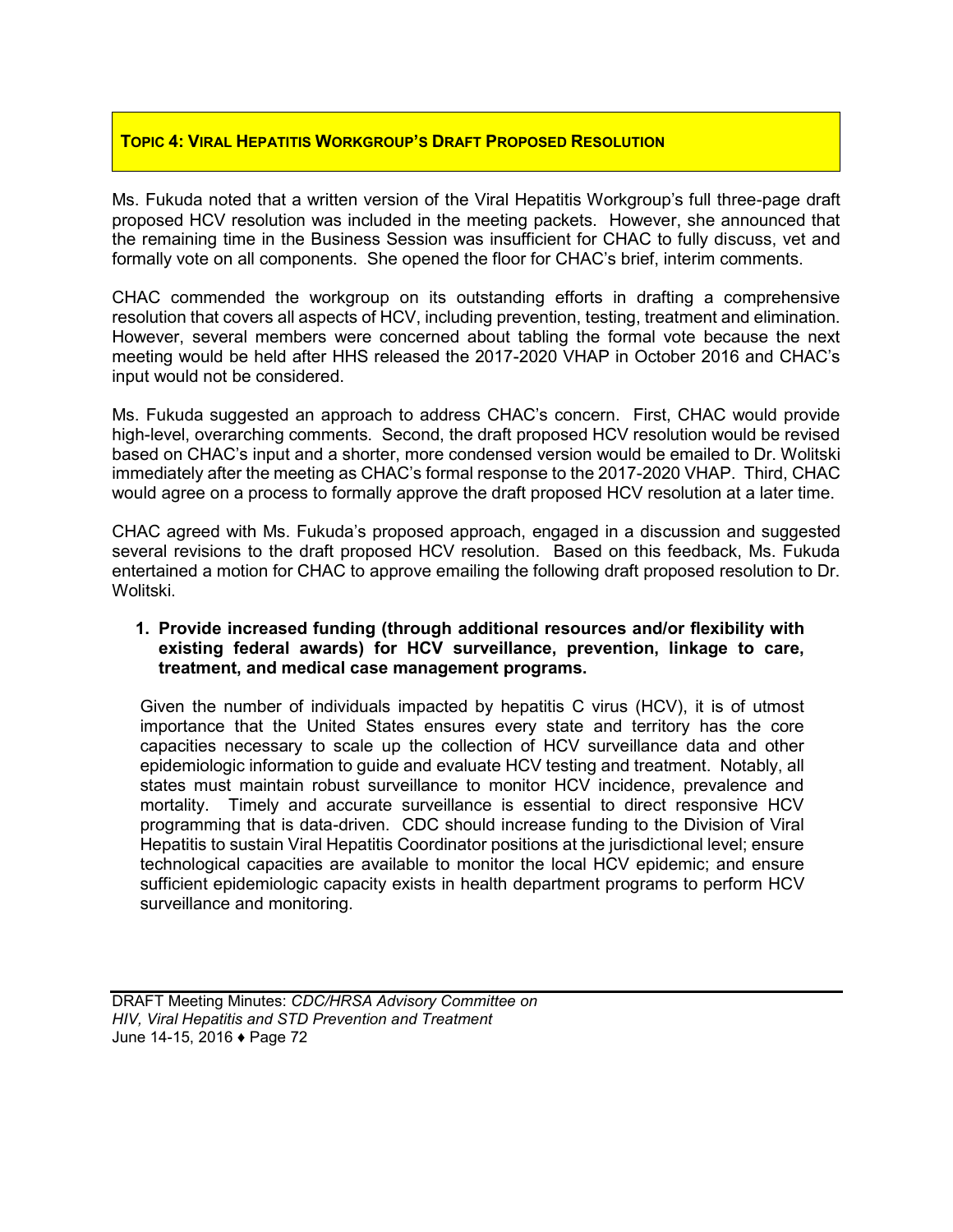#### **2. Integrate HCV and HIV prevention and care programs to leverage federal, state and local direct care program capacities and infrastructures when practicable and feasible.**

CDC and HRSA should allow for flexibility in existing federally-funded HIV and STD prevention and care programs to administer HCV risk assessment, testing services, and linkage to care and treatment in medical and community-based settings. Existing HIV and STD infrastructures can be readily deployed to deliver HCV services. Additional investments in the system would be required to sufficiently integrate HCV prevention, care and treatment. Due to the strength of the existing foundation, however, any new investments would need to be highly efficient and readily deployed to direct care interventions in a manner that is scalable.

### **3. Develop enhanced public health support initiatives, including surveillance and direct care services, for counties that are identified as vulnerable to the transmission of HCV and outbreaks of HIV among persons who inject drugs (PWID).**

CDC should update the HIV outbreak vulnerability assessment and utilize these results with incidence data from HCV and HBV surveillance to ensure that states with at-risk counties are prioritized. The priority counties should have adequate funding to perform HCV surveillance and also should be provided with capacity-building initiatives and technical assistance to achieve a data-driven public health response to HCV. HRSA could deploy the capacity of AIDS Education and Training Centers to deliver training and technical assistance for HCV care and treatment to clinicians who serve both HIV/HCV co-infected and HCV mono-infected patients.

### **4. Utilize the National Academy of Medicine (formerly the Institute of Medicine) elimination targets framework for the development of the 2017-2020 VHAP, including population-specific targets and plans with attention to health disparities by race/ethnicity, age and injection drug use experience.**

CDC should establish population-specific targets and treatment goals to maximize health equity in specific populations: the birth cohort, young PWID, all PWID, persons with HIV co-infection, racial/ethnic minorities, and marginalized populations (e.g., incarcerated persons and persons residing in rural areas with limited access to health services). New prevention and treatment opportunities at the outset historically have disproportionately benefited groups with greater resources and can serve to exacerbate health disparities. An approach of creating and monitoring population-specific targets will create greater accountability. These targets should be tracked along with other progress indicators.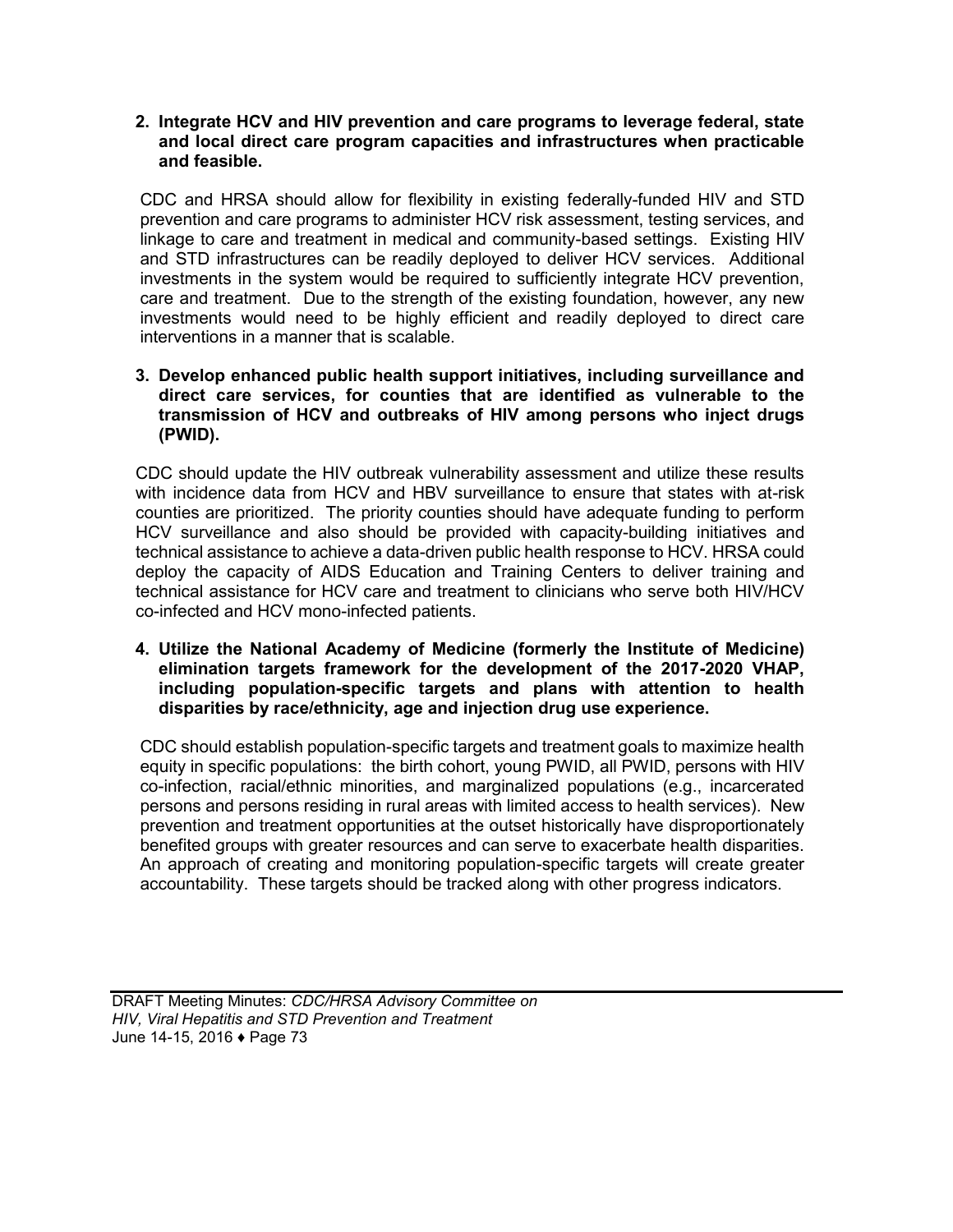### **5. Develop an HCV elimination project in a state or local jurisdiction that is modeled after the Partnership for Care, an ongoing HCV elimination project by the Cherokee Nation, and other data-to-care (data-to-impact) initiatives.**

CDC and HRSA should implement an HCV elimination pilot project in at least one state or local community to demonstrate the feasibility of this model, document the value of eliminating HCV on overall healthcare expenditures, and further reinforce the U.S. commitment to the World Health Organization's guidelines to achieve HCV elimination.

| <b>Action</b>              | <b>Description</b>                                                                                                                                                                            |
|----------------------------|-----------------------------------------------------------------------------------------------------------------------------------------------------------------------------------------------|
| Co-Chair's call for a vote | Motion properly made by Dr. Peter Havens to email the draft<br>proposed HCV resolution, as amended, to Dr. Wolitski<br>Motion seconded by Mr. Peter Byrd                                      |
| Outcome of vote            | Motion unanimously passed by 15 CHAC voting<br>members                                                                                                                                        |
| Next steps                 | The CHAC Co-Chairs will email the draft proposed HCV<br>resolution, as amended, to Dr. Wolitski. Drs. Mermin, Ward<br>and Cheever as well as the CHAC members will be copied<br>on the email. |

In terms of part 3 of Ms. Fukuda's approach, CHAC did not agree on a process to formally vote to approve the draft proposed HCV resolution. However, the members suggested several options in this regard.

- The Co-Chairs and Committee Management Specialists (Ms. Shelley Gordon and Ms. Margie Scott-Cseh) will either schedule an interim conference call before the next meeting or place the draft proposed HCV resolution on the November 2016 meeting agenda to allow CHAC to engage in more detailed discussion, propose additional revisions and take a formal vote.
- The Co-Chairs will not draft and send a letter with the final approved resolution to the HHS Secretary. Instead, the final resolution will be emailed to CDC and HRSA officials to take immediate action at the federal level: Drs. Cheever, Mermin, Ward and Wolitski. Several CHAC members emphasized the need for Dr. Richard Wild, the alternate *ex-officio* member for CMS, to be engaged in these discussions or designate another CMS official.
- The CHAC members will use the written version of the draft proposed HCV resolution to review and submit additional comments. CDC and HRSA staff will circulate an email for CHAC members to submit their votes electronically. (*Editor's note:* This option can only be implemented if FACA-chartered committees are allowed to vote electronically.)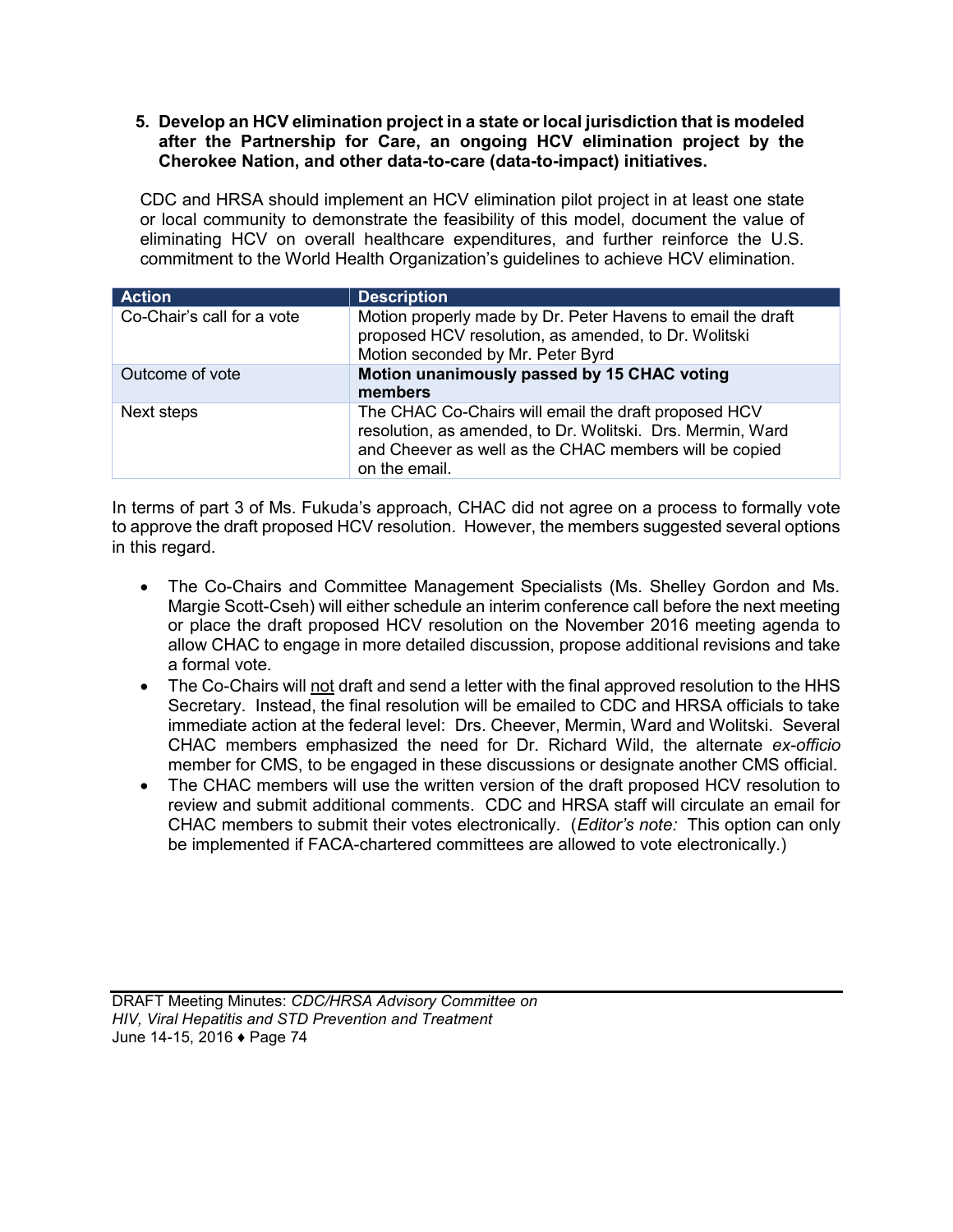# **Closing Session**

The next CHAC meeting will be a HRSA-focused virtual meeting that will be held on November 16-17, 2016.

With no further discussion or business brought before CHAC, Ms. Fukuda adjourned the meeting at 2:00 p.m. on June 15, 2016.

> I hereby certify that to the best of my knowledge, the foregoing Minutes of the proceedings are accurate and complete.

 $\overline{\phantom{a}}$  , and the contract of the contract of the contract of the contract of the contract of the contract of the contract of the contract of the contract of the contract of the contract of the contract of the contrac

Date **Date** Peter Byrd, Co-Chair CDC/HRSA Advisory Committee on HIV, Viral Hepatitis and STD Prevention and **Treatment** 

 $\overline{\phantom{a}}$  , and the contract of the contract of the contract of the contract of the contract of the contract of the contract of the contract of the contract of the contract of the contract of the contract of the contrac

Date Date Dawn Fukuda, ScM, Co-Chair CDC/HRSA Advisory Committee on HIV, Viral Hepatitis and STD Prevention and **Treatment**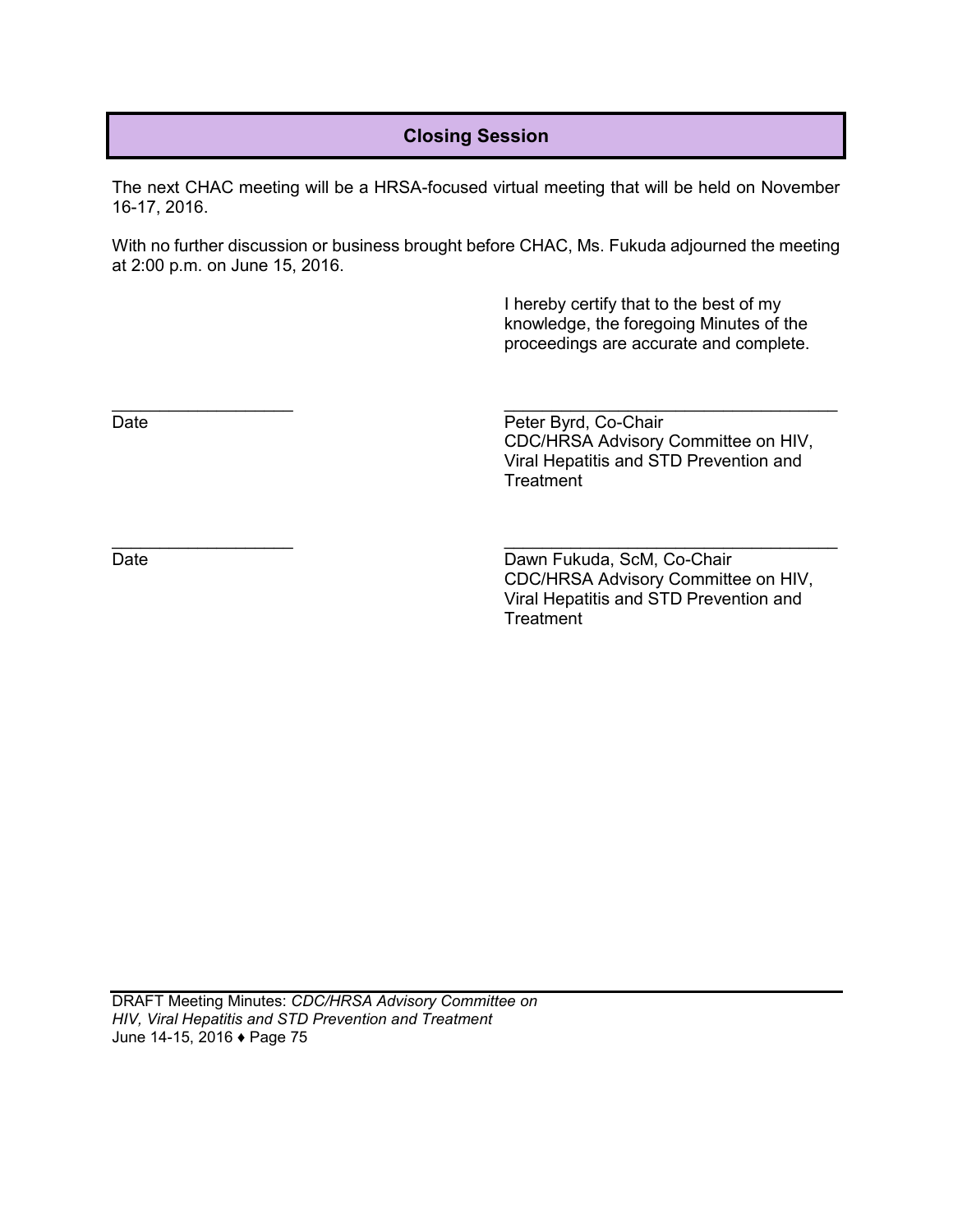



# **Attachment 1: Participants' Directory**

### **CHAC Members Present**

Mr. Peter Byrd, Co-Chair Ms. Dawn Fukuda, Co-Chair Dr. Bruce Agins Mr. Richard Aleshire Dr. Sanjeev Arora Dr. Virginia Caine Mr. Guillermo Chacon Ms. Angelique Croasdale Dr. Carlos del Rio Dr. Peter Havens Dr. Jennifer Kates Ms. Amy Leonard Dr. Jorge Mera Dr. Susan Philip Ms. Linda Scruggs

### **CHAC Member Absent**

Ms. Debra Hauser

# **CHAC** *Ex-Officio* **Members Present**

Dr. Melinda Campopiano Substance Abuse and Mental Health Services Administration

Dr. Paul Gaist Office of AIDS Research National Institutes of Health Ms. Kaye Hayes Office of HIV/AIDS and Infectious Disease Policy, U.S. Department of Health and Human Services

Dr. Lisa Kaplowitz (Alternate for Dr. Melinda Campopiano) Substance Abuse and Mental Health Services Administration

Dr. Iris Mabry-Hernandez Agency for Healthcare Research and **Quality** 

Dr. Richard Wild Centers for Medicare & Medicaid Services

# **CHAC** *Ex-Officio* **Members Absent**

Dr. Pradip Akolkar U.S. Food and Drug Administration

Ms. Lisa Neel Indian Health Service

### **CHAC Liaison Representative Present**

Dr. Mildred Williamson Presidential Advisory Council on HIV/AIDS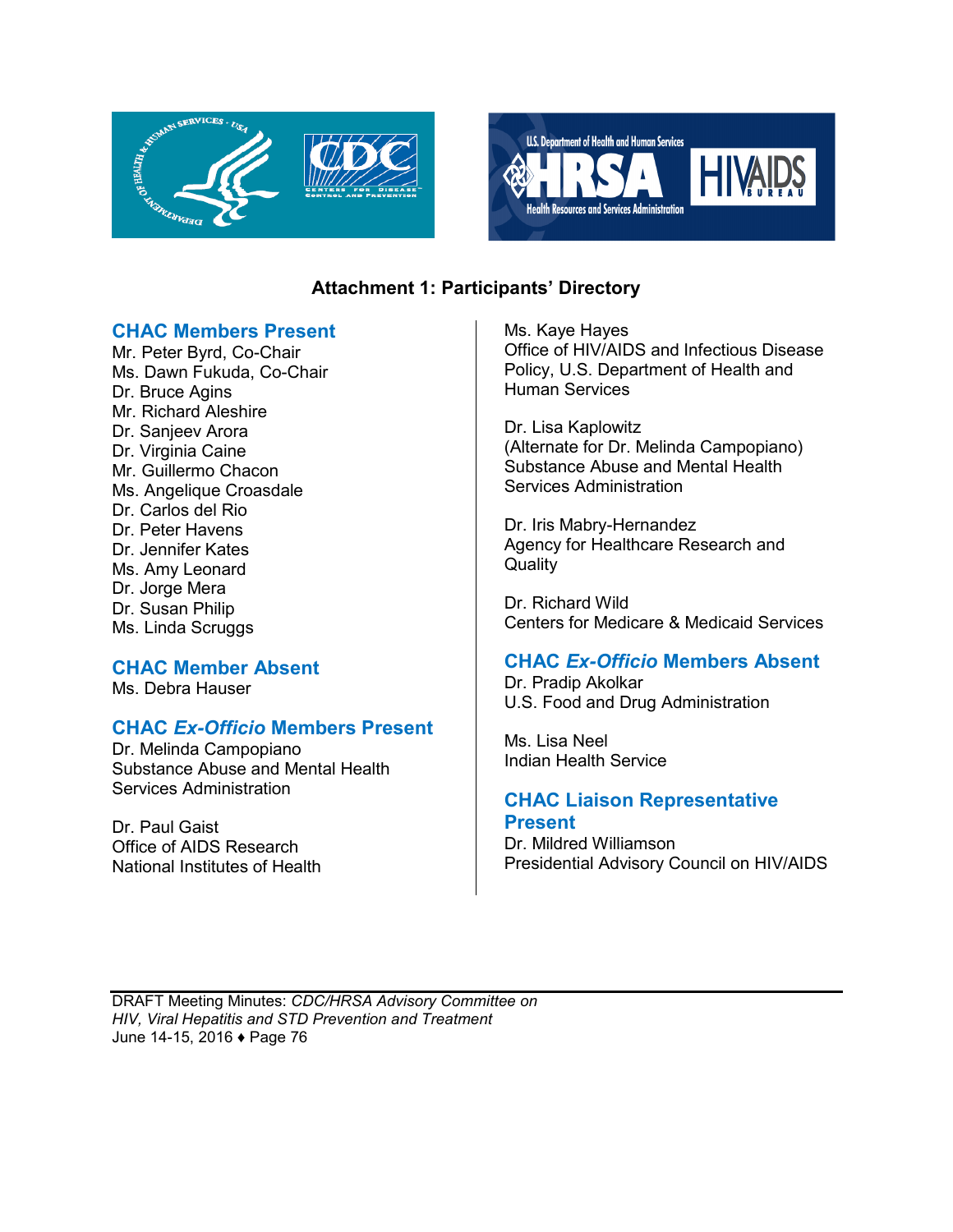### **CHAC Designated Federal Officers**

Dr. Laura Cheever HRSA/HAB Associate Administrator

Dr. Jonathan Mermin CDC/NCHHSTP Director

### **Federal Agency Representatives**

Dr. Alice Asher Dr. Lisa Barrios Dr. Stuart Berman Dr. Gail Bolan Dr. John Brooks Ms. Antigone Dempsey Ms. Patty Dietz Ms. Gala Edwards Ms. Renata Ellington Ms. Lori Elmore Dr. Thomas Gift Ms. Shelley Gordon DeKeely Hartsfield, Esq. Dr. Angela Hernandez Mr. Reid Hogan-Yarbro Dr. Matthew Hogben Mr. Brian Katzowitz Ms. Niki Keiser Ms. Ellen Kersh Ms. Amelia Khalil Ms. Jennifer Ludovic Dr. Eugene McCray Dr. Ann O'Leary Dr. Michele Owen Ms. Rebecca Polinsky

Dr. Joseph (Buzz) Prejean Dr. Raul Romaguera LCDR Alyson Rose-Wood Ms. Candace Rosen Ms. Margie Scott-Cseh Ms. Nora Spencer-Loveall Mr. Thom Sukalac Ms. Michelle Van Handel Ms. Abigail Viall Dr. John Ward Dr. Richard Wolitski Dr. Stephanie Zaza Ms. Sara Zeigler

### **Members of the Public**

Mr. Thomas Bertrand Rhode Island Department of Health

Dr. Gillian Buckley The National Academies of Sciences, Engineering and Medicine

Ms. Isabelle Leonaitis Member of the Public

Dr. Vincent Lo Re III University of Pennsylvania

Mr. Carl Schmid The AIDS Institute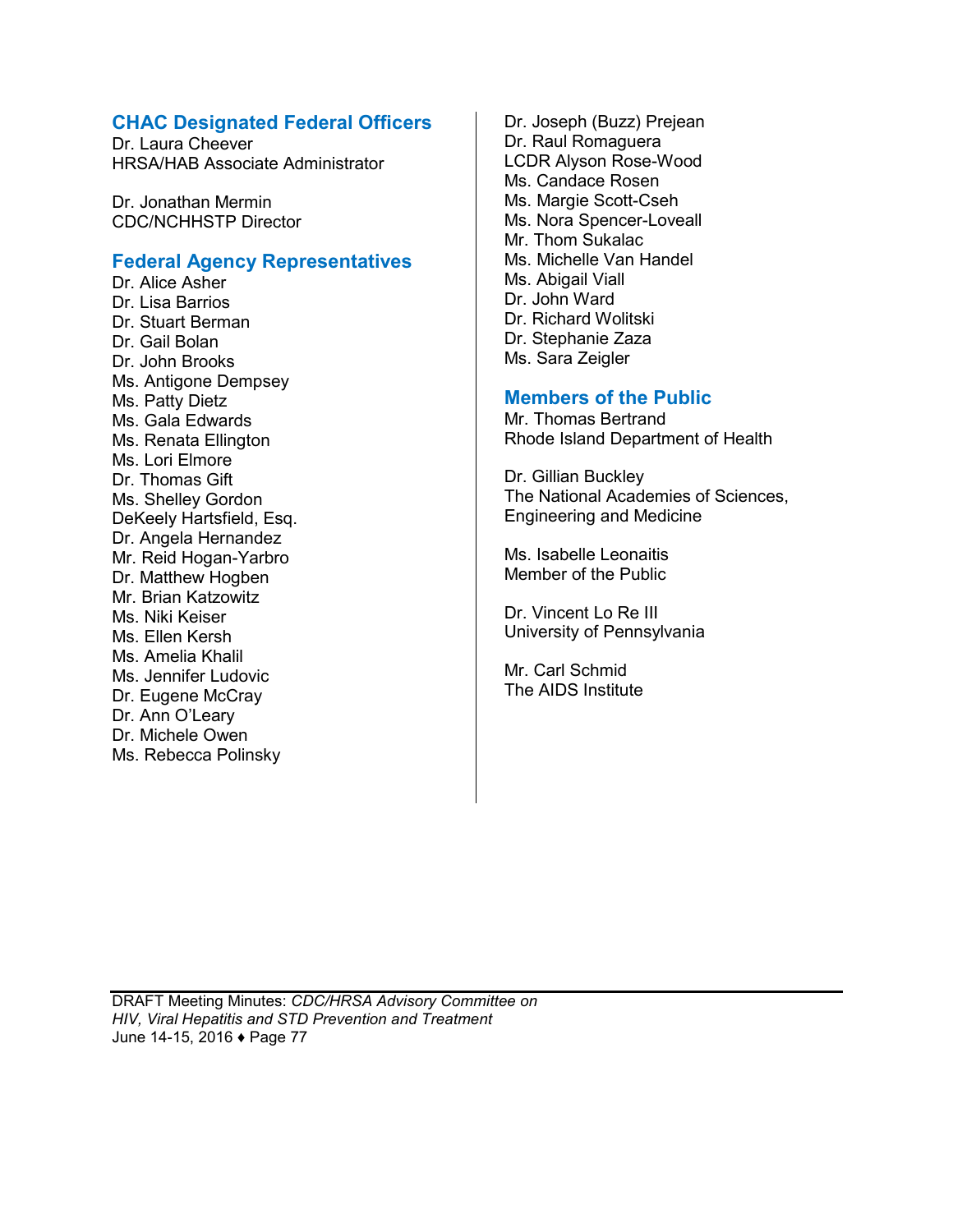



# **Attachment 2: Glossary of Acronyms**

| <b>Acronym</b> | <b>Full Name</b>                                                                               |
|----------------|------------------------------------------------------------------------------------------------|
| <b>ACA</b>     | Affordable Care Act                                                                            |
| <b>ADAP</b>    | AIDS Drug Assistance Program                                                                   |
| <b>AETCs</b>   | AIDS Education and Training Centers                                                            |
| <b>AHRQ</b>    | Agency for Healthcare Research and Quality                                                     |
| <b>ART</b>     | <b>Antiretroviral Therapy</b>                                                                  |
| <b>ASO</b>     | <b>AIDS Service Organization</b>                                                               |
| <b>BPHC</b>    | Bureau of Primary Health Care                                                                  |
| <b>BRFSS</b>   | Behavioral Risk Factor Surveillance System                                                     |
| <b>CBOs</b>    | <b>Community-Based Organizations</b>                                                           |
| <b>CDC</b>     | <b>Centers for Disease Control and Prevention</b>                                              |
| <b>CEBACC</b>  | Center for Engaging Black Men Who Have Sex With Men<br><b>Across the Care Continuum</b>        |
| <b>CHAC</b>    | CDC/HRSA Advisory Committee on HIV, Viral Hepatitis and<br><b>STD Prevention and Treatment</b> |
| <b>CHCs</b>    | <b>Community Health Centers</b>                                                                |
| <b>CHWs</b>    | <b>Community Health Workers</b>                                                                |
| <b>CLD</b>     | <b>Client-Level Data</b>                                                                       |
| <b>CMS</b>     | <b>Centers for Medicare &amp; Medicaid Services</b>                                            |
| CoAg           | <b>Cooperative Agreement</b>                                                                   |
| <b>CS</b>      | <b>Congenital Syphilis</b>                                                                     |
| <b>DAAs</b>    | <b>Direct-Acting Antivirals</b>                                                                |
| <b>DASH</b>    | Division of Adolescent and School Health                                                       |
| <b>DHAP</b>    | Division of HIV/AIDS Prevention                                                                |
| <b>DISs</b>    | <b>Disease Intervention Specialists</b>                                                        |
| <b>DSTDP</b>   | Division of STD Prevention                                                                     |
| <b>DVH</b>     | Division of Viral Hepatitis                                                                    |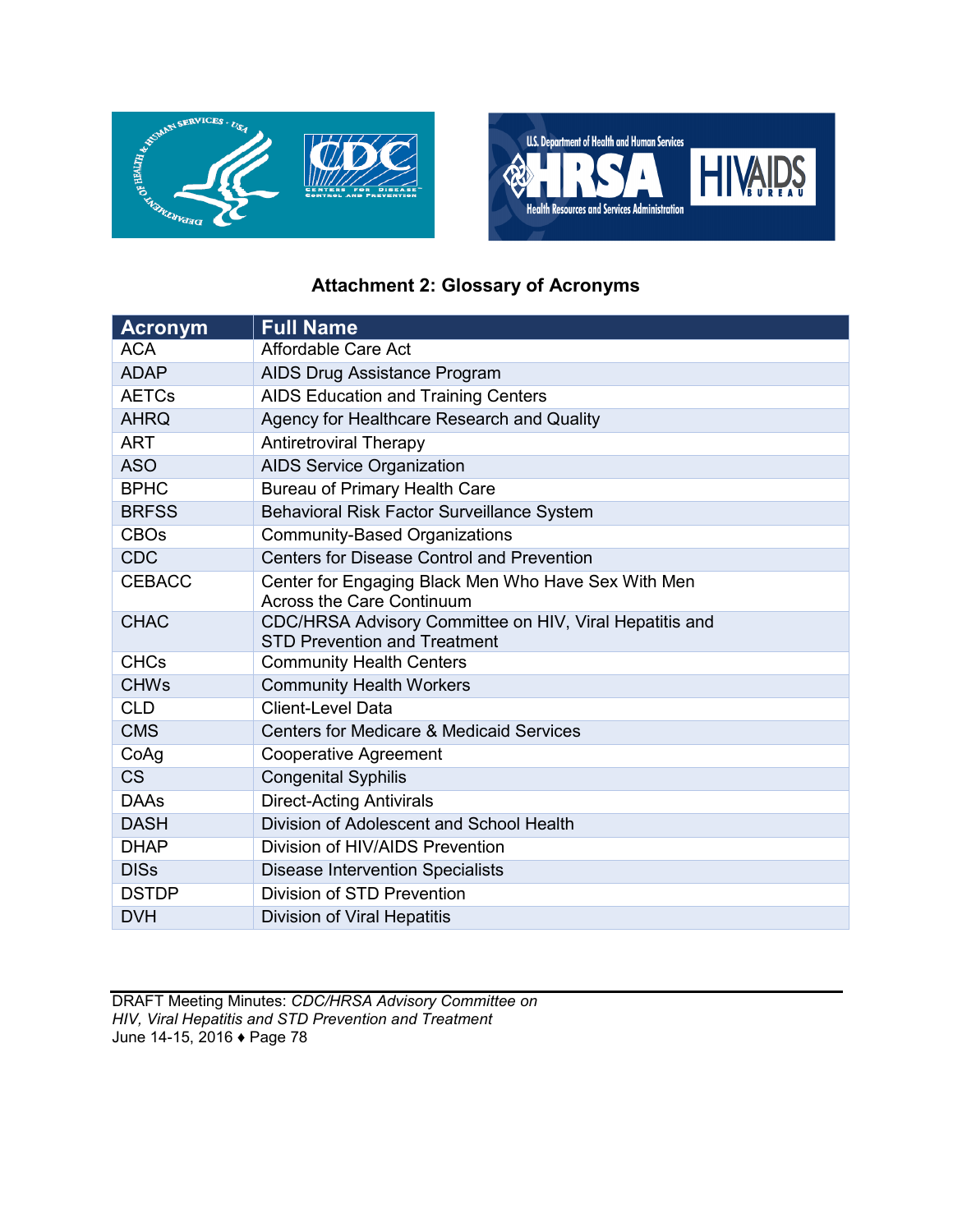| <b>Acronym</b> | <b>Full Name</b>                                                     |
|----------------|----------------------------------------------------------------------|
| <b>EBIs</b>    | <b>Evidence-Based Interventions</b>                                  |
| <b>EDs</b>     | <b>Emergency Departments</b>                                         |
| eHARS          | Enhanced HIV/AIDS Reporting System                                   |
| <b>EOB</b>     | <b>Explanation of Benefits</b>                                       |
| <b>FACA</b>    | Federal Advisory Committee Act                                       |
| <b>FBOP</b>    | <b>Federal Bureau of Prisons</b>                                     |
| <b>FERPA</b>   | Family Educational Rights and Privacy Act                            |
| <b>FOAs</b>    | <b>Funding Opportunity Announcements</b>                             |
| <b>FPL</b>     | <b>Federal Poverty Level</b>                                         |
| <b>FQHCs</b>   | <b>Federally Qualified Health Centers</b>                            |
| <b>GHOST</b>   | Global Hepatitis Outbreak and Surveillance Technology                |
| <b>GYT</b>     | "Get Yourself Tested"                                                |
| <b>HAB</b>     | <b>HIV/AIDS Bureau</b>                                               |
| <b>HBV</b>     | <b>Hepatitis B Virus</b>                                             |
| <b>HCPs</b>    | <b>Healthcare Providers</b>                                          |
| <b>HCV</b>     | <b>Hepatitis C Virus</b>                                             |
| <b>HHS</b>     | U.S. Department of Health and Human Services                         |
| <b>HIPAA</b>   | Health Insurance Portability and Accountability Act                  |
| <b>HIVRN</b>   | <b>HIV Research Network</b>                                          |
| <b>HOPWA</b>   | Housing Opportunities for Persons with AIDS                          |
| <b>HRSA</b>    | <b>Health Resources and Services Administration</b>                  |
| <b>HUD</b>     | U.S. Department of Housing and Urban Development                     |
| ID             | <b>Infectious Disease</b>                                            |
| <b>IDU</b>     | <b>Injection Drug Use</b>                                            |
| <b>LEAs</b>    | <b>Local Education Agencies</b>                                      |
| <b>LGBT</b>    | Lesbian/Gay/Bisexual Transgender                                     |
| <b>MAT</b>     | <b>Medication-Assisted Treatment</b>                                 |
| <b>MFCA</b>    | <b>Medicaid Free Care Act</b>                                        |
| <b>MHS</b>     | Molecular HIV Surveillance                                           |
| <b>MMP</b>     | <b>Medical Monitoring Project</b>                                    |
| <b>MMWR</b>    | Morbidity and Mortality Weekly Report                                |
| <b>MSM</b>     | Men Who Have Sex With Men                                            |
| <b>NAM</b>     | National Academy of Medicine                                         |
| <b>NCHHSTP</b> | National Center for HIV/AIDS, Viral Hepatitis, STD and TB Prevention |
| <b>NEP</b>     | Needle Exchange Program                                              |